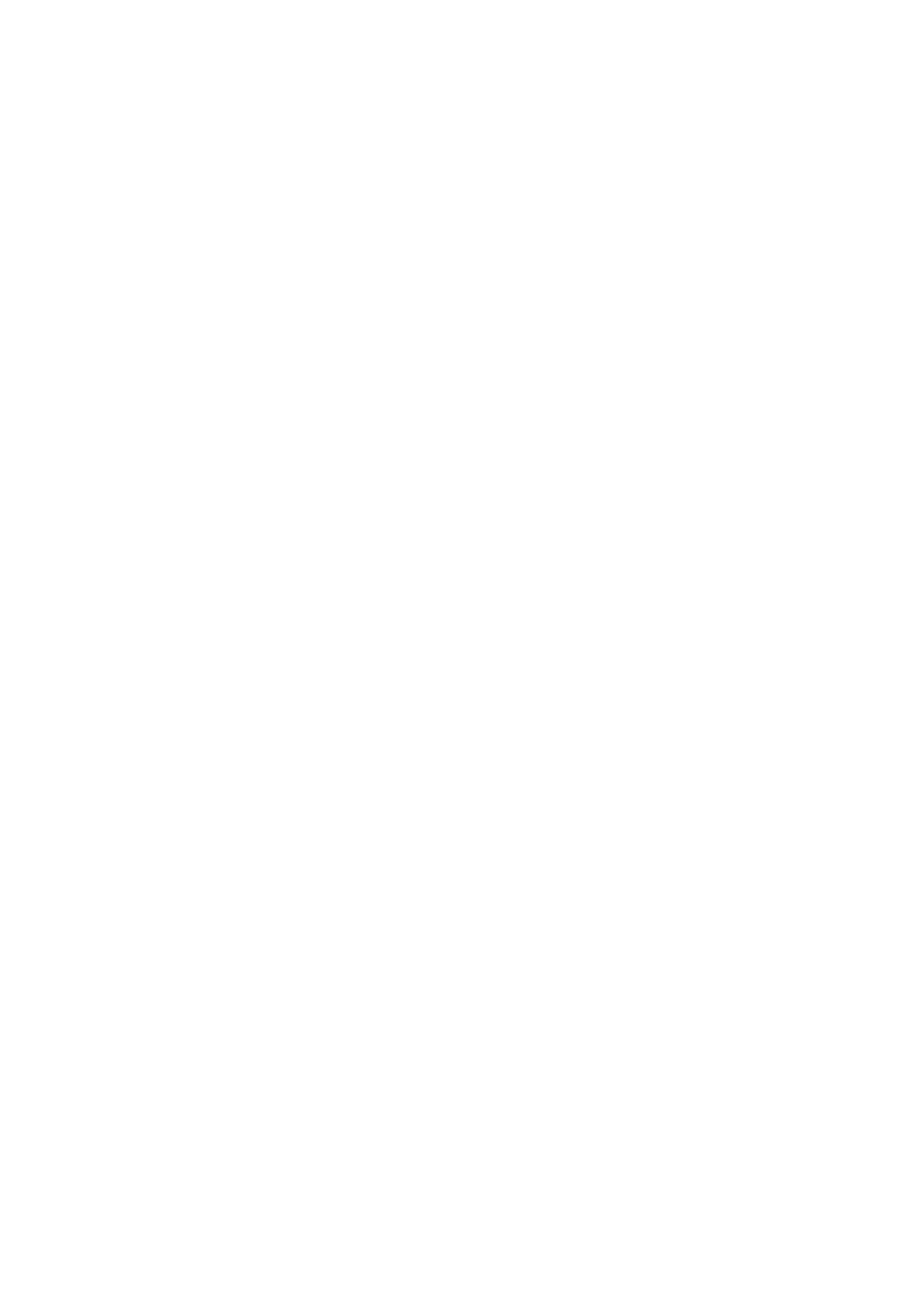Western Australia

## **Bail Act 1982**

### **CONTENTS**

## **Part I — Preliminary**

| 1.  | Short title                                           | 2              |
|-----|-------------------------------------------------------|----------------|
| 2.  | Commencement                                          | $\overline{2}$ |
| 3.  | Terms used                                            | $\overline{2}$ |
| 3A. | Sending notices by electronic communication           | 8              |
| 4.  | Application of this Act                               | 9              |
| 4A. | Accused appearing on summons or court hearing         |                |
|     | notice, detention and bail of                         | 9              |
|     | Part II — Rights of accused in                        |                |
|     | relation to bail                                      |                |
| 5.  | Accused's rights to have bail considered etc.         | 11             |
| 6.  | Arresting officers etc., duty to consider bail        | 11             |
| 6A. | Officials considering bail may order release          |                |
|     | without bail                                          | 13             |
| 7.  | Unconvicted accused, court to consider bail for       | 14             |
| 7A. | Bail may be dispensed with by court                   | 15             |
| 7B. | Adult accused of murder, provisions for               | 15             |
| 7C. | Child accused of murder, provisions for               | 16             |
| 7D. | Bail after initial decision by court, court's duty as |                |
|     | to                                                    | 18             |
| 7E. | Bail refused for trial, court's duty during trial     | 18             |
| 7F. | Appeal from court of summary jurisdiction, bail in    |                |
|     | case of                                               | 19             |
| 8.  | Accused to be given information, approved forms       |                |
|     | etc.                                                  | 20             |
|     |                                                       |                |

| As at 04 Nov 2013 | Version 08-e0-02                                                         | page i |
|-------------------|--------------------------------------------------------------------------|--------|
|                   | Extract from www.slp.wa.gov.au, see that website for further information |        |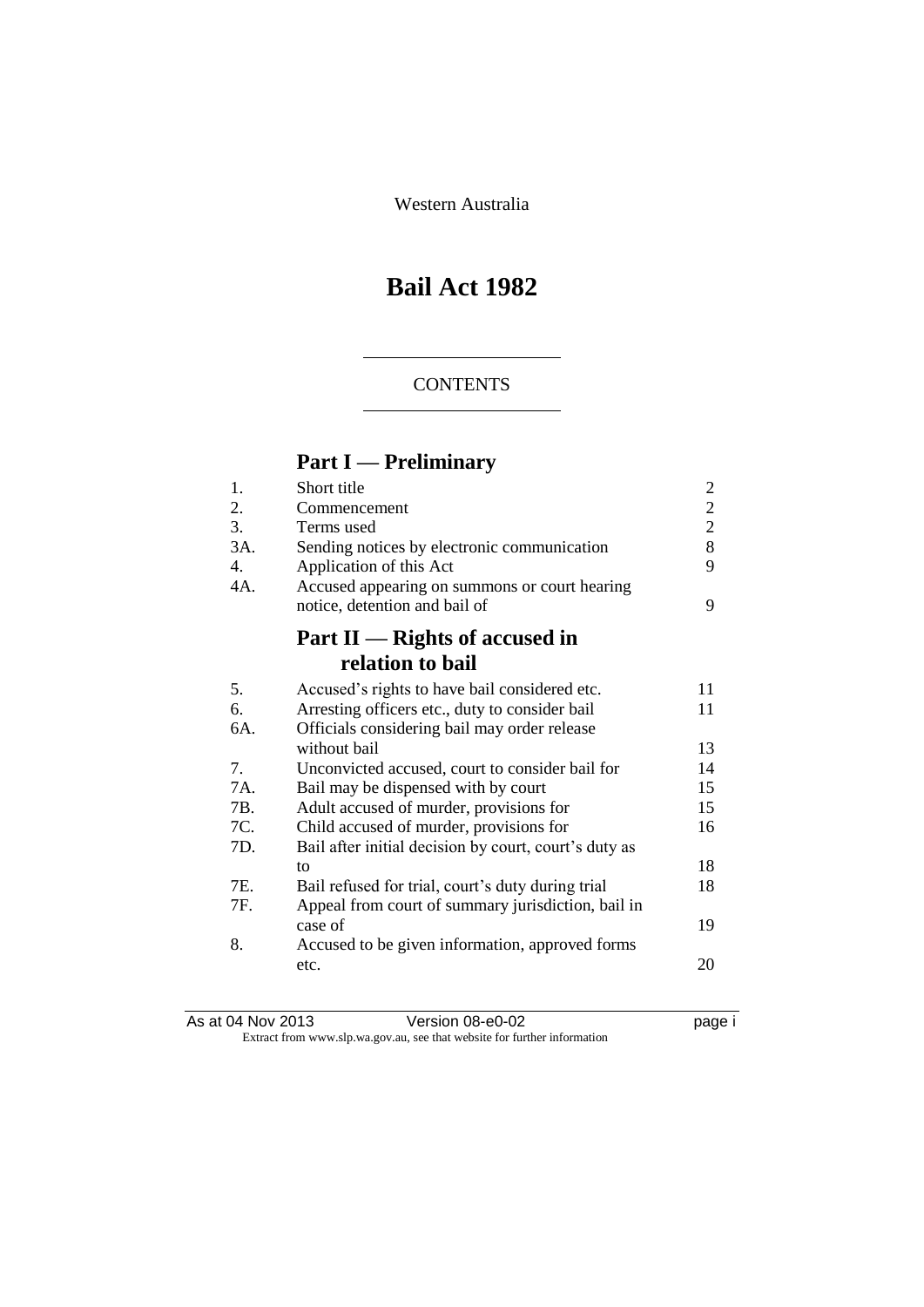| 9.   | Bail decision may be deferred until more                                                     |          |
|------|----------------------------------------------------------------------------------------------|----------|
| 10.  | information obtained etc.<br>Sections 5, 6 and 7 do not apply if accused                     | 21       |
|      | imprisoned for other cause                                                                   | 22       |
| 11.  | Accused's rights following grant of bail                                                     | 22       |
| 12.  | Rights in s. $7A(2)$ and 11, limitations on                                                  | 24       |
|      | Part III — Jurisdiction relating to                                                          |          |
|      | bail                                                                                         |          |
| 13.  | Jurisdiction to grant bail, who has etc. (Sch. 1)                                            | 25       |
| 13A. | Jurisdiction in s. 7A to dispense with bail, who has                                         |          |
|      | and exercise of                                                                              | 25       |
| 13B. | Notices under s. 13A(3), service and proof of                                                | 26       |
| 14.  | Judges, jurisdiction of                                                                      | 27       |
| 15.  | Accused charged with murder, jurisdiction as to                                              |          |
|      | bail for                                                                                     | 28       |
| 15A. | Appeal against judge's decision on bail,                                                     |          |
|      | commencing etc.                                                                              | 29       |
| 15B. | Appeal under s. 15A, determining etc.                                                        | 30       |
| 16.  | Person arrested on warrant, bail of                                                          | 31       |
| 16A. | Person arrested in urban area, restrictions on who                                           |          |
| 17.  | can grant bail for in some cases                                                             | 31<br>32 |
| 17A. | Conditions on bail which may be imposed<br>Child on bail, changing responsible person for    |          |
|      | (Sch. 1 Pt. C cl. 2)                                                                         | 33       |
|      |                                                                                              |          |
|      | Part IV — Hearing of case for bail,                                                          |          |
|      | parties, and evidence                                                                        |          |
| 20.  | Bail hearing for indictable offence, court may hold                                          |          |
|      | in private etc.                                                                              | 35       |
| 21.  | Parties to bail proceedings, who are                                                         | 36       |
| 22.  | Evidence at bail hearings                                                                    | 36       |
| 23.  | Accused not bound to supply information                                                      | 36       |
| 24.  | Court etc. may ask police to verify etc. accused's                                           |          |
|      | information                                                                                  | 37       |
| 24A. | Court may ask community corrections officer to                                               |          |
|      | verify etc. accused's information etc.<br>Information given by accused for bail purposes not | 37       |
| 25.  | admissible at trial                                                                          | 38       |
| 26.  | Record of bail decision and reasons                                                          | 38       |
|      |                                                                                              |          |

| . |  |
|---|--|
|   |  |

page ii Version 08-e0-02 As at 04 Nov 2013

Extract from www.slp.wa.gov.au, see that website for further information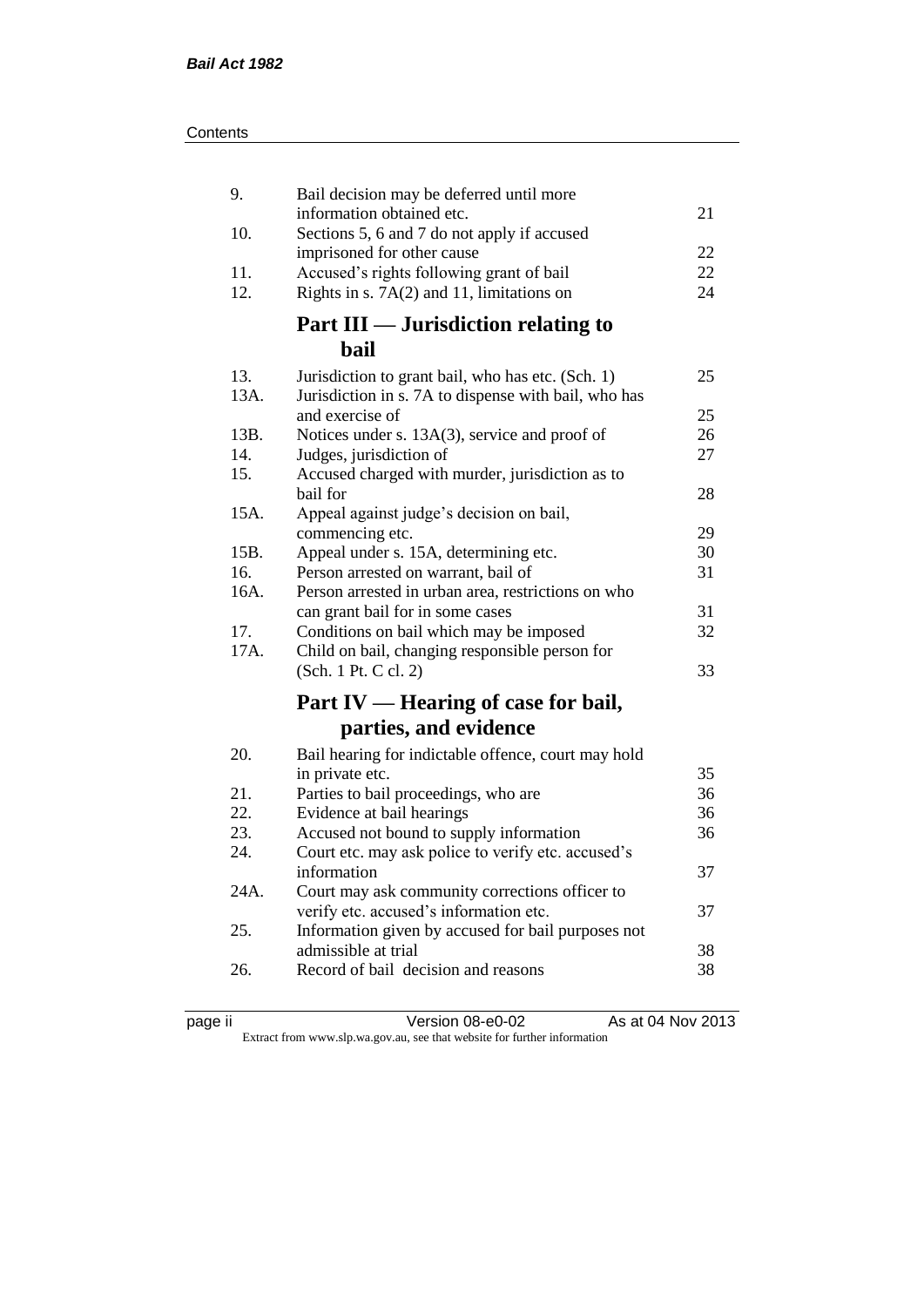| 27.  | Relevant papers to be sent to court where accused               |    |
|------|-----------------------------------------------------------------|----|
| 27A. | to appear<br>Bail with home detention, papers to be sent to CEO | 39 |
|      | (corrections)                                                   | 40 |
|      | <b>Part V</b> — Bail undertakings                               |    |
| 28.  | Bail undertaking, when required and nature of                   | 41 |
| 29.  | Before whom bail undertaking may be entered into                | 42 |
| 30.  | Duties of person before whom bail undertaking is                |    |
|      | entered into                                                    | 42 |
| 31.  | Different time and place for appearance,                        |    |
|      | substituting                                                    | 43 |
| 31A. | Conditions on bail, amending during trial                       | 45 |
| 32.  | Notices under s. 31, service and proof of                       | 47 |
| 33.  | Judicial officer may order accused to enter into bail           |    |
|      | undertaking                                                     | 48 |
| 34.  | When bail undertaking ceases to have effect                     | 49 |
|      | <b>Part VI</b> — Sureties and surety                            |    |
|      | undertakings                                                    |    |
| 35.  | Surety and surety undertaking, nature of etc.                   | 50 |
| 36.  | Sureties, who may approve                                       | 50 |
| 37.  | Proposed surety to receive certain information and              |    |
|      | form                                                            | 51 |
| 38.  | Persons disqualified from being sureties                        | 51 |
| 39.  | Matters to be regarded when approving sureties                  | 52 |
| 40.  | Decision on application by proposed surety                      | 52 |
| 41.  | Finality of decision to refuse approval of surety               | 53 |
| 42.  | Before whom surety undertaking may be entered                   |    |
|      | into                                                            | 53 |
| 43.  | Duties of person before whom surety undertaking                 |    |
|      | is entered into                                                 | 54 |
| 43A. | Interstate proposed surety, use of video link etc. in           |    |
|      | case of                                                         | 54 |
| 44.  | When surety undertaking extends to different time               |    |
|      | or different time and place substituted under s. 31             | 56 |
| 45.  | Notices under s. 44, service and proof of                       | 57 |
| 46.  | Surety's power to arrest accused                                | 59 |
| 47.  | When surety undertaking ceases to have effect                   | 59 |
|      |                                                                 |    |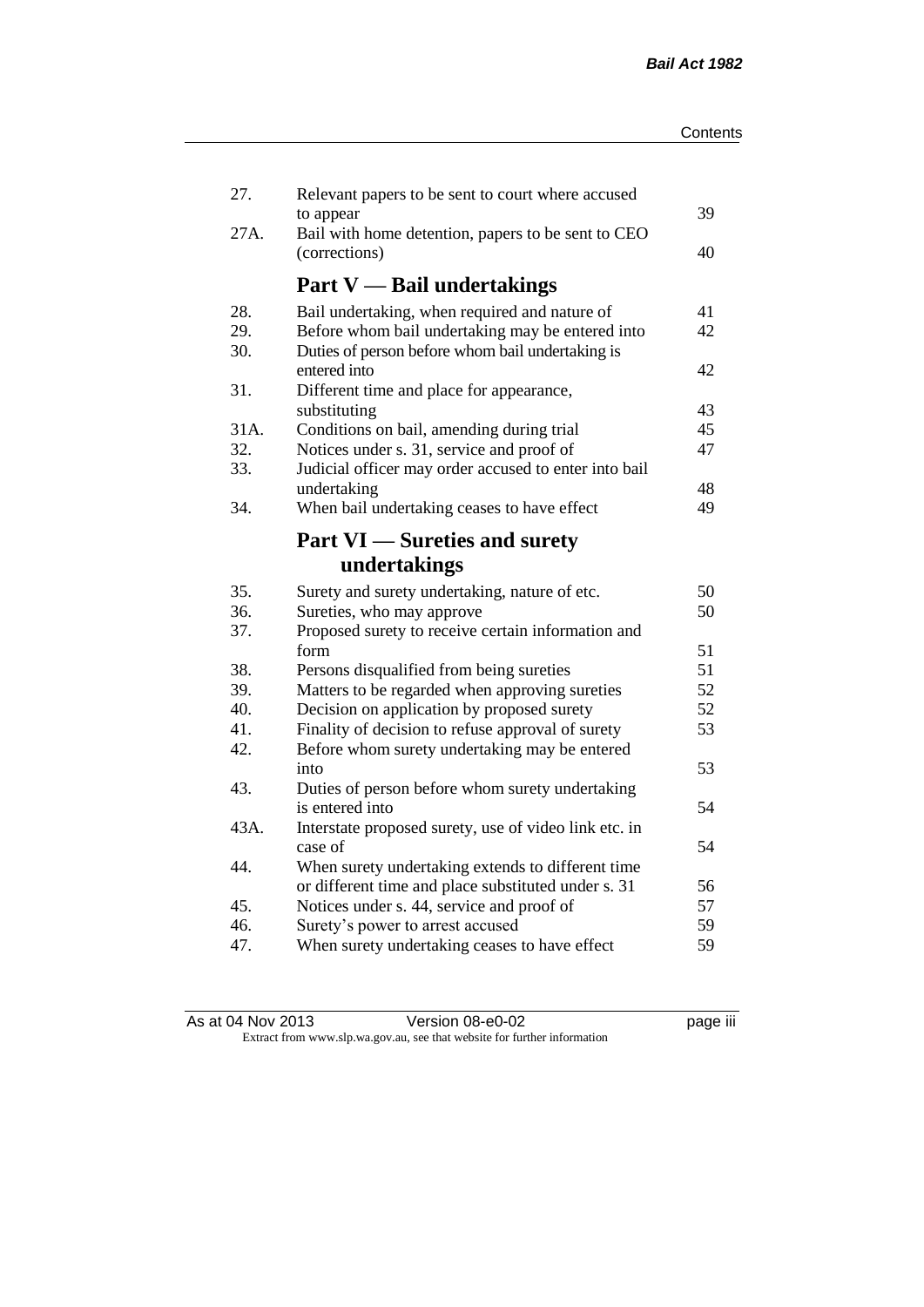| 48.  | Surety may apply for cancellation of his                                                              |    |
|------|-------------------------------------------------------------------------------------------------------|----|
|      | undertaking                                                                                           | 60 |
| 49.  | Surety's undertaking to pay money, enforcing                                                          | 61 |
| 50.  | Indemnifying etc. surety, offence                                                                     | 63 |
|      | <b>Part VIA — Administration of home</b>                                                              |    |
|      | detention conditions                                                                                  |    |
| 50A. | Powers of CEO (corrections)                                                                           | 65 |
| 50C. | Powers and duties of community corrections                                                            |    |
|      | officers                                                                                              | 65 |
| 50D. | Powers of members of Police Force                                                                     | 67 |
| 50E. | CEO (corrections) may substitute different place of                                                   |    |
|      | detention and apply conditions                                                                        | 67 |
| 50F. | CEO (corrections) may revoke bail                                                                     | 68 |
| 50G. | Procedure on arrest after revocation under s. 50F                                                     | 68 |
| 50H. | Rules of natural justice excluded                                                                     | 69 |
| 50J. | Delegation by CEO (corrections)                                                                       | 69 |
| 50K. | Monitoring equipment, retrieving                                                                      | 69 |
| 50L. | Rules for this Part                                                                                   | 70 |
|      |                                                                                                       |    |
|      | <b>Part VII — Enforcement of bail</b>                                                                 |    |
|      | undertakings                                                                                          |    |
| 51.  |                                                                                                       | 71 |
| 51A. | Failing to comply with bail undertaking, offence<br>Prosecuting s. 51 offence for non-appearance etc. |    |
|      | in court of summary jurisdiction                                                                      | 72 |
| 52.  | Prosecuting s. 51 offence for non-appearance etc.                                                     |    |
|      | in superior court                                                                                     | 72 |
| 53.  | Appeal against decision made under s. 52                                                              | 74 |
| 54.  | Bailed accused, prosecutor etc. may take before                                                       |    |
|      | court to show cause against variation or revocation                                                   |    |
|      | of bail                                                                                               | 75 |
| 54A. | Accused on committal may be taken for purposes                                                        |    |
|      | of s. 54 before court by which committed                                                              | 77 |
| 55.  | Accused before court under s. 54, judicial officer                                                    |    |
|      | may revoke bail of etc.                                                                               | 78 |
| 57.  | Offence under s. 51, court to order forfeiture of                                                     |    |
|      | money under bail undertaking                                                                          | 79 |
| 58.  | Automatic forfeiture of money on expiration of one                                                    |    |
|      | year after absconding                                                                                 | 80 |

| page | ιv |
|------|----|
|      |    |
|      |    |

page iv Version 08-e0-02 As at 04 Nov 2013 Extract from www.slp.wa.gov.au, see that website for further information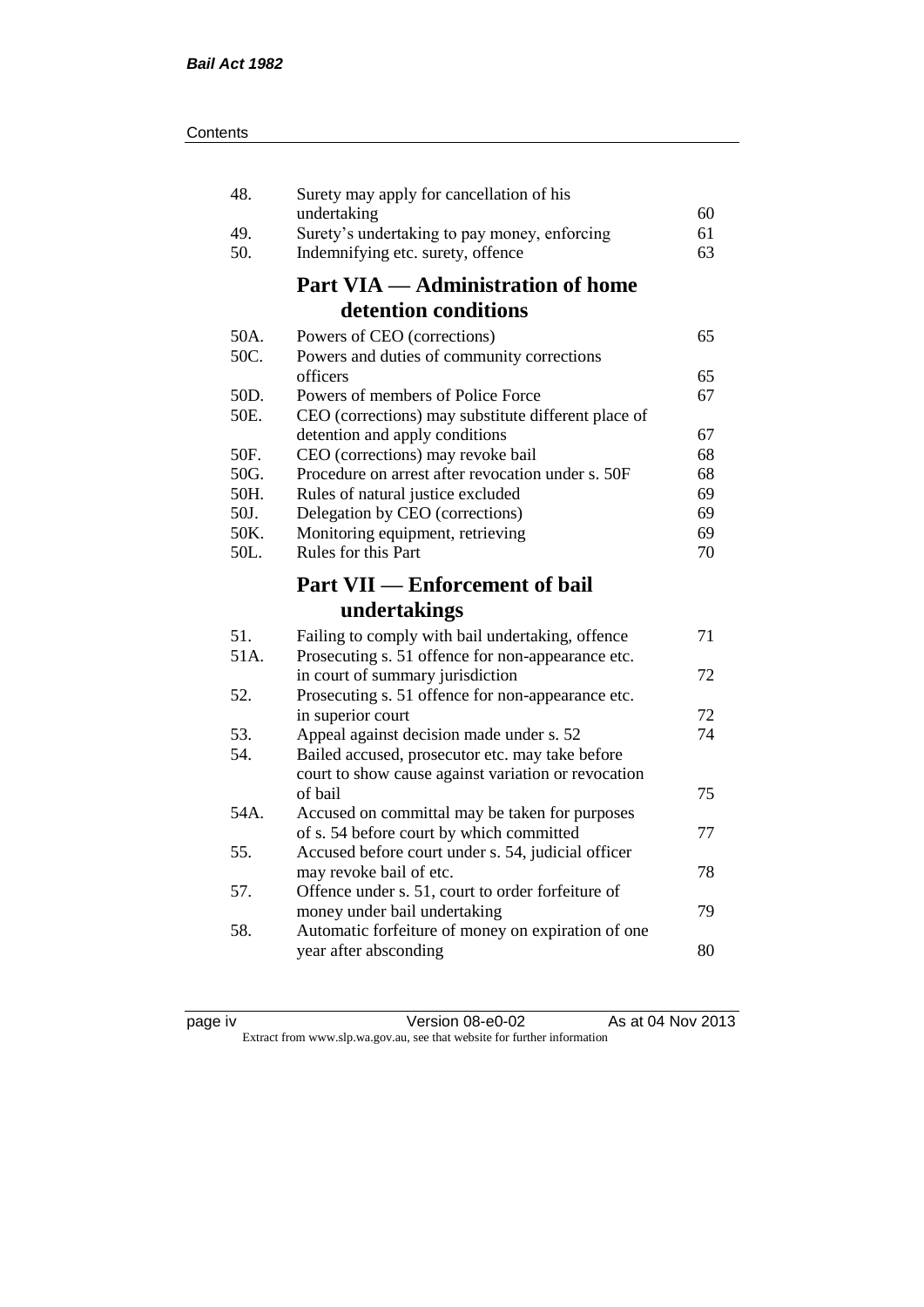## **Part VIII — Miscellaneous**

| 59.<br>59A. | Order for forfeiture, court's additional powers as to<br>If bail dispensed with, accused may be taken | 81 |
|-------------|-------------------------------------------------------------------------------------------------------|----|
|             | before judicial officer for reconsideration of matter                                                 | 81 |
| 59B.        | Absconding accused, warrant for arrest of                                                             | 82 |
| 60.         | Change of address, accused and surety to notify                                                       | 83 |
| 61.         | Failing to bring arrested person before court or                                                      |    |
|             | person able to grant bail, offence                                                                    | 83 |
| 62.         | Giving false information for bail purposes, offence                                                   | 84 |
| 63.         | Protection from personal liability                                                                    | 84 |
| 64.         | Non-appearance etc. by an accused, proving                                                            | 84 |
| 65.         | Bail undertakings by child, effect of                                                                 | 85 |
| 66.         | Other powers etc. to grant bail abolished                                                             | 85 |
| 66A.        | Delegation by registrar of court                                                                      | 85 |
| 66B.        | Video link or audio link, use of in bail proceedings                                                  | 86 |
| 67.         | Regulations                                                                                           | 87 |
|             | Schedule 1 — Jurisdiction as to bail                                                                  |    |
|             | and related matters                                                                                   |    |
|             | Part $A$ — Jurisdiction relating to bail                                                              |    |
| 7.          | Term used: proceedings for an offence                                                                 | 91 |
|             | Part $B$ — Cessation of powers relating to bail                                                       |    |
| 1.          | Upon decision by judge, power of other officers                                                       |    |
|             | ceases                                                                                                | 92 |
| 1A.         | Upon decision by Court of Appeal, other powers                                                        |    |
|             | cease                                                                                                 | 92 |
| 2.          | Upon decision by judicial officer, his power and                                                      |    |
|             | that of his peers ceases                                                                              | 92 |
| 3.          | Upon refusal of bail for initial appearance, certain                                                  |    |
|             | powers cease                                                                                          | 93 |
| 4.          | Judicial officer's powers if accused proves new                                                       |    |
|             | facts or changed circumstances                                                                        | 93 |
|             | Part C — Manner in which jurisdiction to be                                                           |    |
|             | exercised                                                                                             |    |
| 1.          | Bail before conviction at discretion of court etc.,                                                   |    |
|             | except for child                                                                                      | 94 |
| 2.<br>3.    | Child to have qualified right to bail                                                                 | 95 |
|             | Matters relevant to cl. $1(a)$                                                                        | 96 |

As at 04 Nov 2013 **Version 08-e0-02 Page v** page v Extract from www.slp.wa.gov.au, see that website for further information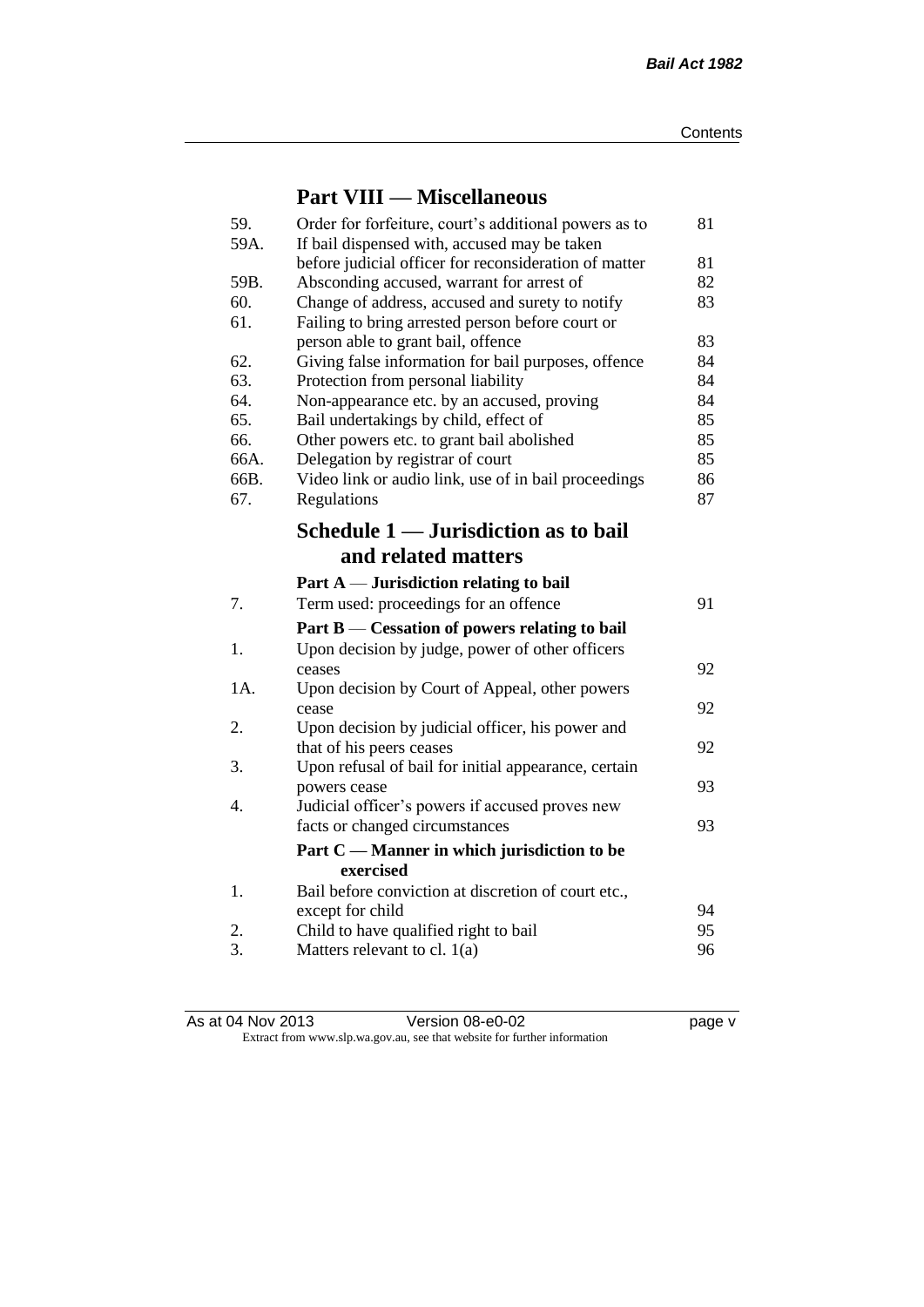| Contents |
|----------|
|----------|

| 3A.            | Accused charged with etc. serious offence<br>committed while on bail etc. for another serious |     |
|----------------|-----------------------------------------------------------------------------------------------|-----|
|                | offence, bail for                                                                             | 97  |
| 3B.            | Exceptional reasons under cl. 3A(1), determining                                              | 98  |
| 3C.            | Bail in murder cases                                                                          | 100 |
| $\mathbf{4}$ . | Bail after conviction for accused awaiting sentence                                           | 100 |
| 4A.            | Bail after conviction for accused awaiting disposal                                           |     |
|                | of appeal                                                                                     | 101 |
| 5.             | Exception to cl. 4A for bail in appeal under                                                  |     |
|                | Criminal Appeals Act 2004 Part 2                                                              | 101 |
| 6.             | Bail of people on community orders etc.                                                       | 101 |
| 7.             | Bail for initial appearance to be for not more than                                           |     |
|                | 30 days                                                                                       | 102 |
| 8.             | Bail on adjournment in court of summary                                                       |     |
|                | jurisdiction to be for not more than 30 days except                                           |     |
|                | by consent                                                                                    | 102 |
| 9.             | Calculating periods for cl. 7 and 8                                                           | 102 |
|                | Part D — Conditions which may be imposed on<br>a grant of bail                                |     |
| 1.             | Conditions as to forfeiture, sureties, security etc.                                          | 103 |
| 2.             | Other conditions                                                                              | 104 |
| 3.             | Home detention condition                                                                      | 107 |
|                | Schedule 2 — Serious offences                                                                 |     |

## **Notes**

| Compilation table                            | 115 |
|----------------------------------------------|-----|
| Provisions that have not come into operation | 120 |

## **Defined Terms**

page vi Version 08-e0-02 As at 04 Nov 2013 Extract from www.slp.wa.gov.au, see that website for further information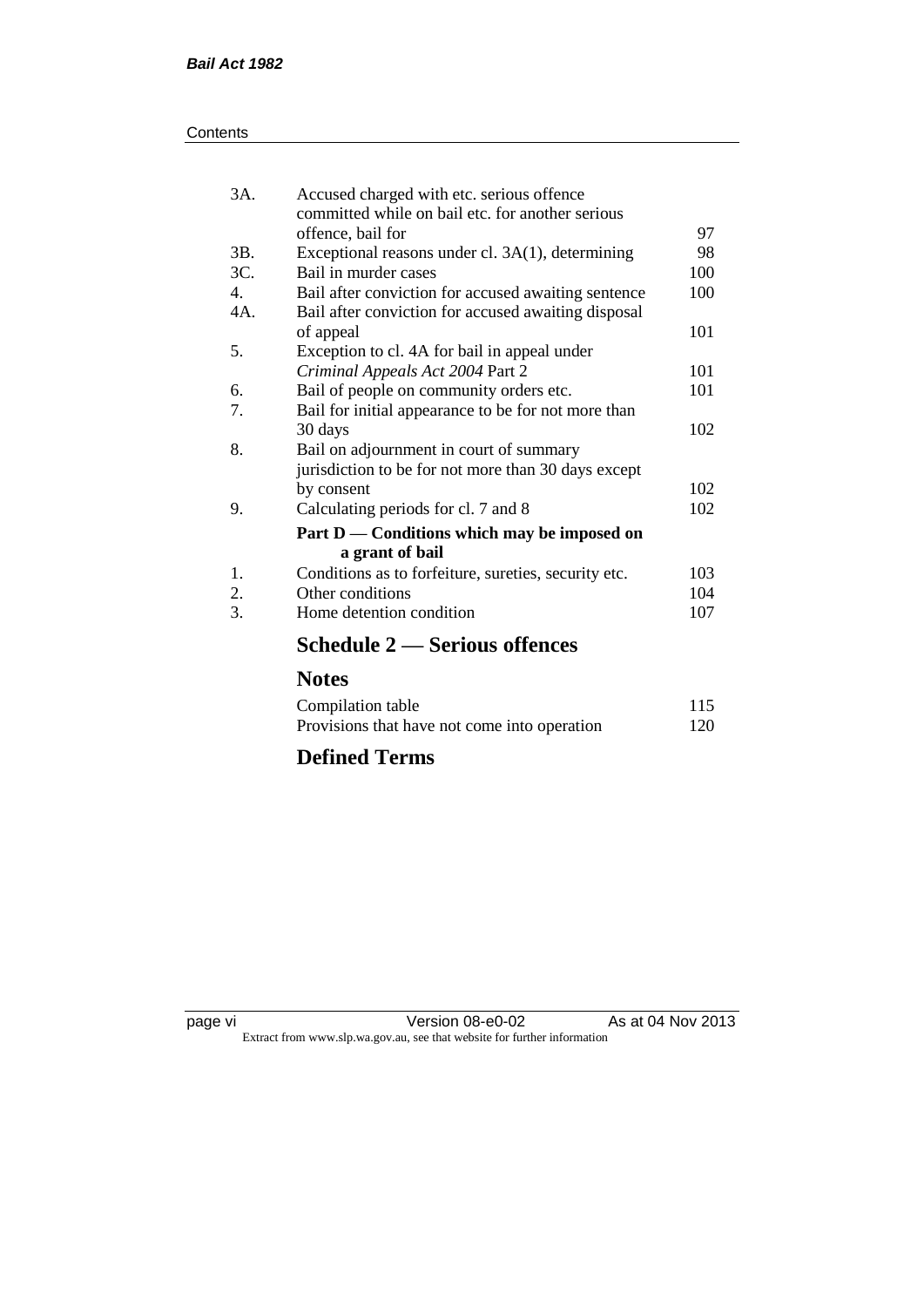Western Australia

## **Bail Act 1982**

**An Act to make better provision for bail in criminal proceedings.** 

As at 04 Nov 2013 **Details Accede 12 Version 08-e0-02 page 1** Extract from www.slp.wa.gov.au, see that website for further information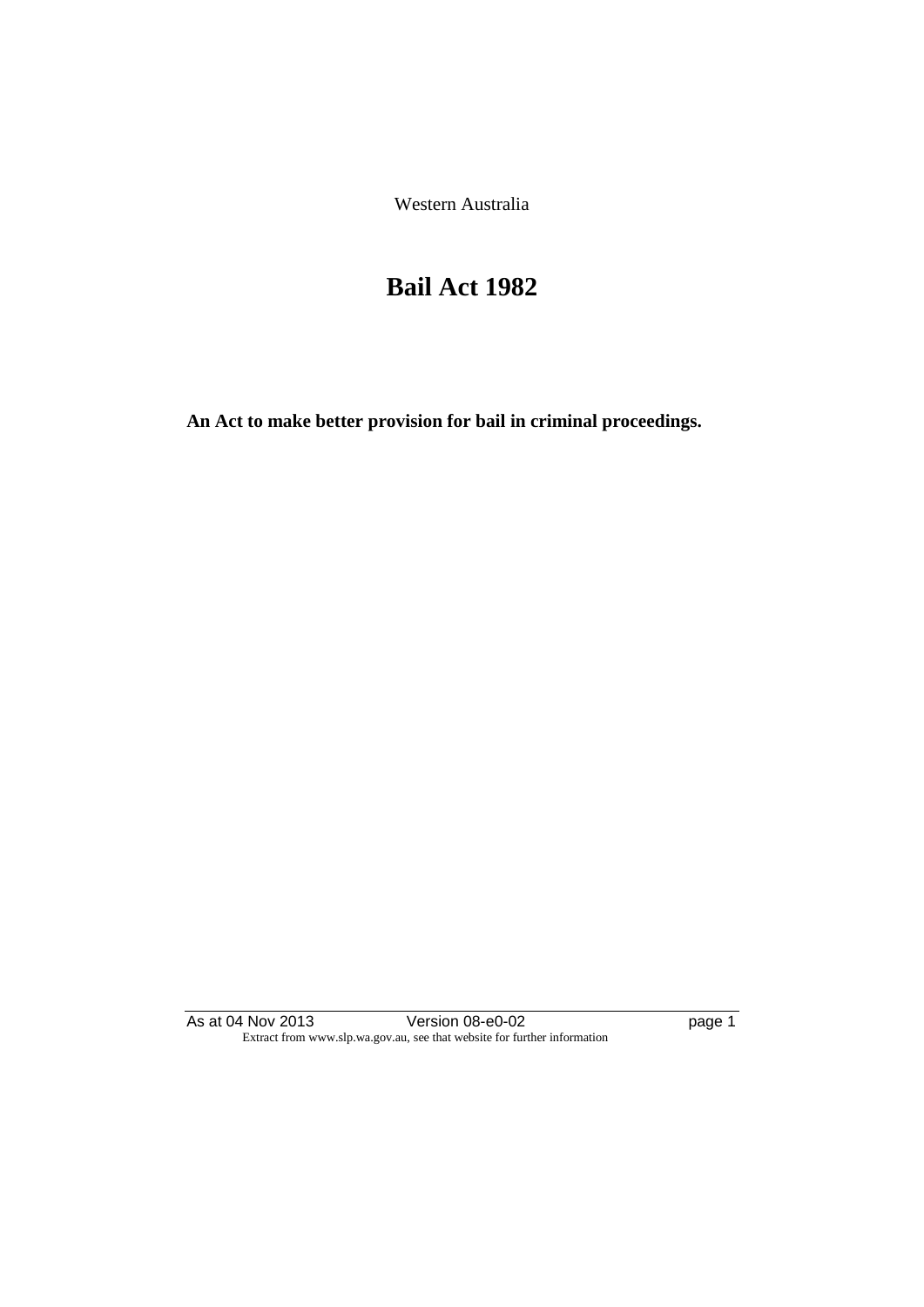**s. 1**

## **Part I — Preliminary**

#### **1. Short title**

This Act may be cited as the *Bail Act* 1982<sup>1</sup>.

#### **2. Commencement**

This Act shall come into operation on a day to be fixed by proclamation  $<sup>1</sup>$ .</sup>

#### **3. Terms used**

(1) In this Act, unless a contrary intention appears —

*accused* includes —

- (a) a person charged with, convicted of, or found guilty of an offence;
- (b) a person whose conviction for an offence is stayed;
- (c) a person in respect of whom an appeal relating to an offence is pending;
- (d) a person in respect of whom a new trial for an offence has been ordered;

#### *adjournment* —

- (a) means any order of a court by which proceedings for an offence are postponed or interrupted or are to be held at a different time or place before the same court; and
- (b) is deemed to include any order of a court, other than a committal to the Supreme Court or District Court, by which the venue of any proceedings for an offence is changed to another court or a court at another place whether by way of a remand, referral, or recommittal of the accused or otherwise;

*appeal* includes an application for leave to appeal;

#### *appropriate judicial officer* means —

(a) subject to paragraphs (b), (c) and (d), a judicial officer who is empowered to exercise jurisdiction in the court

| page 2 | Version 08-e0-02                                                         | As at 04 Nov 2013 |
|--------|--------------------------------------------------------------------------|-------------------|
|        | Extract from www.slp.wa.gov.au, see that website for further information |                   |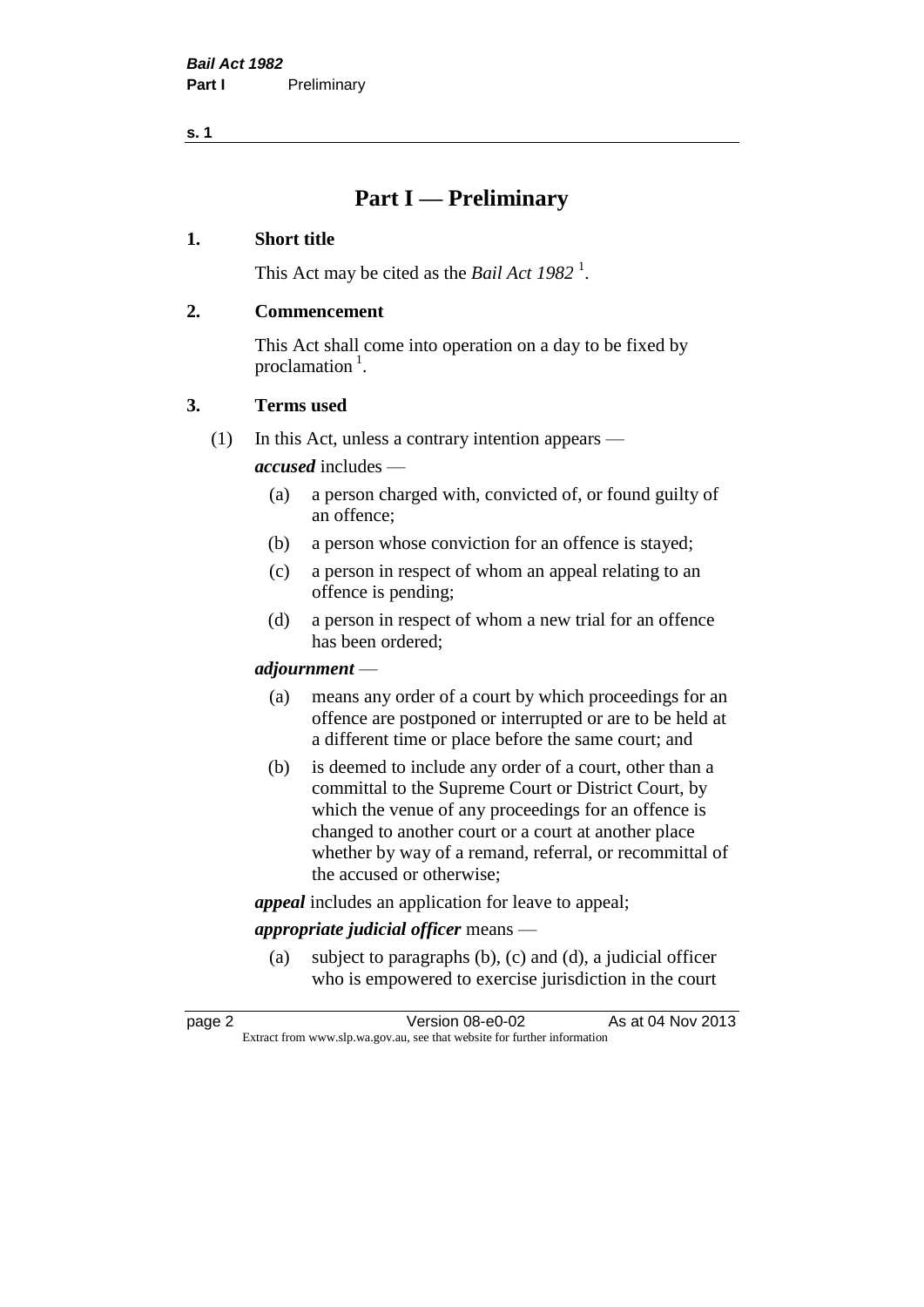before which the accused is required to appear pursuant to his bail undertaking; or

- (b) if the court is the Court of Appeal, a judge of appeal; or
- (c) except in section 49, a judge of the Supreme Court or of the Children's Court, as the case may require, in any case where —
	- (i) under section 15 only a judge of the Supreme Court or of the Children's Court has power to grant bail; or
	- (ii) a judicial officer has exercised the power contained in section 31(2)(d),

for the appearance in question; or

(d) except in section 49, a judge of the Supreme Court, of the District Court, or of the Children's Court, as the case may require, in any case where such a judge has granted bail under section 14 for the appearance in question;

*approved*, in relation to a form, means approved by the chief executive officer of the department of the Public Service principally assisting in the administration of this Act;

*as soon as is practicable* means as soon as is reasonably practicable;

*authorised community services officer* means any of the following persons —

- (a) the CEO (corrections) or a delegate of the CEO (corrections) under subsection (5);
- (b) a registrar of the Children's Court;
- (c) a superintendent of a detention centre under the *Young Offenders Act 1994*;
- (d) the officer for the time being in charge of any detention centre under the *Young Offenders Act 1994*;

*authorised officer* means an authorised police officer or an authorised community services officer;

As at 04 Nov 2013 Version 08-e0-02 Page 3 Extract from www.slp.wa.gov.au, see that website for further information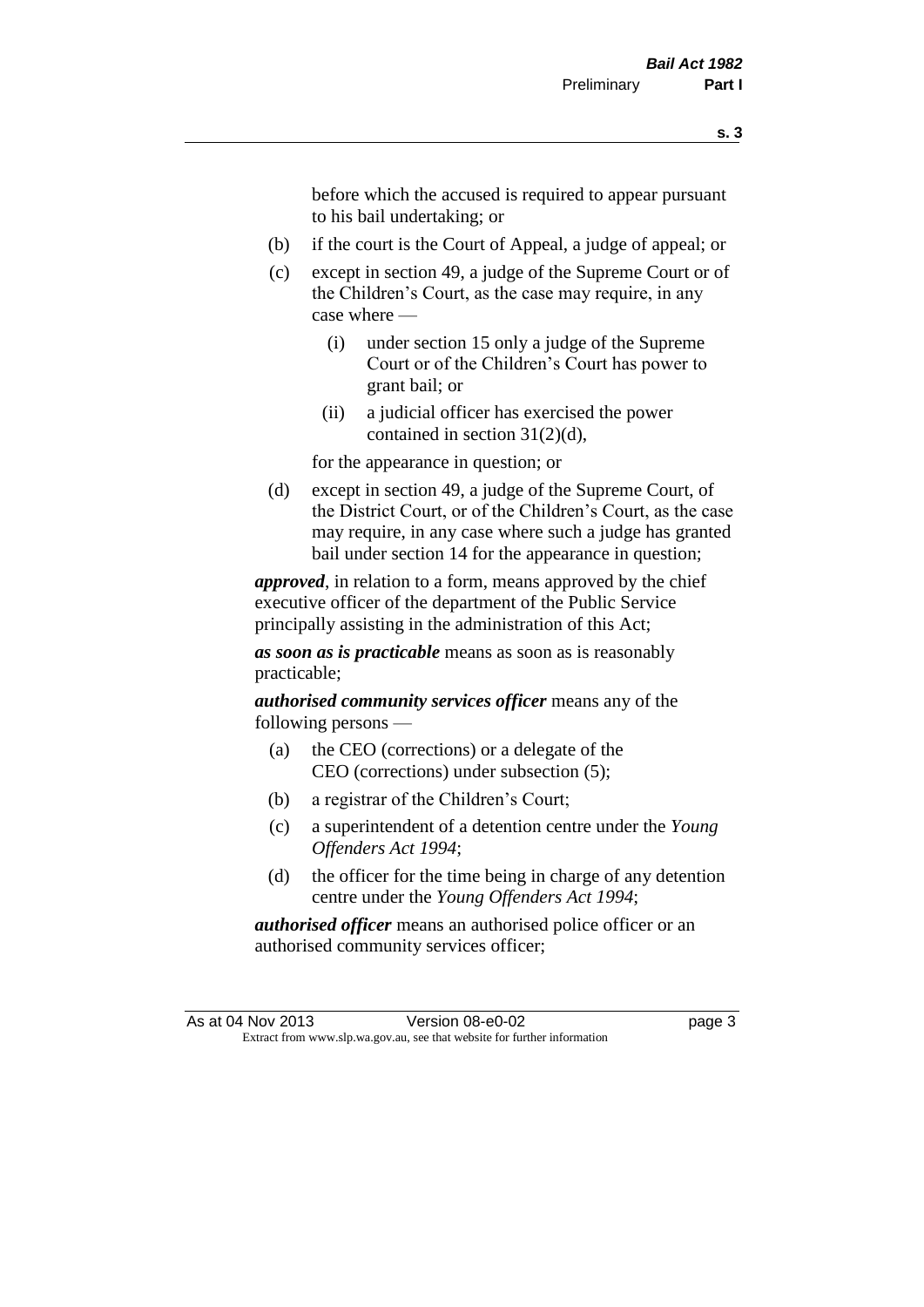*authorised police officer* means —

- (a) a police officer who holds the rank of sergeant, or a higher rank;
- (b) the police officer who is for the time being in charge of a police station;
- (c) whichever of these officers is for the time being in charge of a lock-up —
	- (i) a police officer;
	- (ii) a special constable appointed under the *Police Act 1892* Part III whose powers, duties and obligations are or include those of an authorised police officer under this Act;
	- (iii) a police auxiliary officer appointed under the *Police Act 1892* Part IIIB whose powers, duties and obligations are or include those of an authorised police officer under this Act;

*bail undertaking* means an undertaking described in section 28(2);

*CEO (corrections)* means the chief executive officer of the Public Sector agency principally assisting the Minister administering Part 8 of the *Sentence Administration Act 2003* in its administration;

*Chief Judge* means the Chief Judge of the District Court;

*Chief Justice* means the Chief Justice of Western Australia;

*child* has the same meaning as *young person* has in the *Young Offenders Act 1994*;

*community corrections officer* has the same meaning as in the *Sentence Administration Act 2003*;

*court* means each of the following —

- (a) the Magistrates Court;
- (b) the Children's Court;

page 4 Version 08-e0-02 As at 04 Nov 2013 Extract from www.slp.wa.gov.au, see that website for further information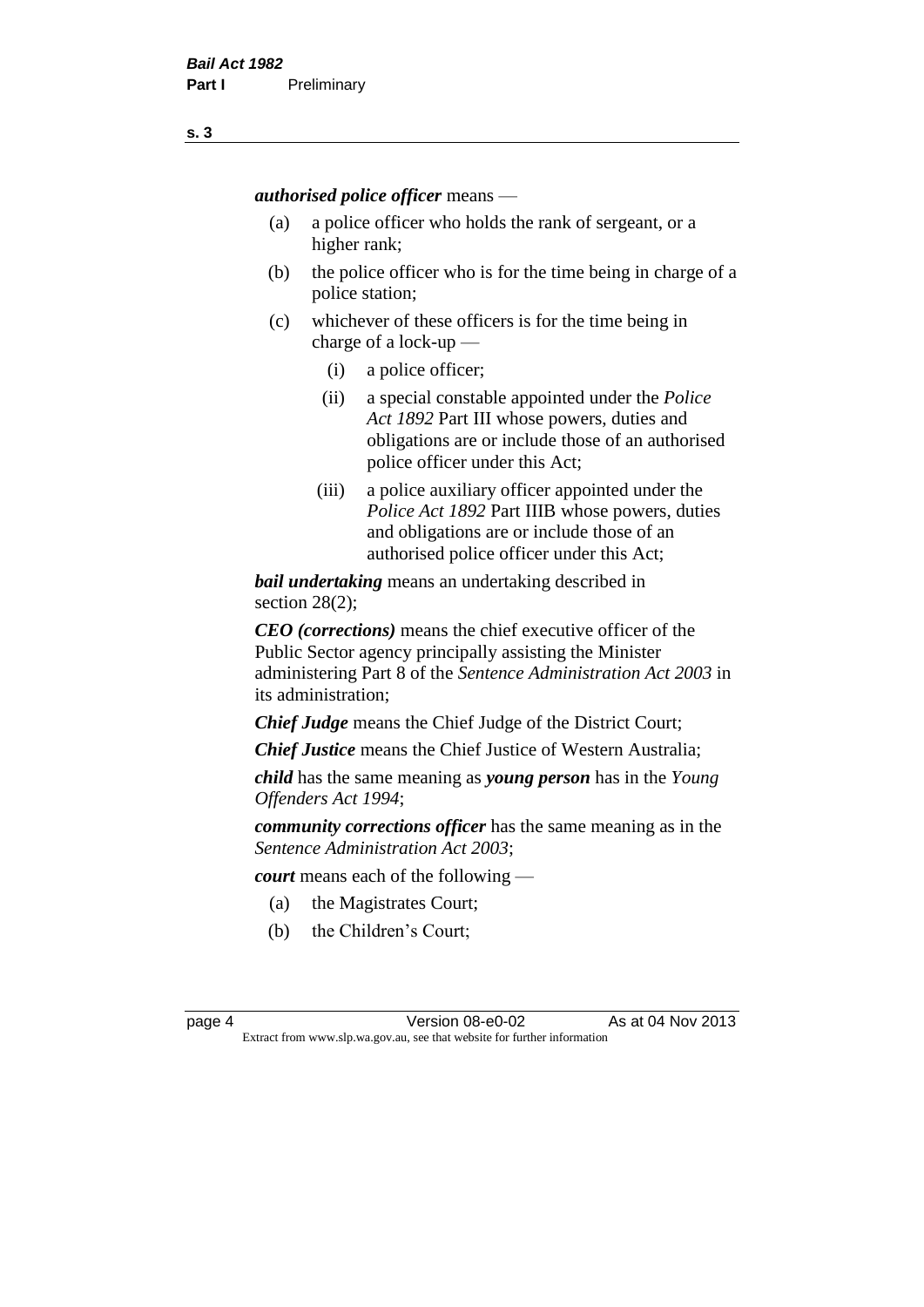- (c) the Coroner's Court of Western Australia;
- (d) the District Court;
- (e) the Supreme Court;
- (f) the Court of Appeal;

*court custody centre* has the meaning given in the *Court Security and Custodial Services Act 1999* section 3;

*Director of Public Prosecutions* means —

- (a) the Director of Public Prosecutions for the State; or
- (b) the officer in charge in the State of the Commonwealth Office of the Director of Public Prosecutions,

as the case requires;

*early release order* means an early release order made under the *Sentence Administration Act 1995* <sup>2</sup> or *Sentence Administration Act 2003*;

*electronic address* means a facsimile number, email address or other electronic address, as the case requires;

*electronic communication* means facsimile transmission, email or other form of electronic communication as defined in the *Electronic Transactions Act 2011* section 5(1);

*home detention condition* means a home detention condition imposed under clause 3 of Part D of Schedule 1;

*judge of appeal* has the meaning given in the *Supreme Court Act 1935* section 4(1);

*judicial officer* means any person empowered to exercise jurisdiction in a court whether or not he is sitting as a court, and includes a single justice and, where the context so requires, the Court of Appeal exercising jurisdiction under this Act;

*lock-up* includes a place prescribed as a lock-up for the purposes of the *Court Security and Custodial Services Act 1999*;

*offence* means any act, omission or conduct which renders the person doing the act, making the omission or engaging in the conduct liable to any punishment, and includes an alleged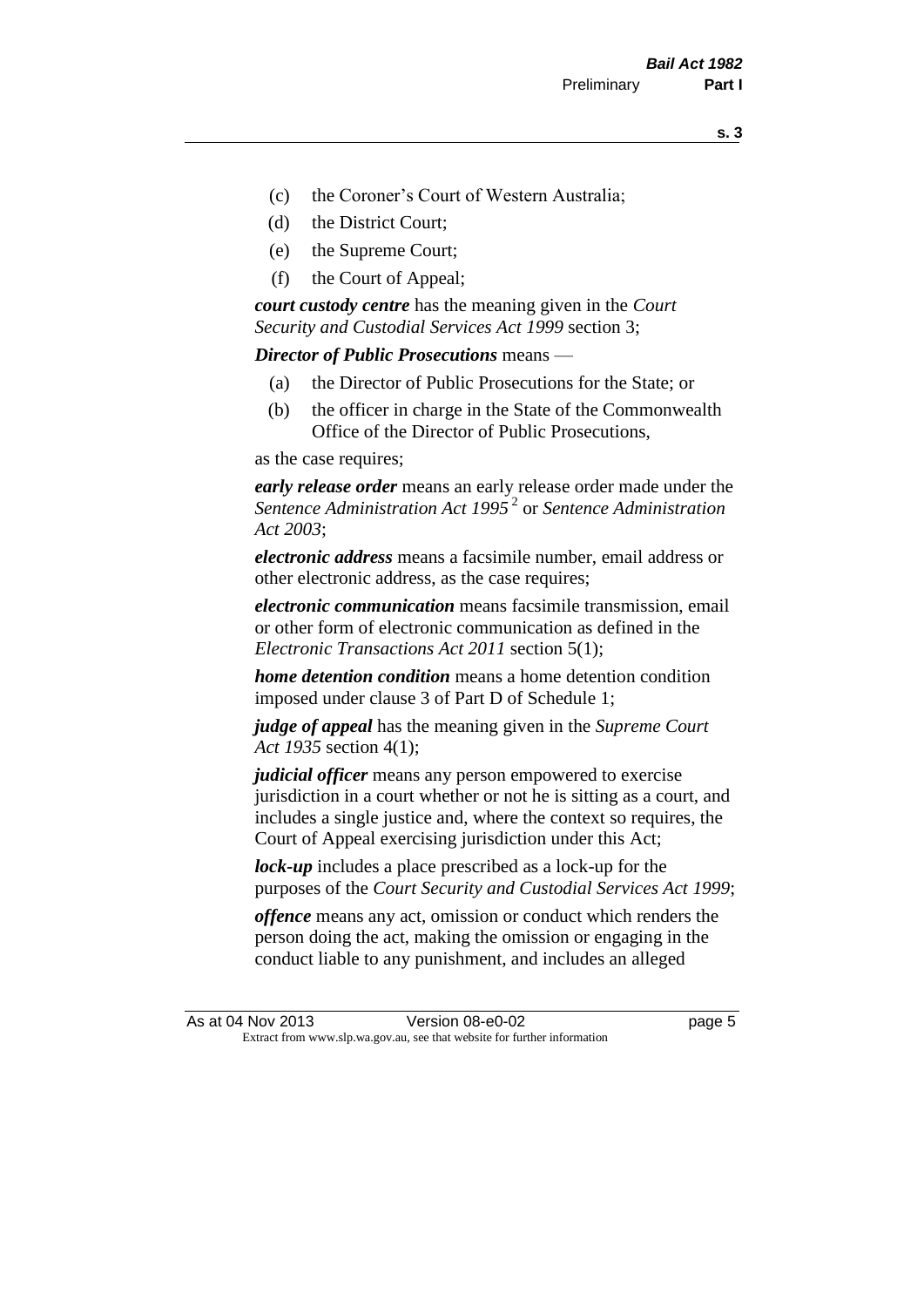offence; but nothing in this definition shall limit the operation of subsection (4);

*prosecutor* includes —

- (a) in the case of an offence charged in a prosecution notice, the prosecutor;
- (b) in the case of an offence charged in an indictment, the State or the Commonwealth, as the case may be;

*registrar* of a court means —

- (a) for a court other than the Coroner's Court of Western Australia, the principal registrar, a registrar or a deputy registrar of the court; or
- (b) for the Coroner's Court of Western Australia, a coroner's registrar as defined in the *Coroners Act 1996* section 3;

*serious offence* means —

- (a) an offence against section 51(2a); and
- (b) an offence described in Schedule 2;

*surety* and *surety undertaking* have the meanings assigned to them by section 35;

*surety approval officer* means a person who is authorised by section 36 to decide whether an applicant should be approved as a surety;

*trial* means all proceedings for an offence between —

- (a) the time when the accused is called upon to plead to the prosecution notice or the indictment; and
- (b) the time when the accused is found not guilty or is sentenced.
- (2) A reference in this Act
	- (a) to a power to grant bail includes a reference to a power to refuse bail;

page 6 Version 08-e0-02 As at 04 Nov 2013 Extract from www.slp.wa.gov.au, see that website for further information

**s. 3**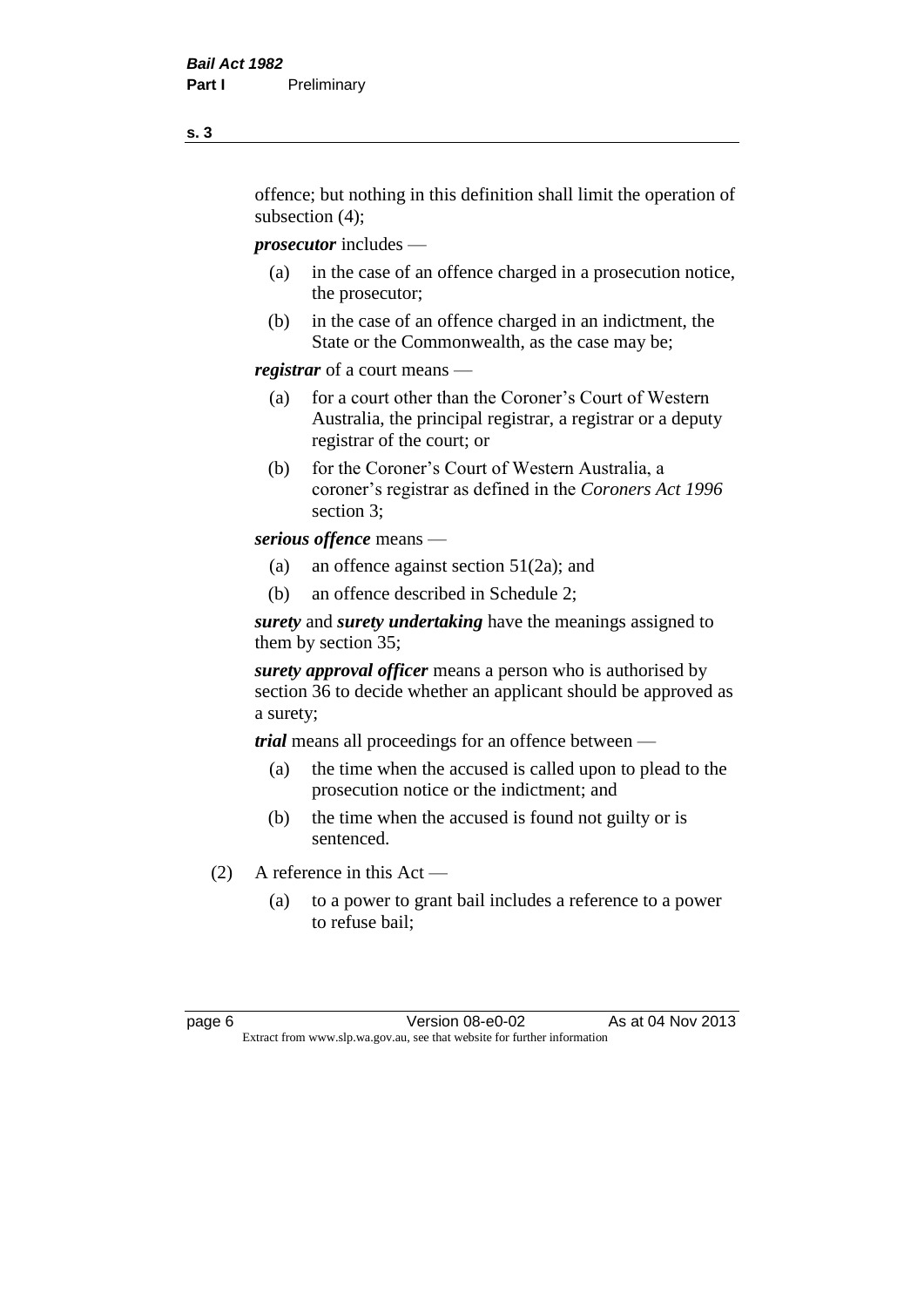- **s. 3**
- (b) to a grant of bail includes a reference to a grant of bail by the exercise of a power in section 31(2).
- (3) Where in this Act there is a reference to a requirement that an accused appear in court, the reference is to a requirement, unless a contrary intention appears, that the accused —
	- (a) surrender himself into the custody of the court or, in the case of a bail undertaking, of the court specified therein, or of such person as the court may direct, to be dealt with according to law; and
	- (b) submit himself to a search of his person and any property then in his possession (which is hereby authorised) and allow to be taken from him, to be dealt with according to the relevant law and procedures, anything so found; and
	- (c) remain in custody until authorised to be released therefrom.
- (4) If a person is arrested under a warrant issued
	- (a) under section 50, 79, 84E or 129 of the *Sentencing Act 1995* in connection with a possible breach of a conditional release order, a sentence of suspended imprisonment or conditional suspended imprisonment, or a community order imposed under that Act; or
	- (b) under section 43 of the *Young Offenders Act 1994* in respect of an alleged breach of a youth community based order, an intensive youth supervision order or a conditional release order made under that Act,
	- then
		- (c) the person is to be taken as having been arrested and to be in custody awaiting an appearance in court for the offence for which the sentence was imposed; and
		- (d) the first appearance in court after the arrest is to be taken, for the purposes of sections  $5(1)$  and  $8(1)$  and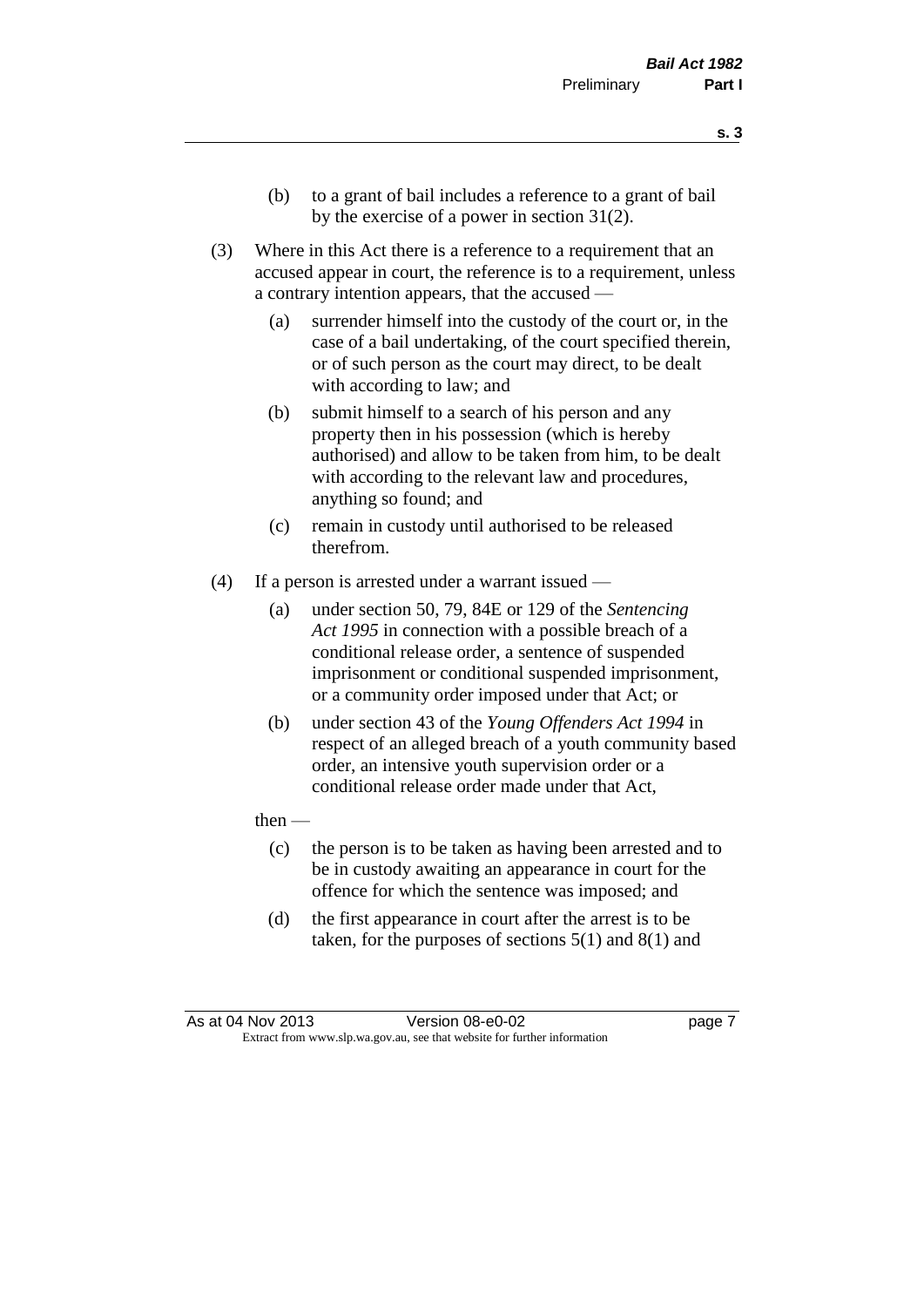clause 1 of Part A and clause 7 of Part C of Schedule 1, to be the initial appearance for that offence; and

- (e) the proceedings following the arrest are to be taken to be proceedings for that offence and to be a trial for the purpose of the definition in subsection (1) of *trial*.
- (5) The CEO (corrections) may by writing signed by him delegate to any officer of the department of which he is the chief executive officer any function he has under this Act as an authorised community services officer.

*[Section 3 amended by No. 74 of 1984 s. 3; No. 15 of 1988 s. 4; No. 49 of 1988 s. 78; No. 61 of 1990 s. 4; No. 31 of 1993 s. 6; No. 45 of 1993 s. 4 and 12; No. 78 of 1995 s. 7; No. 57 of 1997 s. 21(1); No. 54 of 1998 s. 4 and 14; No. 47 of 1999 s. 7; No. 50 of 2003 s. 29(3); No. 65 of 2003 s. 121(2); No. 27 of 2004 s. 13(2); No. 34 of 2004 Sch. 2 cl. 3(2); No. 45 of 2004 s. 28(4); No. 59 of 2004 s. 141; No. 84 of 2004 s. 11, 82 and 83(2); No. 65 of 2006 s. 51 and 53; No. 6 of 2008 s. 4 and 24(2); No. 46 of 2011 s. 25.]* 

*[Section 3. Modifications to be applied in order to give effect to Cross-border Justice Act 2008: section altered 1 Nov 2009. See endnote 1M; amended by No. 42 of 2009 s. 12.]*

#### **3A. Sending notices by electronic communication**

- (1) A reference in this Act, however expressed, to a notice being sent to a person (the *addressee*) by electronic communication is a reference to the notice being sent by electronic communication —
	- (a) to an electronic address provided by the addressee for the purpose of being served with the notice; and
	- (b) in an electronic format that enables it to be printed or otherwise generated by the addressee.
- (2) If a notice is sent in accordance with subsection (1), the notice is to be presumed, unless the contrary is shown, to have been received at the time when, in the ordinary course of events, the

| page 8 | Version 08-e0-02                                                         | As at 04 Nov 2013 |
|--------|--------------------------------------------------------------------------|-------------------|
|        | Extract from www.slp.wa.gov.au, see that website for further information |                   |

#### **s. 3A**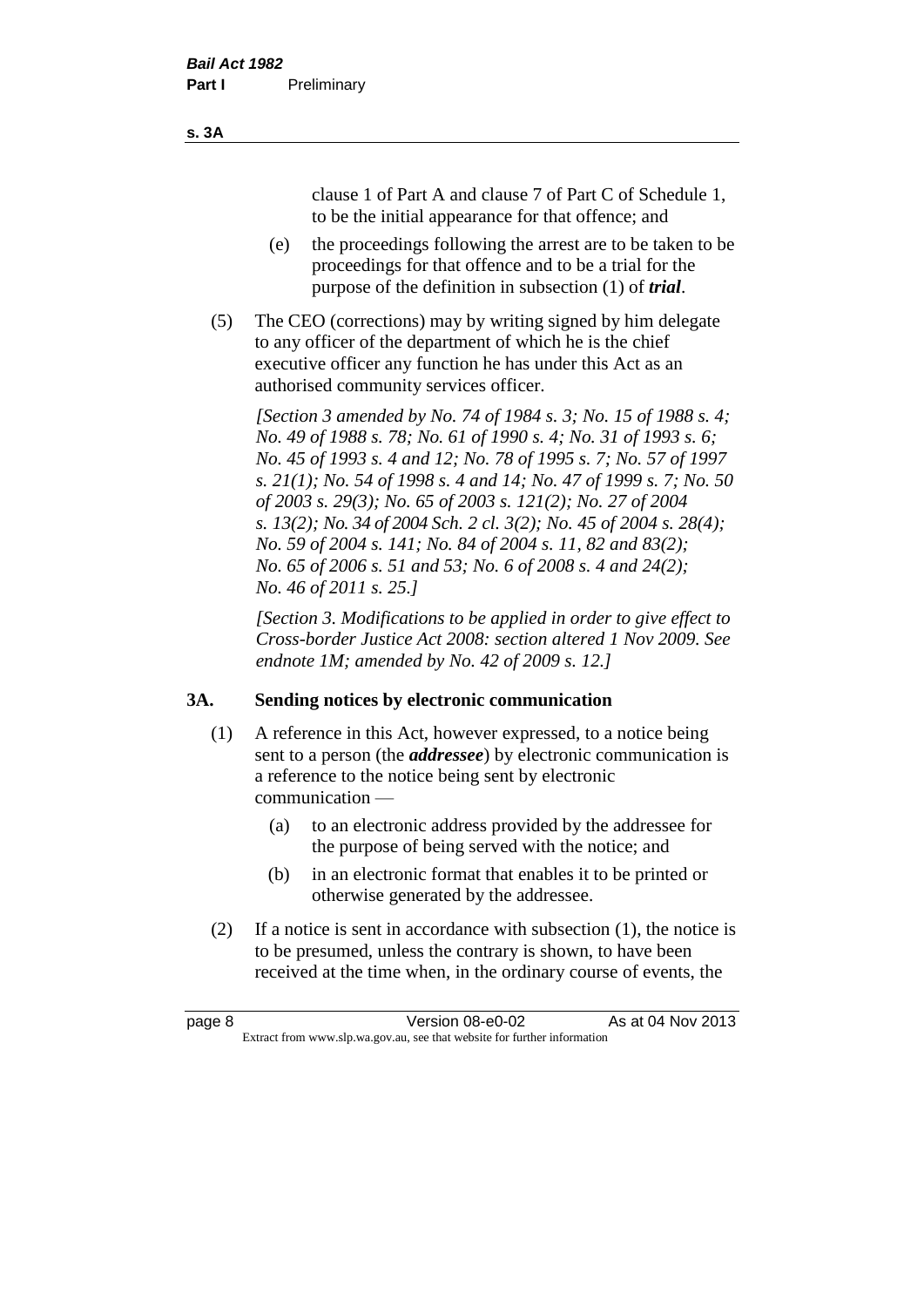**s. 4**

electronic communication would have entered the information system, as defined in the *Electronic Transactions Act 2011* section 5(1), of the addressee.

*[Section 3A inserted by No. 6 of 2008 s. 5; amended by No. 46 of 2011 s. 25.]*

#### **4. Application of this Act**

The operation of this Act extends to any appearance in a court for an offence —

- (a) except to the extent that in this Act, or in the law creating the offence or applicable thereto, express provision is made excluding or limiting the operation of this Act in respect of that appearance; and
- (b) whether or not that law contains a reference to the granting of bail; and
- (c) however any reference in that law to the granting of bail may be expressed; and
- (d) as if any reference therein to the taking of a recognizance were to a requirement that, except where bail is dispensed with under this Act, the accused enter into a bail undertaking.

*[Section 4 amended by No. 84 of 2004 s. 82.]*

*[4AA.* 1M *Modifications to be applied in order to give effect to Cross-border Justice Act 2008: section inserted 1 Nov 2009. See endnote 1M.]*

#### **4A. Accused appearing on summons or court hearing notice, detention and bail of**

- $(1)$  Where
	- (a) an accused has appeared in court for an offence pursuant to a summons or court hearing notice issued under the *Criminal Procedure Act 2004*; and

As at 04 Nov 2013 Version 08-e0-02 Page 9 Extract from www.slp.wa.gov.au, see that website for further information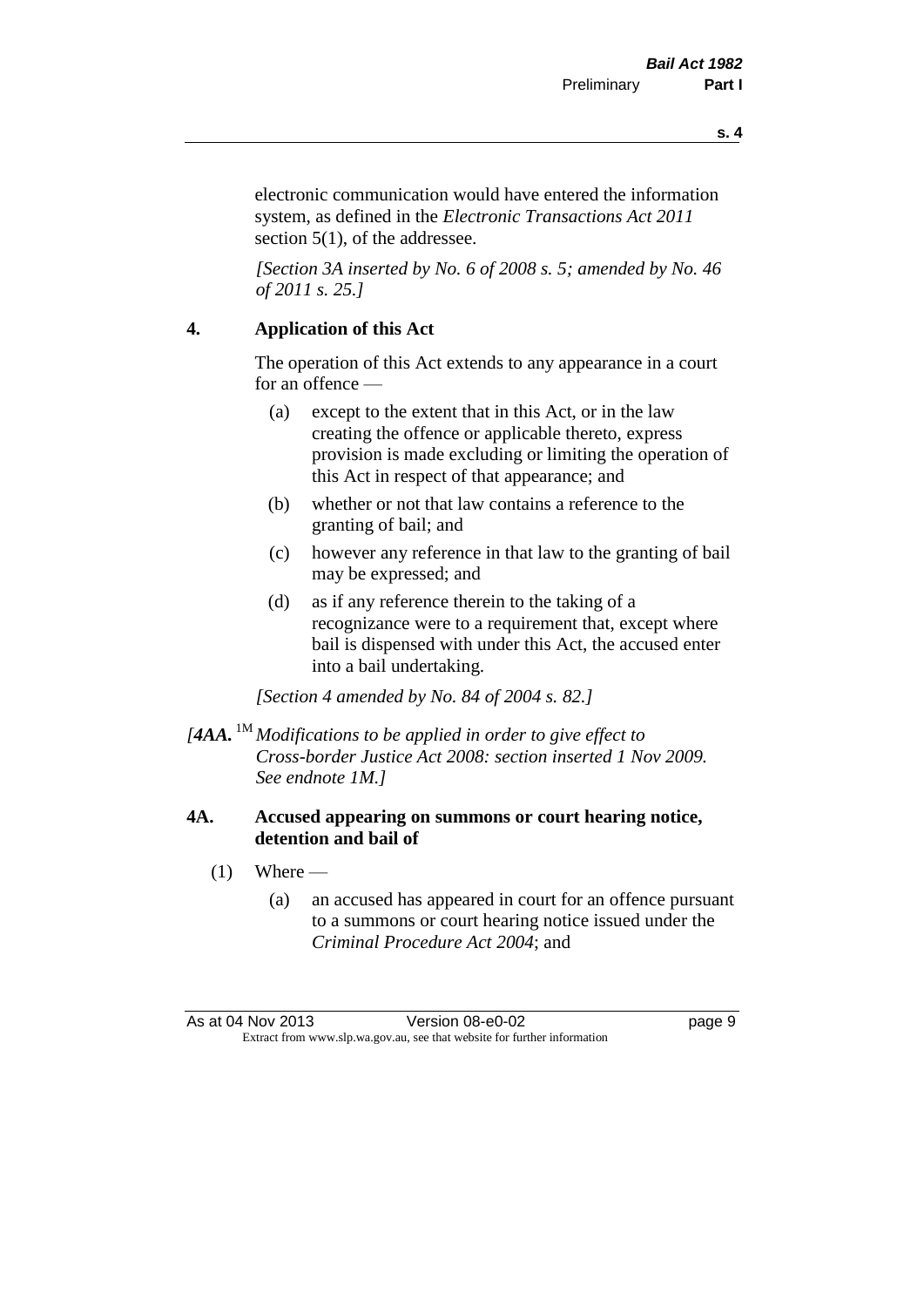#### **s. 4A**

(b) a judicial officer adjourns the proceedings,

the accused is not to be detained in custody to further appear before the court for that offence unless the judicial officer so orders.

- (2) If an order is made under subsection (1), the duty described in section 7(1) applies.
- (3) On any appearance in court by the accused a judicial officer to whom section 7(1) applies may revoke an order made under subsection (1).

*[Section 4A inserted by No. 6 of 2008 s. 6(1).]*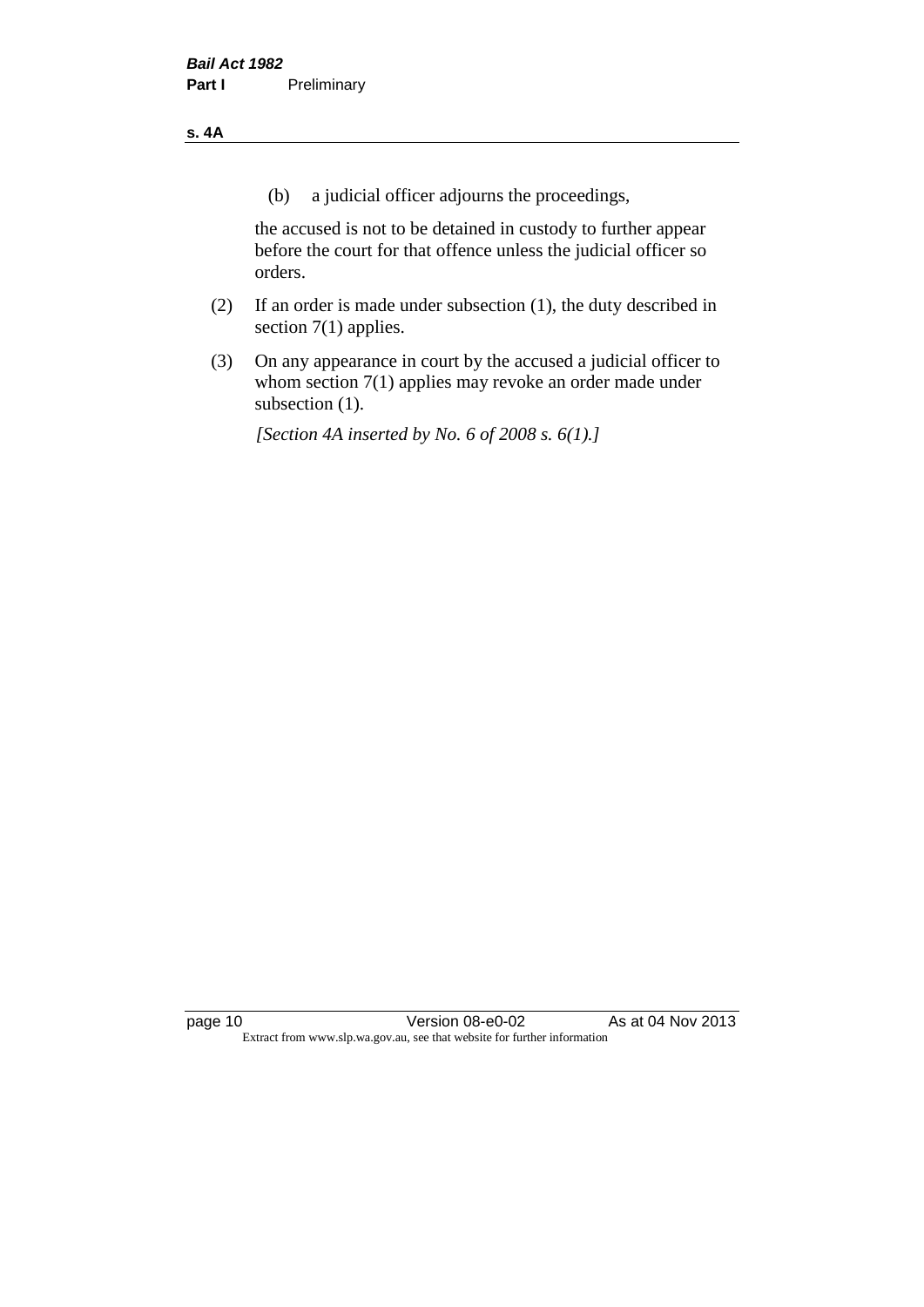### **Part II — Rights of accused in relation to bail**

*[Heading amended by No. 84 of 2004 s. 82.]* 

#### **5. Accused's rights to have bail considered etc.**

- (1) An accused who is in custody for an offence awaiting his initial appearance in court therefor is entitled —
	- (a) subject to sections 9, 10, 12 and 16(2), to have his case for bail for that appearance considered under and in accordance with this Act as soon as is practicable;
	- (b) if his case is not so considered, or if he is refused bail or is not released on bail, to be brought before a court as soon as is practicable.
- (2) An accused who is in custody awaiting any appearance in court for an offence, other than an initial appearance, is entitled, subject to sections 7B, 7C, 7E, 9 and 10, to have his case for bail for that appearance considered under and in accordance with this Act.

*[Section 5 amended by No. 74 of 1984 s. 4; No. 84 of 2004 s. 82; No. 6 of 2008 s. 7.]* 

#### **6. Arresting officers etc., duty to consider bail**

- (1) This section applies to a police officer or other person (the *arrester*) who —
	- (a) charges a person who is under arrest (the *accused*) with an offence; and
	- (b) does not release the accused unconditionally under section 142 of the *Criminal Investigation Act 2006*,

or who arrests a person under a warrant.

- (2) This section is subject to  $-$ 
	- (a) the exercise of the power conferred by section 9; and
	- (b) sections 10, 12 and 16 and clause 3A of Part C of Schedule 1.

As at 04 Nov 2013 Version 08-e0-02 Page 11 Extract from www.slp.wa.gov.au, see that website for further information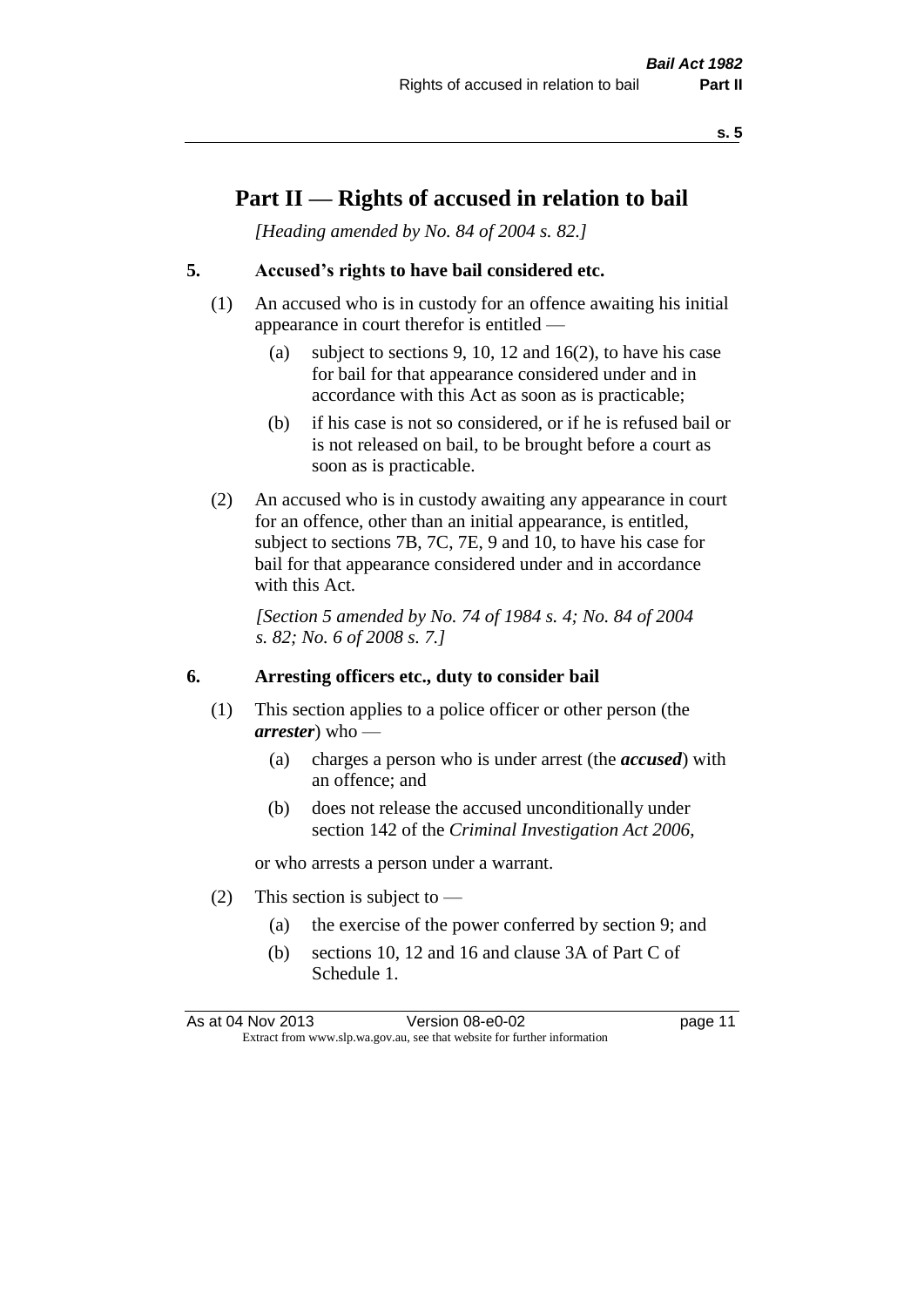- (3) The duties in this section shall be performed whether or not an application for bail is made by or on behalf of the accused.
- (4) As soon as is practicable after the accused is charged, or arrested under a warrant, as the case may be, the arrester shall either —
	- (a) bring the accused or cause the accused to be brought before a court; or
	- (b) perform the other duties of the arrester under this section.
- (5) If the arrester has power to grant the accused bail, the arrester shall consider the accused's case for bail.
- (6) If the arrester does not have power to grant the accused bail, the arrester shall, unless subsection (8), (9) or (10) applies, bring or cause the accused to be brought before an authorised police officer or a justice or, in the case of a child, any authorised officer or a justice, who shall consider the accused's case for bail as soon as is practicable.
- (7) Even if the arrester has power to grant the accused bail, the arrester may, instead of complying with subsection (5), comply with subsection (6) as if the arrester did not.
- (8) If under section 15 only a judge of the Supreme Court or a judge of the Children's Court has power to grant the accused bail, the arrester shall bring the accused or cause the accused to be brought before a judge of the Supreme Court or a judge of the Children's Court, as the case requires, who shall consider the accused's case for bail as soon as is practicable.
- (9) If under section 16 only a justice has power to grant the accused bail, the arrester shall bring the accused or cause the accused to be brought before a justice, who shall consider the accused's case for bail as soon as is practicable.
- (10) If section 16A applies, the arrester shall bring the accused or cause the accused to be brought before a court or judge referred

| page 12                                                                  | Version 08-e0-02 | As at 04 Nov 2013 |
|--------------------------------------------------------------------------|------------------|-------------------|
| Extract from www.slp.wa.gov.au, see that website for further information |                  |                   |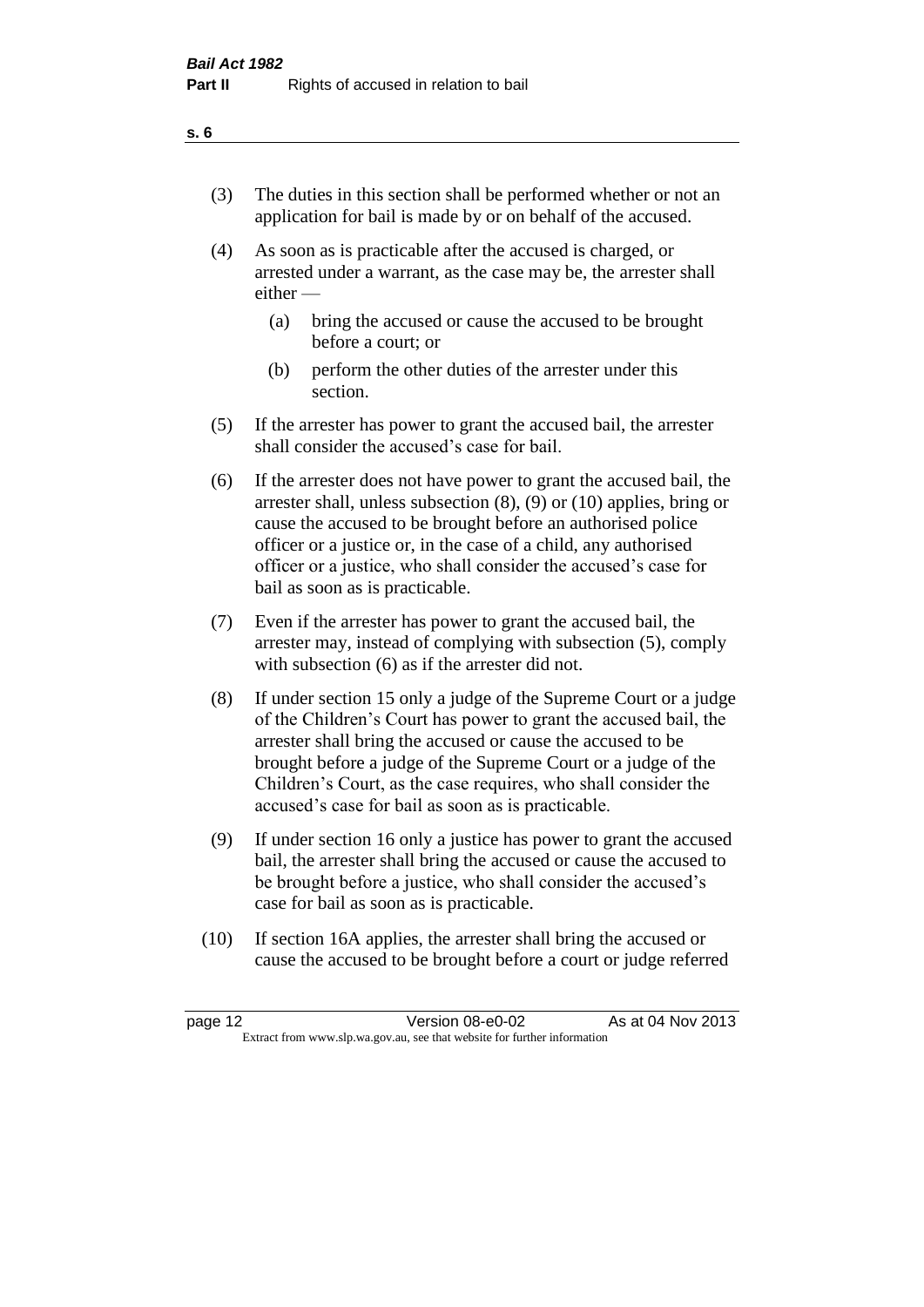to in section 16A(1), who shall consider the accused's case for bail as soon as is practicable.

*[Section 6 inserted by No. 59 of 2006 s. 4(1).]* 

#### **6A. Officials considering bail may order release without bail**

 $(1)$  In this section —

*accused* means an accused who is under arrest, other than pursuant to a warrant;

*released* means released from custody without being required to enter into, or without having entered into, a bail undertaking;

*serious offence* means an indictable offence the penalty specified by a written law for which is or includes imprisonment for 5 years or more or life;

*summary court* means the Magistrates Court or the Children's Court.

- (2) An authorised officer or justice who is considering an accused's case for bail for an initial appearance in a summary court on a charge of an indictable offence that is not a serious offence may order that the accused be served with a summons under the *Criminal Procedure Act 2004*, and released, in respect of the charge unless satisfied —
	- (a) that there are reasonable grounds to suspect the accused would not obey the summons if served with it; or
	- (b) that not releasing the accused is justified under subsection (4) or for any other reason.
- (3) An authorised officer or justice who is considering an accused's case for bail for an initial appearance in a summary court on a charge of a simple offence must order that the accused be served with a court hearing notice under the *Criminal Procedure Act 2004*, and released, in respect of the charge unless satisfied —
	- (a) that the presence of the accused when the charge is dealt with is likely to be necessary for any reason or for sentencing purposes; or

|                                                                          | As at 04 Nov 2013 | Version 08-e0-02 | page 13 |
|--------------------------------------------------------------------------|-------------------|------------------|---------|
| Extract from www.slp.wa.gov.au, see that website for further information |                   |                  |         |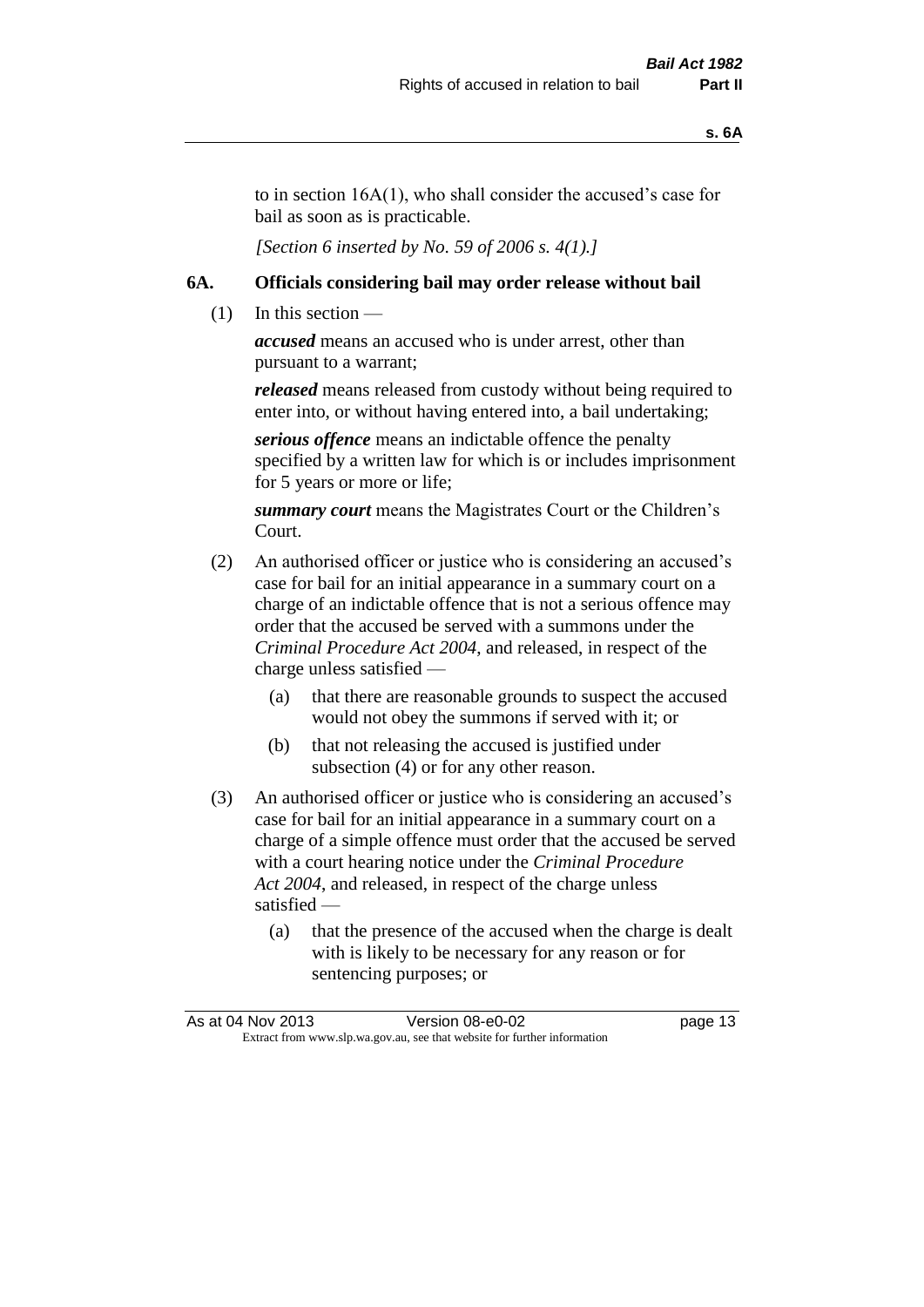## (b) that not releasing the accused is justified under

- subsection (4) or for any other reason.
- (4) Not releasing an accused is justified if there are reasonable grounds to suspect that if the accused were released —
	- (a) the accused
		- (i) would commit an offence; or
		- (ii) would continue or repeat an offence with which he or she is charged; or
		- (iii) would endanger another person's safety or property; or
		- (iv) would interfere with witnesses or otherwise obstruct the course of justice, whether in relation to the accused or any other person;

or

- (b) the accused's safety would be endangered.
- (5) This section does not affect the operation of section 28 or 30 of the *Criminal Procedure Act 2004*.

*[Section 6A inserted by No. 59 of 2006 s. 5.]* 

#### **7. Unconvicted accused, court to consider bail for**

(1) Upon and following an accused's initial appearance in court for an offence every judicial officer who may thereafter order his detention or continued detention in custody before conviction for the offence is under a duty, unless section 7B, 7C or 7E applies, to consider the accused's case for bail, whether or not an application for bail is made by the accused or on his behalf.

#### *[(2)-(4) deleted]*

(5) The operation of this section is subject to the exercise of the powers conferred by sections 7A and 9 and to the provisions of sections 10, 12 and 16(2) and clause 3A of Part C of Schedule 1. *[Section 7 amended by No. 74 of 1984 s. 5; No. 49 of 1988 s. 80; No. 45 of 1993 s. 6; No. 84 of 2004 s. 82; No. 59 of 2006 s. 4(2); No. 6 of 2008 s. 8.]* 

page 14 Version 08-e0-02 As at 04 Nov 2013 Extract from www.slp.wa.gov.au, see that website for further information

#### **s. 7**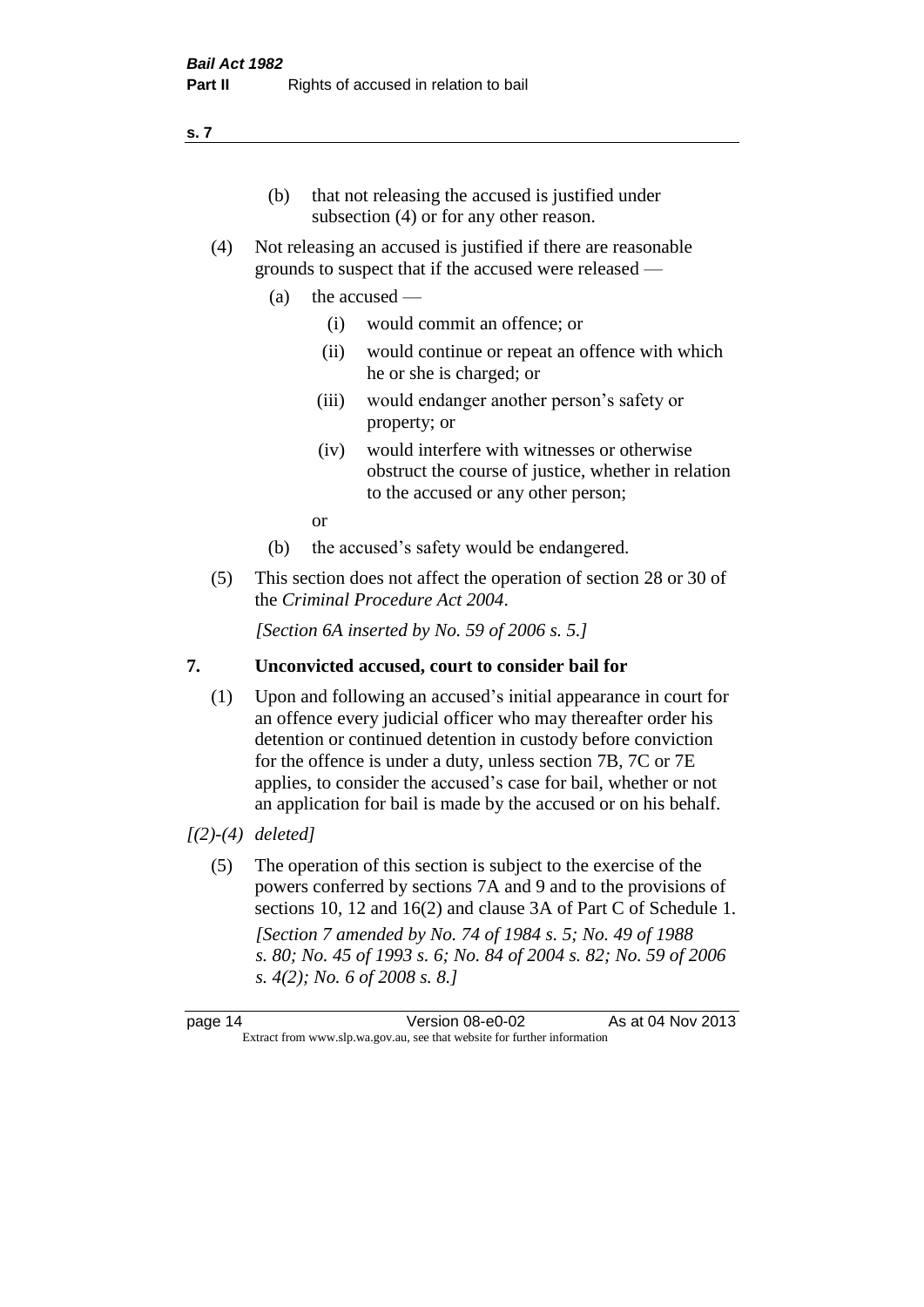#### **7A. Bail may be dispensed with by court**

- (1) A judicial officer referred to in section 7(1) may, instead of discharging the duty imposed by that subsection, dispense with the requirement for bail for an appearance in court for an offence by an accused if the judicial officer —
	- (a) has jurisdiction to do so under section 13A(1); and
	- (b) may properly do so under section 13A(2).
- (2) Where the requirement for bail is dispensed with under this section, the accused has a right to be at liberty until the accused is required to appear before a court for the offence, but subject  $to -$ 
	- (a) section 59A; and
	- (b) any requirement that the accused be in custody for some other offence or reason.

*[Section 7A inserted by No. 6 of 2008 s. 9(1).]*

#### **7B. Adult accused of murder, provisions for**

(1) In this section —

*judge* means a judge of the Supreme Court.

- (2) This section applies where
	- (a) an accused is in custody for an offence of murder so that under section 15 only a judge has power to grant bail; and
	- (b) the accused is not a child.
- (3) Where this section applies the accused, or a person on the accused's behalf, may make an application to a judge for bail at any time before conviction for the offence.
- (4) Upon an accused's initial appearance in court for an offence of murder, the judicial officer who may order the accused's detention in custody is under a duty to inform the accused of the right conferred by subsection (3).

|                                                                          | As at 04 Nov 2013 | Version 08-e0-02 | page 15 |
|--------------------------------------------------------------------------|-------------------|------------------|---------|
| Extract from www.slp.wa.gov.au, see that website for further information |                   |                  |         |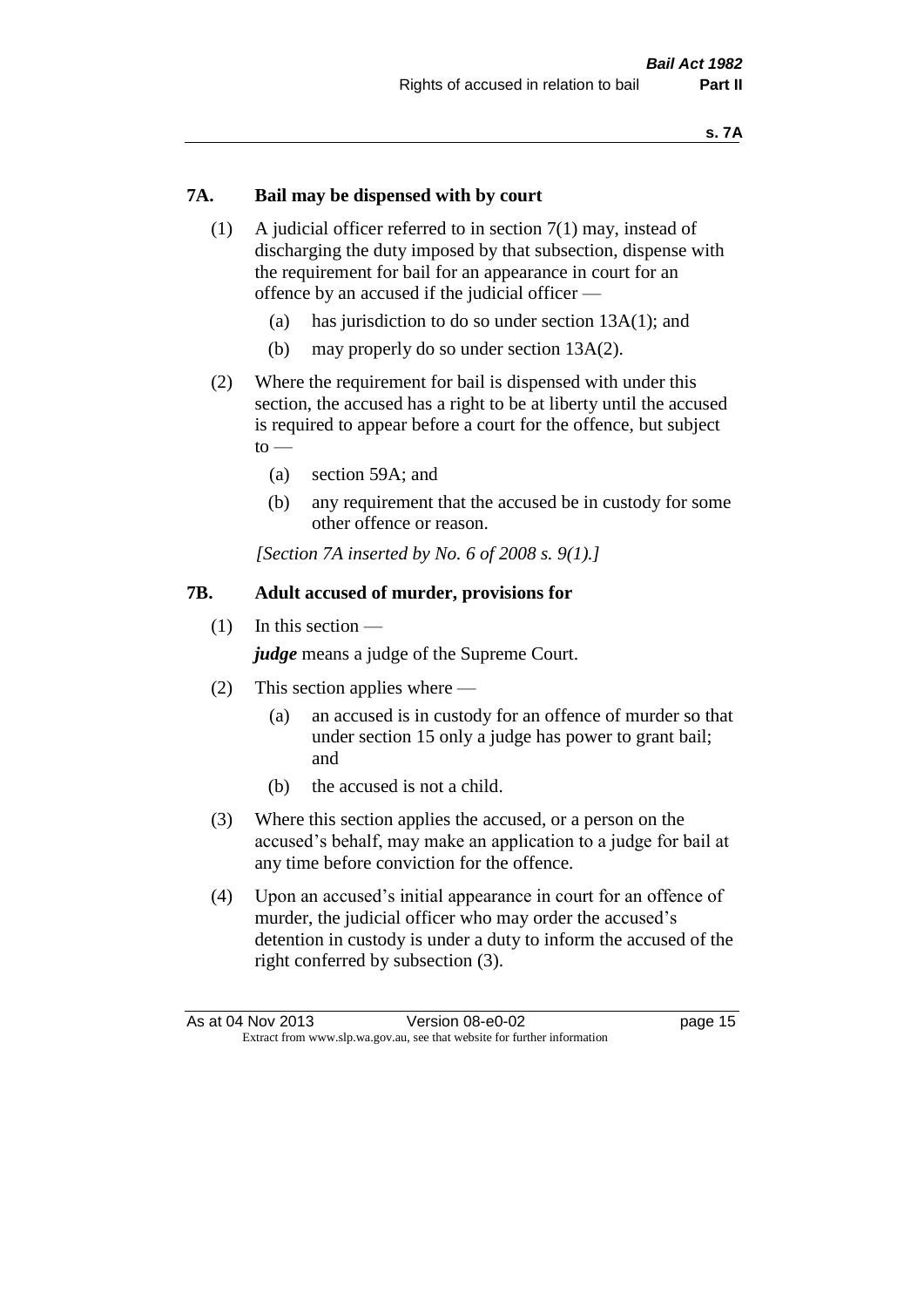#### **s. 7C**

- $(5)$  Where
	- (a) an accused's case for bail has been considered by a judge on an application under subsection (3); and
	- (b) bail has been refused,

the accused's case for bail shall not be considered on any subsequent occasion in the same case when the accused's continued detention may be ordered unless subsection (6) applies.

- (6) The accused's case for bail shall again be considered by a judge if the accused, or a person on the accused's behalf, applies to a judge and satisfies the judge that —
	- (a) new facts have been discovered, new circumstances have arisen or the circumstances have changed since bail was refused; or
	- (b) the accused failed to adequately present the accused's case for bail on the previous occasion.

#### $(7)$  Where —

- (a) an accused's case for bail has been considered by a judge on an application under subsection (3); and
- (b) bail has been granted,

on any subsequent appearance in the same case a judicial officer may order, notwithstanding section 15, that bail is to continue on the same terms and conditions.

(8) The accused is to be taken before a judge for the purposes of an application under this section only if the judge so orders.

*[Section 7B inserted by No. 6 of 2008 s. 9(1); amended by No. 29 of 2008 s. 24(2) and (3).]*

#### **7C. Child accused of murder, provisions for**

(1) This section applies where a child accused is in custody for an offence of murder so that under section 15 only a judge of the Children's Court has power to grant bail.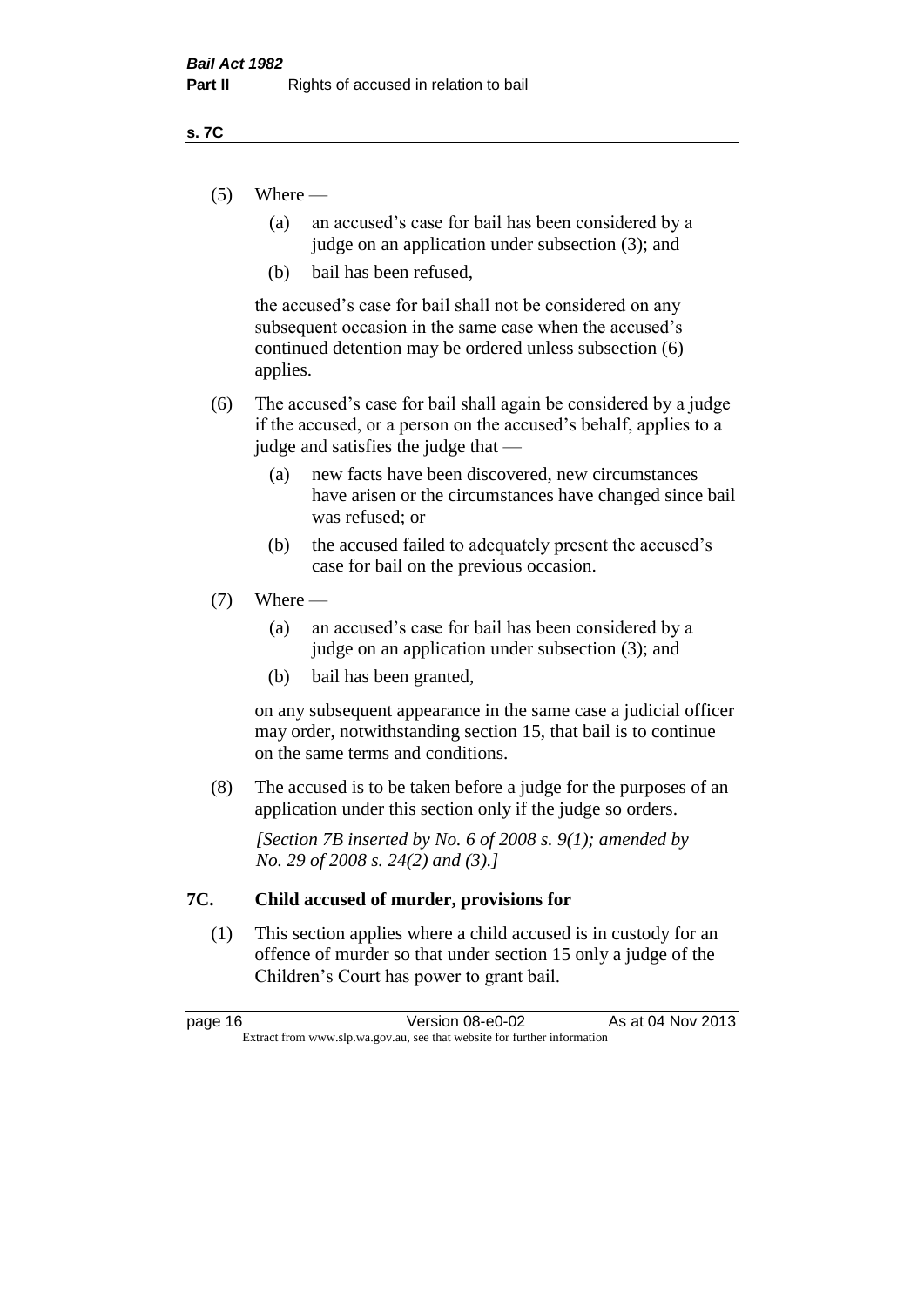- (2) Where this section applies, the judicial officer referred to in section 7(1) other than a judge of the Children's Court, shall, whether or not an application for bail is made by the accused or on the accused's behalf, cause the accused to be taken as soon as is practicable before a judge of the Children's Court for the purpose of having the accused's case for bail considered by the judge.
- (3) Notwithstanding subsection (2), where
	- (a) the duty described in that subsection has been discharged once in relation to a child accused's case for bail; and
	- (b) bail has on that occasion been refused by a judge of the Children's Court,

the accused's case for bail need not be considered on any subsequent occasion in the same case when the accused's continued detention may be ordered unless subsection (4) applies.

- (4) On a subsequent occasion the accused may apply to the judicial officer who may order the accused's continued detention for a reconsideration of the accused's case for bail on the ground  $that -$ 
	- (a) new facts have been discovered, new circumstances have arisen or the circumstances have changed since bail was refused on the occasion mentioned in subsection (3); or
	- (b) the accused failed to adequately present the accused's case for bail on that occasion.
- (5) If the judicial officer is satisfied as to one or more of those grounds the judicial officer shall cause the accused to be taken as soon as is practicable before a judge of the Children's Court for the purpose of having the accused's case for bail considered by the judge.

*[Section 7C inserted by No. 6 of 2008 s. 9(1); amended by No. 29 of 2008 s. 24(4).]*

As at 04 Nov 2013 Version 08-e0-02 Page 17 Extract from www.slp.wa.gov.au, see that website for further information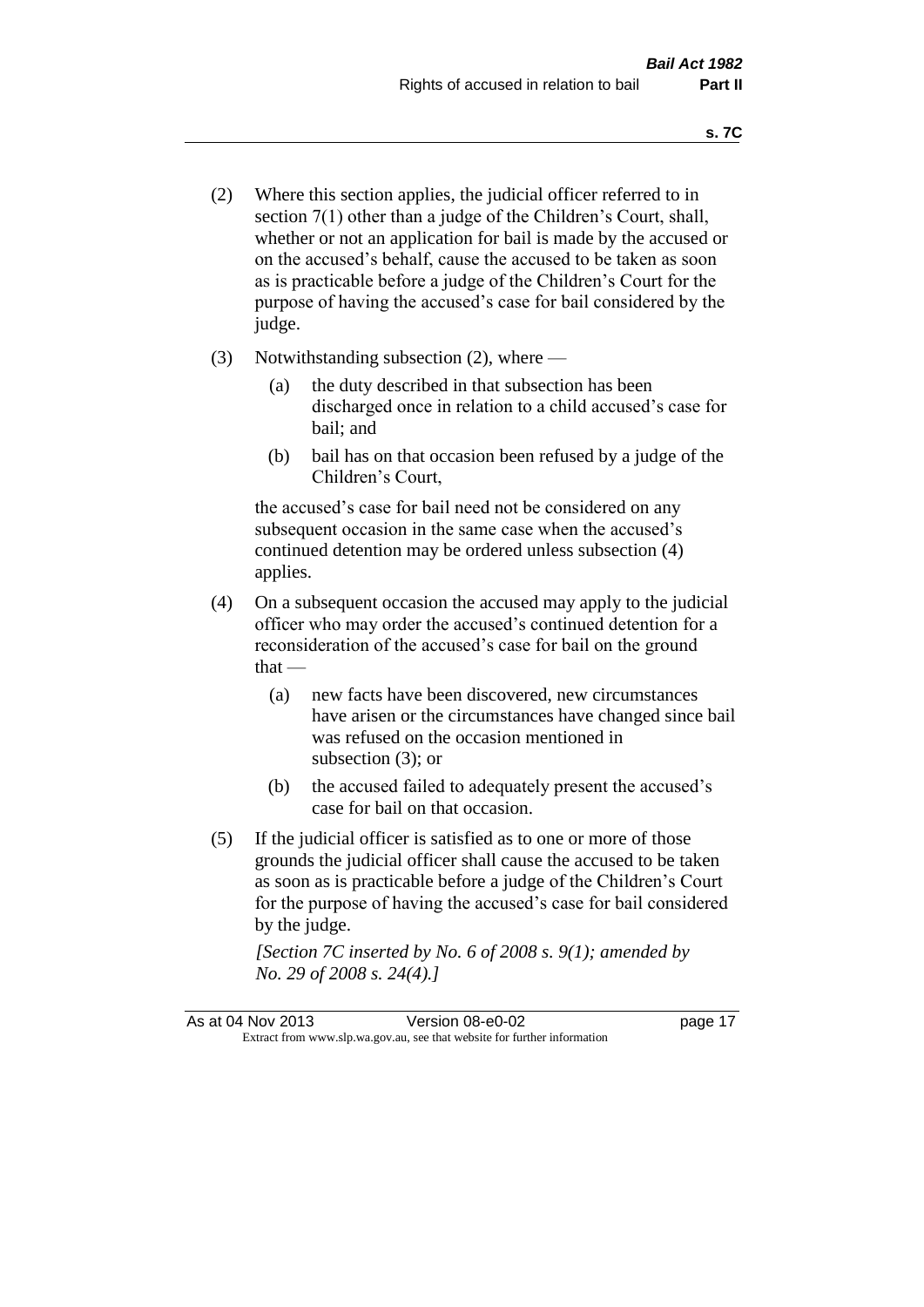#### **7D. Bail after initial decision by court, court's duty as to**

- (1) Notwithstanding section 7(1), after
	- (a) the duty described in that subsection has been discharged once in relation to an accused's case for bail; or
	- (b) a judge of the Children's Court has considered the case under section 15,

it is sufficient on any subsequent consideration of bail in the same case for a judicial officer, including a judge of the Children's Court acting under section 15, to make inquiry of the accused in terms of subsection (2).

- (2) The inquiry to be so made is  $-$ 
	- (a) whether any new fact has been discovered or new circumstance has arisen, or whether the circumstances have changed, since bail was previously granted or refused; and
	- (b) whether the accused considers that the accused failed to adequately present the accused's case for bail on a previous occasion.
- (3) Unless the judicial officer is satisfied that there is any reason of the kind mentioned in subsection (2) for not doing so, the judicial officer may adopt the decision previously made in the case, but with power to make such variations of the terms and conditions of bail as the judicial officer thinks fit.

*[Section 7D inserted by No. 6 of 2008 s. 9(1).]*

#### **7E. Bail refused for trial, court's duty during trial**

- $(1)$  Where
	- (a) an accused has been refused bail for the accused's appearance for trial for an offence; and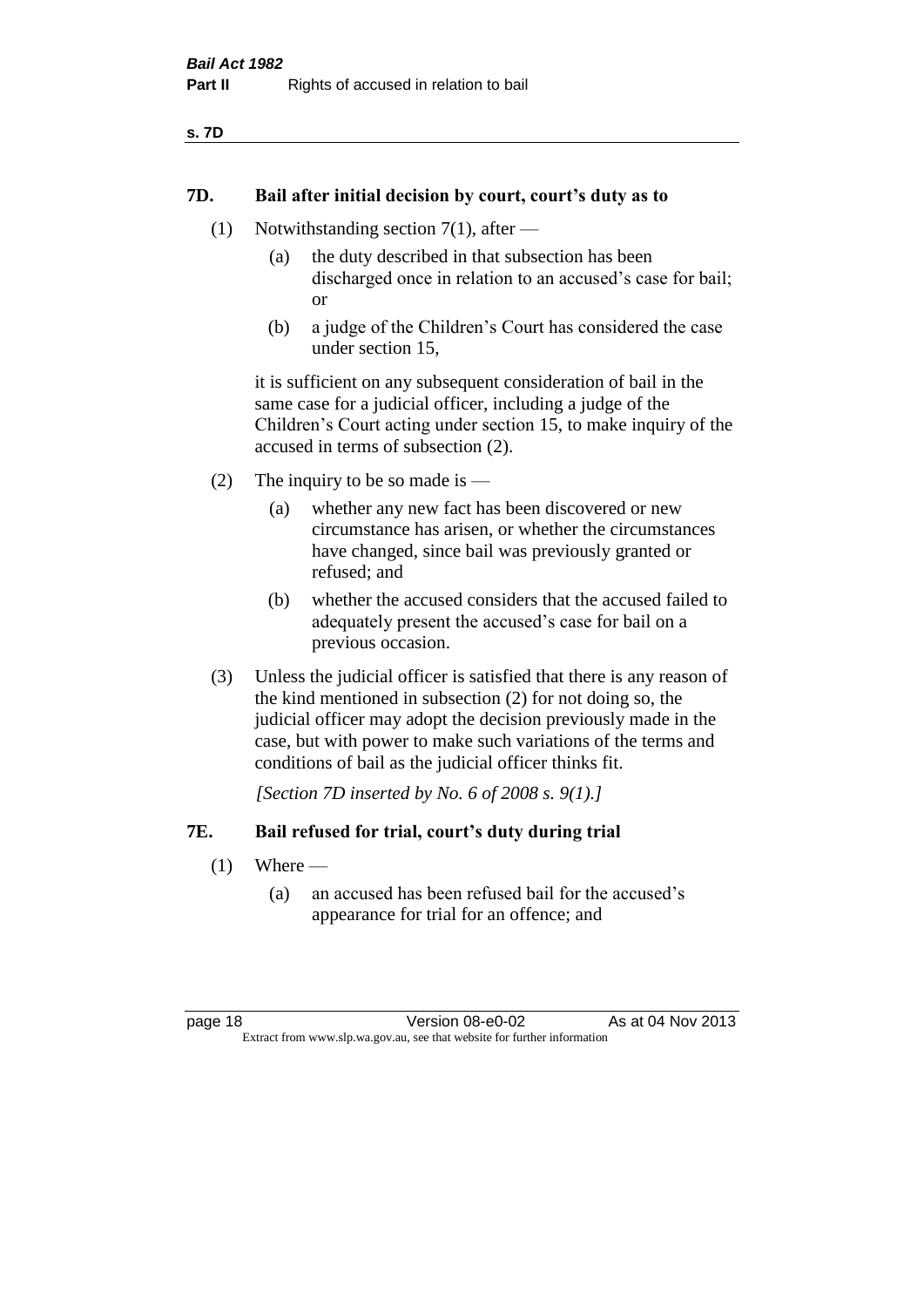(b) the trial extends beyond one day,

a judicial officer referred to in section 7(1) need not comply with that subsection unless the accused, or a person on the accused's behalf, applies for bail.

(2) In subsection  $(1)$  —

*trial* means that part of proceedings for an offence when evidence is being received by the court in respect of the offence and also extends to any time when —

- (a) legal argument is being heard; or
- (b) a judicial officer or a jury is deliberating.

*[Section 7E inserted by No. 6 of 2008 s. 9(1).]*

#### **7F. Appeal from court of summary jurisdiction, bail in case of**

- (1) If a person is in custody and an appeal has been commenced under the *Criminal Appeals Act 2004* Part 2 in connection with the decision by virtue of which the person is in custody, the person may apply for bail —
	- (a) if the appeal is to be heard and determined by the Court of Appeal or if an application has been made to the Court of Appeal for leave to appeal to the Court of Appeal — to a judge of appeal; or
	- (b) in any other case to a judge of the Supreme Court.
- (2) Bail shall not be granted to an applicant for bail under subsection (1) unless —
	- (a) the applicant has given notice of the application for bail  $to -$ 
		- (i) the Director of Public Prosecutions; or
		- (ii) the State Solicitor,

as the case may require; and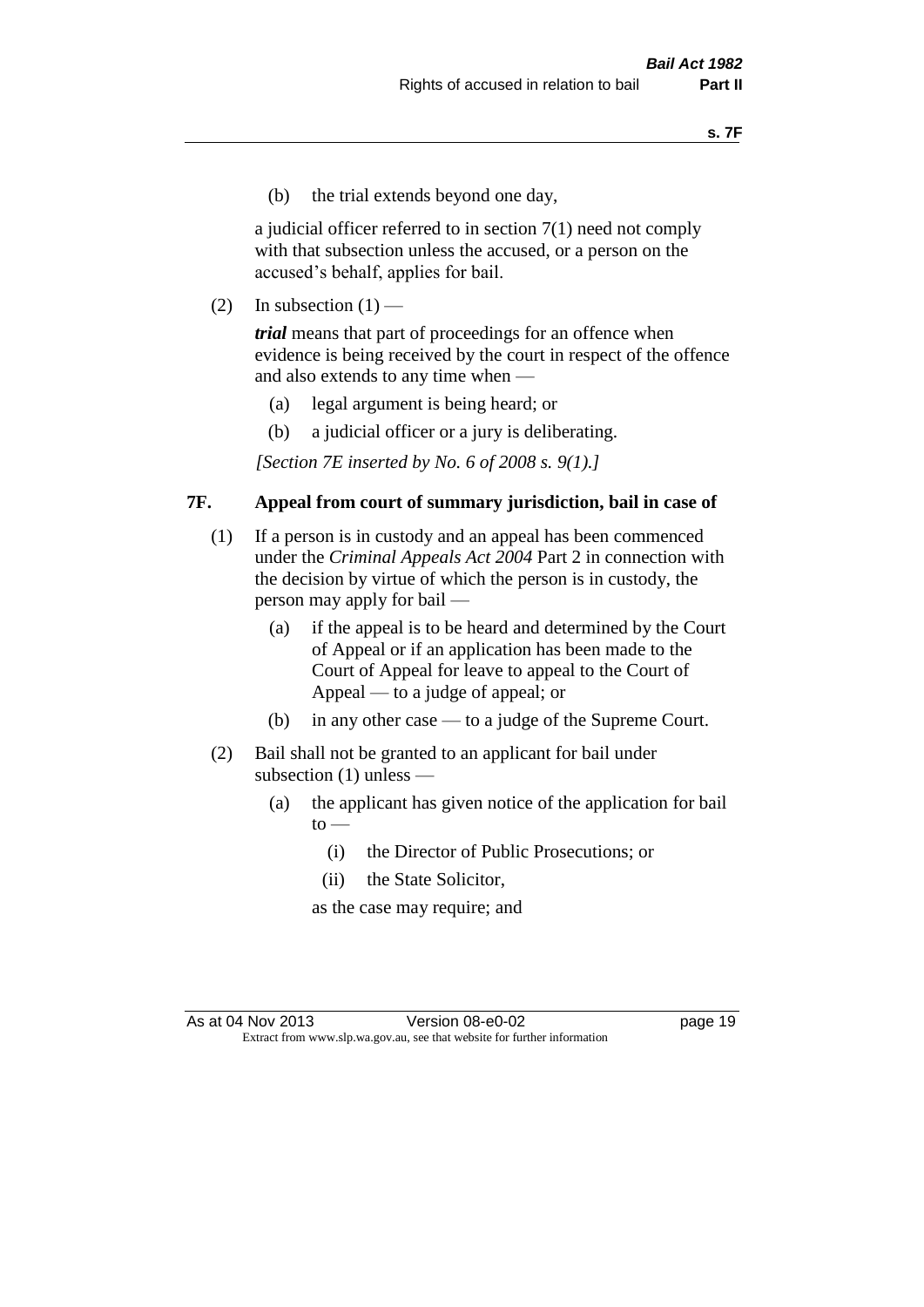#### (b) that official has been given an opportunity to be heard on the application.

*[Section 7F inserted by No. 6 of 2008 s. 9(1).]*

#### **8. Accused to be given information, approved forms etc.**

- (1) Subject to subsection (4), a judicial officer or authorised officer who is called upon to consider an accused's case for bail, on the first occasion when it arises in relation to an offence or group of offences for which an accused is required to appear, shall ensure that the accused is, or has been, given —
	- (a) such information in writing as to the effect of this Act as is prescribed for the purposes of this paragraph; and
	- (b) an approved form for completion, designed to disclose to the judicial officer or authorised officer all information relevant to the decision; and
	- (c) where the accused is unable or insufficiently able, to read, speak or write English, such assistance as he may reasonably require in order to have communicated to him the information mentioned in paragraph (a) and complete the form referred to in paragraph (b).
- (2) After an accused case for bail has been considered once, a judicial officer or authorised officer on any subsequent consideration of bail in the same case shall —
	- (a) comply with subsection (1)(a); and
	- (b) either comply with subsection (1)(b) or obtain the form previously completed for the purposes of that paragraph, if any, and ensure that —
		- (i) the form is revised in order to show any changes which he is informed have occurred since it was completed; and
		- (ii) any assistance, of the kind referred to in subsection  $(1)(c)$  is given to the accused for the purpose of completing or revising the form, as the case may be.

page 20 Version 08-e0-02 As at 04 Nov 2013 Extract from www.slp.wa.gov.au, see that website for further information

#### **s. 8**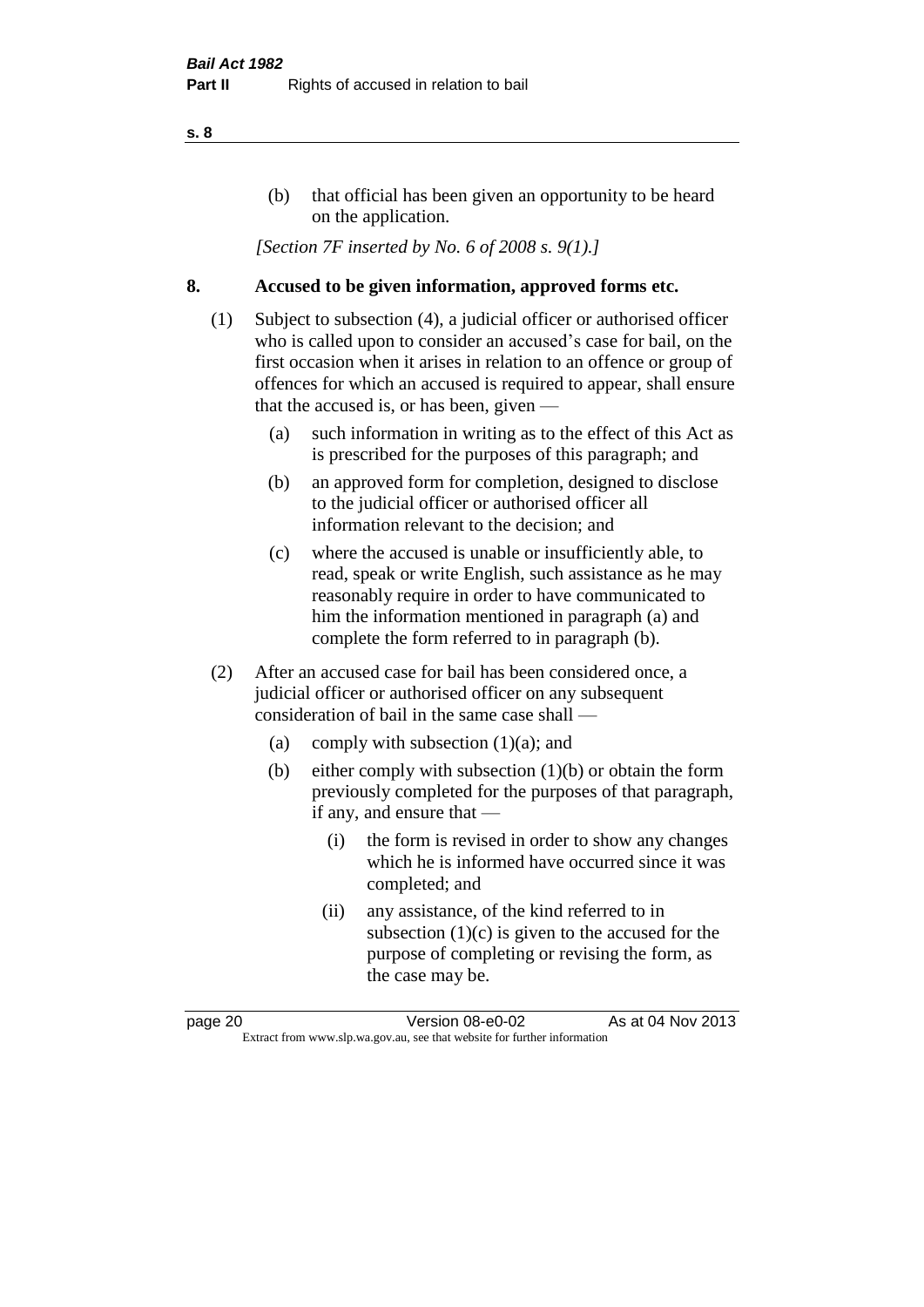- **s. 9**
- (3) Nothing in this section shall be read as limiting section 23.
- (3a) Notwithstanding subsection  $(1)(a)$  or  $(2)(a)$  a judicial officer or authorised officer need not comply with that paragraph if it appears to him that the accused's case for bail is such that bail is likely to be granted to him in accordance with this Act; but if it subsequently appears to him that bail will not be granted or that the accused is dissatisfied with any condition imposed on the grant of bail he shall then comply with that paragraph.
- (4) Notwithstanding subsection (1)(b) or (2)(b), a judicial officer or an authorised officer may dispense with completion or revision of the form referred to in those paragraphs if it appears to him that —
	- (a) the accused's case for bail is such that bail is likely to be granted to him in accordance with this Act; and
	- (b) the information in the possession of the judicial officer or authorised officer is sufficient for his consideration of the case.
- (5) Where a person has applied for bail for an appeal as mentioned in section 7F(1), this section applies as if the consideration of bail for the appeal were a first consideration of bail for an offence.

*[Section 8 amended by No. 74 of 1984 s. 6; No. 15 of 1988 s. 6; No. 33 of 1989 s. 18; No. 84 of 2004 s. 82; No. 6 of 2008 s. 9(2) and 43(1).]* 

#### **9. Bail decision may be deferred until more information obtained etc.**

- (1) Subject to section 26(2) of the *Young Offenders Act 1994*, a judicial officer or authorised officer who is called upon to consider a case for bail may defer consideration of the case for a period not exceeding 30 days if he thinks it is necessary —
	- (a) to obtain more information for the purpose of making a decision in accordance with this Act; or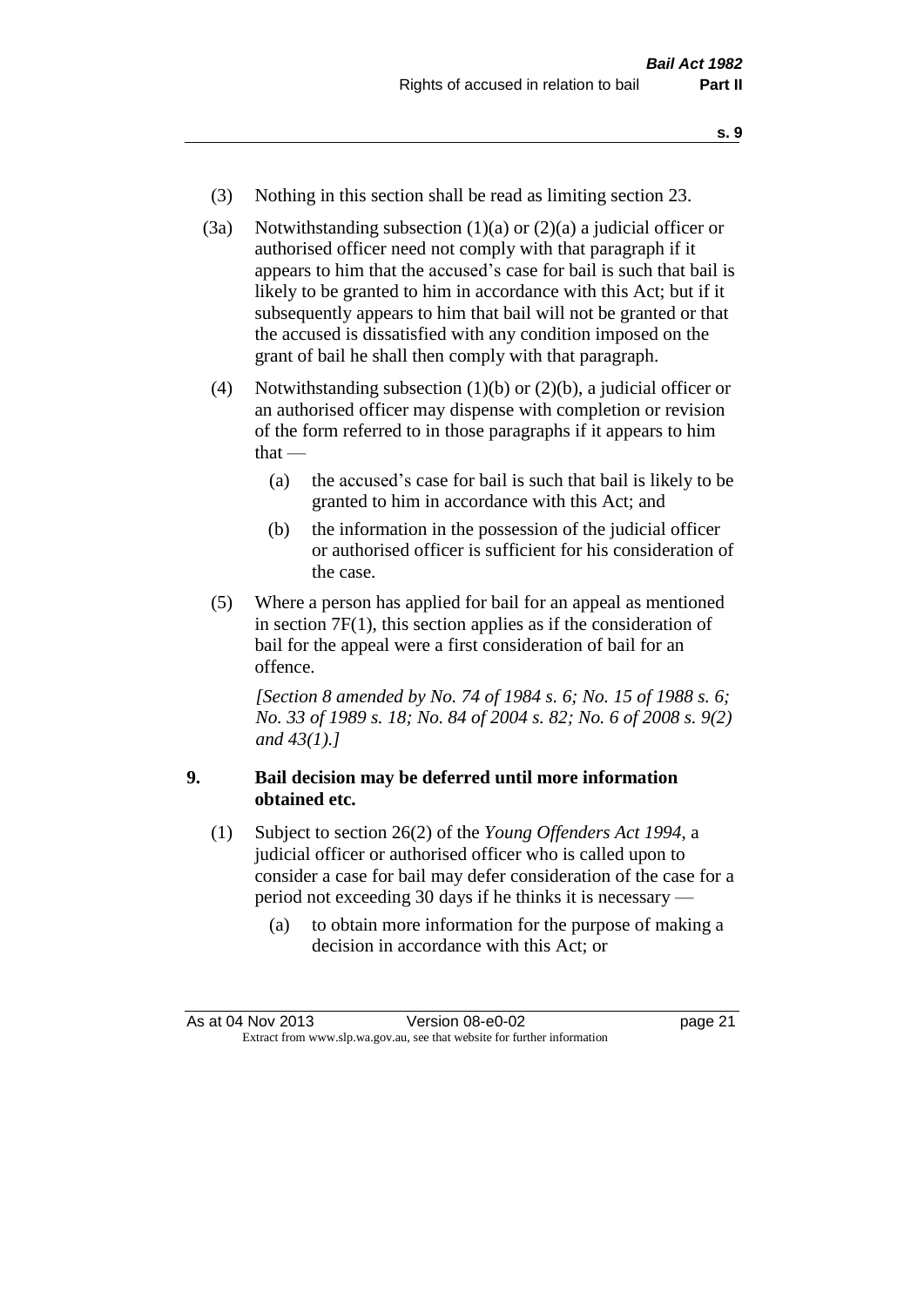**s. 10**

- (b) to take any step authorised by section  $24(1)$  or  $24A(1)$ or (2).
- (2) Nothing in this section shall be taken to limit the right of an accused to be brought before a court as soon as is practicable if he is not released on bail.

*[Section 9 amended by No. 57 of 1997 s. 21(2); No. 84 of 2004 s. 82; No. 6 of 2008 s. 10(1).]*

#### **10. Sections 5, 6 and 7 do not apply if accused imprisoned for other cause**

Notwithstanding sections 5, 6 and 7, the rights conferred on an accused and the duties imposed on police officers, authorised officers and judicial officers by those sections in respect of an appearance in court for an offence do not arise where —

- (a) the accused is in custody for some other offence or reason (including the non-payment of a sum of money); and
- (b) the police officer, authorised officer or judicial officer is satisfied that the accused is likely to remain in custody for that other offence or reason until or beyond the time for the appearance for the first-mentioned offence.

*[Section 10 amended by No. 84 of 2004 s. 82.]*

#### **11. Accused's rights following grant of bail**

- $(1)$  When
	- (a) bail has been granted to an accused for an appearance in court; and
	- (b) all conditions which are to be complied with before the release of the accused have been complied with; and

page 22 Version 08-e0-02 As at 04 Nov 2013 Extract from www.slp.wa.gov.au, see that website for further information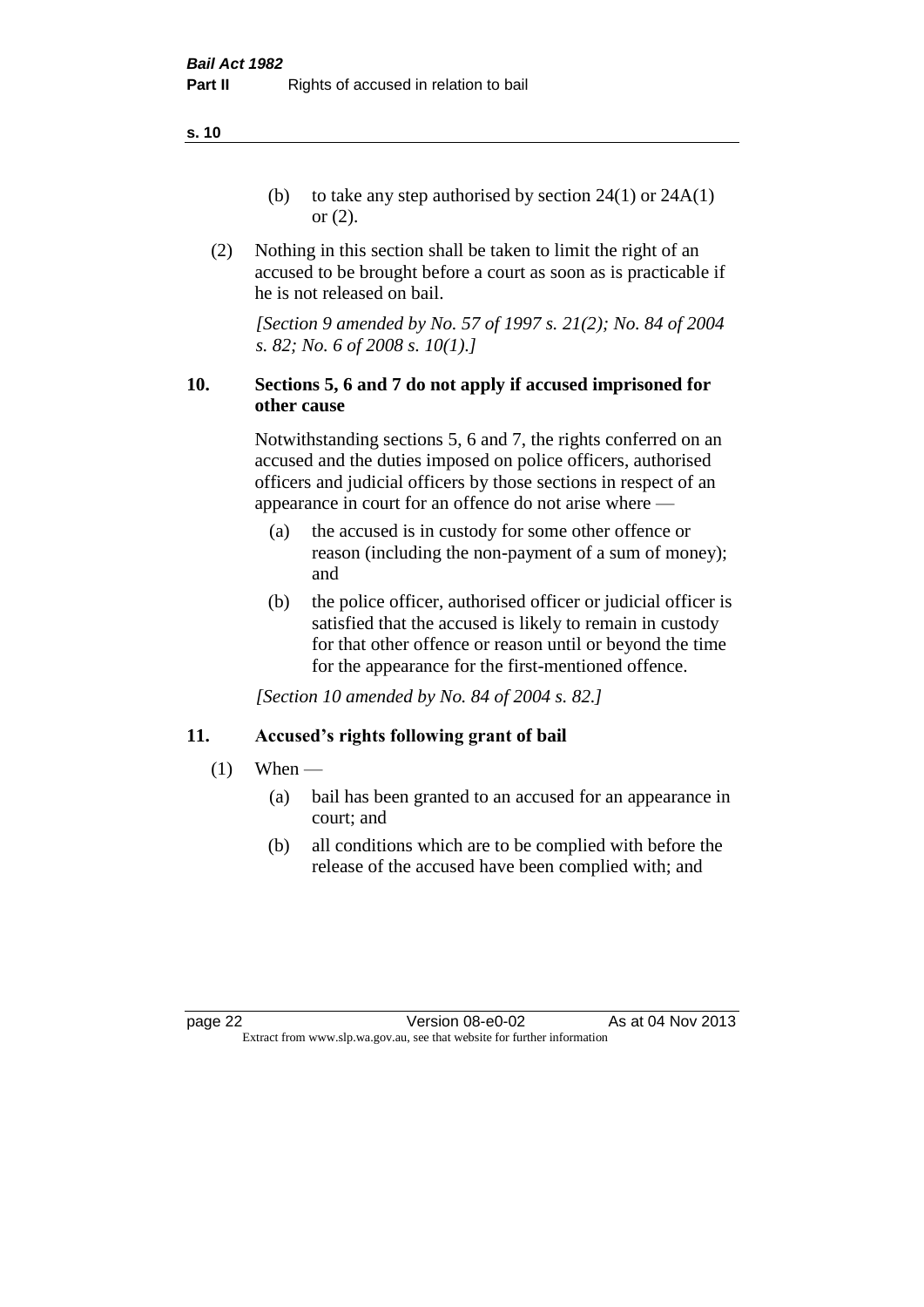(c) he has entered into a bail undertaking for that appearance or his bail undertaking is deemed to be amended under section 31(3),

the accused has a right to be at liberty until he is required to appear, or to next appear, before a court, but subject to —

- (d) any requirement that he be in custody for some other reason; and
- (e) the exercise of the powers in sections 14(3), 17A, 46, 50F, 54 and 55; and
- (f) the limitation mentioned in section 12.
- (2) Where the accused is in custody in a lock-up, court custody centre or prison, the right conferred by subsection (1) is also subject to the person in charge of the lock-up, court custody centre or prison either —
	- (a) signing a certificate under subsection (3); or
	- (b) receiving notice that a certificate has been signed by another person under that subsection.
- (3) After an accused becomes entitled to be at liberty as provided in subsection (1), a person referred to in section 29 may sign a certificate to that effect in the prescribed form.
- (4) The person in charge of a lock-up, court custody centre or prison in which the accused is in custody shall release the accused from custody as soon as is practicable after —
	- (a) the person in charge signs the certificate; or
	- (b) if the certificate is signed by a person other than the person in charge, the person in charge receives notice as described in subsection (2)(b).

*[Section 11 amended by No. 74 of 1984 s. 7; No. 15 of 1988 s. 7; No. 49 of 1988 s. 81; No. 45 of 1993 s. 7; No. 47 of 1999 s. 8; No. 59 of 2004 s. 141; No. 84 of 2004 s. 82; No. 6 of 2008 s. 11(1) and (2).]* 

As at 04 Nov 2013 Version 08-e0-02 Page 23 Extract from www.slp.wa.gov.au, see that website for further information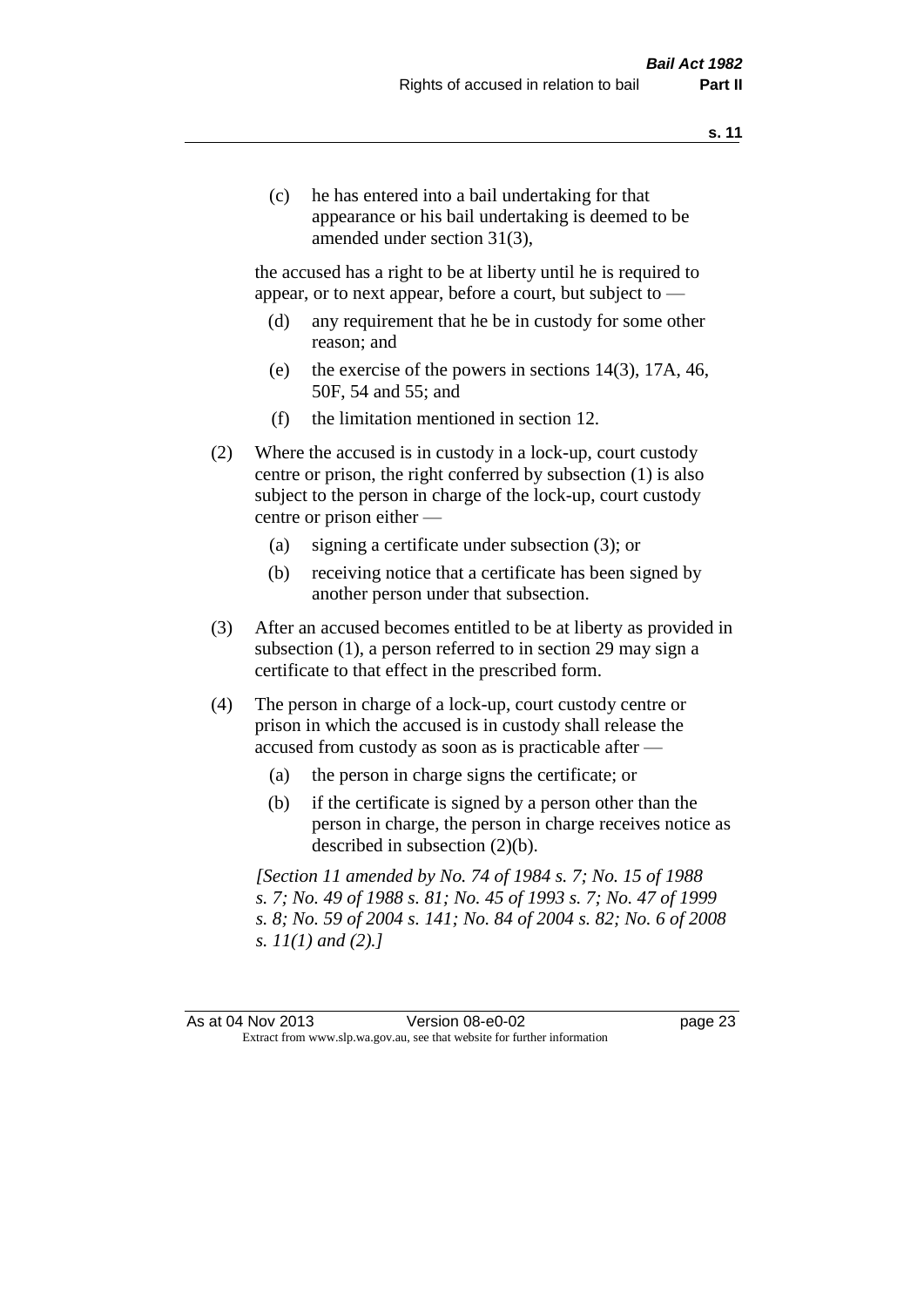#### **s. 12**

#### **12. Rights in s. 7A(2) and 11, limitations on**

The right of an accused to have his case for bail considered as soon as is practicable, his right to be at liberty as mentioned in sections 7A(2) and 11(1), and the corresponding duties created by this Part, are limited so far as is reasonably necessary for the exercise or performance by a person of any statutory power or function vested in him which requires or permits the continued custody of the accused, including the exercise of the powers set out in Part 12 of the *Criminal Investigation Act 2006* and Parts 6 and 7 of the *Criminal Investigation (Identifying People) Act 2002*.

*[Section 12 amended by No. 6 of 2002 Sch. 2 cl. 1; No. 84 of 2004 s. 82; No. 59 of 2006 s. 6; No. 6 of 2008 s. 12.]*

page 24 Version 08-e0-02 As at 04 Nov 2013 Extract from www.slp.wa.gov.au, see that website for further information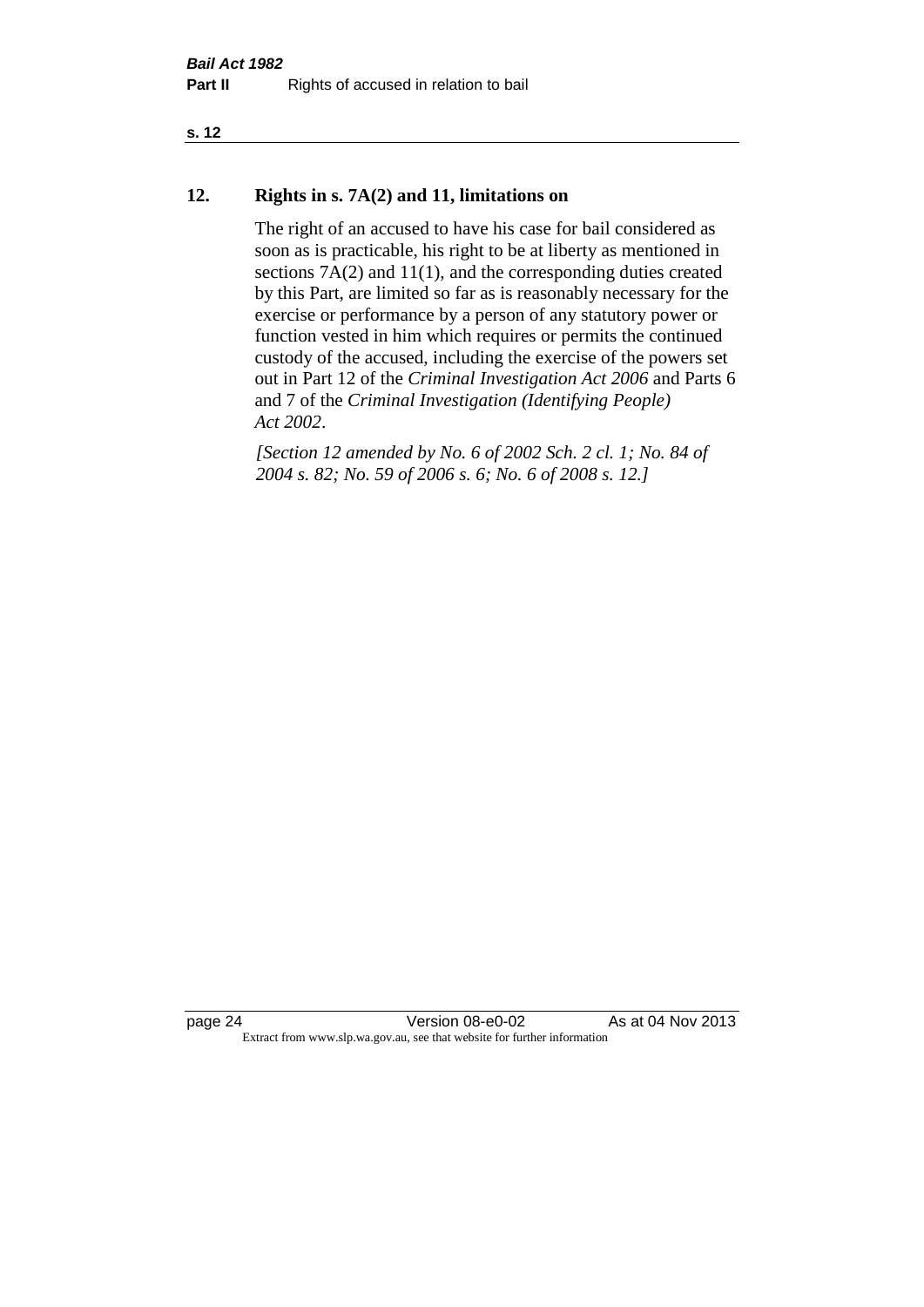## **Part III — Jurisdiction relating to bail**

*[Heading inserted by No. 6 of 2008 s. 13.]*

#### **13. Jurisdiction to grant bail, who has etc. (Sch. 1)**

- (1) Jurisdiction to grant bail for any appearance described in the first column of Part A of Schedule 1 is vested in the judicial officer or authorised officer specified in the second column of that Part opposite thereto and shall be exercised subject to and in accordance with this Part and the further provisions in Parts B, C and D of Schedule 1.
- (2) A home detention condition shall not be imposed as a condition of bail except by a judicial officer.

*[Section 13 amended by No. 61 of 1990 s. 5; No. 45 of 1993 s. 12.]* 

#### **13A. Jurisdiction in s. 7A to dispense with bail, who has and exercise of**

- (1) Jurisdiction to dispense with the requirement for bail under section 7A for any appearance described in the first column of Schedule 1 Part A clause 2 or 3 is vested, subject to Schedule 1 Part B, in the judicial officer specified in the second column of that clause opposite that description, but Schedule 1 Part A clause 7 does not apply for the purposes of this subsection.
- (2) The jurisdiction referred to in subsection (1) is exercisable  $only$ —
	- (a) in respect of an appearance in court before conviction for an offence; and
	- (b) if it appears to the judicial officer that bail would be granted in accordance with Schedule 1 Part C clause 1 or 2 but that in the circumstances the completion of bail papers is an unnecessary imposition.
- (3) Where a judicial officer dispenses with the requirement for bail for an appearance by an accused the registrar of the court shall,

| As at 04 Nov 2013                                                        |  | Version 08-e0-02 | page 25 |
|--------------------------------------------------------------------------|--|------------------|---------|
| Extract from www.slp.wa.gov.au, see that website for further information |  |                  |         |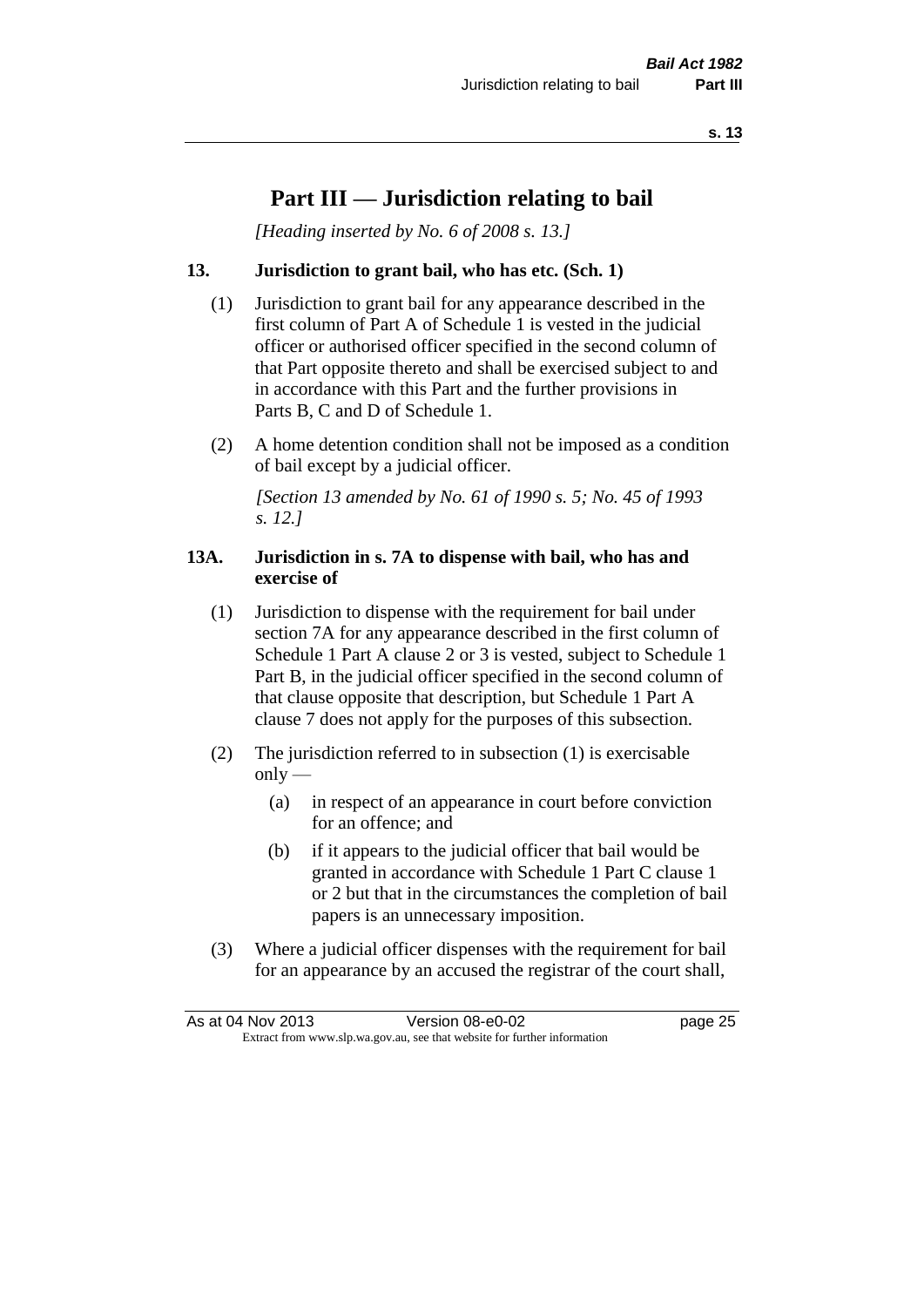#### **s. 13B**

in accordance with section 13B, give written notice to the accused of the time and place for the appearance.

*[Section 13A inserted by No. 6 of 2008 s. 14.]*

#### **13B. Notices under s. 13A(3), service and proof of**

- (1) A written notice to an accused under section  $13A(3)$  shall be
	- (a) given to the accused personally; or
	- (b) sent to the accused
		- (i) by post to the accused's address appearing in the records of the court; or
		- (ii) in urgent cases or with the accused's consent, by electronic communication.
- (2) A person who gives or sends a notice in accordance with subsection (1) shall endorse on a file copy of the notice a certificate showing —
	- (a) that the person has done so; and
	- (b) the time of doing so.
- (3) If a notice is sent by post under subsection  $(1)(b)(i)$ , the notice is to be presumed, unless the contrary is shown, to have been received at the time when, in the ordinary course of events, it would have been delivered.
- (4) In any proceedings
	- (a) a document purporting to be a copy of a notice referred to in subsection (1) is evidence of the terms of the notice; and
	- (b) an endorsement on a copy of a notice referred to in subsection (2) purporting to be a certificate referred to in that subsection is evidence of the matters appearing in the certificate without proof of the signature of the person who made the endorsement.

*[Section 13B inserted by No. 6 of 2008 s. 14.]*

page 26 Version 08-e0-02 As at 04 Nov 2013 Extract from www.slp.wa.gov.au, see that website for further information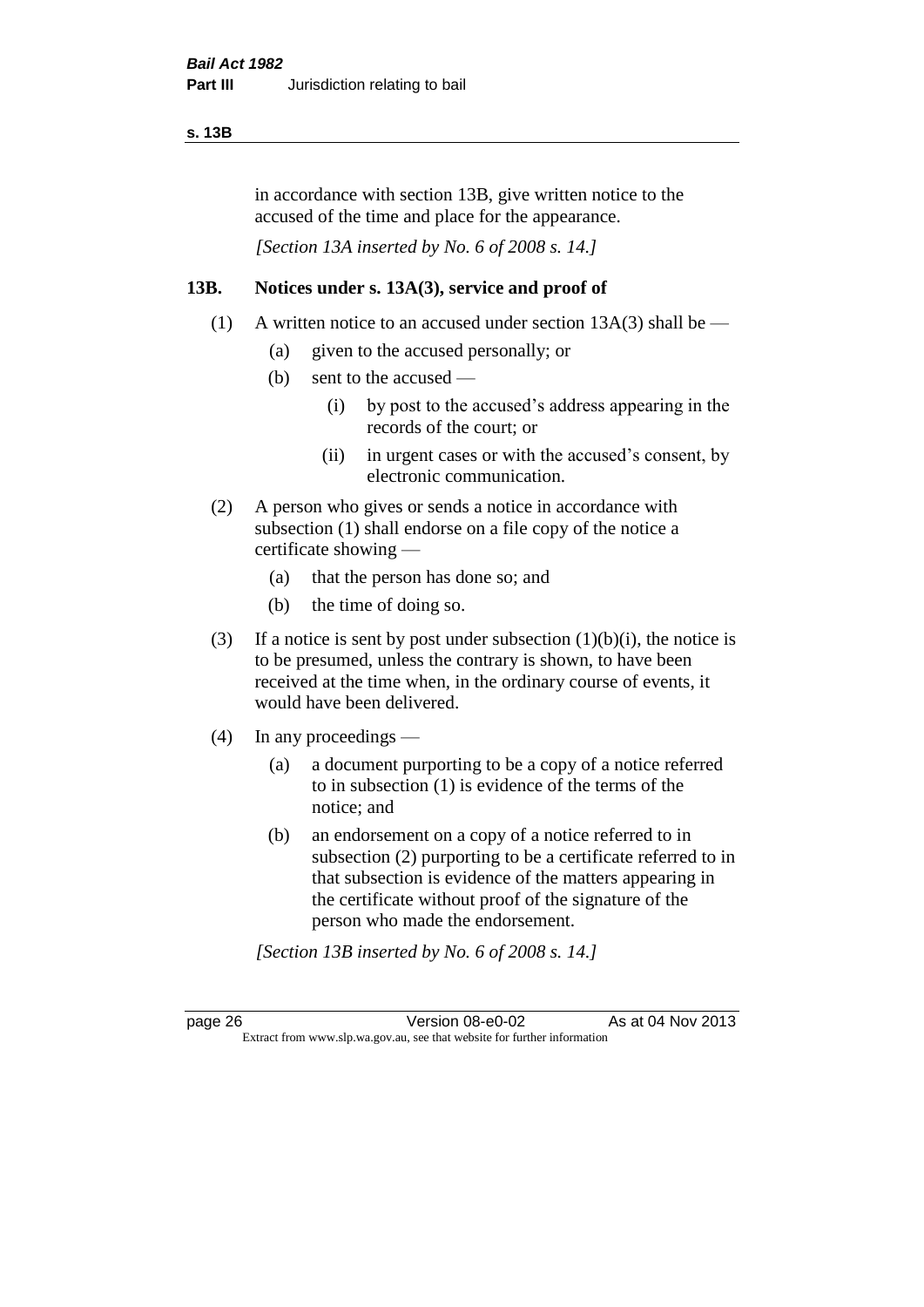#### **14. Judges, jurisdiction of**

- (1) A judge may, in accordance with this  $Act -$ 
	- (a) exercise a power to grant bail which is conferred upon any other judicial officer or any authorised officer by this Act; and
	- (b) revoke or vary any bail previously granted by any other such officer; and
	- (c) under section 7A dispense with the requirement for bail or revoke an existing dispensation.
- (2) Subject to subsection (2a), the jurisdiction of a judge under subsection (1) in respect of an appearance by an accused may be invoked by application made by either the prosecutor or the accused, and whether or not any other judicial officer has —
	- (a) previously granted, refused or dispensed with bail; or
	- (b) exercised any power conferred on him by section 55,

in respect of that appearance.

- (2a) After the jurisdiction under subsection (1) has been invoked once by an accused in relation to an offence or group of offences for which he is required to appear, it may not be further invoked by that accused in relation to that offence or group of offences unless the accused satisfies a judge that —
	- (a) new facts have been discovered, new circumstances have arisen or the circumstances have changed since the occasion when the jurisdiction was invoked; or
	- (b) he failed to adequately present his case for bail on that occasion.
- (3) Where under subsection (1) a judge
	- (a) revokes the bail of an accused who is at liberty, he may order that the accused be returned to custody to await the appearance for which the bail was granted;

As at 04 Nov 2013 Version 08-e0-02 Page 27 Extract from www.slp.wa.gov.au, see that website for further information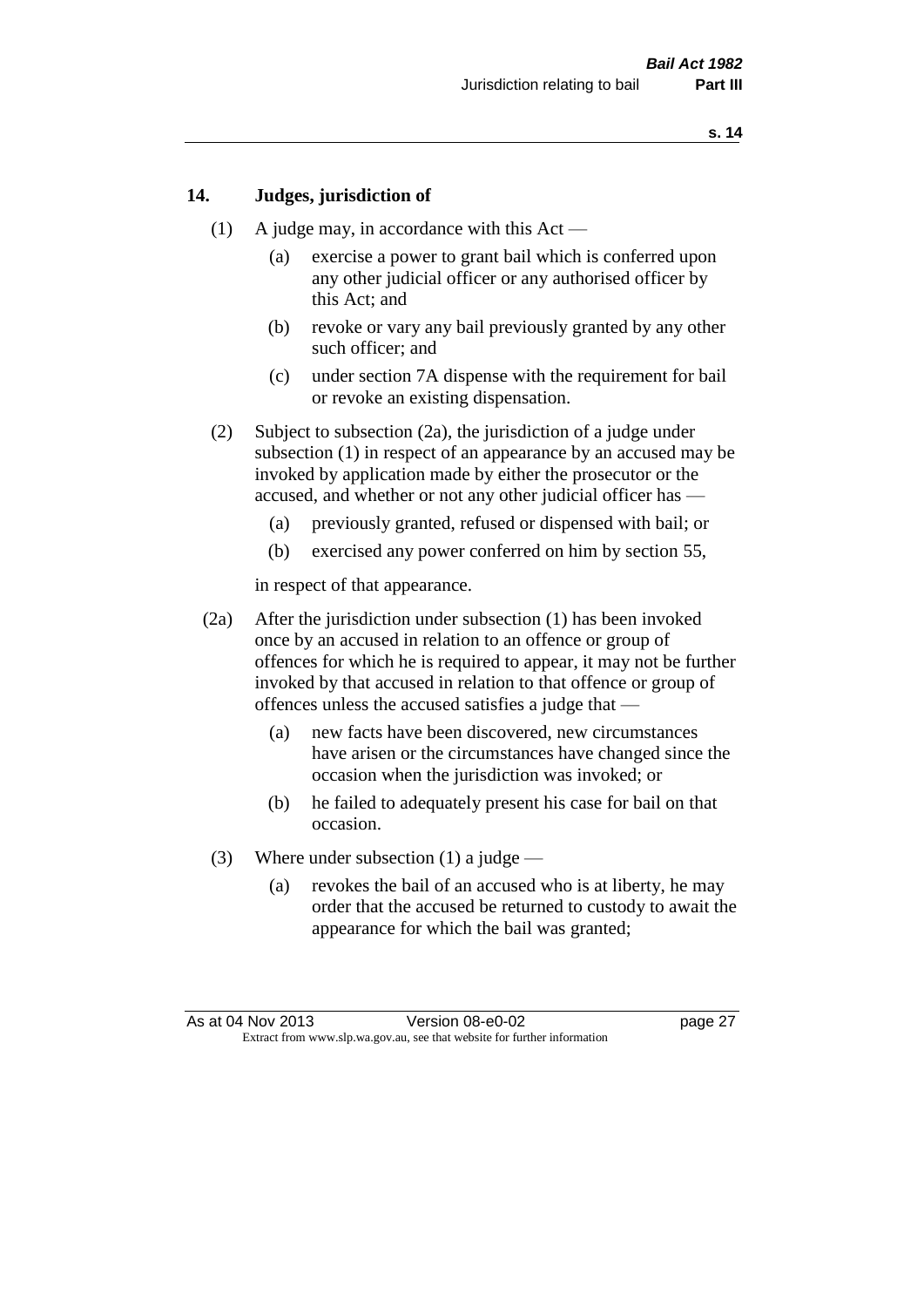#### (b) varies the bail of such an accused, he may order that the accused be returned to custody until he becomes entitled to be at liberty pursuant to section 11,

and the judge may issue any warrant which may be necessary to carry such an order into effect.

- (4) In this section
	- (a) references to a judge are references
		- (i) in the case of a child charged with an offence before the Children's Court, to a judge of that Court; and
		- (ii) in the case of an accused committed for trial or sentence to the District Court, to a judge of that Court; and
		- (iii) in any other case, to a judge of the Supreme Court;
		- and
	- (b) references to any other judicial officer
		- (i) in relation to the exercise of powers under this section by a judge, are references to any judicial officer whose jurisdiction is inferior to that of the judge; but
		- (ii) in relation to the exercise of powers under this section by a judge of the Supreme Court, do not include a judge of the Children's Court or a judge of the District Court.

*[Section 14 amended by No. 74 of 1984 s. 8; No. 49 of 1988 s. 82; No. 84 of 2004 s. 82; No. 6 of 2008 s. 15(1)-(4).]* 

#### **15. Accused charged with murder, jurisdiction as to bail for**

(1) Where an accused is in custody for murder, the power to grant bail shall be exercised only by a judge of the Supreme Court, or

page 28 **Version 08-e0-02** As at 04 Nov 2013 Extract from www.slp.wa.gov.au, see that website for further information

#### **s. 15**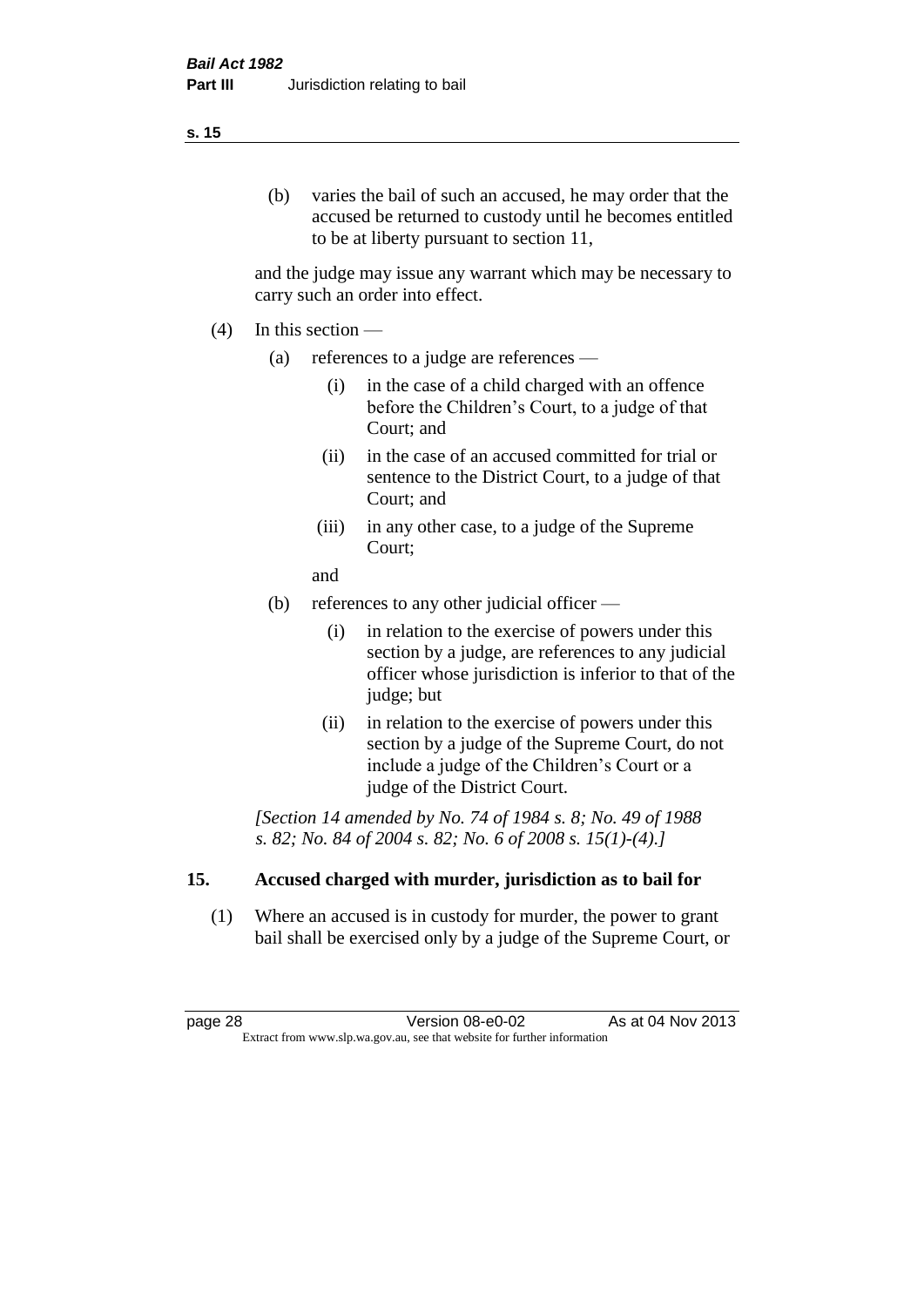#### **s. 15A**

in the case of an accused who is a child by a judge of the Children's Court, except —

- (a) where section  $31(2)(d)$  applies; or
- (b) to the extent that the Court of Appeal exercises its powers under Part A of Schedule 1.
- *[(2) deleted]*

*[Section 15 amended by No. 52 of 1984 s. 35; No. 74 of 1984 s. 9; No. 49 of 1988 s. 83; No. 70 of 1988 s. 45; No. 45 of 1993 s. 12; No. 45 of 2004 s. 28(4); No. 84 of 2004 s. 82; No. 29 of 2008 s. 24(5).]* 

#### **15A. Appeal against judge's decision on bail, commencing etc.**

 $(1)$  In this section —

*bail decision* means a decision —

- (a) to grant or refuse bail; or
- (b) to vary or revoke bail; or
- (c) to dispense with the requirement for bail; or
- (d) to impose any condition on a grant of bail,

and includes a decision under section 55 or 59A(4).

- (2) The prosecutor or the accused may appeal to the Court of Appeal against a bail decision of —
	- (a) a judge of the Children's Court; or
	- (b) a judge of the District Court; or
	- (c) a judge of the Supreme Court.
- (3) The leave of the Court of Appeal is required for each ground of appeal in an appeal under this section.
- (4) The *Criminal Appeals Act 2004* section 27(2), (3) and (4) apply, with necessary modifications, as if an appeal under this section were an appeal under Part 3 of that Act.
- (5) An appeal under this section shall be commenced and conducted in accordance with this section, section 15B and rules of court made by the Supreme Court.

| As at 04 Nov 2013 | Version 08-e0-02                                                         | page 29 |
|-------------------|--------------------------------------------------------------------------|---------|
|                   | Extract from www.slp.wa.gov.au, see that website for further information |         |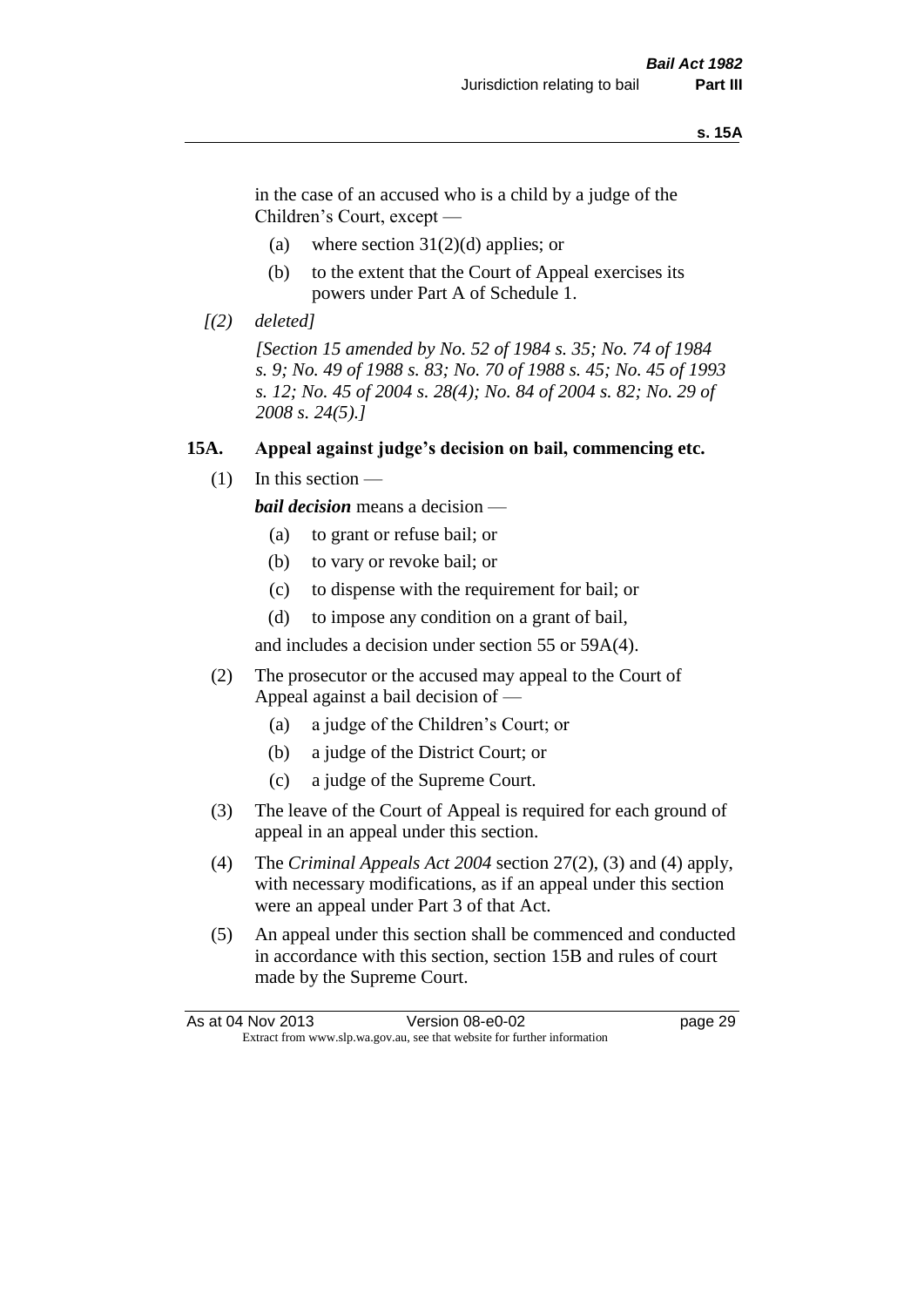#### **s. 15B**

- (6) An appeal under this section shall be commenced by lodging with the Court of Appeal an application for leave to appeal that sets out the grounds of the appeal.
- (7) An appeal under this section cannot be commenced later than 21 days after the date of the bail decision unless the Court of Appeal orders otherwise.
- (8) An accused who is a party to an appeal under this section and who is in custody is entitled to be present at the hearing of the appeal if the accused so requests, and any official responsible for that custody who is informed of such a request shall do what is necessary to give effect to it.
- (9) For the purposes of giving effect to a request referred to in subsection (8), arrangements may be made for the accused to appear before the Court of Appeal by means of a video link or an audio link in accordance with section 66B, unless the Court of Appeal has ordered that the accused appear before it in person.

*[Section 15A inserted by No. 6 of 2008 s. 16(1).]*

#### **15B. Appeal under s. 15A, determining etc.**

- (1) The Court of Appeal has jurisdiction to hear and determine an appeal under section 15A.
- (2) The Court of Appeal shall determine an appeal on the material and evidence that was before the judge whose decision is the subject of the appeal.
- (3) Any decision of the Court of Appeal in relation to bail shall be made in accordance with the relevant provisions of sections 13A and 17 and Schedule 1.
- (4) Where in determining an appeal the Court of Appeal revokes the bail of an accused who is at liberty, it may order that the accused be returned to custody to await the appearance for which the bail was granted.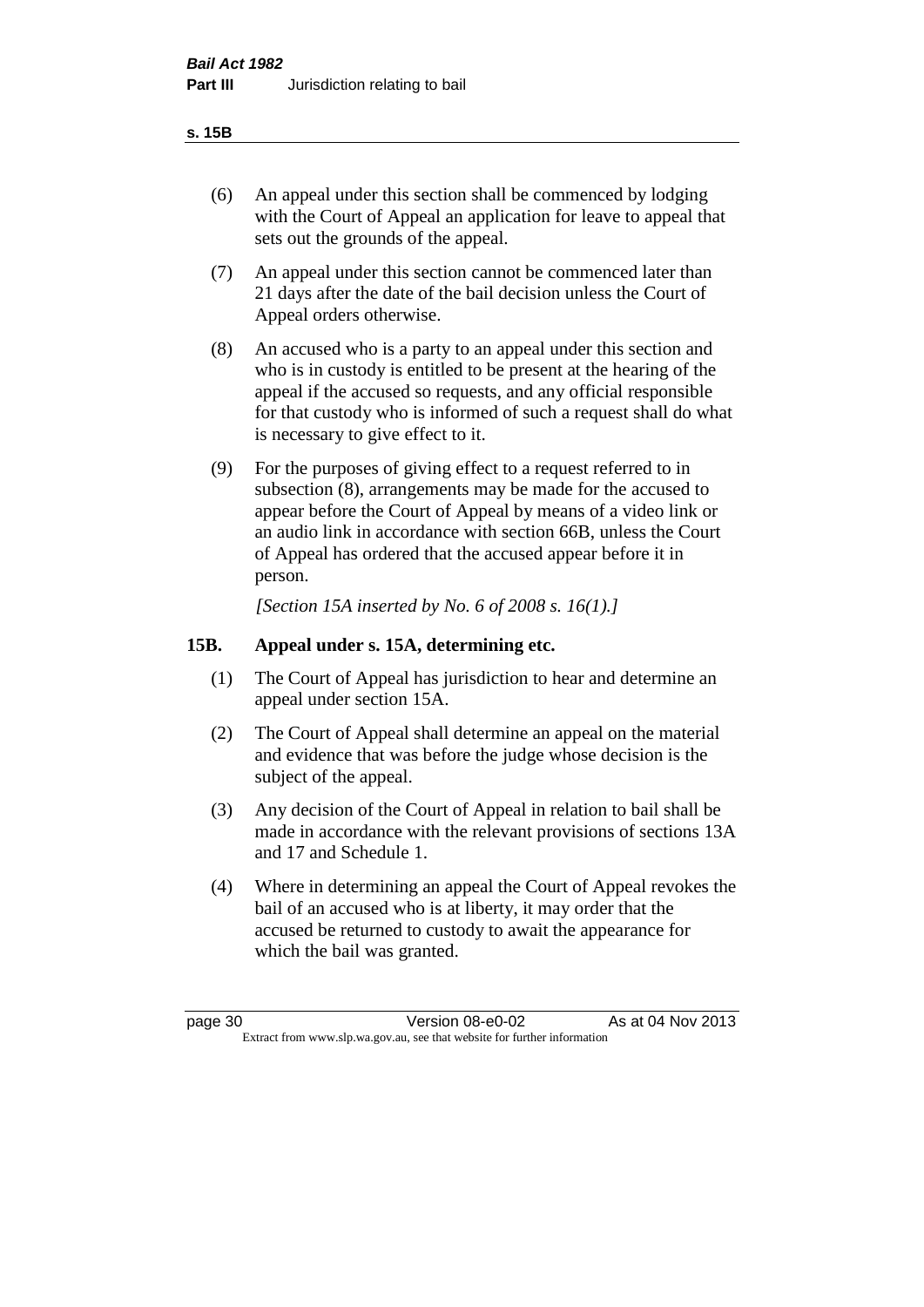- (5) Where in determining an appeal the Court of Appeal varies the bail of an accused who is at liberty, it may order that the accused be returned to custody until the accused becomes entitled to be again at liberty pursuant to section 11.
- (6) A judge of appeal may issue any warrant that may be necessary to carry into effect an order under subsection (4) or (5).

*[Section 15B inserted by No. 6 of 2008 s. 16(1).]*

#### **16. Person arrested on warrant, bail of**

- (1) Subject to sections 14 and 15 where the arrest of an accused for an offence is made pursuant to a warrant he shall not be granted bail before he is brought before a court or judicial officer as commanded by the warrant, except by a justice acting in terms of section 6(9).
- (2) Notwithstanding subsection (1) or any other provision of this Act, an accused who has been arrested pursuant to a warrant —
	- (a) issued under section 59B; or
	- (b) issued under the *Criminal Procedure Act 2004* for an offence against section 51(1) or (2),

shall not have a right to have his case for bail considered, and shall not be granted bail, before he is brought before the court as commanded by the warrant.

*[Section 16 amended by No. 59 of 2004 s. 141; No. 84 of 2004 s. 11 and 82; No. 59 of 2006 s. 4(3); No. 6 of 2008 s. 36(2).]*

#### **16A. Person arrested in urban area, restrictions on who can grant bail for in some cases**

- (1) Where this section applies to a person who has been arrested for an offence jurisdiction does not arise under section 13 until the person is brought before —
	- (a) a court constituted by or so as to include a magistrate; or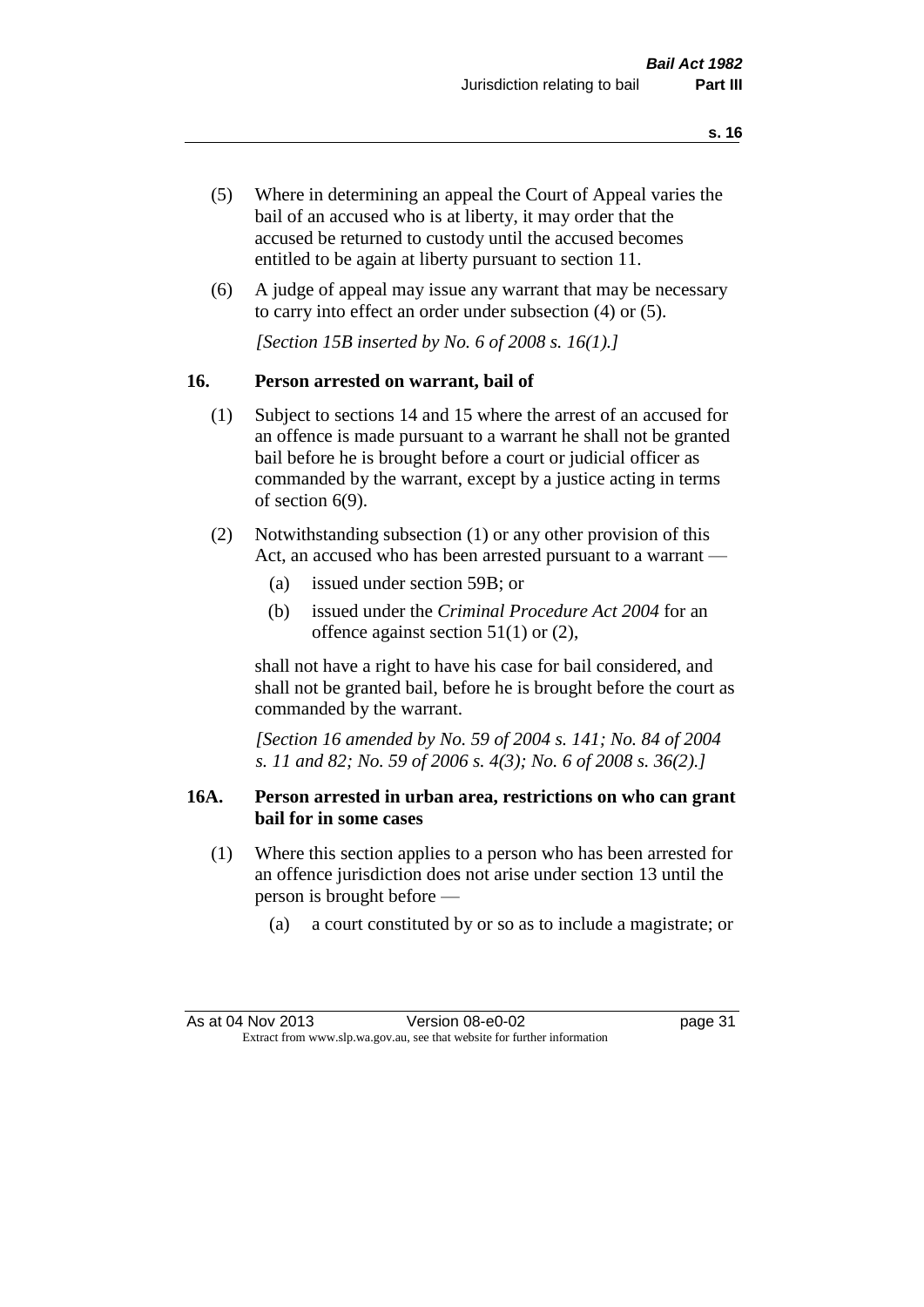**s. 17**

- (b) where section 15 applies, a judge of the Supreme Court or a judge of the Children's Court as the case may require.
- (2) This section applies where
	- (a) a person has been arrested in an urban area for a serious offence; and
	- (b) the serious offence is alleged to have been committed while the accused was —
		- (i) on bail for; or
		- (ii) at liberty under an early release order made in respect of,

another serious offence.

- (3) This section also applies where a person has been arrested in an urban area for an offence against section 61(1) of the *Restraining Orders Act 1997* (which creates offences for breaches of violence restraining orders).
- (4) In this section —

*urban area* means —

- (a) the metropolitan region as defined in the *Planning and Development Act 2005* and any prescribed area that adjoins that region; and
- (b) any other prescribed area of the State, being the whole or part of, or an area adjoining, a local government district under the *Local Government Act 1995* that is designated under that Act as a city or a town.

*[Section 16A inserted by No. 54 of 1998 s. 6(1); amended by No. 38 of 2004 s. 59; No. 84 of 2004 s. 82; No. 38 of 2005 s. 15.]*

## **17. Conditions on bail which may be imposed**

(1) A judicial officer or authorised officer may impose conditions on a grant of bail only to the extent that he is authorised to do so by clause 2(3)(c) of Part C and Part D of Schedule 1.

page 32 Version 08-e0-02 As at 04 Nov 2013 Extract from www.slp.wa.gov.au, see that website for further information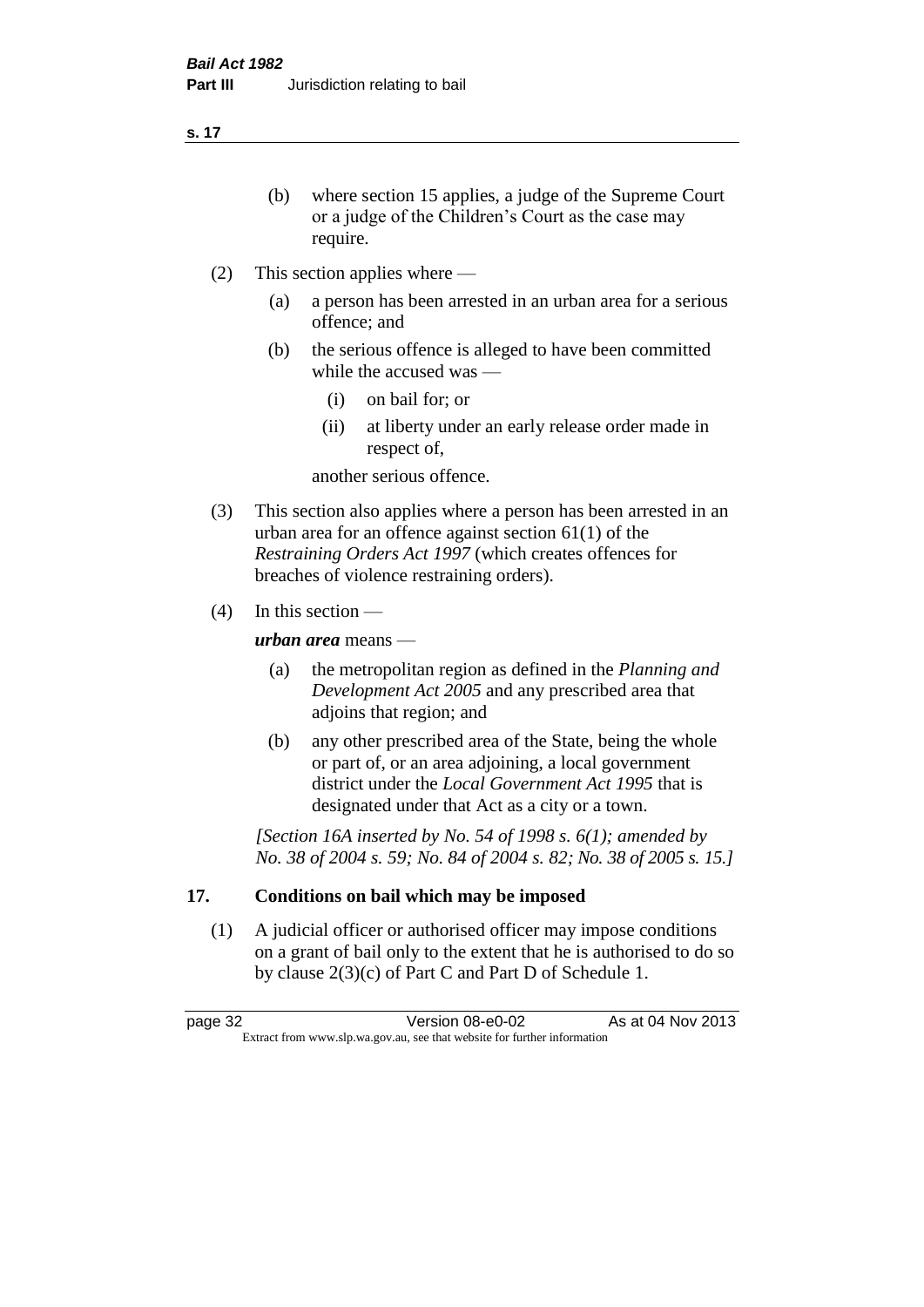(2) Conditions imposed on a grant of bail shall not be any more onerous on the accused than the judicial officer or authorised officer considers is required in the public interest having regard to the nature of the offence for which the accused is in custody and the circumstances of the accused.

*[Section 17 amended by No. 45 of 1993 s. 8 and 12; No. 84 of 2004 s. 82.]* 

## **17A. Child on bail, changing responsible person for (Sch. 1 Pt. C cl. 2)**

- (1) Where this section applies, an authorised police officer may
	- (a) cancel an undertaking of the kind described in clause 2(3)(c) of Part C of Schedule 1; and
	- (b) approve of another person as a responsible person within the meaning in that clause; and
	- (c) detain the accused or order his detention until the person so approved enters into an undertaking of the kind mentioned in paragraph (a).
- (2) Subsection (1) applies where
	- (a) a person has entered into an undertaking referred to in paragraph (a) of that subsection; and
	- (b) a judicial officer when granting bail ordered that the person may under this section be released from the undertaking by an authorised police officer; and
	- (c) the person wishes to be so released.
- (3) A police officer may, for the purpose of the exercise of the powers in subsection (1), take into custody a child accused who has been released on bail.
- (4) If the police officer is not an authorised police officer he shall, as soon as is practicable, bring the accused before an authorised police officer for the purpose referred to in subsection (3).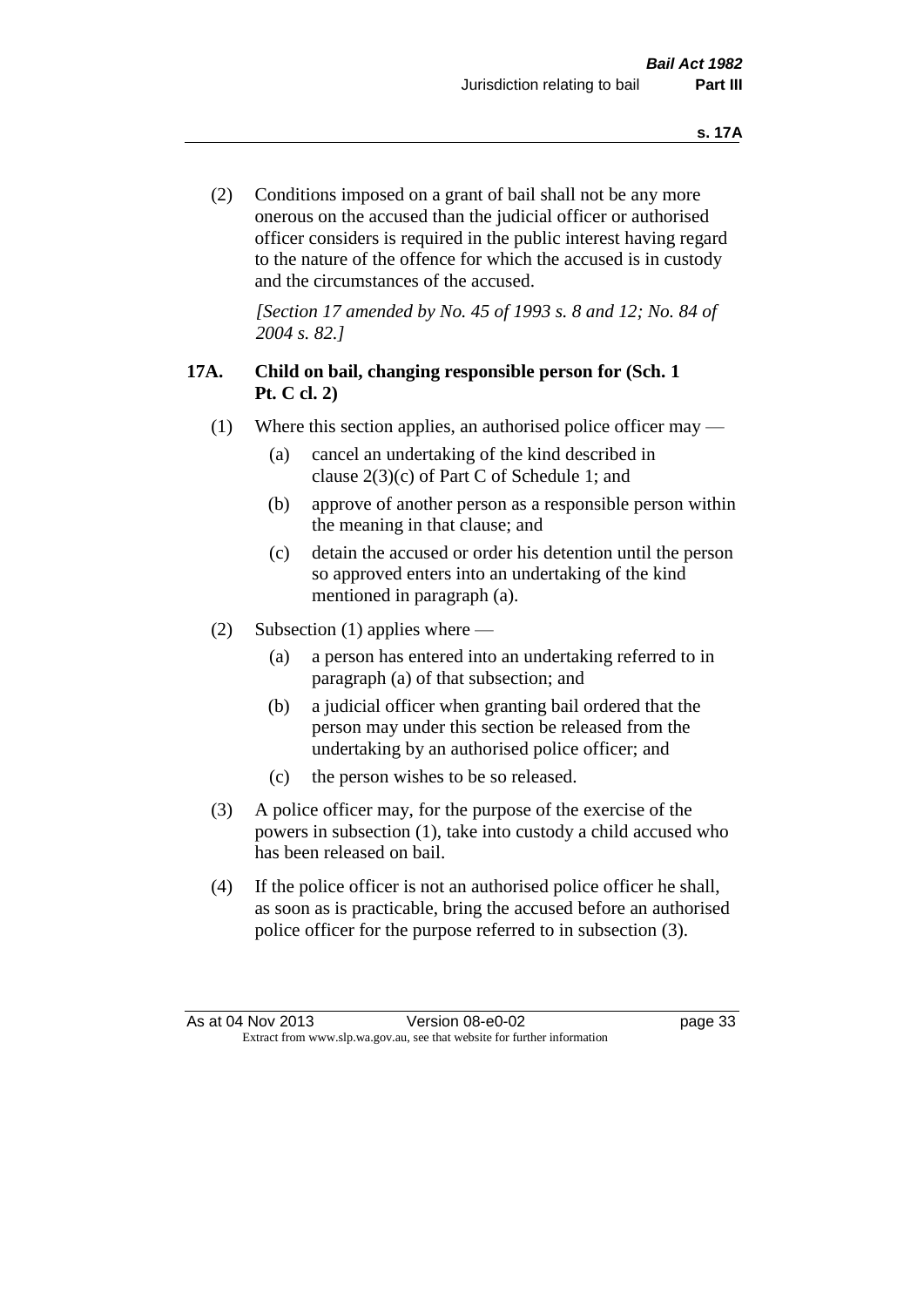#### **s. 17A**

(5) After an undertaking has been entered into as mentioned in subsection  $(1)(c)$ , the accused, subject to this Act, has a right to be at liberty until he is required to appear before a court.

*[Section 17A inserted by No. 45 of 1993 s. 9; amended by No. 84 of 2004 s. 82.]* 

*[18-19. Deleted by No. 59 of 2006 s. 7(1).]*

page 34 Version 08-e0-02 As at 04 Nov 2013 Extract from www.slp.wa.gov.au, see that website for further information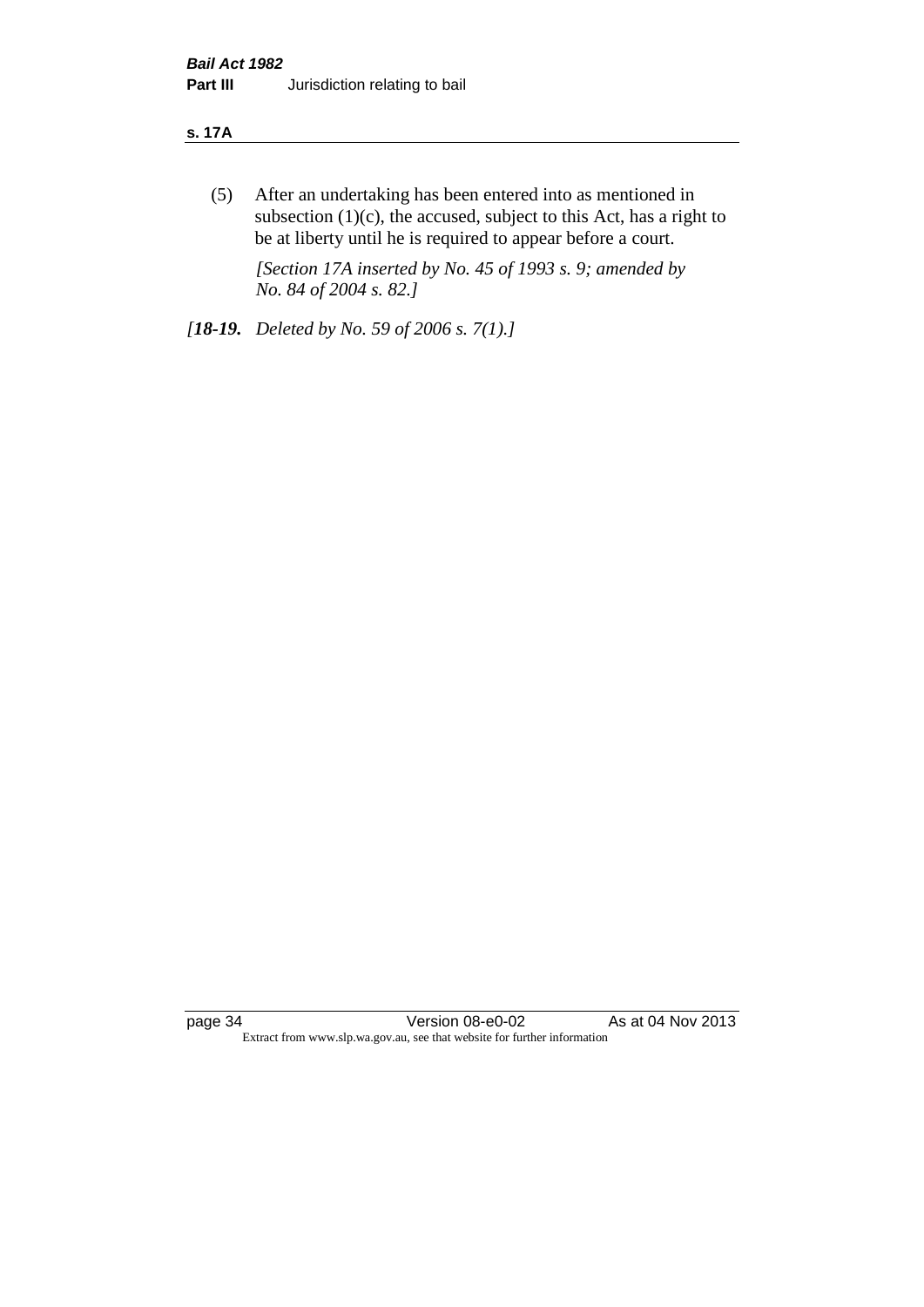**s. 20**

# **Part IV — Hearing of case for bail, parties, and evidence**

## **20. Bail hearing for indictable offence, court may hold in private etc.**

- (1) On the consideration by a judicial officer of a case for bail of an accused who is charged with an offence triable by jury, the judicial officer may, to avoid prejudice to either party, exercise the powers described in subsection (2), but shall only exercise the power in paragraph (b) thereof if he considers that the exercise of the power in paragraph (a) is not, on its own, likely to be sufficient to avoid prejudice.
- (2) The powers referred to in subsection (1) are to order
	- (a) that no report, or summary, of any statement, or of any specified statement, made or furnished at the hearing shall be published by any means;
	- (b) that the bail application be heard *in camera*.
- (3) Where an order is made under subsection (2)(a), no report, or summary, of any statement referred to in that paragraph shall be published by any means —
	- (a) if the offence is one that may be tried on indictment, before a court decides that it is to be tried on indictment; or
	- (b) if the accused is discharged from further proceedings upon the prosecution notice or indictment brought against him for the offence, before he is so discharged; or
	- (c) if the accused is tried on indictment for the offence, before the trial is ended.
- (4) A person who, except with lawful excuse, fails to comply with an order made under this section commits an offence.

Penalty: \$1 000.

*[Section 20 amended by No. 50 of 2003 s. 37(2); No. 4 of 2004 s. 58; No. 84 of 2004 s. 11 and 82.]*

| As at 04 Nov 2013 | Version 08-e0-02                                                         | page 35 |
|-------------------|--------------------------------------------------------------------------|---------|
|                   | Extract from www.slp.wa.gov.au, see that website for further information |         |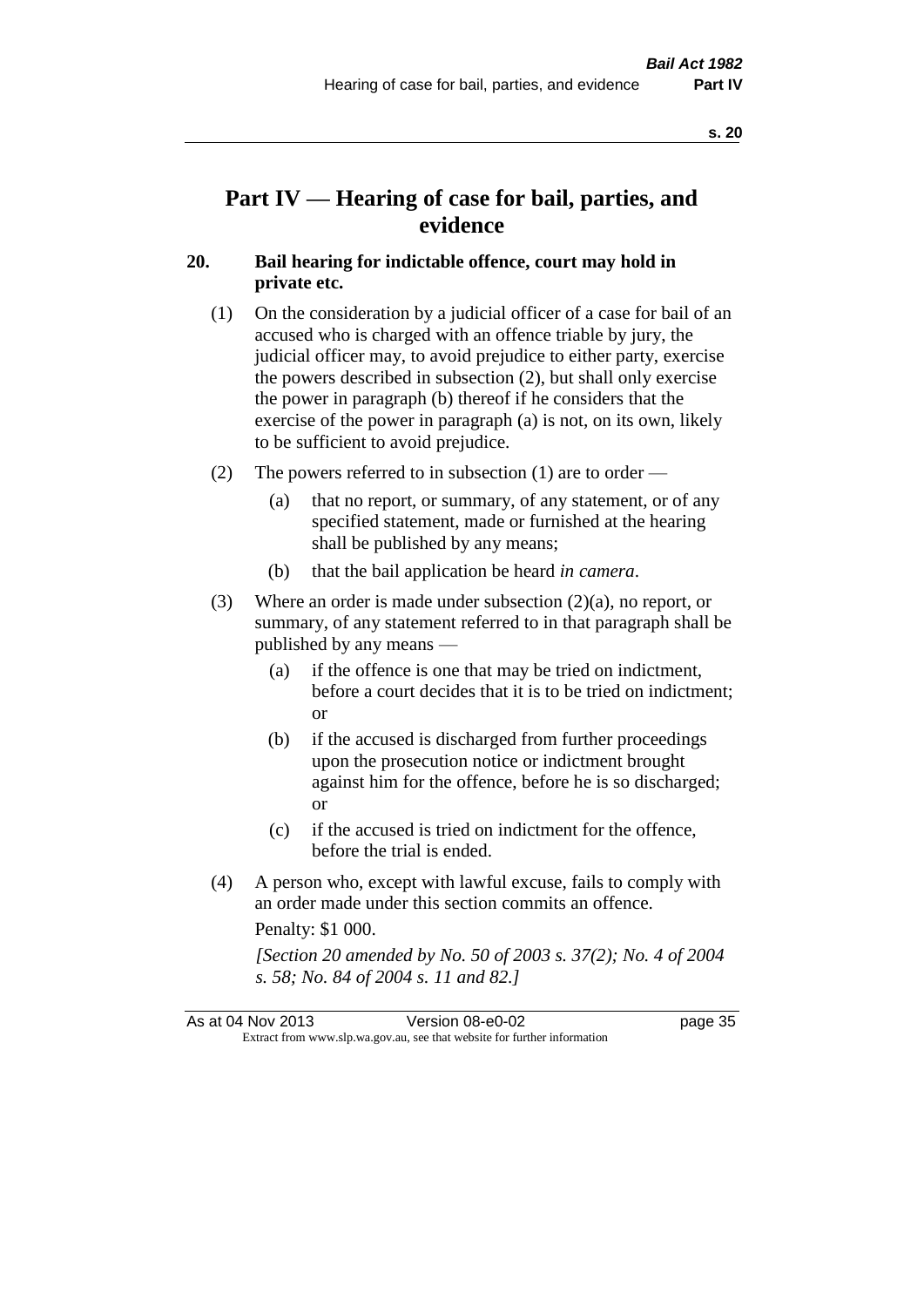#### **21. Parties to bail proceedings, who are**

- (1) The parties to proceedings on a case for bail are the prosecutor and the accused and, subject to subsection (2), no other person shall be a party to, or be represented at, the proceedings.
- (2) Nothing in subsection (1) affects the right of
	- (a) the Attorney General to apply for leave, or be an appellant, under Part 2 of the *Criminal Appeals Act 2004*; or
	- (b) the Director of Public Prosecutions or the State Solicitor to receive notice and be heard under section 7F(2); or
	- (c) an officer referred to in section 33 of the *Children's Court of Western Australia Act 1988* to be present at and participate in proceedings concerning a child under that section.

*[Section 21 amended by No. 15 of 1988 s. 9; No. 49 of 1988 s. 84; No. 33 of 1989 s. 18; No. 31 of 1993 s. 7; No. 65 of 2003 s. 88(3); No. 59 of 2004 s. 141; No. 84 of 2004 s. 11 and 82; No. 6 of 2008 s. 9(3).]* 

#### **22. Evidence at bail hearings**

A judicial officer or authorised person may in considering any case for bail receive and take into account such information as he thinks fit whether or not the same would normally be admissible in a court of law.

#### **23. Accused not bound to supply information**

An accused is not obliged to complete, or furnish information for, the form referred to in section  $8(1)(b)$ , or for any revision thereof, or to furnish any information, whether on oath or otherwise, for the purpose of having his case for bail considered.

*[Section 23 amended by No. 84 of 2004 s. 82; No. 6 of 2008 s. 43(2).]*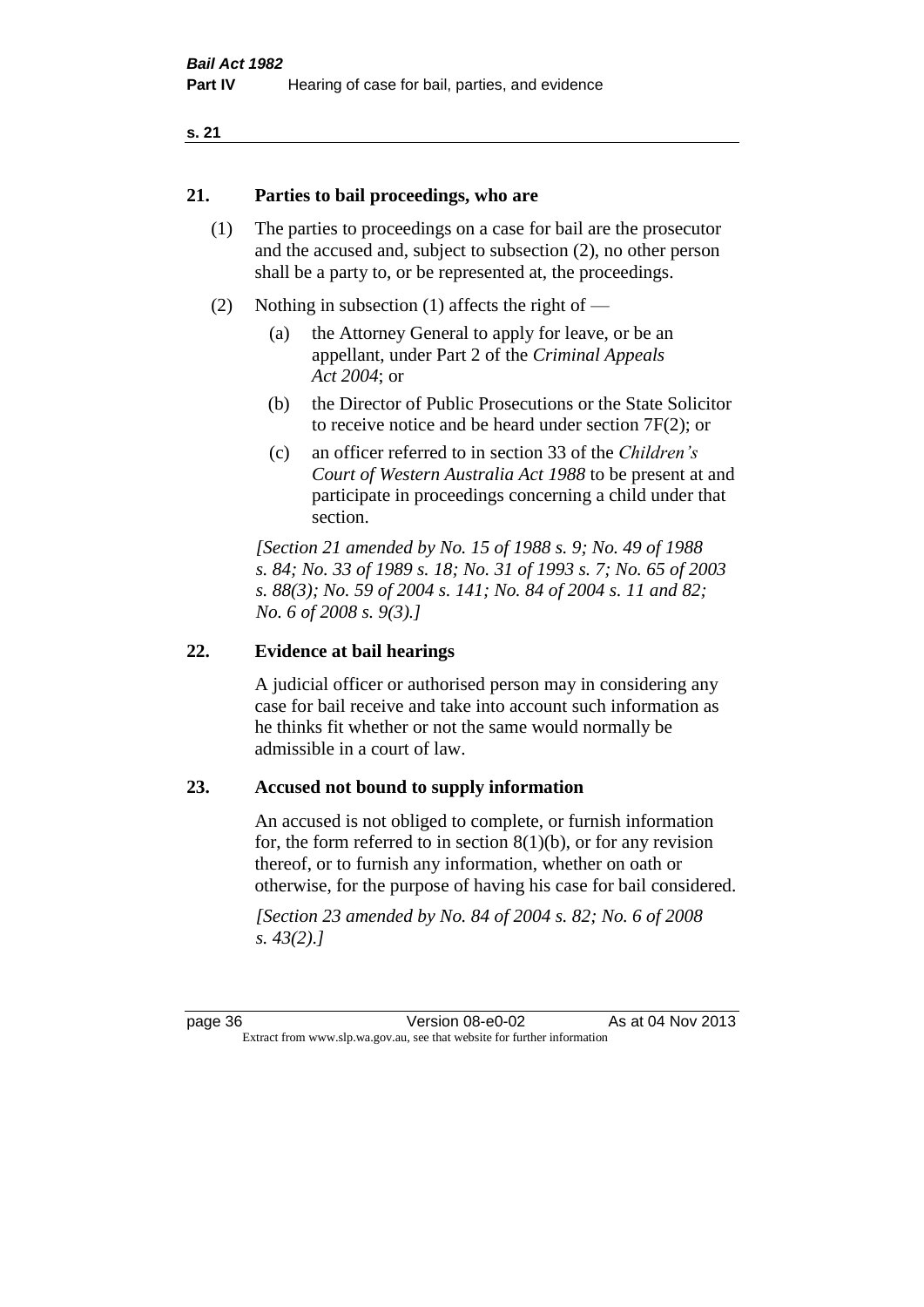## **24. Court etc. may ask police to verify etc. accused's information**

- (1) A judicial officer or authorised officer who is called upon to consider a case for bail may —
	- (a) request that any information placed before the judicial officer or authorised officer by the accused for the purposes of the case be verified by a police officer, and to that end may refer to a police officer the form mentioned in section 8(1)(b), after it has been completed or revised;
	- (b) request that a report on any matter mentioned in Part C of Schedule 1, so far as it applies to an accused whose case is being or to be considered, be made by a police officer.
- (2) Where a reference or request is made under subsection (1) a police officer shall, as soon as is practicable —
	- (a) make a report to the judicial officer or the authorised officer accordingly; and
	- (b) furnish a copy of the report to the accused or his solicitor or counsel.

*[Section 24 inserted by No. 61 of 1990 s. 6; amended by No. 45 of 1993 s. 12; No. 84 of 2004 s. 82; No. 6 of 2008 s. 43(2).]* 

#### **24A. Court may ask community corrections officer to verify etc. accused's information etc.**

- (1) A judicial officer who is called upon to consider a case for bail may refer to a community corrections officer any matter referred to in section 24(1) and may request a community corrections officer to do any matter referred to in that section.
- (2) A judicial officer who is called upon to consider a case for bail and who desires to impose a home detention condition as a condition on a grant of bail, shall request that a report be made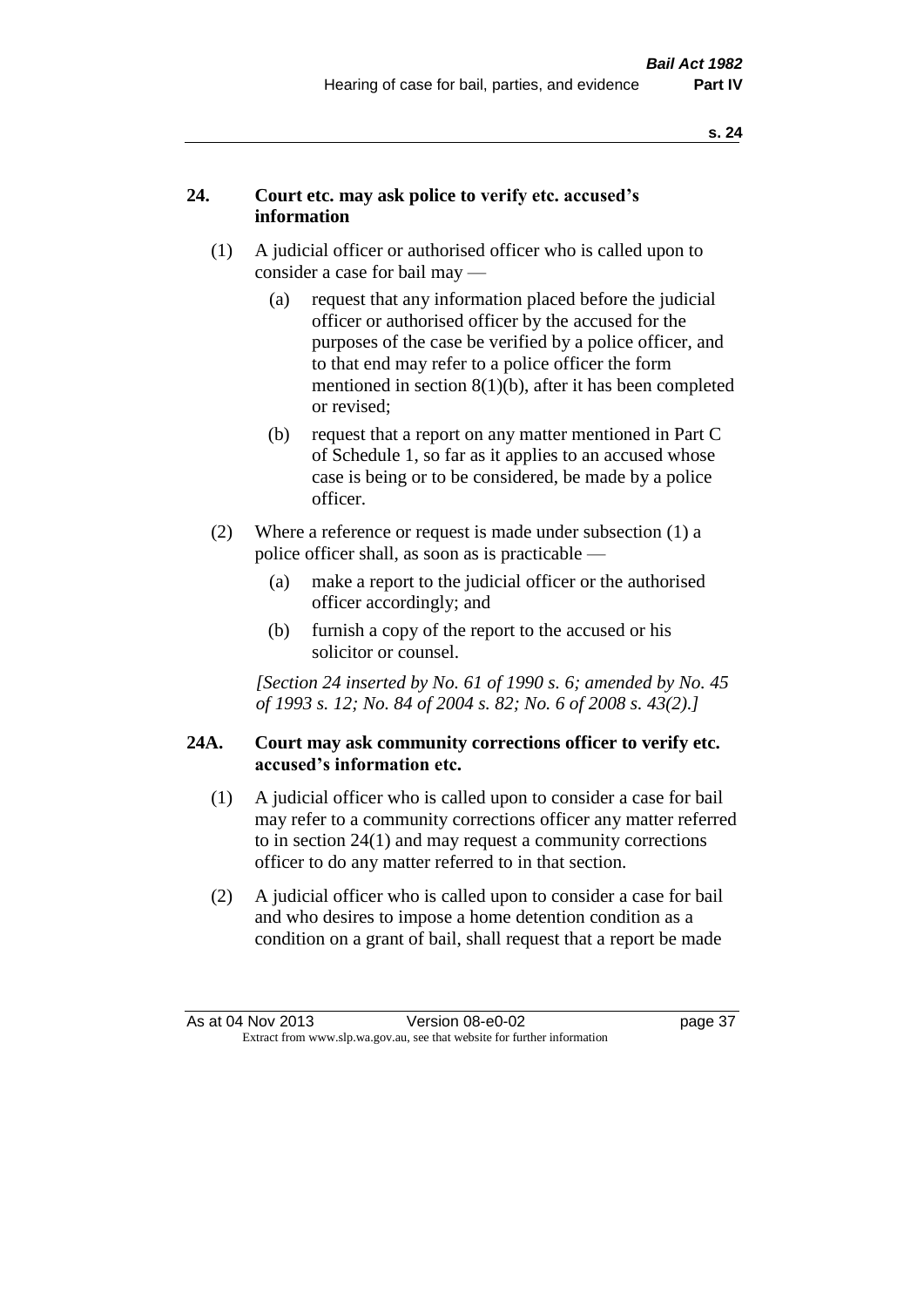**s. 25**

by a community corrections officer about the suitability of the accused to be subject to a home detention condition.

- (3) Where a reference or a request is made under subsection (1) or a report is requested under subsection (2) a community corrections officer shall, as soon as is practicable, make a report to the judicial officer and, at the discretion of the judicial officer, copies may be made available to the prosecution or to the accused or his solicitor or counsel.
- (4) Where a community corrections officer makes a report that an accused is suitable to be subject to a home detention condition, the officer shall annex to the report and provide to the accused or his solicitor or counsel, a list of those conditions in rules made under section 50L that may be applied to the accused by the CEO (corrections) while the accused is subject to the home detention condition.

*[Section 24A inserted by No. 61 of 1990 s. 7; amended by No. 31 of 1993 s. 9; No. 84 of 2004 s. 82; No. 65 of 2006 s. 53.]* 

## **25. Information given by accused for bail purposes not admissible at trial**

A statement made by an accused to a judicial officer or authorised officer for the purpose of a decision whether bail should be granted to him for any appearance in court for an offence shall not be admissible in evidence against him at his trial for that offence.

*[Section 25 amended by No. 84 of 2004 s. 82.]* 

## **26. Record of bail decision and reasons**

- (1) A bail record form shall be completed by an authorised officer or a justice if he —
	- (a) refuses to grant bail to an accused; or
	- (b) grants bail to an accused in the circumstances referred to in clause 3 of Part B of Schedule 1; or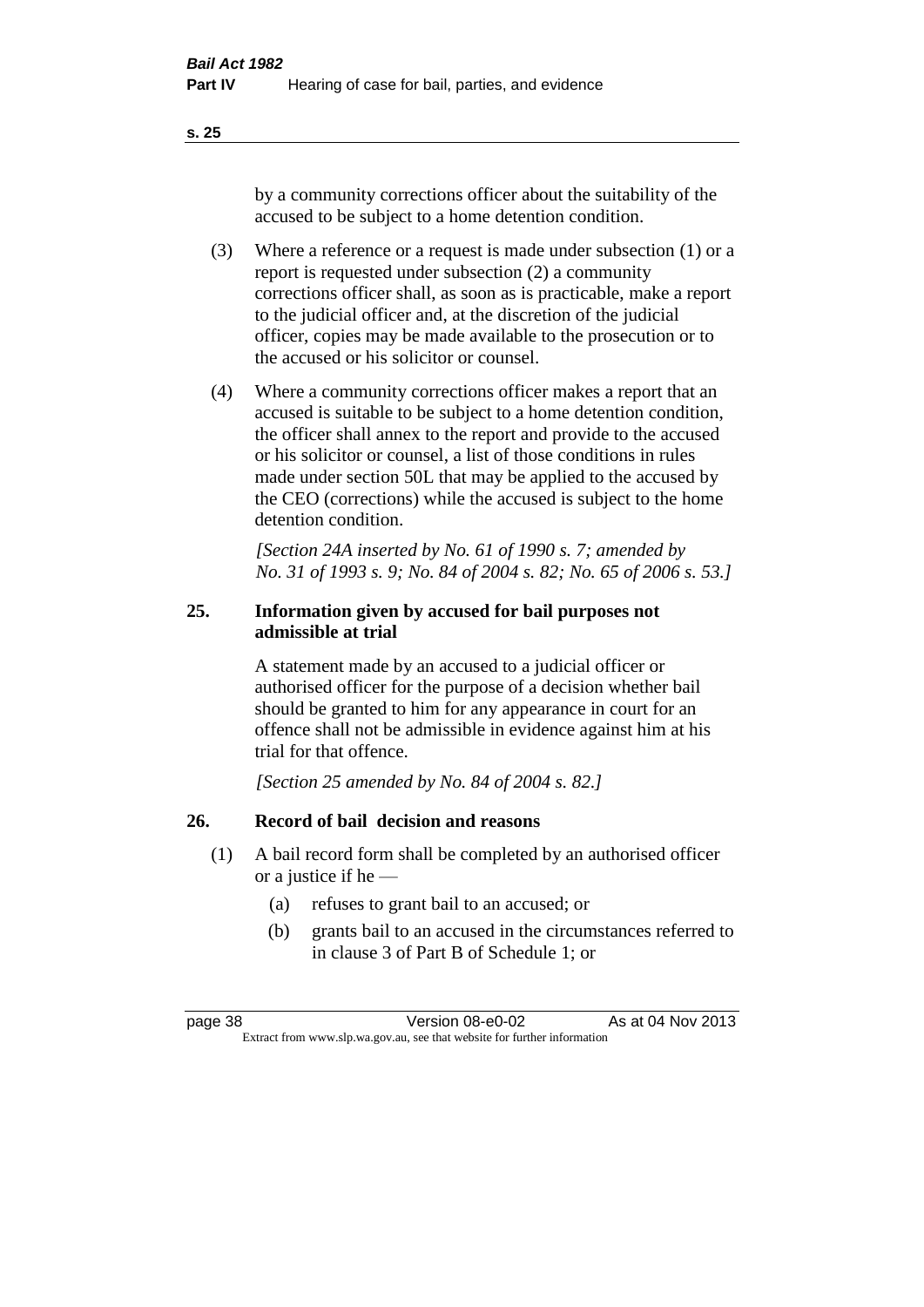- (ba) grants bail to an accused for a serious offence to which Schedule 1 Part C clause 3A applies; or
- (c) imposes any condition on a grant of bail and it appears to him that the accused is dissatisfied with the condition.
- (2) Where a judicial officer, other than a justice
	- (a) refuses to grant bail to an accused; or
	- (aa) grants bail to an accused for a serious offence to which Schedule 1 Part C clause 3A applies; or
	- (b) imposes any condition on a grant of bail and it appears to him that the accused is dissatisfied with the condition,

a record of the decision and of the reasons therefor shall be made.

- (3) The accused, the prosecutor or an intending prosecutor shall be entitled, upon request, to be furnished with a copy of the bail record form or, where subsection (2) applies, of the record made.
- (4) For the purposes of this section
	- (a) references to a justice do not include a magistrate or a judge of the District Court or the Supreme Court or the Children's Court who is a justice; and
	- (b) a bail record form is an approved form designed to contain a summary of the matters relevant to the decision as to the bail of an accused, including those matters set out in Part C of Schedule 1, the decision made, and the reasons for the decision.

*[Section 26 inserted by No. 15 of 1988 s. 10; amended by No. 49 of 1988 s. 85; No. 45 of 1993 s. 12; No. 59 of 2004 s. 141; No. 84 of 2004 s. 82; No. 6 of 2008 s. 17 and 43(1).]* 

## **27. Relevant papers to be sent to court where accused to appear**

(1) An authorised officer and a judicial officer who consider an accused's case for bail for an appearance for an offence and a

As at 04 Nov 2013 Version 08-e0-02 Page 39 Extract from www.slp.wa.gov.au, see that website for further information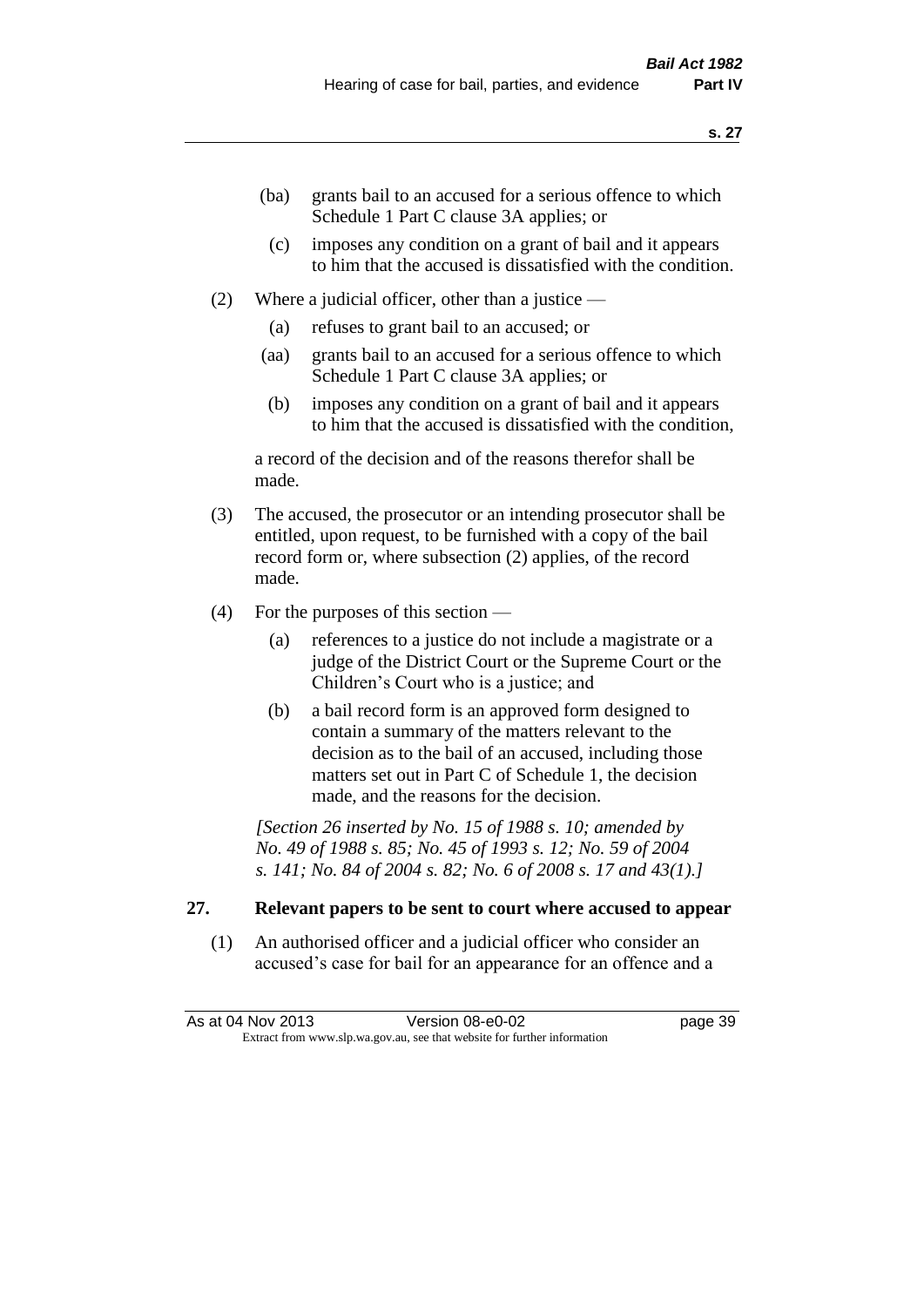**s. 27A**

person before whom a bail undertaking or a surety undertaking is entered into shall ensure that the relevant papers are sent as soon as is practicable, to the court before which the accused is required to appear.

(2) In subsection (1) the *relevant papers* in relation to any particular officer or person means such papers as are prescribed to be sent by that officer or person.

*[Section 27 amended by No. 84 of 2004 s. 82; No. 59 of 2006 s. 7(2).]* 

## **27A. Bail with home detention, papers to be sent to CEO (corrections)**

A judicial officer who grants bail subject to a home detention condition shall ensure that a copy of the bail record form and of the bail undertaking are sent as soon as is practicable to the CEO (corrections).

*[Section 27A inserted by No. 61 of 1990 s. 8; amended by No. 31 of 1993 s. 9; No. 65 of 2006 s. 53.]*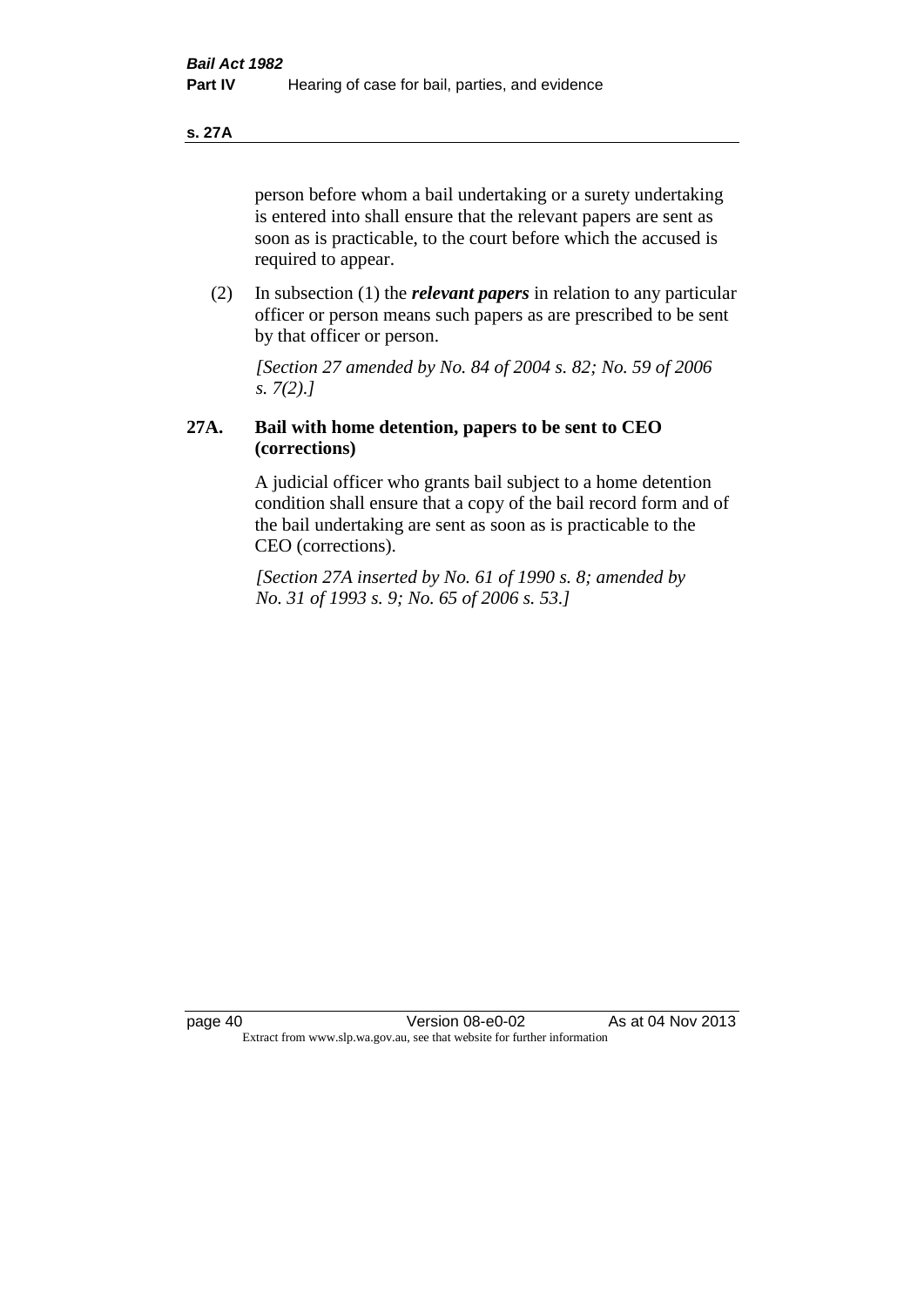# **Part V — Bail undertakings**

#### **28. Bail undertaking, when required and nature of**

- (1) A person shall not be released on bail for an appearance in court unless he has entered into a bail undertaking for that appearance or is deemed to have done so under section 31(3).
- (2) A bail undertaking is an undertaking in writing by an accused in the prescribed form —
	- (a) that he will appear at a time and place specified, or deemed by section 31(3) to be specified, in the undertaking; and
	- (b) that if the accused fails to appear at that time and place the accused will, as soon as is practicable, appear at the court at which the accused was required to appear, when that court is sitting; and
	- (c) that he will comply with such conditions as may be imposed on him under clause 2 of Part D of Schedule 1; and
	- (d) that he will comply with any home detention condition which may be imposed as a condition on a grant of bail to him pursuant to clause 3 of Part D of Schedule 1,

and containing any agreement as to forfeiture of money by the accused which may be required pursuant to clause 1 of that Part.

- (3) A bail undertaking for any appearance may be entered into in respect of more than one offence.
- (4) The undertakings mentioned in subsection (2)(a) and (b) are, subject to section 34, enforceable under sections 51, 57 and 58.

*[Section 28 amended by No. 61 of 1990 s. 9; No. 45 of 1993 s. 12; No. 59 of 2004 s. 141; No. 84 of 2004 s. 82; No. 6 of 2008 s. 18(1).]* 

As at 04 Nov 2013 Version 08-e0-02 Page 41 Extract from www.slp.wa.gov.au, see that website for further information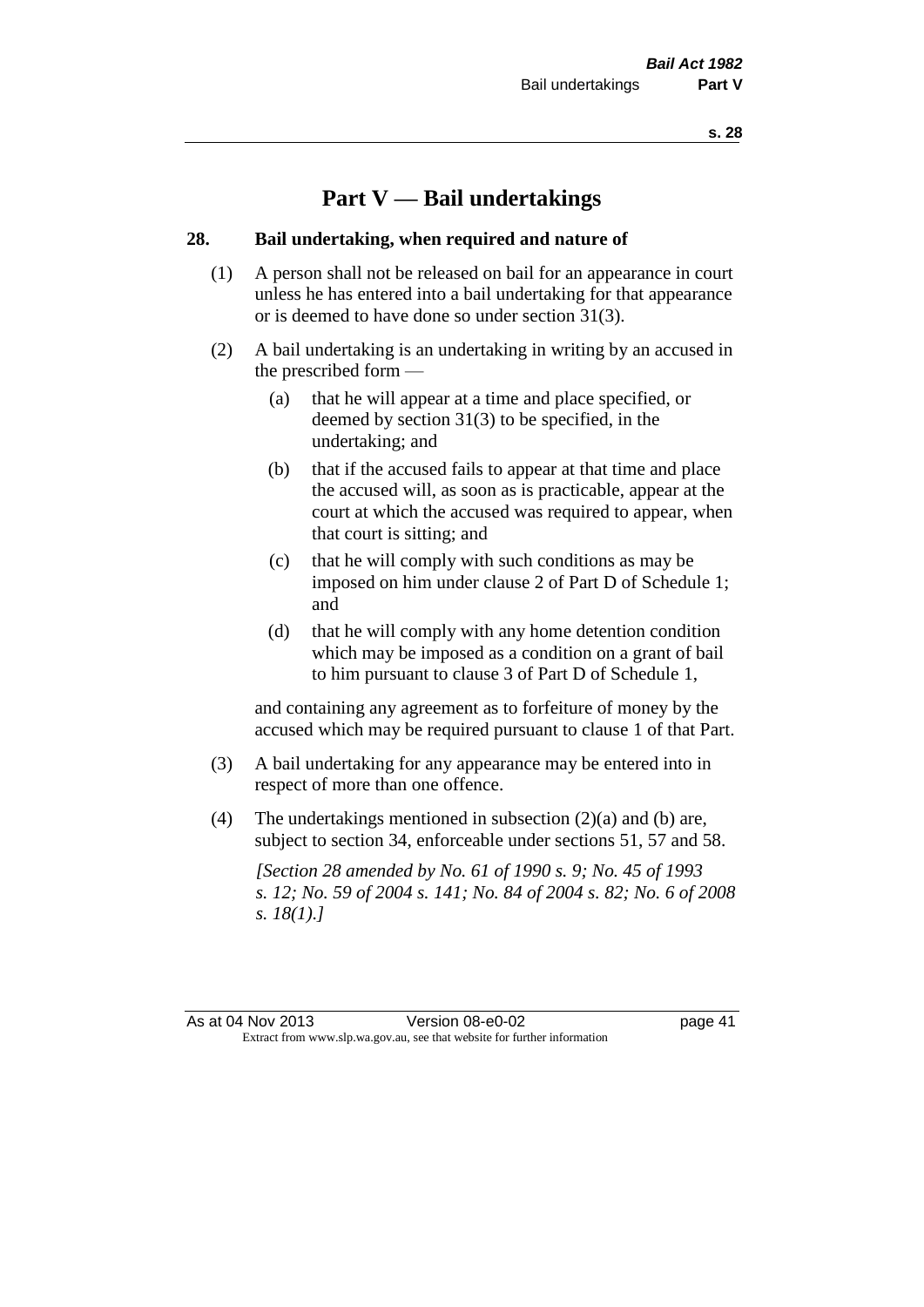# **29. Before whom bail undertaking may be entered into**

A bail undertaking need not be entered into before the judicial officer or authorised officer who granted bail but may be entered into before any of the following persons —

- (a) a judicial officer;
- (b) a registrar of a court, other than a deputy registrar of the Magistrates Court or the Children's Court;
- (c) an authorised police officer;
- (d) an associate of a judge of the Supreme Court, the District Court or the Children's Court;
- (e) where the accused is in a lock-up or prison, any person for the time being in charge of the lock-up or prison;
- (f) where the accused is in a court custody centre, any person for the time being in charge of the centre who is approved for the purposes of this paragraph by the chief executive officer of the department of the Public Service principally assisting in the administration of the *Court Security and Custodial Services Act 1999*;
- (g) where the accused is a child, any authorised community services officer.

*[Section 29 amended by No. 15 of 1988 s. 11; No. 49 of 1988 s. 86; No. 2 of 1996 s. 61; No. 59 of 2004 s. 141; No. 84 of 2004 s. 82; No. 6 of 2008 s. 19.]* 

#### **30. Duties of person before whom bail undertaking is entered into**

- (1) The person before whom a bail undertaking is to be entered into by an accused shall before it is entered into —
	- $(a)$  either
		- (i) read it to the accused; or
		- (ii) be informed by the accused that the accused has read it; or
		- (iii) if necessary, have it translated to the accused; and

page 42 Version 08-e0-02 As at 04 Nov 2013 Extract from www.slp.wa.gov.au, see that website for further information

**s. 29**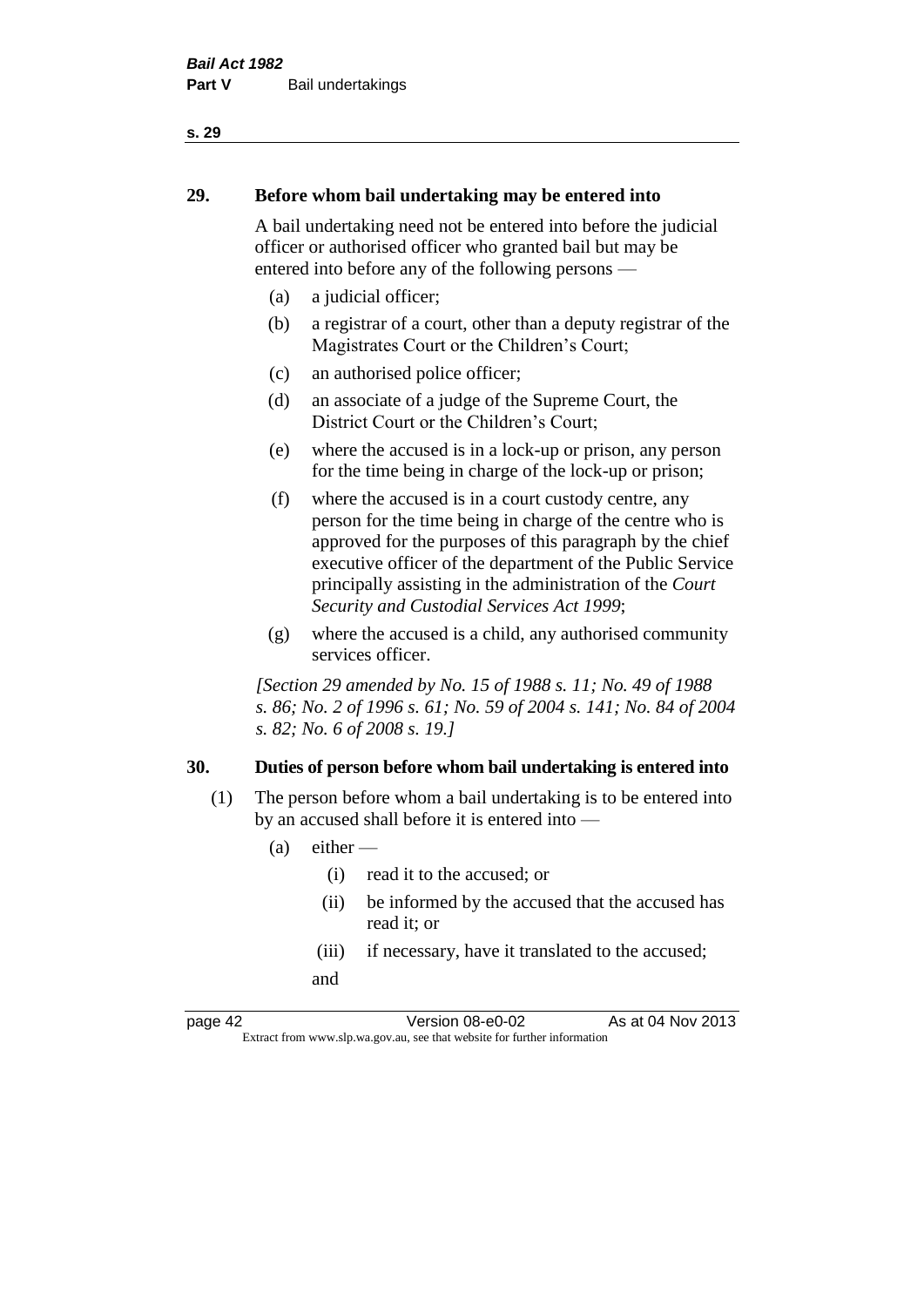- (b) ensure that all conditions which are to be complied with before the release of the accused have been complied with.
- (2) The person before whom a bail undertaking is entered into by an accused shall give to him, or cause to be given to him —
	- (a) a copy of the bail undertaking as duly completed; and
	- (b) a notice in writing in the approved form showing
		- (i) his obligations pursuant to the undertaking; and
		- (ii) the consequences of his failure to comply with them.
- (3) The person before whom a bail undertaking is entered into by an accused shall enquire of the accused whether he requires the notice referred to in subsection (2)(b) to be read or translated to him and shall take such steps as are necessary to comply with any such requirement of the accused.

*[Section 30 inserted by No. 15 of 1988 s. 12; amended by No. 84 of 2004 s. 82; No. 6 of 2008 s. 20 and 43(3).]* 

### **31. Different time and place for appearance, substituting**

- (1) A different time or a different time and place may be substituted in accordance with this section for the time and place for appearance specified, or deemed by this section to be specified, in a bail undertaking.
- (2) A different time, or a different time and place, for the appearance by the accused may be substituted as mentioned in subsection  $(1)$  —
	- (a) upon an adjournment of proceedings at which the accused is present, by the judicial officer, if he has power to grant bail for that appearance, fixing a time and place for the resumed proceedings and notifying the accused orally thereof;
	- (b) upon an adjournment of proceedings from which the accused is absent for reasonable cause, by the judicial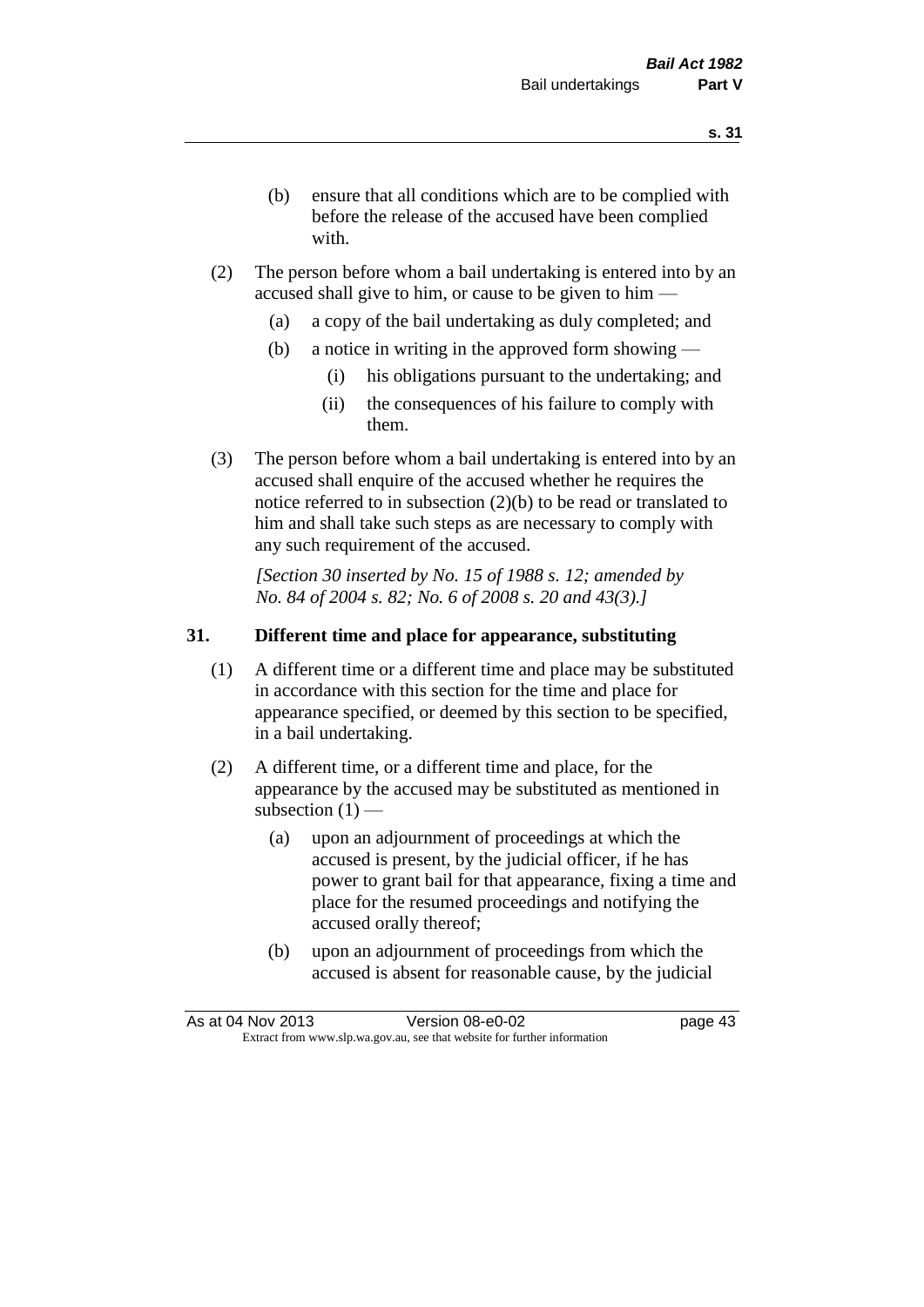officer, if he has power to grant bail for that appearance, fixing a time and place for the resumed proceedings and directing the registrar of the court to cause written notice of the time and place to be given to the accused;

- $(c)$  where
	- (i) a judge of the Supreme Court or a judge of the Children's Court has granted bail to an accused under section 15; and
	- (ii) a judicial officer, other than such a judge, has committed the accused to the Supreme Court,

by a judge of the Supreme Court or a judge of the Children's Court, as the case may require, notifying the accused orally, or directing the registrar of the court to cause written notice to be given to the accused of the time or time and place for the proceedings;

- $(d)$  where
	- (i) a judge of the Supreme Court or a judge of the Children's Court has granted bail to an accused under section 15;
	- *[(ii) deleted]*
	- (iii) the judicial officer is satisfied that there has been no material change in the facts or circumstances which applied on the grant of bail,

by the judicial officer notifying the accused orally, or directing the registrar of the court to cause written notice to be given to the accused, of the time or time and place for the resumed proceedings;

(e) upon a committal to the Supreme Court or District Court, by a judicial officer, if he has power to grant bail for that appearance, fixing a specified day in a specified sitting or session of that court and directing the registrar of the court to cause written notice of the day to be given to the accused;

**s. 31**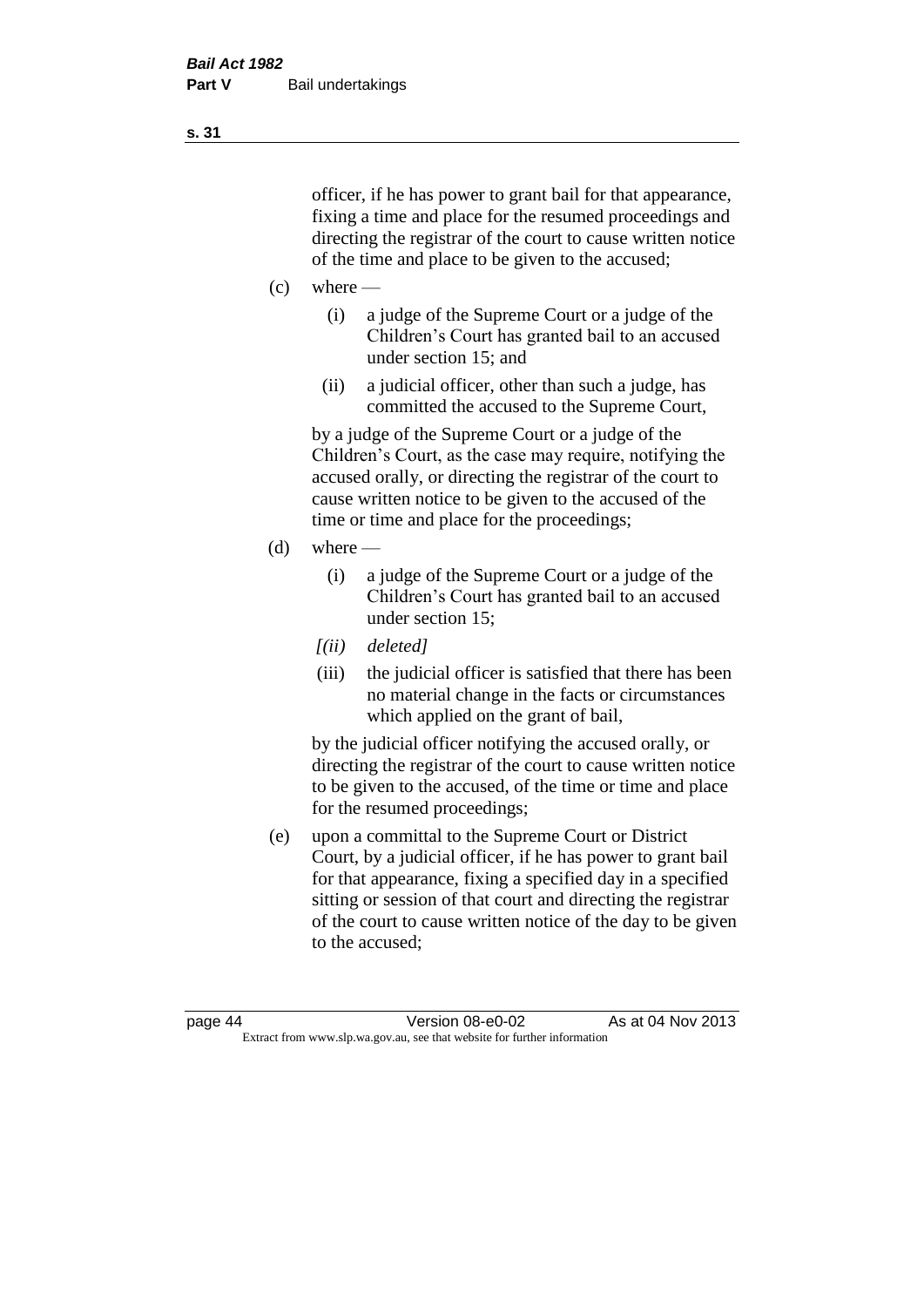- (f) where an accused has been committed for trial in the Supreme Court or the District Court in a specified sitting or session thereof or on a specified day in a specified sitting or session thereof, by an officer of the court, or a person authorised under subsection (5), fixing a time for the trial in that sitting or session and causing written notice of the time to be given to the accused;
- (g) if the parties agree to a different time or a different time and place for the proceedings, by an officer of the court giving written notice thereof to the accused.
- (3) Where a different time or a different time and place is notified to an accused pursuant to subsection (2) the bail undertaking shall be deemed to be amended to specify that time or that time and place for appearance, and the terms and conditions thereof shall continue to apply as so amended as if the accused had entered into the bail undertaking in that form.
- (4) Where the power in subsection (2)(b) is exercised upon an adjournment of proceedings the right of the accused to be at liberty under section 11(1) does not lapse by reason only that there is an interval between the adjournment of the proceedings and the time when he is notified of the time and place for the resumed proceedings.
- (5) The Chief Justice, in respect of committals to the Supreme Court, and the Chief Judge, in respect of committals to the District Court, may authorise a person or persons, by name or office, to perform the functions referred to in subsection (2)(f).

*[Section 31 amended by No. 15 of 1988 s. 13; No. 49 of 1988 s. 87; No. 27 of 2002 s. 21; No. 59 of 2004 s. 141; No. 84 of 2004 s. 82; No. 6 of 2008 s. 21(1) and (2).]* 

#### **31A. Conditions on bail, amending during trial**

(1) In this section —

*amendment* means an addition, variation or cancellation under subsection (2);

| As at 04 Nov 2013 | Version 08-e0-02                                                         | page 45 |
|-------------------|--------------------------------------------------------------------------|---------|
|                   | Extract from www.slp.wa.gov.au, see that website for further information |         |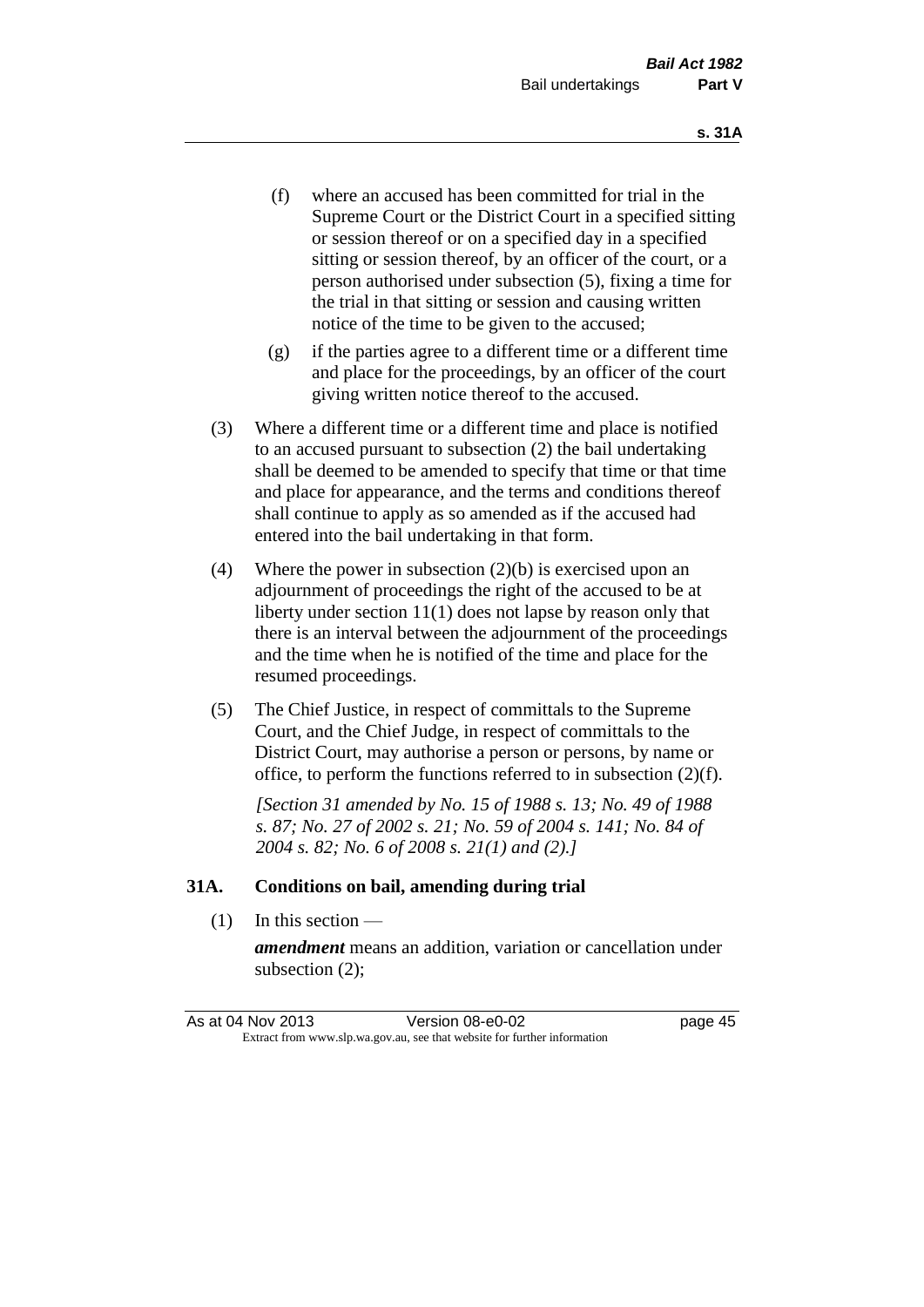#### **s. 31A**

*trial* means that part of proceedings for an offence when evidence is being received by the court in respect of the offence and also extends to any time when —

- (a) legal argument is being heard; or
- (b) a judicial officer or a jury is deliberating.

#### $(2)$  Where —

- (a) an accused has been granted bail for the accused's appearance for trial for an offence; and
- (b) the trial extends beyond one day,

a judicial officer who grants bail for the next appearance by exercising the power in section  $31(2)(a)$  may also do one or more of the following —

- (c) add any condition to the extent that is authorised by clause 2 or 3 of Part D of Schedule 1;
- (d) vary a condition to that extent;
- (e) cancel a condition.
- (3) A judicial officer who adds, varies or cancels a condition under subsection (2) shall cause an officer of the court —
	- (a) to endorse the amendment on the accused's copy of the bail undertaking or, if that copy is not available for endorsement, to give written notice of the amendment to the accused; and
	- (b) to endorse on a file copy of the undertaking a certificate as to the amendment and the action taken under paragraph (a).
- (4) If the judicial officer considers that the amendment is of a minor nature, the judicial officer may, for the purposes of section 44(4), cause the officer of the court to include a statement to that effect in the endorsement or notice under subsection (3)(a) and the certificate under subsection (3)(b).

page 46 Version 08-e0-02 As at 04 Nov 2013 Extract from www.slp.wa.gov.au, see that website for further information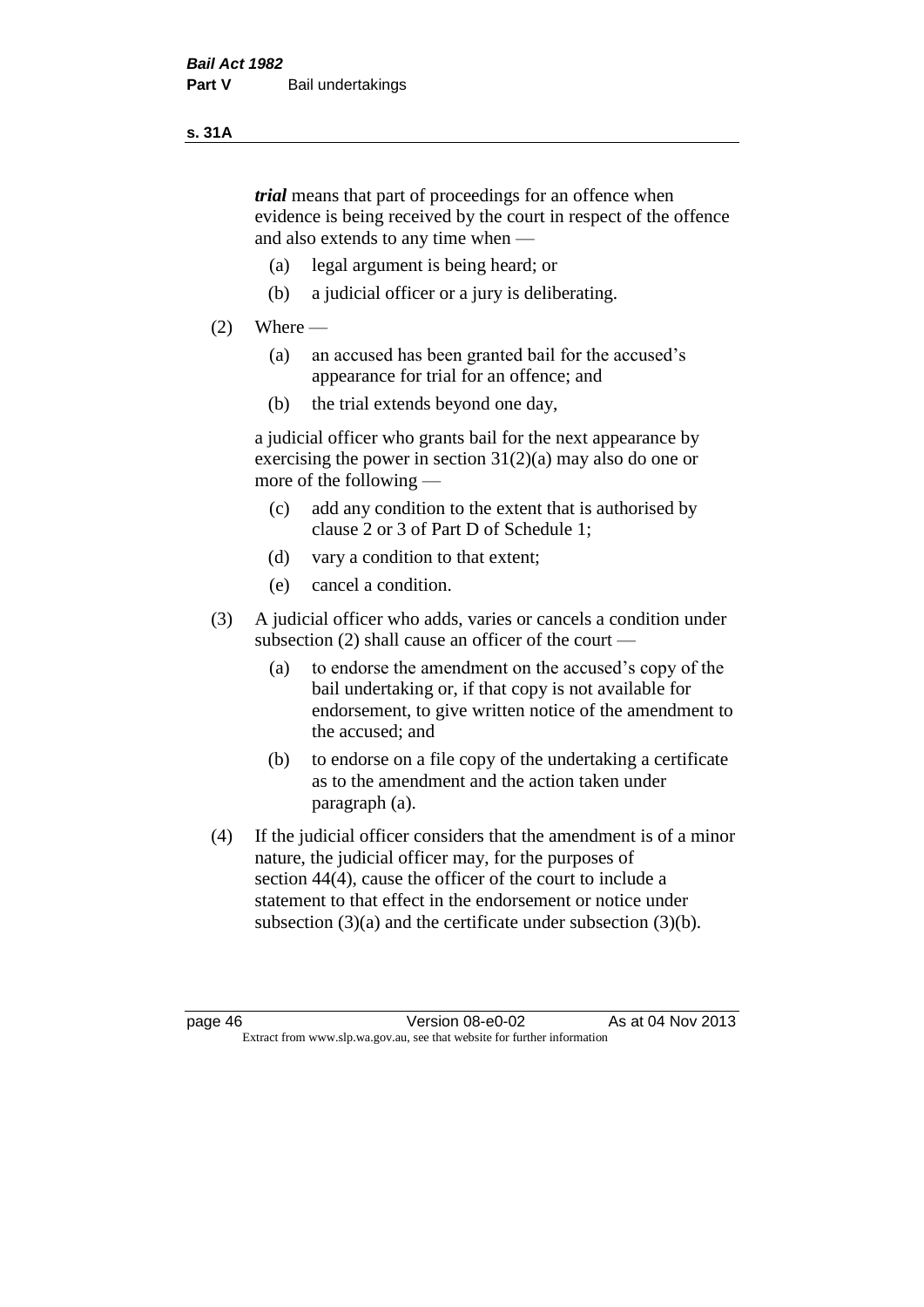- (5) When action is taken under subsection  $(3)(a)$ 
	- (a) the bail undertaking is to be regarded as having been amended as provided in the endorsement or notice, as the case requires; and
	- (b) the terms and conditions of the bail undertaking continue to apply as so amended as if the accused had entered into the bail undertaking in that form.
- (6) In any proceedings an endorsement on a copy of a bail undertaking referred to in subsection (3)(b) purporting to be a certificate referred to in that paragraph is evidence of the matters appearing in it without proof of the signature of the person who made the endorsement.

*[Section 31A inserted by No. 6 of 2008 s. 22(1).]*

#### **32. Notices under s. 31, service and proof of**

- (1) A written notice to an accused under section  $31(2)$ 
	- (a) shall be given to the accused personally; or
	- (b) shall be sent to the accused by post to the accused's address appearing in the records of the court; or
	- (c) in urgent cases or with the accused's consent, shall be sent to the accused by electronic communication.
- (2) A person who gives or sends a notice in accordance with subsection (1) shall endorse on a file copy of the notice a certificate showing —
	- (a) that the person has done so; and
	- (b) the time of doing so.
- (3) If a notice is sent by post under subsection  $(1)(b)$ , the notice is to be presumed, unless the contrary is shown, to have been received at the time when, in the ordinary course of events, it would have been delivered.
- (4) The judicial officer who under section  $31(2)(a)$  notifies an accused of the time and place for resumed proceedings shall

| As at 04 Nov 2013 | Version 08-e0-02                                                         | page 47 |
|-------------------|--------------------------------------------------------------------------|---------|
|                   | Extract from www.slp.wa.gov.au, see that website for further information |         |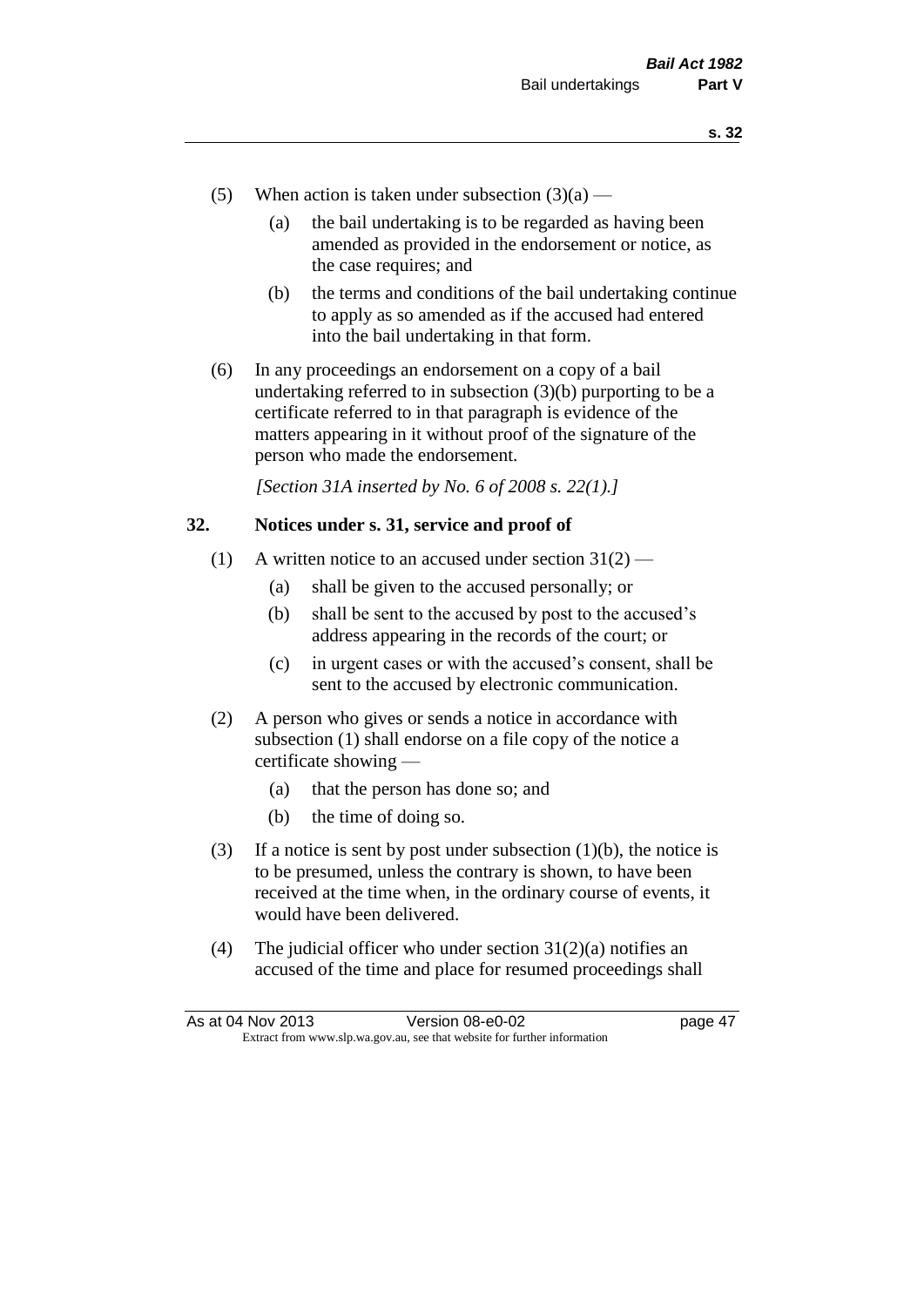cause to be endorsed on the accused's bail undertaking a certificate showing details of such time and place and that the accused has been notified of them.

- (5) In any proceedings
	- (a) a document purporting to be a copy of a notice referred to in subsection (1) shall be evidence of the terms of the notice; and
	- (b) an endorsement
		- (i) on a copy of a notice referred to in subsection (2); or
		- (ii) on a bail undertaking,

purporting to be a certificate referred to in subsection (2) or (4) is evidence of the matters appearing in it without proof of the signature of the person who made the endorsement.

*[Section 32 amended by No. 74 of 1984 s. 12; No. 84 of 2004 s. 82; No. 6 of 2008 s. 23(1)-(3).]* 

### **33. Judicial officer may order accused to enter into bail undertaking**

- (1) Where bail is granted to an accused by a judicial officer, whether with or without any condition being attached thereto, and the accused fails or refuses to enter into a bail undertaking in terms of the grant, the judicial officer who granted bail may, subject to subsection (3), order that the accused enter into the bail undertaking within such time as he may specify.
- (2) If an accused does not comply with an order under subsection (1), the judicial officer may, subject to subsection (3), further order that a bail undertaking, in such form as the judicial officer may approve, shall be deemed to have been entered into by the accused on the date of such further order, and thereupon that undertaking shall be treated as if it had been duly entered into by the accused for the purposes of this Act.

page 48 Version 08-e0-02 As at 04 Nov 2013 Extract from www.slp.wa.gov.au, see that website for further information

**s. 33**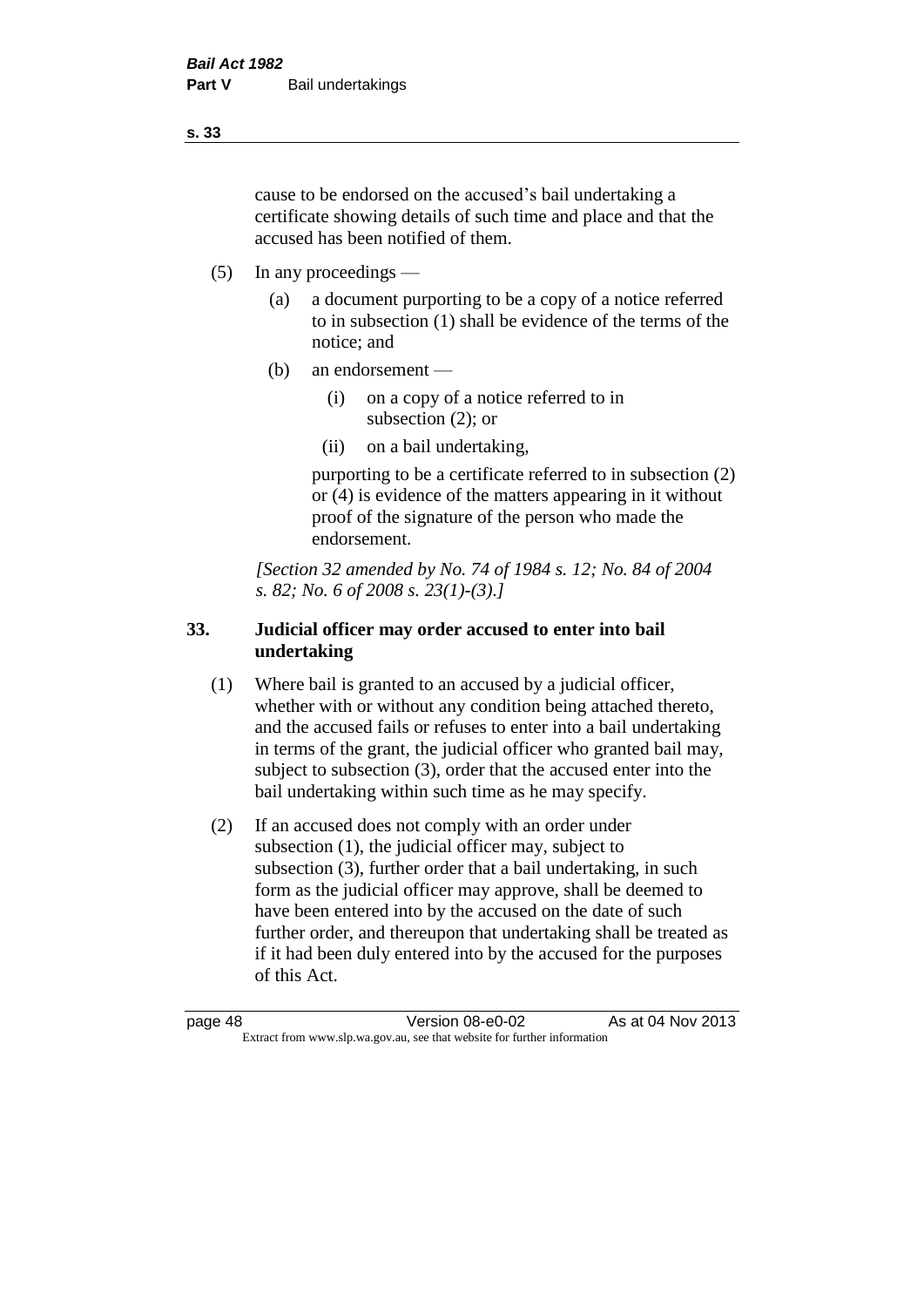- (3) A judicial officer shall not
	- (a) make an order under subsection (2) unless he has personally informed the accused of the terms and effect of the order made under subsection (1);
	- (b) exercise any of the powers conferred on him by this section unless he is satisfied that the accused has the capacity to enter into and comply with the undertaking.

*[Section 33 amended by No. 84 of 2004 s. 82.]* 

#### **34. When bail undertaking ceases to have effect**

A bail undertaking ceases to have effect —

- (a) upon the revocation of bail under section 55;
- (b) upon the death of the accused, but only if no order has been made under section 57;
- (c) subject to section 31, upon the appearance in court by the accused as required by his bail undertaking;
- (d) upon the discharge of the accused according to law from any further proceedings for the offence, or all of the offences, to which the bail undertaking relates;
- (e) during any period before the time at which the accused is required to appear in court when he is in custody for any other offence or reason.

*[Section 34 amended by No. 84 of 2004 s. 82.]*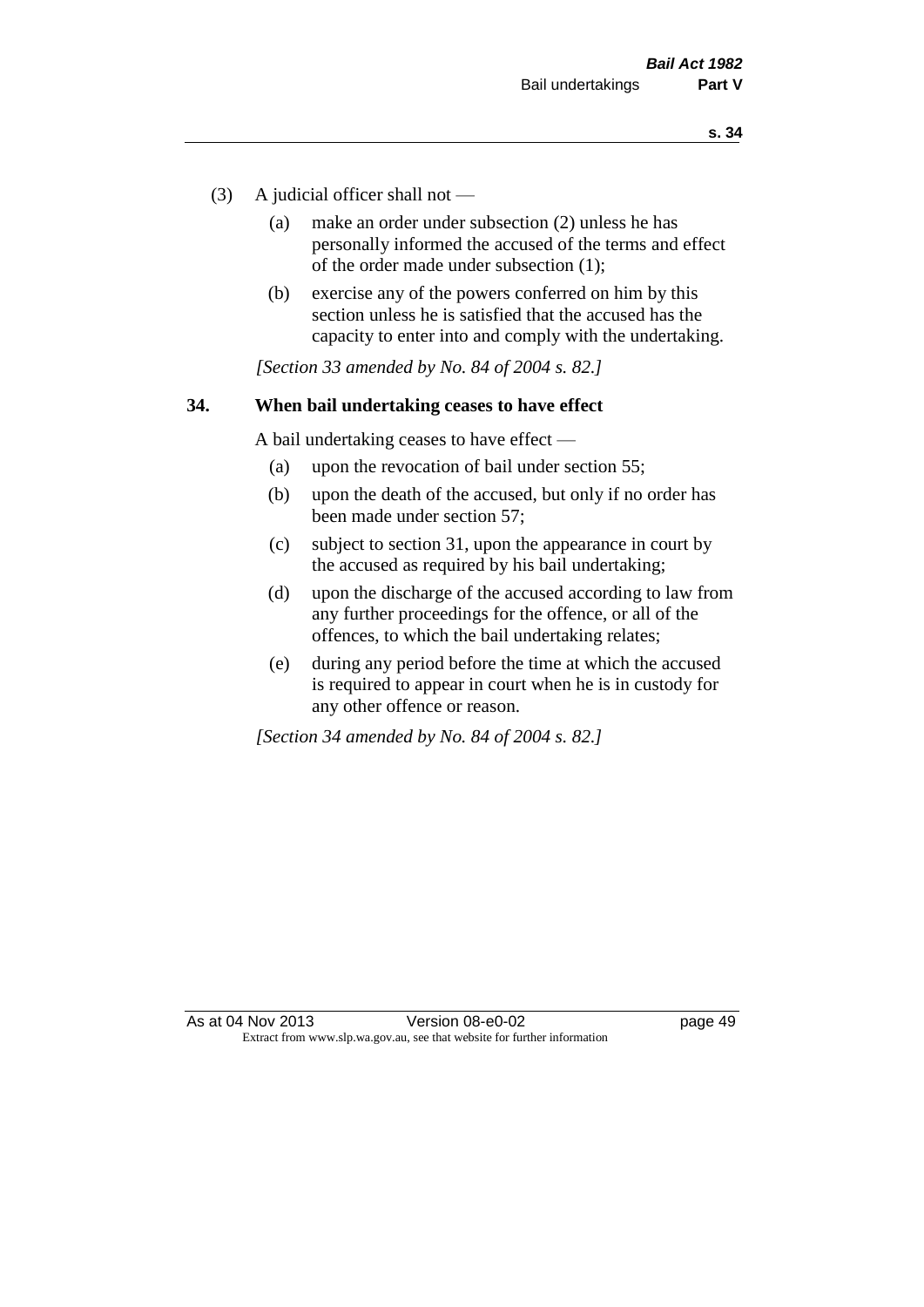**s. 35**

# **Part VI — Sureties and surety undertakings**

#### **35. Surety and surety undertaking, nature of etc.**

- (1) A surety is a person who, as a condition of the grant of bail to an accused, enters into a surety undertaking, that is to say, undertakes in writing that he will, subject to this Act, forfeit a specified amount of money if the accused fails to comply with any requirement of his bail undertaking mentioned in section  $28(2)(a)$  and (b).
- (2) A surety is required to be approved under section 40.
- (3) A forfeiture of money by a surety as mentioned in subsection (1) is enforceable as provided in section 49 but not otherwise.

*[Section 35 amended by No. 84 of 2004 s. 82; No. 6 of 2008 s. 18(3).]* 

#### **36. Sureties, who may approve**

- (1) The decision whether an applicant should be approved as a surety in any case is to be made —
	- (a) by a person referred to in section 29(a) to (d); or
	- (b) where the accused to whom bail has been granted is in prison, by a person for the time being in charge of the prison; or
	- (c) where the accused to whom bail has been granted is a child, by an authorised community services officer.
- (2) A judicial officer when granting bail to an accused subject to a requirement for a surety or sureties may make an order as to —
	- (a) the giving of notice to the prosecutor of an application for approval of any surety; or
	- (b) the person or persons who are to, or may, approve any surety,

and subsection (1) has effect subject to any such order. *[Section 36 inserted by No. 6 of 2008 s. 24(1).]*

page 50 Version 08-e0-02 As at 04 Nov 2013 Extract from www.slp.wa.gov.au, see that website for further information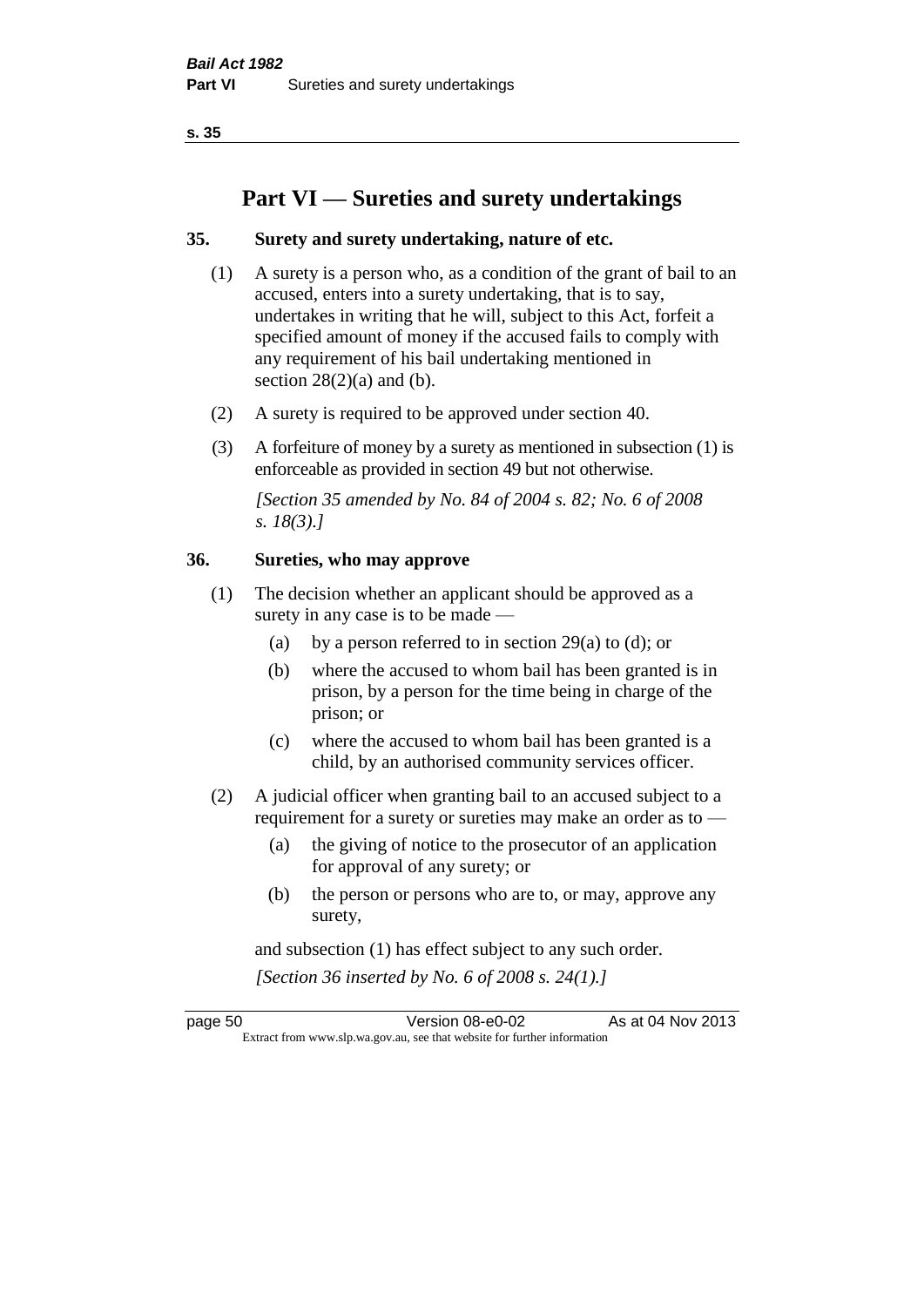#### **37. Proposed surety to receive certain information and form**

- (1) Whenever a surety approval officer is called upon to decide whether an applicant should be approved as a surety, he shall ensure that the applicant is, or has been, given —
	- (a) a duly completed notice in the prescribed form showing details of the terms and conditions on which bail has been granted to the accused in whose case the surety is required; and
	- (b) such information in writing as to the effect of this Act in relation to the rights, obligations and liabilities of sureties as is prescribed for the purposes of this paragraph; and
	- (c) a prescribed form of declaration for completion designed to disclose to the surety approval officer all information relevant to the decision.
- (2) Before he makes his decision, the surety approval officer shall ensure that the applicant furnishes to him the declaration referred to in subsection (1)(c) duly completed.
- (3) For the purposes of this section it is sufficient if  $-$ 
	- (a) the notice, information and declaration referred to in subsection (1) are sent by electronic communication to an electronic address provided by the applicant; and
	- (b) the declaration referred to in subsection  $(1)(c)$  duly completed is sent by electronic communication to an electronic address provided by the surety approval officer.

*[Section 37 amended by No. 84 of 2004 s. 82; No. 6 of 2008 s. 24(4), (5) and 25.]* 

#### **38. Persons disqualified from being sureties**

- (1) A person is not qualified to be approved as a surety if
	- (a) he is under 18 years of age; or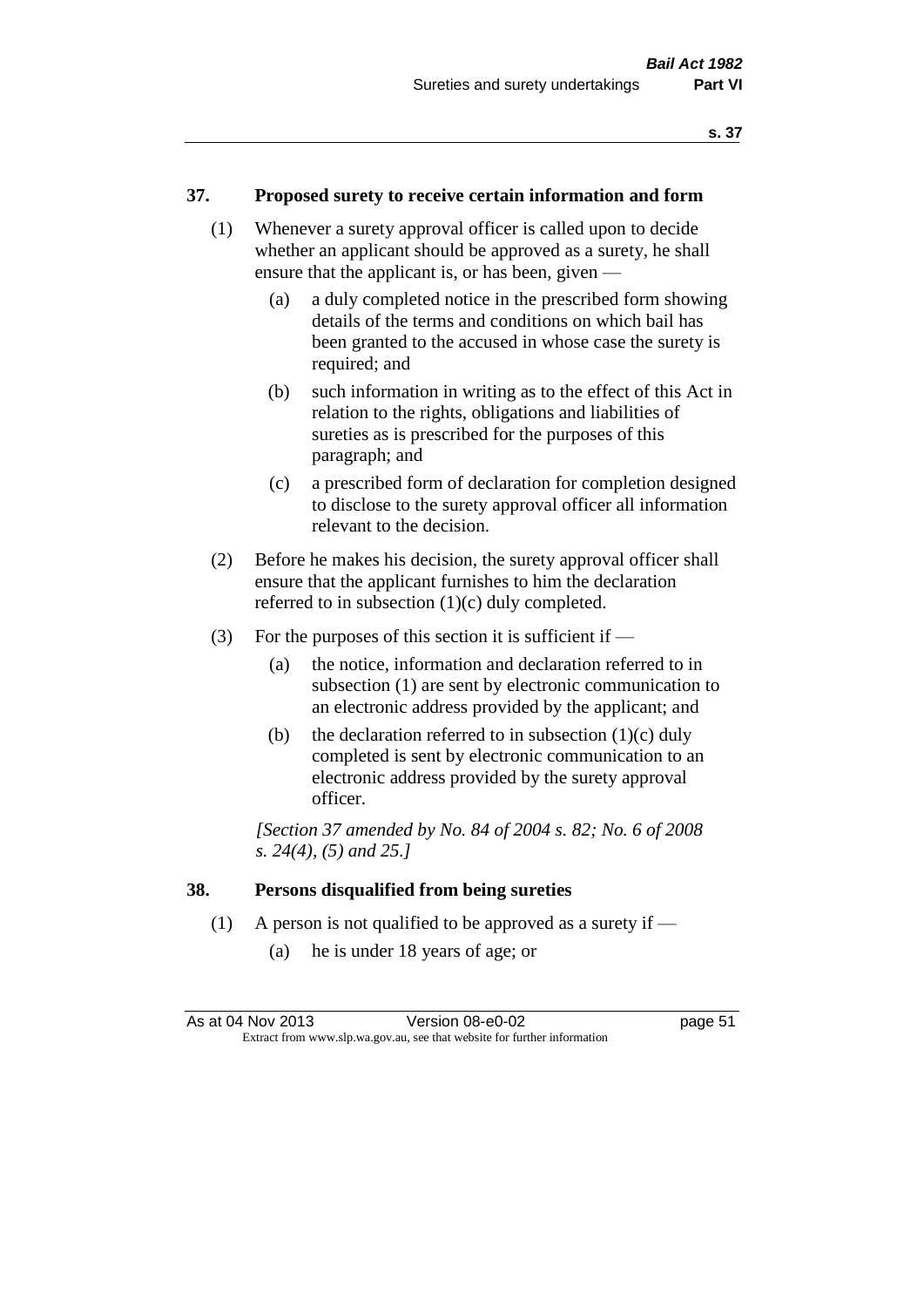(b) subject to subsection (2), the value of his assets, after provision is made for his debts and liabilities, is less than the amount which he might become liable to forfeit under his proposed surety undertaking; or

- (c) there are reasonable grounds for believing that he has been, or will be, indemnified by any person against any forfeiture referred to in paragraph (b).
- (2) Subsection (1)(b) does not apply where the applicant for approval is required to give security sufficient to cover the amount which he might become liable to forfeit.

#### **39. Matters to be regarded when approving sureties**

In determining whether an applicant is suitable to be a surety a surety approval officer shall have regard to all matters which appear to him to be relevant including, as well as any others, the following —

- (a) the character and antecedents of the applicant; and
- (b) his proximity to or connection with the accused, whether by kinship, place of residence or otherwise; and
- (c) his ability to pay, or give security for, the amount which he might become liable to forfeit under his proposed surety undertaking, without excessive hardship to himself or his dependants.

*[Section 39 amended by No. 84 of 2004 s. 82; No. 6 of 2008 s. 24(4).]* 

## **40. Decision on application by proposed surety**

(1) Upon receipt of the duly completed declaration referred to in section  $37(1)(c)$ , the surety approval officer shall, after making any enquiries which he thinks desirable, make a decision, as soon as is practicable, either to approve or not to approve of the applicant as a surety in that case.

page 52 Version 08-e0-02 As at 04 Nov 2013 Extract from www.slp.wa.gov.au, see that website for further information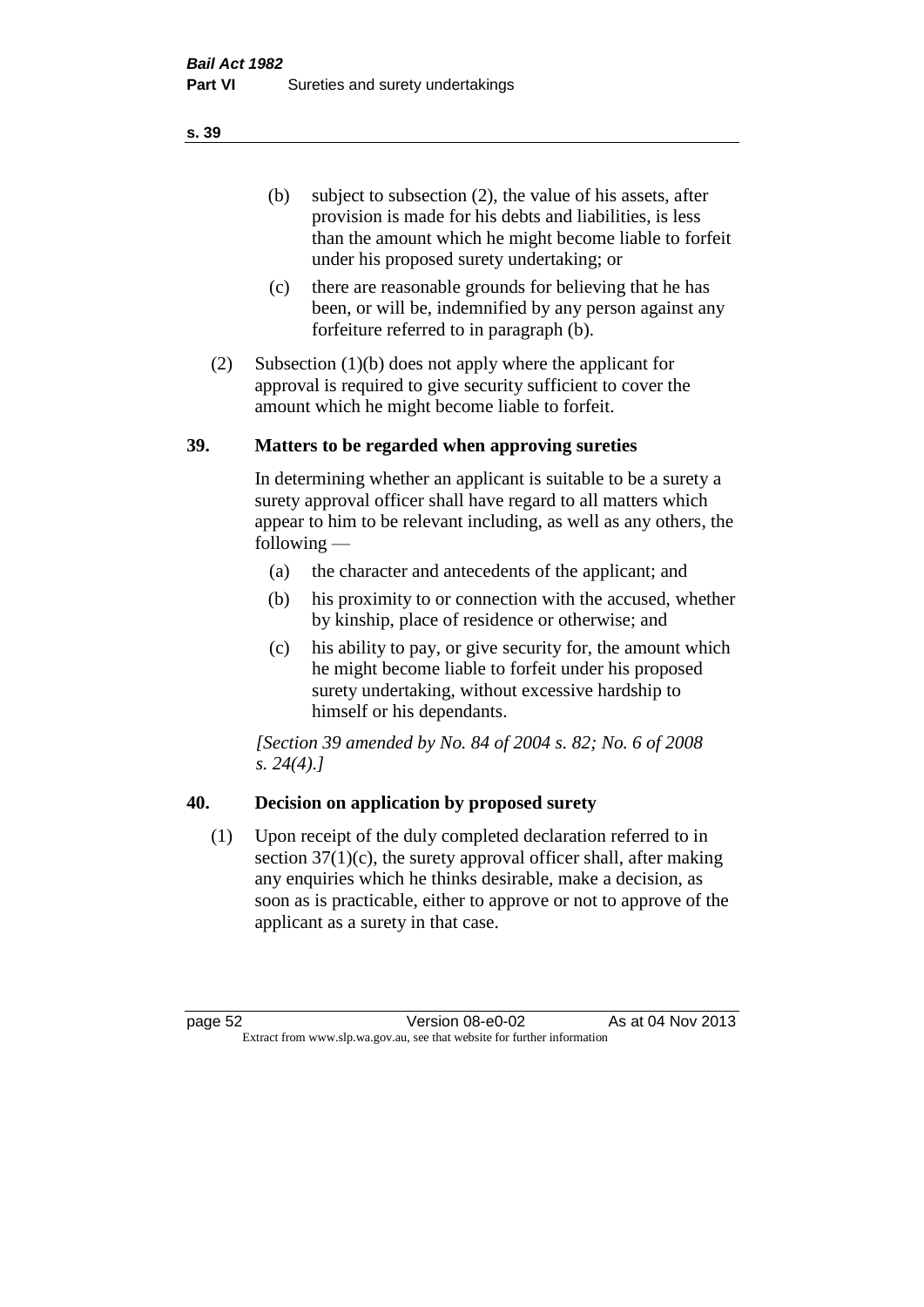(2) If the surety approval officer does not approve of the applicant as a surety he shall record the reasons for his doing so and inform the applicant and the accused thereof, or cause them to be so informed.

*[Section 40 amended by No. 15 of 1988 s. 15; No. 84 of 2004 s. 82; No. 6 of 2008 s. 24(5).]* 

#### **41. Finality of decision to refuse approval of surety**

- (1) A decision by a surety approval officer not to approve of the applicant as a surety is final unless the applicant becomes entitled to re-apply under subsection (2).
- (2) An applicant who is refused approval as a surety may re-apply for approval to the surety approval officer who made that decision, or if that officer is absent or unavailable to another surety approval officer, on the ground that —
	- (a) new facts have been discovered, new circumstances have arisen or the circumstances have changed since he was refused approval; or
	- (b) he failed to adequately present his case for approval on his previous application,

and the provisions of this Act, except section 37, shall, with necessary modifications, apply to any such further application and the decision thereon.

*[Section 41 amended by No. 6 of 2008 s. 24(3) and (4).]*

#### **42. Before whom surety undertaking may be entered into**

A surety undertaking need not be entered into before the surety approval officer who approved the surety but may be entered into before any person before whom the accused for whose appearance the surety is approved might enter into his bail undertaking under section 29.

*[Section 42 amended by No. 84 of 2004 s. 82; No. 6 of 2008 s. 24(5).]*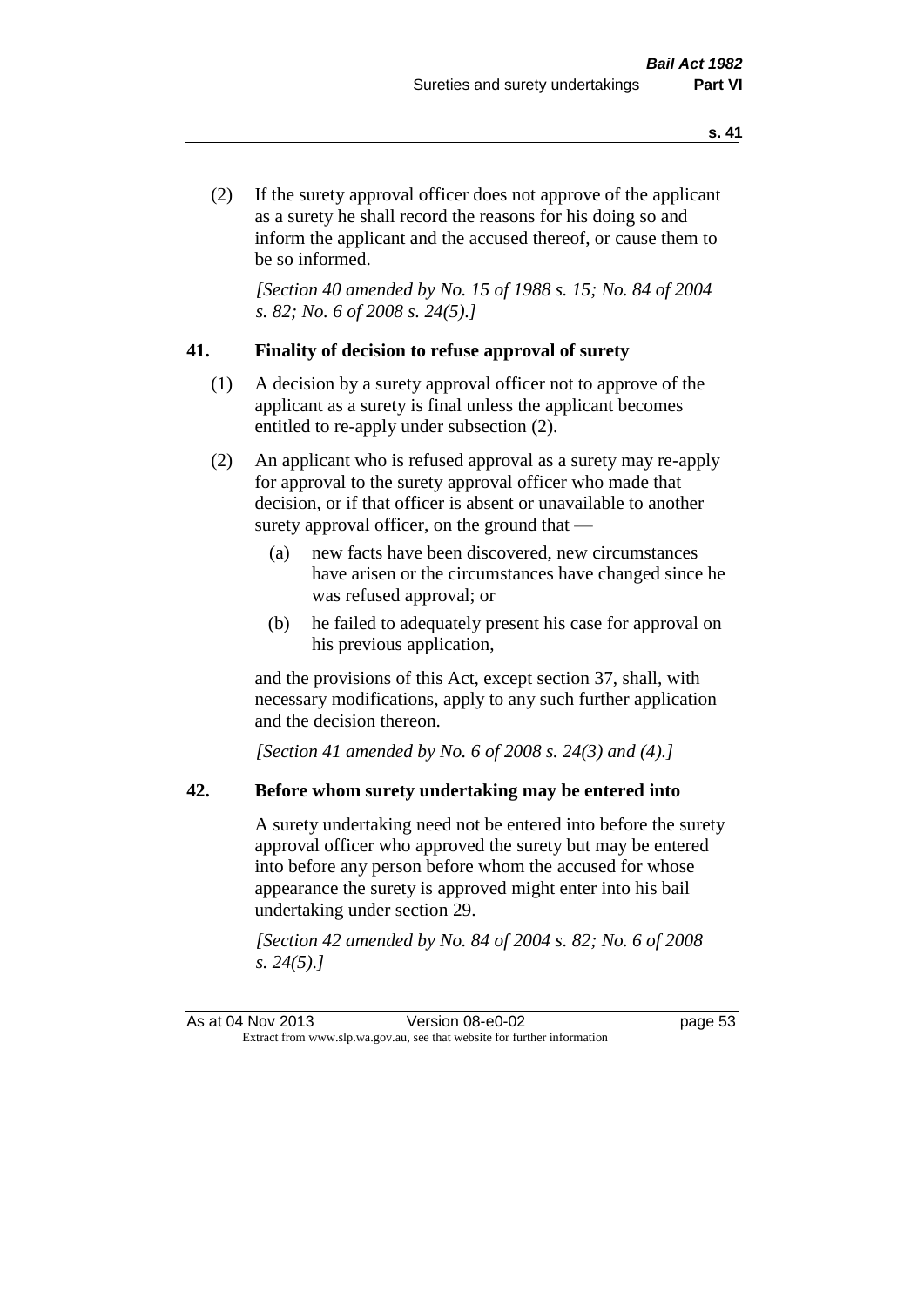#### **s. 43**

## **43. Duties of person before whom surety undertaking is entered into**

A person before whom a surety undertaking is to be entered into —

- $(a)$  shall
	- (i) read to the surety; or
	- (ii) be informed by the surety that he has read; or
	- (iii) if necessary, have translated to the surety,

the documents described in section  $37(1)(a)$  and (b), and the surety undertaking, before the surety enters into the undertaking; and

- (b) shall ensure that all conditions which are to be complied with by the surety have been complied with before the surety enters into his undertaking; and
- (c) shall give to the surety a copy of his surety undertaking as duly completed.

*[Section 43 amended by No. 74 of 1984 s. 13.]* 

## **43A. Interstate proposed surety, use of video link etc. in case of**

(1) In this section —

*proposed surety* means a person who is to enter into a surety undertaking;

*relevant official* means the person before whom the surety undertaking is to be entered into or was entered into, as the case requires;

*video link* means facilities (including closed circuit television) that enable, at the same time —

- (a) the relevant official to see and hear the proposed surety; and
- (b) the proposed surety to see and hear the relevant official.
- (2) This section applies if a proposed surety is in another State or a Territory.

page 54 Version 08-e0-02 As at 04 Nov 2013 Extract from www.slp.wa.gov.au, see that website for further information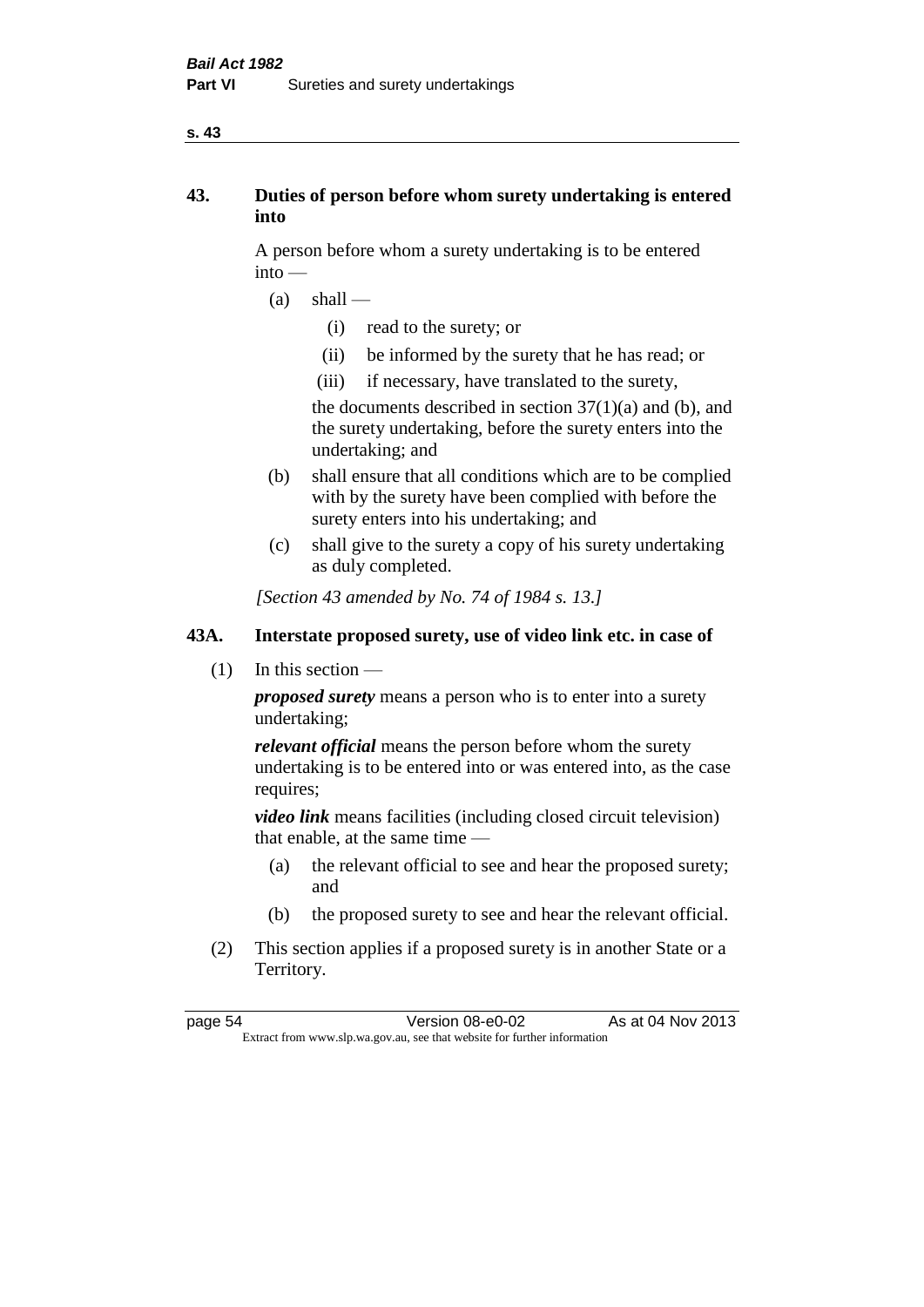- (3) The relevant official may comply with section  $43(a)$  and (b) by means of a video link.
- (4) The relevant official may send the surety undertaking to the proposed surety by electronic communication for completion.
- (5) The proposed surety may enter into the surety undertaking by sending the completed surety undertaking to the relevant official by electronic communication.
- (6) If the surety undertaking is sent by electronic communication under subsection (4) or (5), any requirement for the proposed surety or the relevant official to sign it is to be taken to have been complied with if the full name of the proposed surety or the relevant official, as the case requires, appears in the appropriate place in the undertaking.
- (7) The relevant official may comply with section 43(c) by sending a copy of the surety undertaking as duly completed to the surety by electronic communication.
- (8) A surety undertaking that is entered into in accordance with this section is to be taken to have been entered into before the relevant official.
- (9) In any proceedings a document purporting to be a copy of a surety undertaking and purporting to be certified by the relevant official to be a copy of a surety undertaking entered into in accordance with this section is evidence of the surety undertaking without proof of the signature of the relevant official.
- (10) A reference in this section to sending a surety undertaking or copy of a surety undertaking to a person by electronic communication is a reference to sending the undertaking or copy by electronic communication to an electronic address provided by the person.

*[Section 43A inserted by No. 6 of 2008 s. 26.]*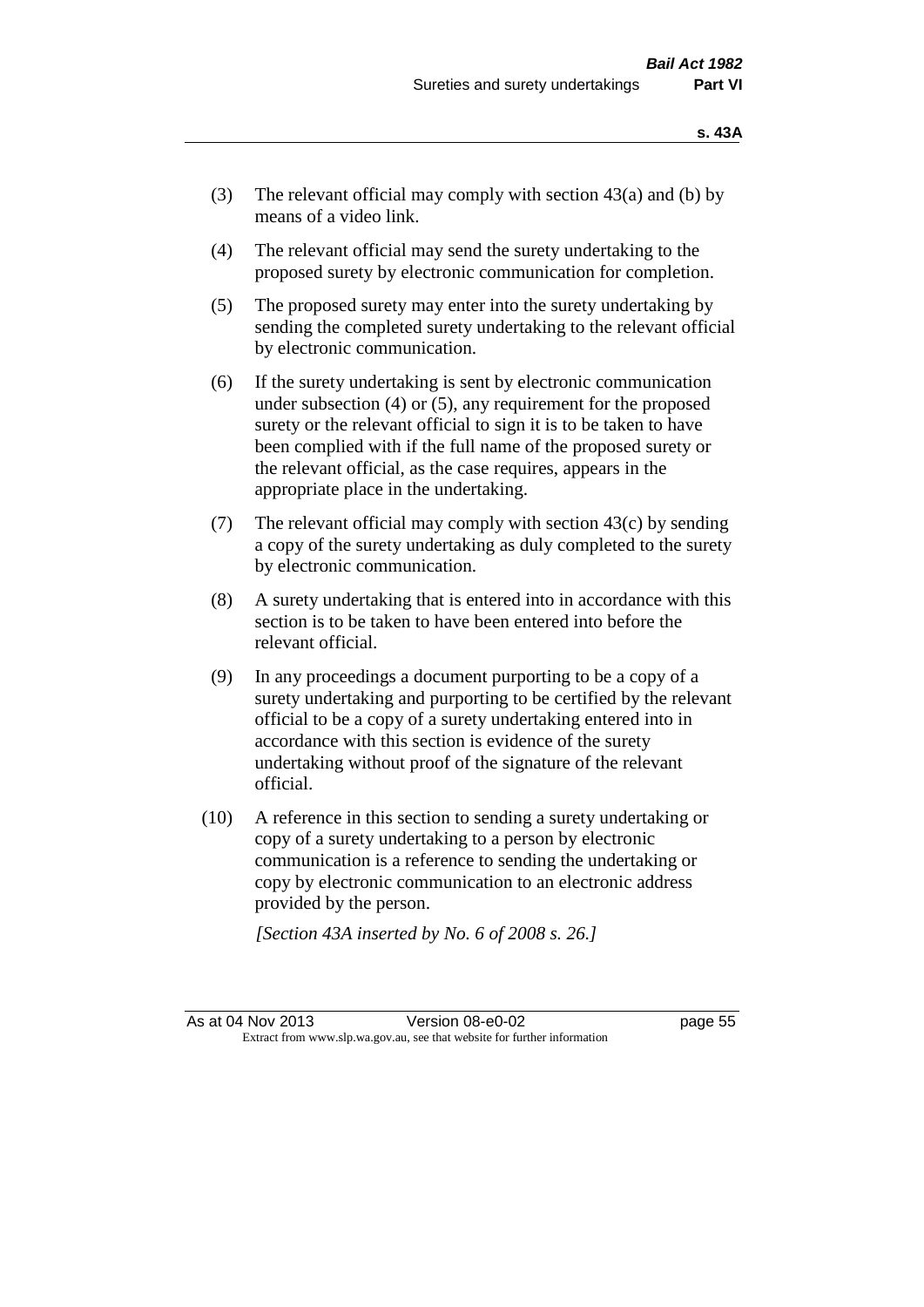#### **s. 44**

## **44. When surety undertaking extends to different time or different time and place substituted under s. 31**

- (1) A surety undertaking does not extend to the failure by the accused to appear at a different time or a different time and place substituted pursuant to section 31 unless —
	- (a) the surety undertaking contains a provision stating that it does so extend and, where applicable under subsection (5), the surety has received notice as mentioned in that subsection; or
	- (b) subsection (2) applies.
- (2) A surety undertaking extends to the failure by the accused to appear at a different time substituted pursuant to section 31 during a trial if, at the option of the surety, the undertaking contains a provision stating —
	- (a) that it does so extend; and
	- (b) the effect of subsection (4).
- (3) In subsection  $(2)$  —

*trial* means that part of proceedings for an offence when evidence is being received by the court in respect of the offence and also extends to any time when —

- (a) legal argument is being heard; or
- (b) a judicial officer or a jury is deliberating.
- (4) Subsection (2) applies despite any amendment as defined in section 31A(1) if the endorsement or notice under section 31A(3)(a) in respect of the amendment includes a statement referred to in section 31A(4).
- (5) A surety undertaking may, at the option of the surety, also contain a provision stating that where —
	- (a) a different time or a different time and place for the accused's appearance is substituted pursuant to section 31; and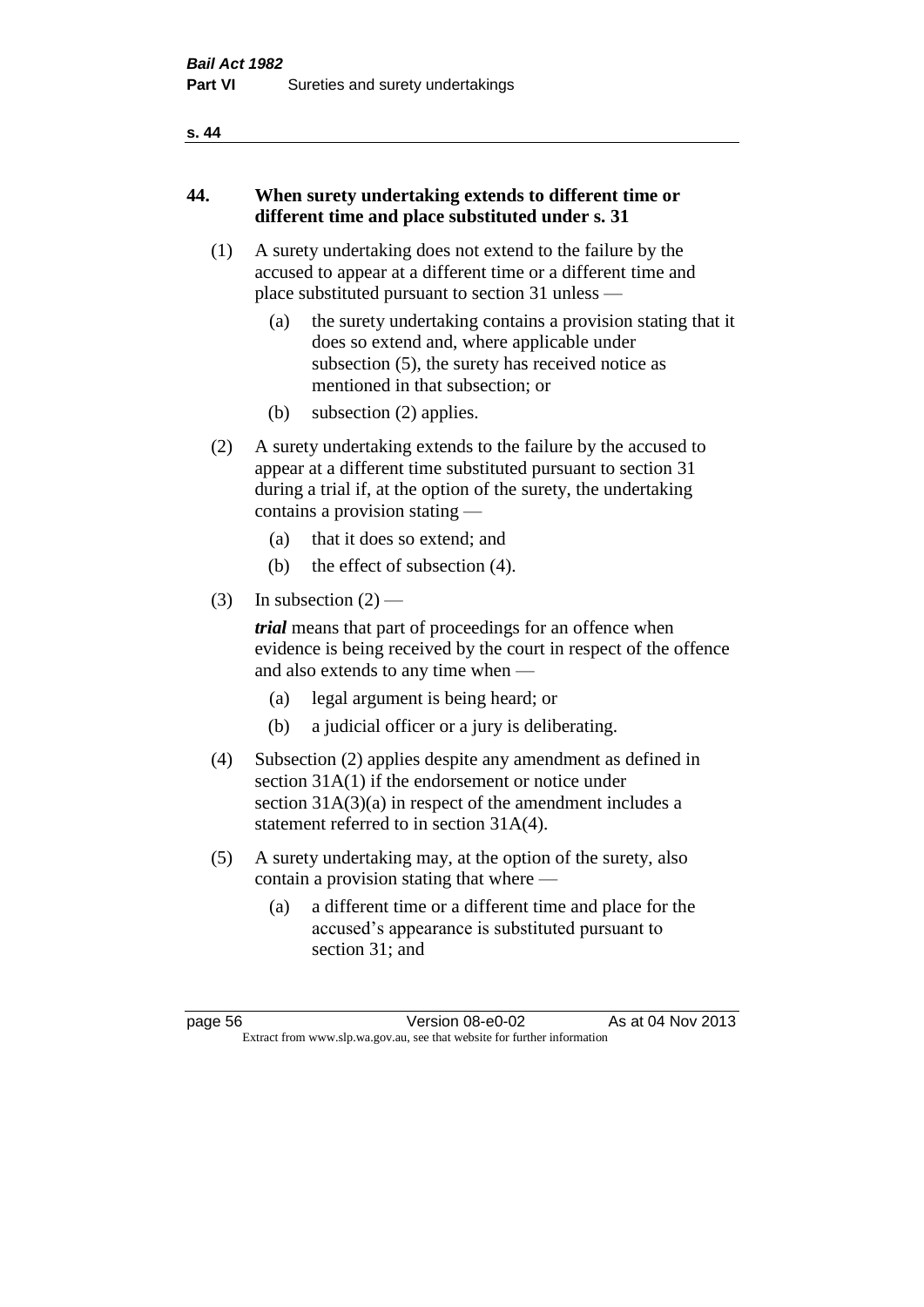(b) subsection (2) does not apply,

the surety's liability only arises if the surety is given notice, as soon as is practicable, of the different time or the different time and place.

(6) Where, by operation of this section, a surety undertaking would extend to the failure by the accused to appear at a different time or a different time and place substituted pursuant to section 31, that extension is not affected by a reduction in the number of offences to which the accused's bail undertaking relates.

*[Section 44 inserted by No. 6 of 2008 s. 27(1).]*

#### **45. Notices under s. 44, service and proof of**

- (1) For the purposes of section 44(5) notice to a surety may be given —
	- (a) orally to the surety by the judicial officer when he fixes a time and place for the proceedings or the resumed proceedings; or
	- (b) in the approved form to the surety personally; or
	- (c) by a person authorised under subsection (5) sending or causing to be sent the approved form to the surety —
		- (i) by post to the surety's address appearing in the records of the court; or
		- (ii) in urgent cases or with the surety's consent, by electronic communication.
- (2) A person who gives a notice in accordance with subsection  $(1)(b)$  or  $(c)$  shall endorse on a file copy of the notice a certificate showing —
	- (a) that the person has done so; and
	- (b) the time of doing so.
- (2a) If a notice is sent by post under subsection  $(1)(c)$ , the notice is to be presumed, unless the contrary is shown, to have been

As at 04 Nov 2013 Version 08-e0-02 Page 57 Extract from www.slp.wa.gov.au, see that website for further information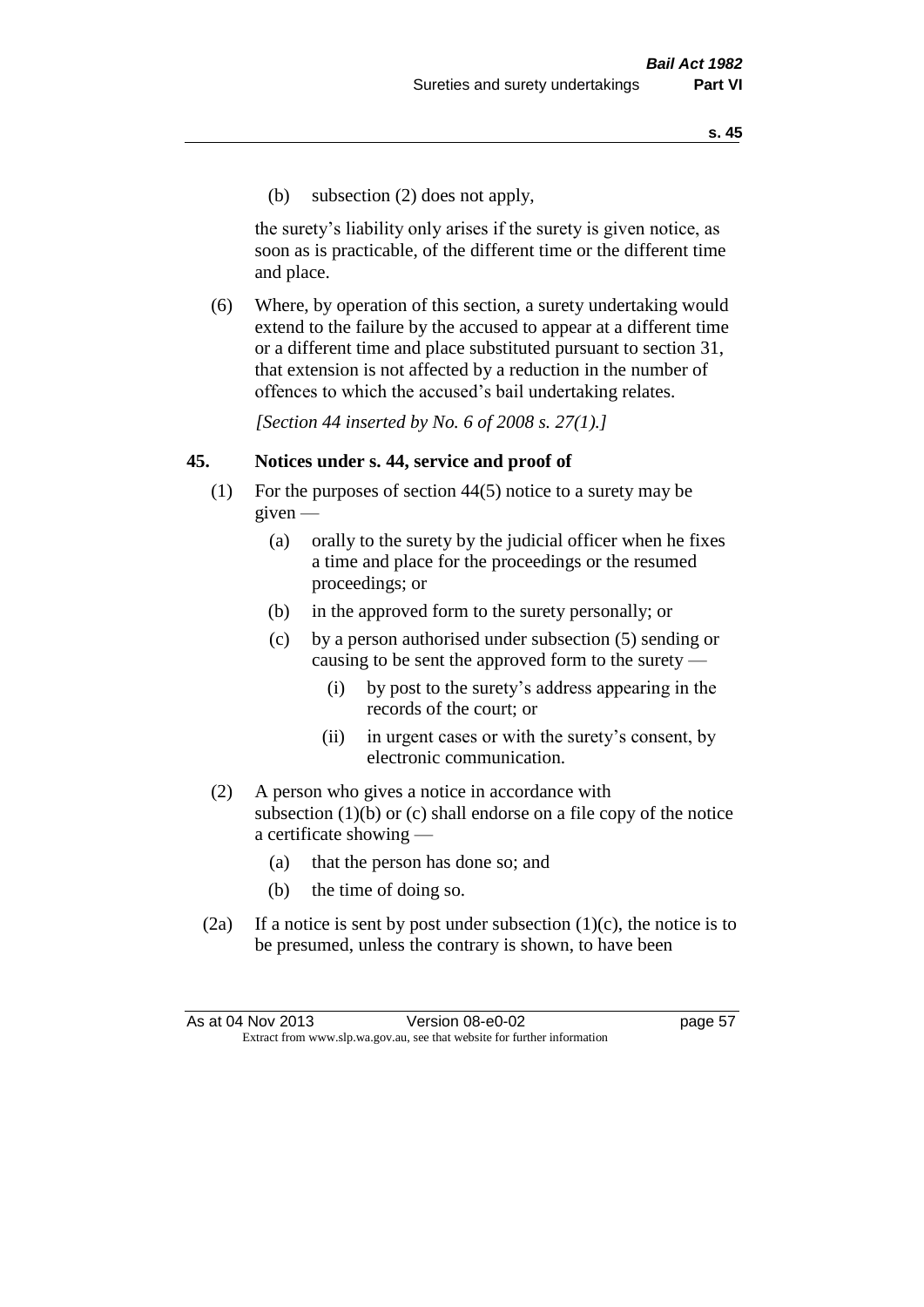received at the time when, in the ordinary course of events, it would have been delivered.

- (3) A judicial officer who, under subsection  $(1)(a)$ , notifies a surety of the time and place for the proceedings or the resumed proceedings shall cause to be endorsed on a file copy of the surety's undertaking a certificate showing details of such time and place and that the surety has been notified of them.
- (4) In any proceedings
	- (a) a document purporting to be a copy of a notice referred to in section 44(5) shall be evidence of the terms of the notice; and
	- (b) an endorsement
		- (i) on a file copy of a notice given under subsection  $(1)(b)$  or  $(c)$  purporting to be a certificate referred to in subsection (2); or
		- (ii) on a file copy of a surety undertaking purporting to be a certificate referred to in subsection (3),

is evidence of the matters appearing in the certificate without proof of the signature of the person who made the endorsement.

- (5) A registrar of the court, other than a deputy registrar of the Magistrates Court or the Children's Court, is an authorised person for the purposes of subsection (1)(c) and in addition —
	- (a) in respect of committals to the Supreme Court, the Chief Justice; and
	- (b) in respect of committals to the District Court, the Chief Judge,

may authorise a person or persons, by name or office, to perform the function referred to in subsection (1)(c).

*[Section 45 amended by No. 74 of 1984 s. 15; No. 59 of 2004 s. 141; No. 6 of 2008 s. 28(1)-(5).]* 

**s. 45**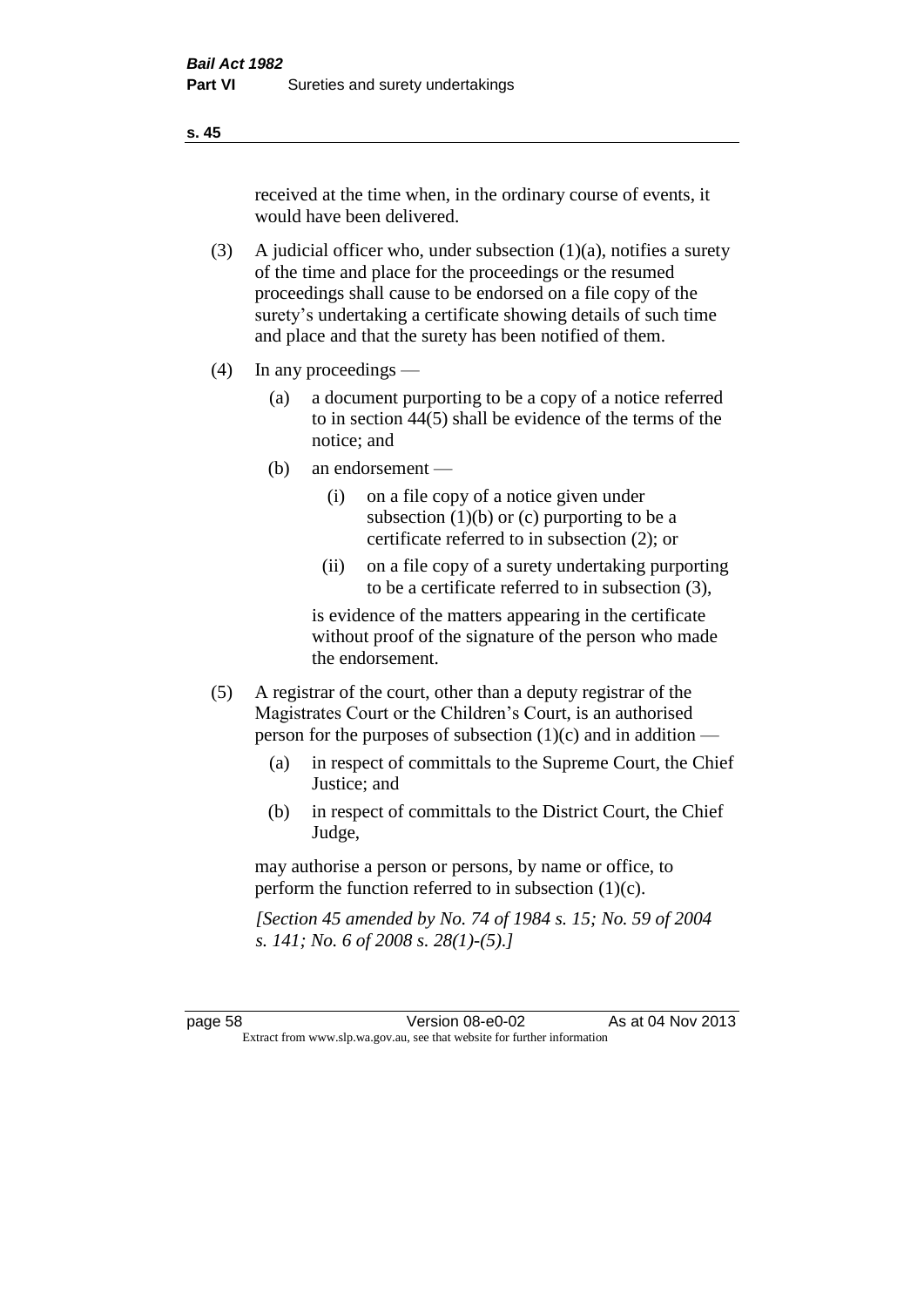#### **46. Surety's power to arrest accused**

- (1) A surety may arrest an accused for whose appearance in court he has entered into a surety undertaking if the surety has reasonable grounds to believe that —
	- (a) the accused
		- (i) is not likely to comply with the requirements of his bail undertaking mentioned in section  $28(2)(a)$  or (b); or
		- (ii) is, or has been, in breach of any condition of his bail undertaking mentioned in section 28(2)(c); or
		- (iii) is, or has been, in breach of a home detention condition mentioned in section 28(2)(d);

and

- (b) it is not expedient to invoke the assistance of the relevant officer under section 54(1) because the delay occasioned by doing so would defeat the purpose of that section.
- (2) A surety who arrests an accused under subsection (1) shall, as soon as is practicable, deliver him into the custody of a police officer and thereafter he shall be dealt with under section 54(4) and section 55, and those provisions shall apply, as if he had been arrested by a police officer under section 54(2).

*[Section 46 amended by No. 74 of 1984 s. 16; No. 61 of 1990 s. 10; No. 84 of 2004 s. 82; No. 6 of 2008 s. 33(5).]* 

#### **47. When surety undertaking ceases to have effect**

A surety undertaking ceases to have effect —

- (a) upon the revocation of bail under section 55(1); or
- (b) upon the release of an accused under section 55(2) if the surety does not consent to the continuance in force of his surety undertaking; or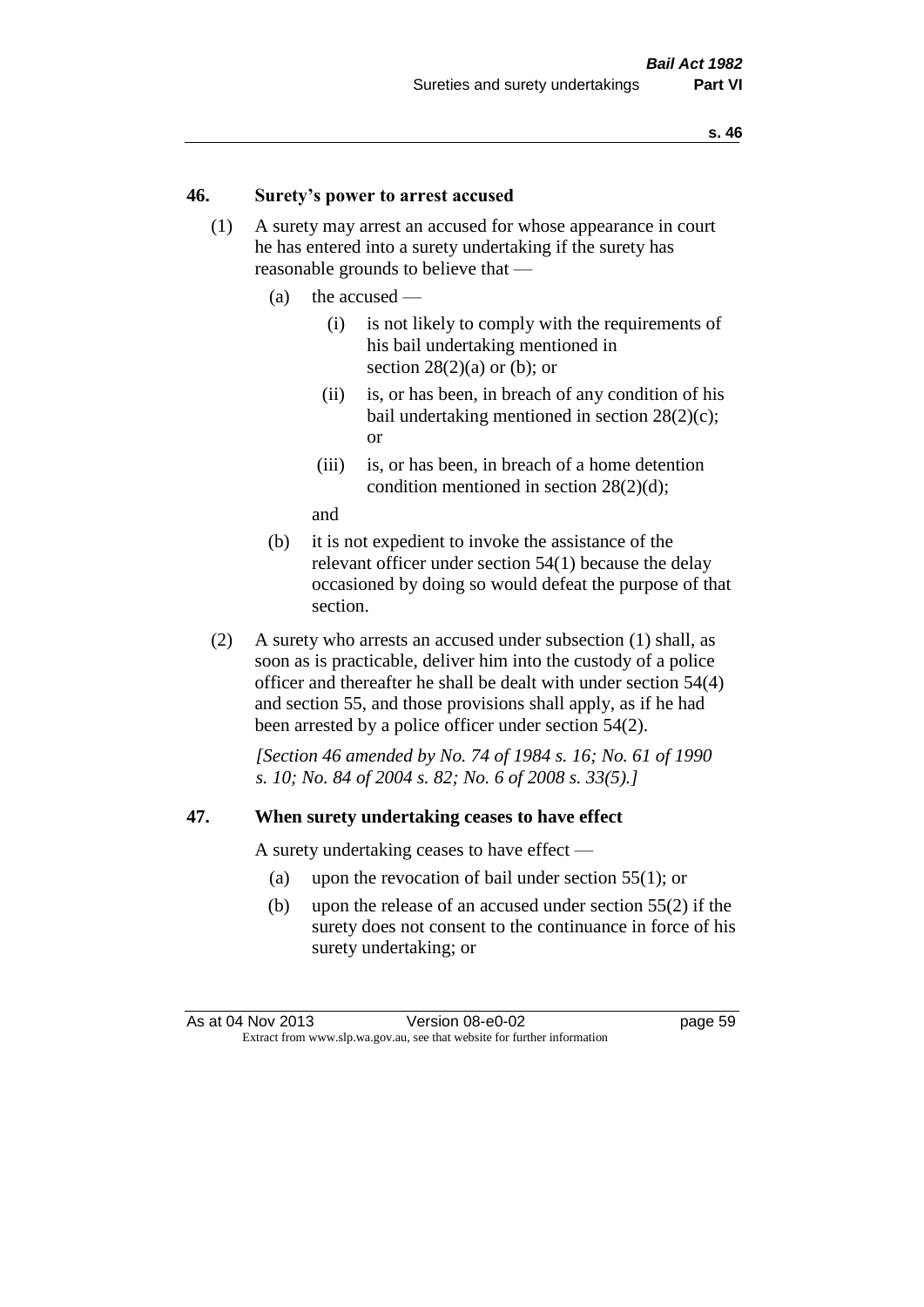- (d) upon the death of the surety, but only if no order under section 49(1) has been made before then; or
- (e) subject to sections 31 and 44, upon the appearance in court by the accused as required by his bail undertaking; or
- (f) upon the discharge of the accused according to law from any further proceedings for the offence, or all of the offences, to which the surety undertaking relates; or
- (g) during any period before the time at which the accused is required to appear in court when he is in custody for any other offence or reason.

*[Section 47 amended by No. 84 of 2004 s. 82.]* 

## **48. Surety may apply for cancellation of his undertaking**

- (1) A surety may apply to an appropriate judicial officer for cancellation of his undertaking.
- (2) An application under subsection (1) may be made at any time before that specified, or deemed by section 31(3) to be specified, in the accused's bail undertaking for his appearance in court.
- (3) Upon an application being made under subsection (1) an appropriate judicial officer shall cause the accused to appear before him or another such officer and may issue a warrant or summons for that purpose.
- (4) Upon the appearance of the accused before the time mentioned in subsection (2) an appropriate judicial officer shall —
	- (a) cancel the surety undertaking; and
	- (b) exercise one of the powers set out in section  $55(1)(d)$ or (e).

page 60 Version 08-e0-02 As at 04 Nov 2013 Extract from www.slp.wa.gov.au, see that website for further information

**s. 48**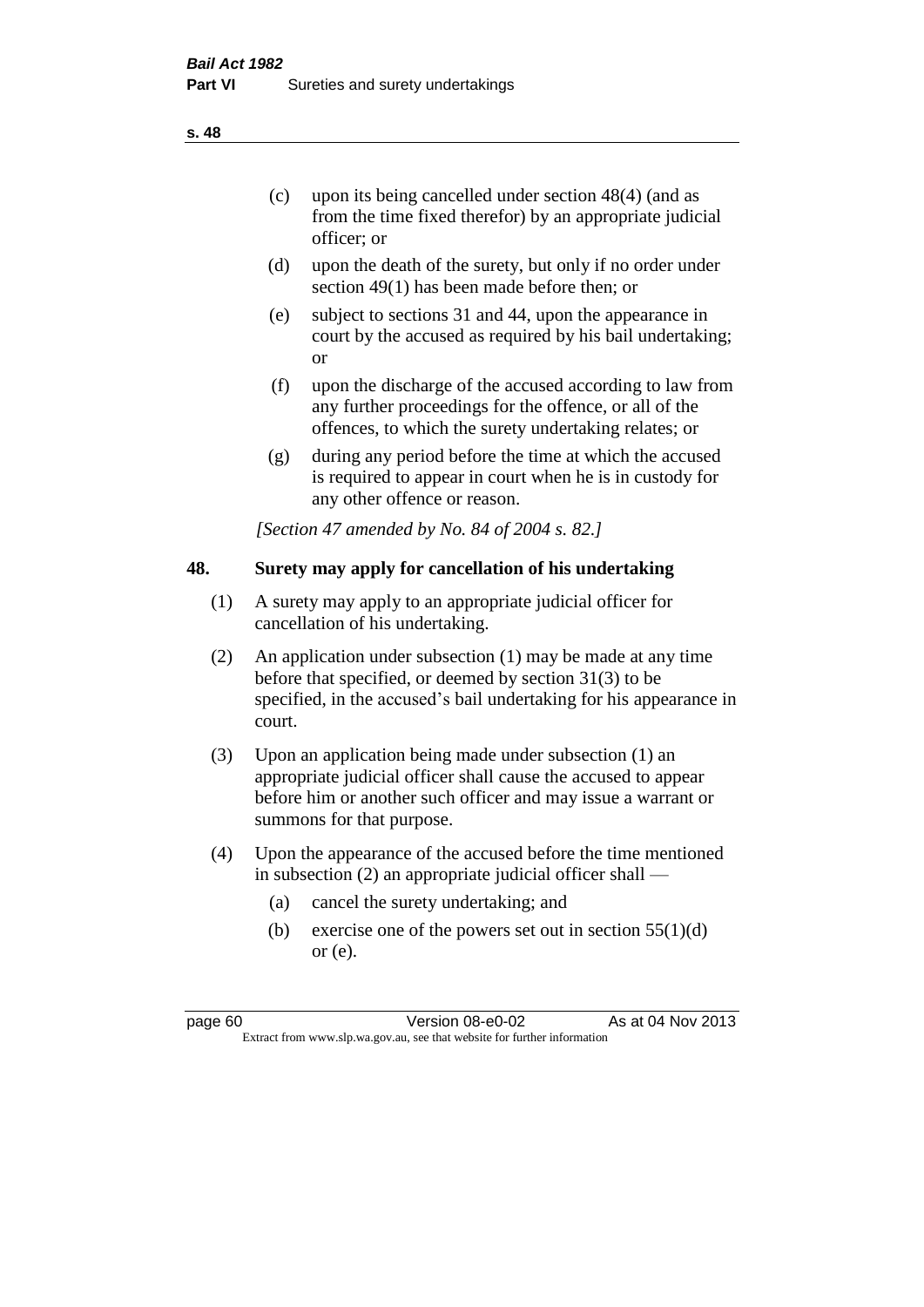- (5) An application under subsection (1) must be made, and proceedings on it are to be conducted —
	- (a) in a court of summary jurisdiction in accordance with the regulations;
	- (b) in the Supreme Court or the District Court in accordance with rules of court.

*[Section 48 amended by No. 59 of 2004 s. 141; No. 84 of 2004 s. 7 and 82; No. 6 of 2008 s. 29.]* 

#### **49. Surety's undertaking to pay money, enforcing**

- (1) Where an accused has failed to comply with any requirement of his bail undertaking mentioned in section 28(2)(a) or (b) the following provisions of this section apply for the purpose of enforcing payment to the State of any sum thereupon payable by a surety in terms of his surety undertaking —
	- (a) an application for an order that the sum be paid may be made to an appropriate judicial officer —
		- (i) by the Director of Public Prosecutions where the court before which the accused failed to appear was —
			- (I) the District Court, the Supreme Court or the Court of Appeal; or
			- (II) another court, if the Director of Public Prosecutions is the prosecutor in that court of the case against the accused;
			- or
		- (ii) in other cases, by the State Solicitor or the registrar of the court before which the accused failed to appear;
	- *[(b) deleted]*
	- (c) on the hearing of the application and upon proof of the surety's liability in terms of his undertaking, the judicial officer shall order forfeiture of the full amount specified

| As at 04 Nov 2013 | Version 08-e0-02                                                         | page 61 |
|-------------------|--------------------------------------------------------------------------|---------|
|                   | Extract from www.slp.wa.gov.au, see that website for further information |         |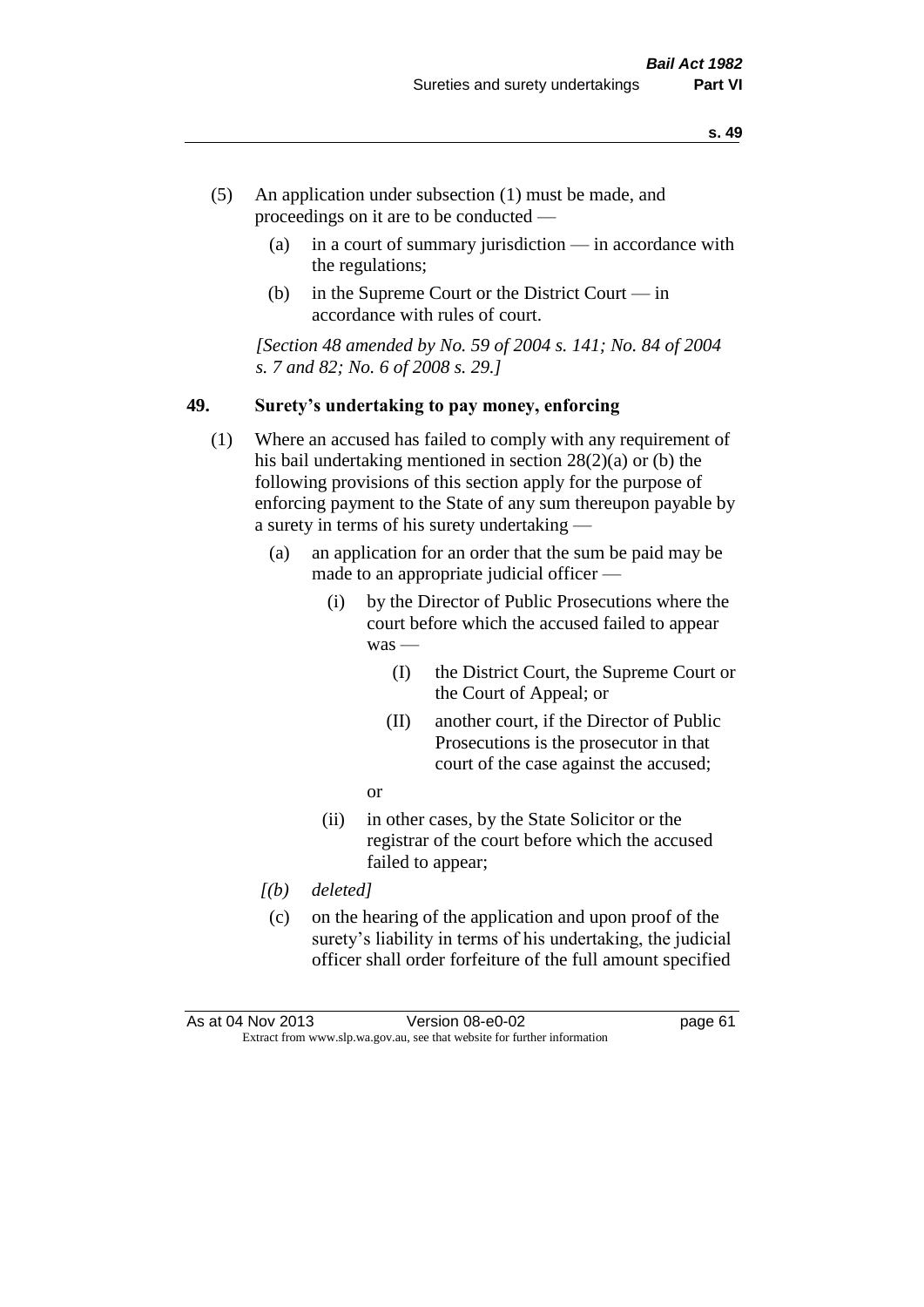in the undertaking unless the surety attends at the hearing and shows to the satisfaction of the judicial officer that there was reasonable cause for the failure of the accused to comply with the requirement to which the application relates;

- (d) notwithstanding paragraph (c), the judicial officer may decline to make an order under that paragraph or may order forfeiture in part only where the surety attends and shows to the satisfaction of the judicial officer —
	- (i) that, by reason of a change of circumstances since the undertaking was entered into, an order for forfeiture, or for forfeiture in full (as the case may be), would cause excessive hardship to the surety or his dependants; and
	- (ii) that such hardship would not be relieved by the exercise of one or more of the powers conferred by section 59;
- (e) an order may be made under this section whether or not the accused has been convicted of an offence against section 51(1) or (2) but if, after an order has been made, the surety satisfies the Governor that new facts have been discovered or new circumstances have arisen which show that there was reasonable cause for the failure of the accused as mentioned in paragraph (c), the Governor may exercise the power in section 139 of the *Sentencing Act 1995* as if the forfeiture were one to which that section applied.
- (2) An application under subsection (1) must be made, and proceedings on it are to be conducted —
	- (a) in a court of summary jurisdiction in accordance with the regulations;
	- (b) in the Supreme Court or the District Court in accordance with rules of court.

**s. 49**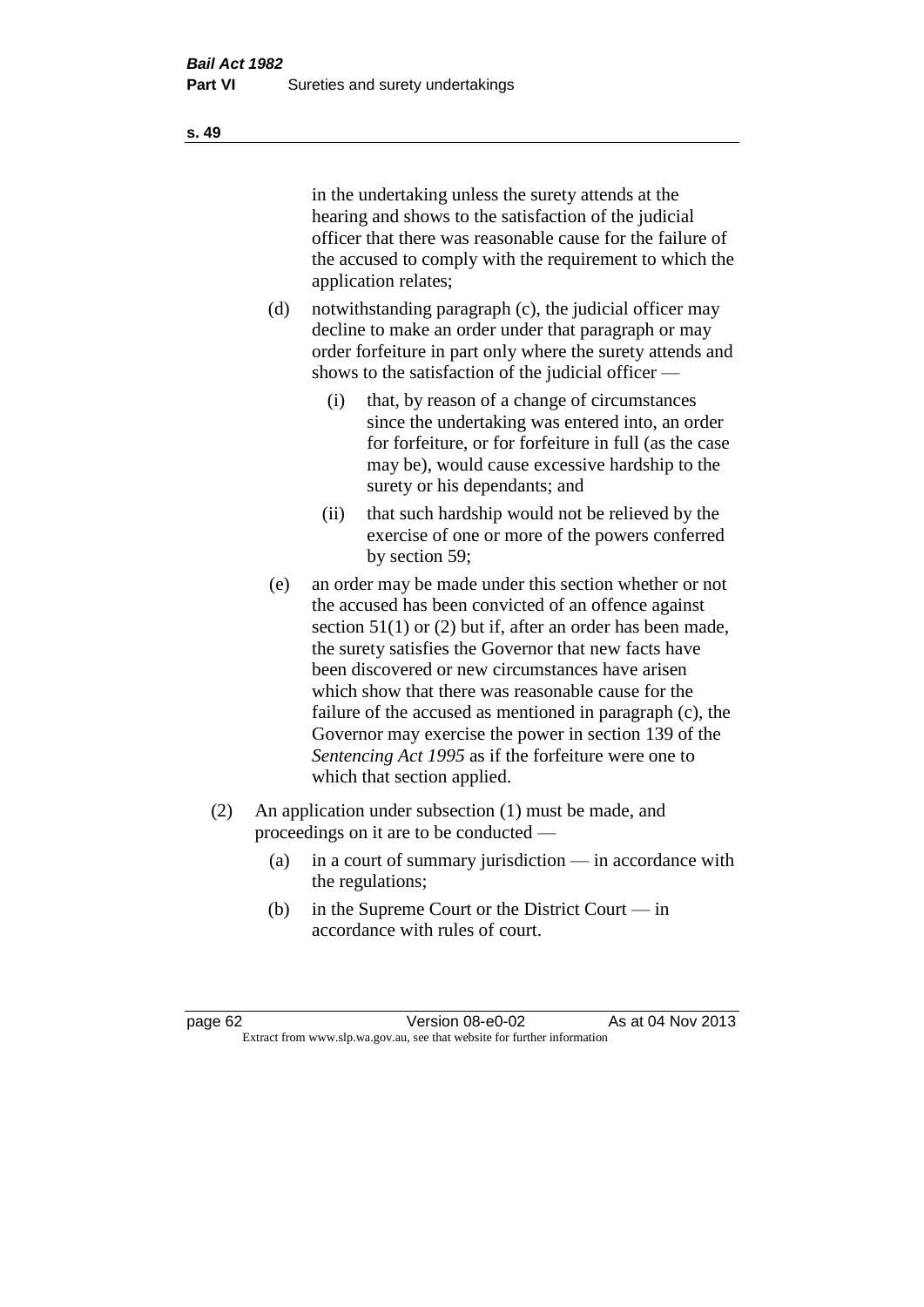- (3) Without prejudice to the recovery of such an amount as a civil debt due to the State, any amount to be paid under an order made under this section is to be paid, and its payment may be enforced under Part 5 of the *Fines, Penalties and Infringement Notices Enforcement Act 1994*, unless an order has been made under subsection (4).
- (4) If under this section the Supreme Court or the District Court makes an order requiring the payment of money, the court may make an order under section 59 of the *Sentencing Act 1995* in respect of the amount payable and for that purpose that section, with any necessary changes, applies as if the amount were a fine imposed on the surety.

*[Section 49 amended by No. 74 of 1984 s. 17; No. 92 of 1994 s. 5; No. 78 of 1995 s. 8; No. 65 of 2003 s. 121(3); No. 74 of 2003 s. 29; No. 59 of 2004 s. 141; No. 84 of 2004 s. 8, 11 and 82; No. 6 of 2008 s. 18(2) and 30(1) and (2).]* 

## **50. Indemnifying etc. surety, offence**

(1) If a person indemnifies, or agrees to indemnify, a surety or proposed surety against any liability which the surety or proposed surety may incur under this Act (including this section) he and the surety or proposed surety and any person with whom he agrees as aforesaid each commits an offence.

Penalty: \$1 000 or imprisonment for 12 months or both.

- (2) An offence is committed under subsection  $(1)$ 
	- (a) whether the agreement is made before or after the surety undertaking is entered into and whether or not a proposed surety actually becomes a surety; and
	- (b) whether the compensation is to be in money or in money's worth.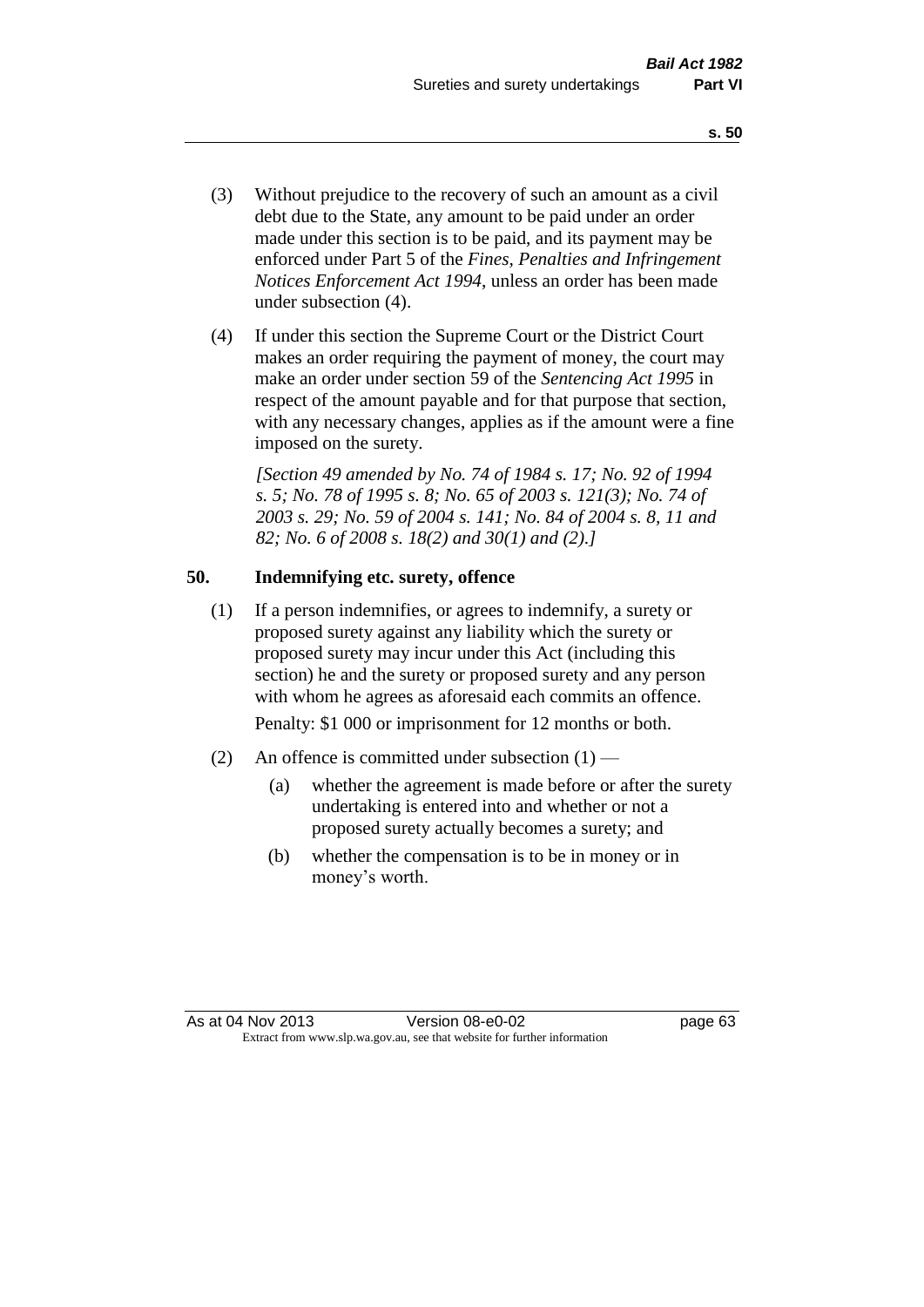| ×<br>. .<br>×<br>×<br>۰.<br>v<br>۰. |
|-------------------------------------|
|-------------------------------------|

- (3) An offence is not committed under subsection (1) by a surety or proposed surety if he shows —
	- (a) that he had no knowledge of an agreement within the meaning of subsection  $(1)$  proposed to be entered into between 2 other persons; or
	- (b) that having such knowledge he took all steps reasonably available to him to prevent the agreement being entered into.

*[Section 50 amended by No. 74 of 1984 s. 18.]*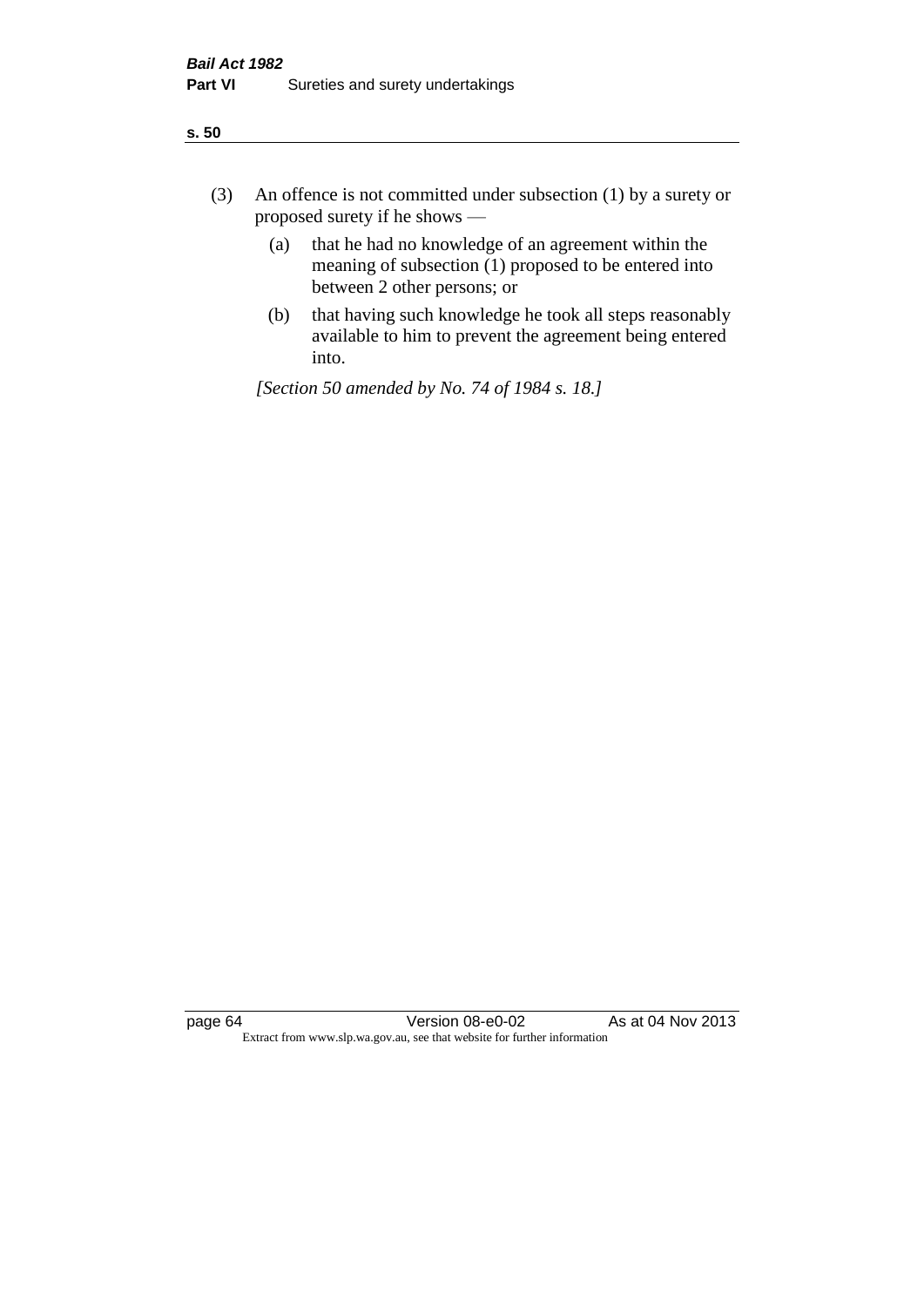#### **s. 50A**

# **Part VIA — Administration of home detention conditions**

*[Heading inserted by No. 61 of 1990 s. 11.]* 

## **50A. Powers of CEO (corrections)**

The CEO (corrections) has all of the powers conferred under this Act on a community corrections officer and may review, vary, or rescind a direction given by a community corrections officer.

*[Section 50A inserted by No. 61 of 1990 s. 11; amended by No. 31 of 1993 s. 9; No. 65 of 2006 s. 53.]* 

*[50B. Deleted by No. 78 of 1995 s. 8.]* 

# **50C. Powers and duties of community corrections officers**

- (1) A community corrections officer may give such reasonable directions to an accused subject to a home detention condition as are necessary for the proper administration of the condition and any other condition imposed on the grant of bail to the accused including, without limiting the generality of the foregoing, directions as to —
	- (a) when the accused may leave the place where he is required by the home detention condition to remain; and
	- (b) the period of any authorised absence from the place where he is required by the home detention condition to remain; and
	- (c) when the accused shall return to the place where he is required by the home detention condition to remain; and
	- (d) the method of travel to be used by the accused during any absence from the place where he is required by the home detention condition to remain; and
	- (e) the manner in which the accused shall report his whereabouts.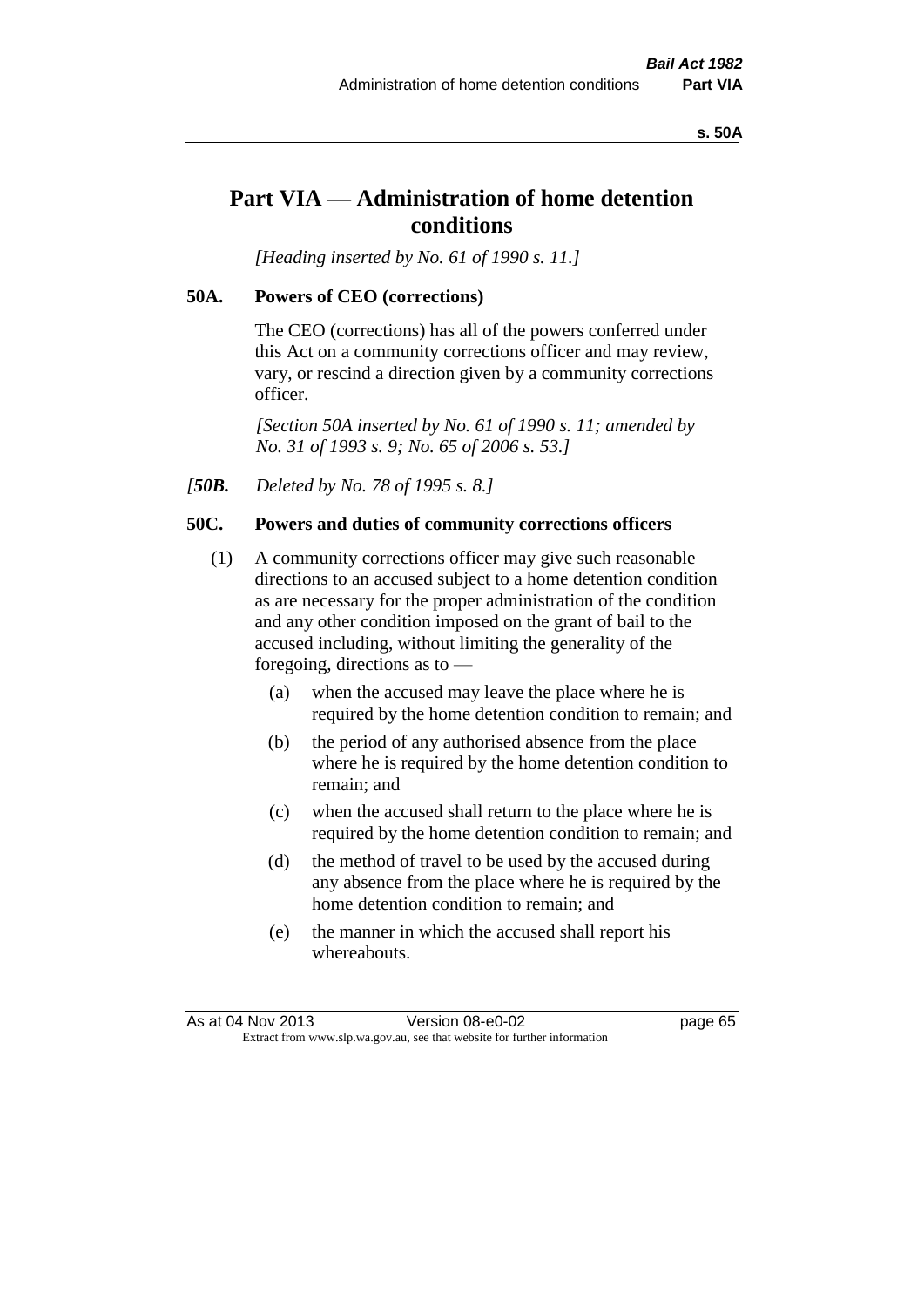**s. 50C**

| (2)     |     | For the purpose of ascertaining whether or not an accused is<br>complying with a home detention condition or any direction<br>given pursuant to subsection (1), a community corrections<br>officer may, at any time - |
|---------|-----|-----------------------------------------------------------------------------------------------------------------------------------------------------------------------------------------------------------------------|
|         | (a) | enter or telephone the place where the accused is<br>required by a home detention condition to remain; or                                                                                                             |
|         | (b) | enter or telephone the accused's place of employment or<br>any other place where the accused is permitted or<br>required to attend; or                                                                                |
|         | (c) | question any person at any place referred to in<br>paragraph $(a)$ or $(b)$ .                                                                                                                                         |
| (3)     |     | A person who $-$                                                                                                                                                                                                      |
|         | (a) | hinders a person exercising powers under subsection (2);<br><sub>or</sub>                                                                                                                                             |
|         | (b) | fails to answer a question put pursuant to<br>subsection $(2)(c)$ or gives an answer that the person<br>knows is false or misleading in a material particular,                                                        |
|         |     | commits an offence.                                                                                                                                                                                                   |
|         |     | Penalty: \$2 000 and imprisonment for 12 months.                                                                                                                                                                      |
| (4)     |     | A community corrections officer —                                                                                                                                                                                     |
|         | (a) | shall keep such records and make such returns and<br>reports in relation to accused persons subject to home<br>detention conditions as the CEO (corrections) directs;<br>and                                          |
|         | (b) | shall make any records relating to an accused subject to<br>a home detention condition available on the request of<br>the CEO (corrections) to him.                                                                   |
|         |     | [Section 50C inserted by No. 61 of 1990 s. 11; amended by<br>No. 31 of 1993 s. 9; No. 50 of 2003 s. 37(3); No. 84 of 2004<br>s. 82 and 83(3); No. 65 of 2006 s. 53; No. 2 of 2008 s. 56(2).]                          |
|         |     |                                                                                                                                                                                                                       |
| page 66 |     | Version 08-e0-02<br>As at 04 Nov 2013<br>Extract from www.slp.wa.gov.au, see that website for further information                                                                                                     |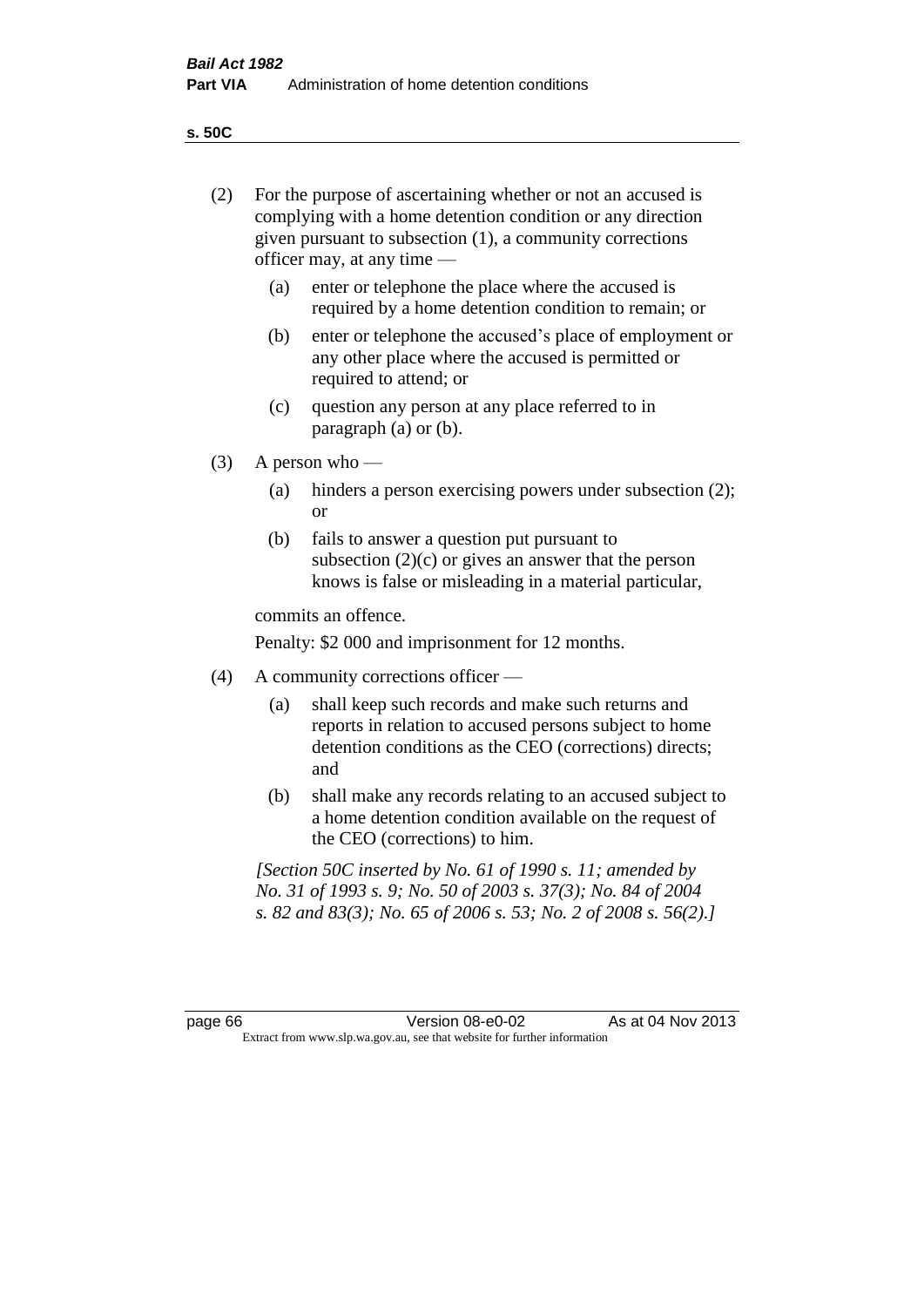## **50D. Powers of members of Police Force**

- (1) For the purpose of ascertaining whether or not an accused is complying with a home detention condition, a member of the Police Force may —
	- (a) require the accused to produce a copy of his bail undertaking and any notice by the CEO (corrections) under section 50E(a) for inspection; and
	- (b) require the accused to explain why he is absent from the place where he is required by the home detention condition to remain.
- (2) An accused who fails to comply with subsection  $(1)(a)$  or who fails to explain when required to do so under subsection  $(1)(b)$ or who gives an explanation that the accused knows is false or misleading in a material particular, commits an offence.

Penalty: \$2 000.

*[Section 50D inserted by No. 61 of 1990 s. 11; amended by No. 31 of 1993 s. 9; No. 50 of 2003 s. 37(4); No. 84 of 2004 s. 82; No. 65 of 2006 s. 53.]* 

# **50E. CEO (corrections) may substitute different place of detention and apply conditions**

The CEO (corrections) may, at any time, by notice in writing given to an accused granted bail subject to a home detention condition —

- (a) substitute a different place for the place where an accused is required by a home detention condition to remain;
- (b) require the accused to comply with such of the conditions specified in the list provided to the accused under section 24A(4) as are specified in the notice.

*[Section 50E inserted by No. 61 of 1990 s. 11; amended by No. 31 of 1993 s. 9; No. 84 of 2004 s. 82; No. 65 of 2006 s. 53.]*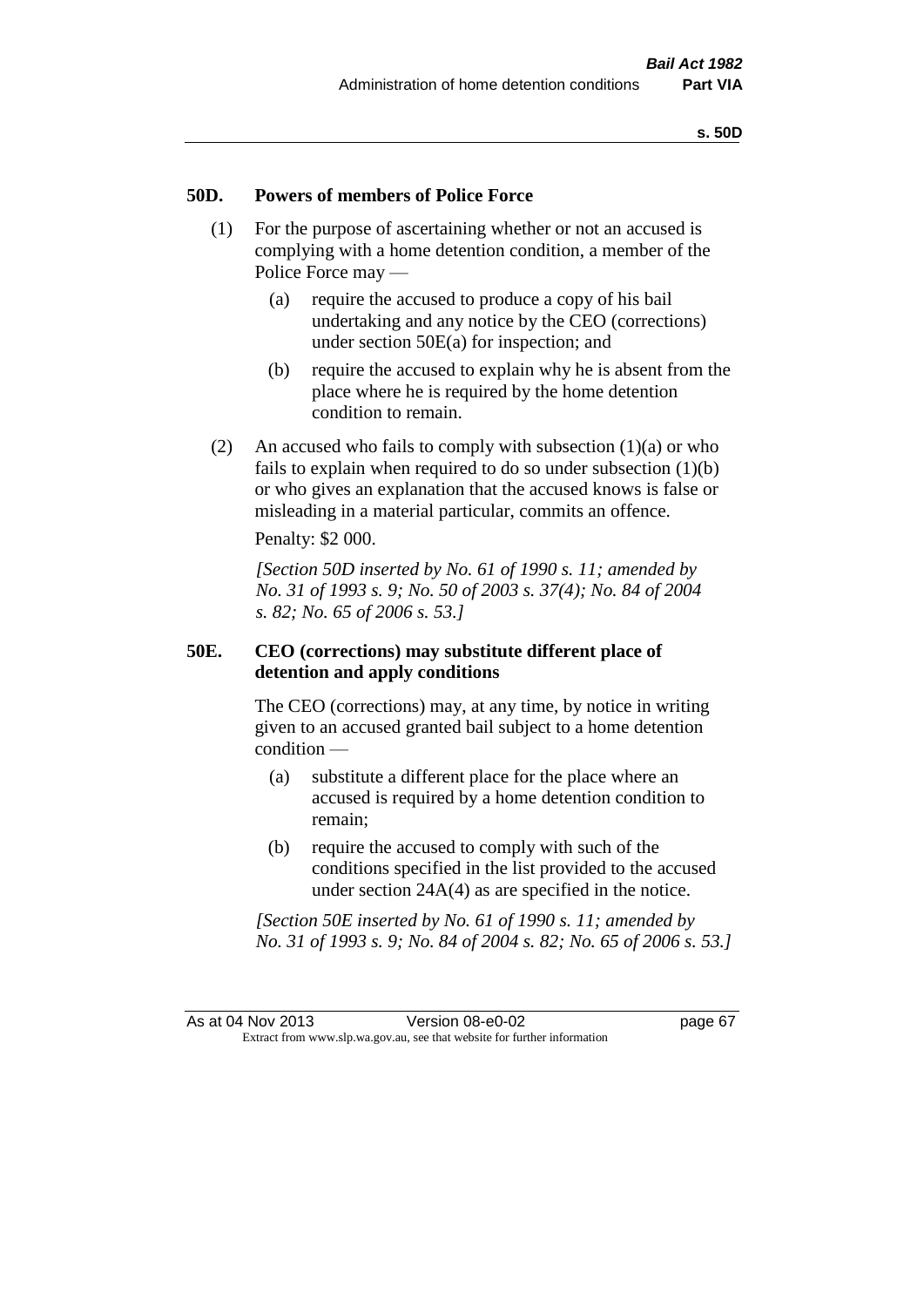| ۰.<br>×<br>-<br>۰.<br>× |  |
|-------------------------|--|
|-------------------------|--|

## **50F. CEO (corrections) may revoke bail**

- (1) Where a home detention condition has been imposed as a condition on a grant of bail to an accused the CEO (corrections) may, in his absolute discretion, by instrument signed by him and if practicable, given to the accused, revoke the bail.
- (2) Without limiting the generality of subsection (1), the power to revoke bail may be exercised where the accused —
	- (a) is not likely to comply with any requirement of his bail undertaking mentioned in section 28(2)(a) or (b); or
	- (b) is, or has been, or is likely to be in breach of any condition of his bail undertaking mentioned in section  $28(2)(c)$ .
- (3) Subject to subsection (4), where the CEO (corrections) revokes bail he shall include a statement of his reasons for the cancellation in the instrument cancelling the bail.
- (4) Where the CEO (corrections) is of the opinion that it would be in the interest of the accused or any other person, or the public, to withhold from the accused any or all of the reasons referred to in subsection (3), the CEO (corrections) may so withhold the reason or reasons.
- (5) Where the CEO (corrections) revokes bail, he may, whenever necessary, issue a warrant directed to all members of the Police Force to have the accused arrested and brought before an appropriate judicial officer.

*[Section 50F inserted by No. 61 of 1990 s. 11; amended by No. 31 of 1993 s. 9; No. 84 of 2004 s. 82; No. 65 of 2006 s. 53.]* 

## **50G. Procedure on arrest after revocation under s. 50F**

(1) An accused arrested pursuant to a warrant issued under section 50F shall be taken as soon as is practicable before an appropriate judicial officer unless he is arrested less than 24 hours before the time at which he is due to appear in

page 68 **Version 08-e0-02** As at 04 Nov 2013 Extract from www.slp.wa.gov.au, see that website for further information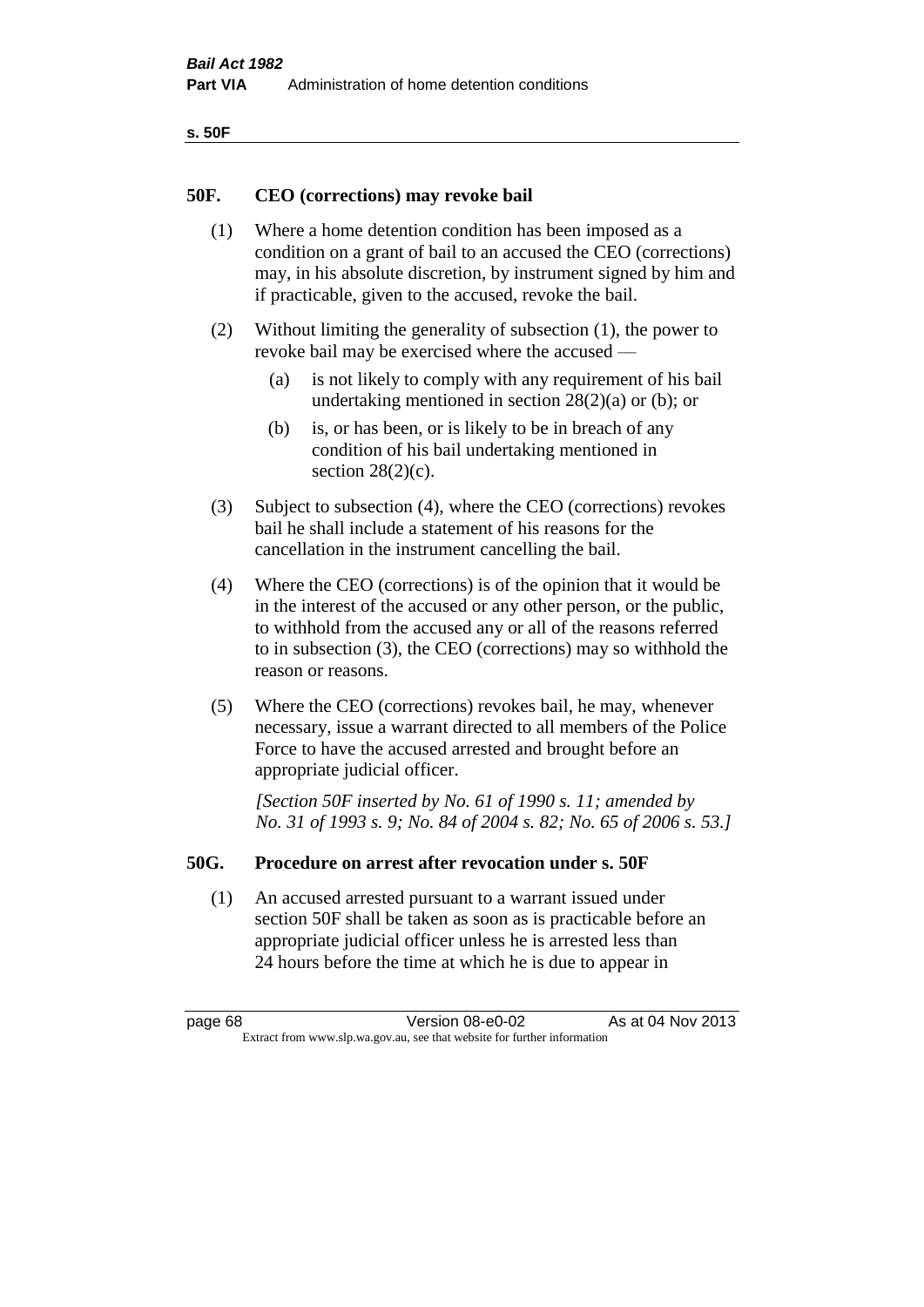accordance with his bail undertaking, in which case he shall be held in custody and brought before an appropriate judicial officer at that time.

- (2) The judicial officer before whom an accused appears under this section may —
	- (a) remand the accused in custody to appear at the time and place specified, or deemed by section 31(3) to be specified, in his bail undertaking; or
	- (b) grant fresh bail to the accused in accordance with this Act, other than clause 2 of Part B of Schedule 1.

*[Section 50G inserted by No. 61 of 1990 s. 11; amended by No. 45 of 1993 s. 12; No. 84 of 2004 s. 82.]* 

# **50H. Rules of natural justice excluded**

The rules known as the rules of natural justice (including any duty of procedural fairness) do not apply to or in relation to the doing or omission of any act, matter or thing under this Part by the CEO (corrections).

*[Section 50H inserted by No. 61 of 1990 s. 11; amended by No. 31 of 1993 s. 9; No. 65 of 2006 s. 53.]* 

# **50J. Delegation by CEO (corrections)**

The CEO (corrections) may, either generally or as otherwise provided by the instrument of delegation, by writing signed by him, delegate to any person any power or duty under this Part, other than this power of delegation.

*[Section 50J inserted by No. 61 of 1990 s. 11; amended by No. 31 of 1993 s. 9; No. 65 of 2006 s. 53.]* 

# **50K. Monitoring equipment, retrieving**

If under rules made under section 50L any device or equipment has been installed at the place where an accused is required by a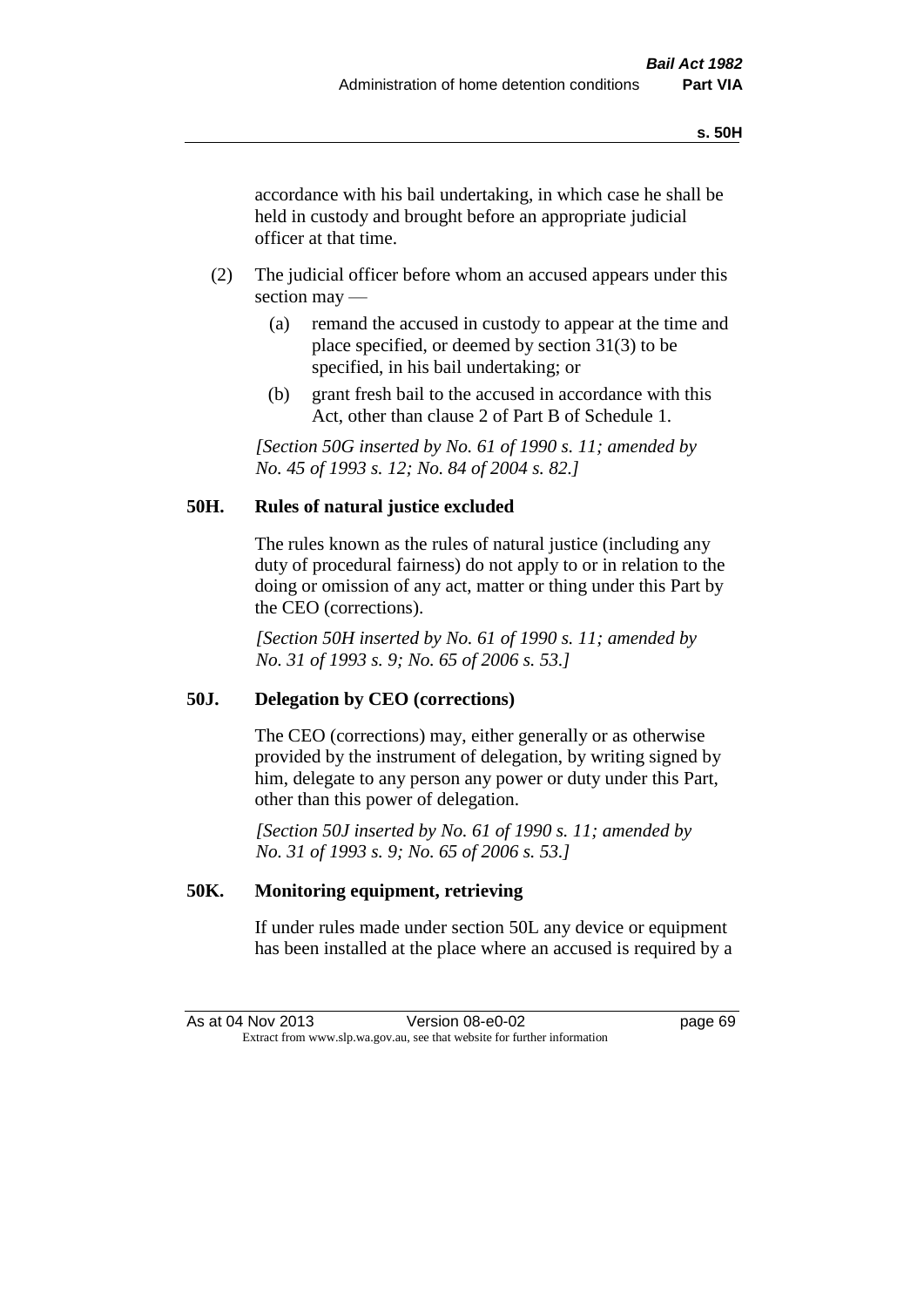#### **s. 50L**

home detention condition to remain, section 118 of the *Sentence Administration Act 2003* applies.

*[Section 50K inserted by No. 78 of 1995 s. 8; amended by No. 50 of 2003 s. 29(3); No. 84 of 2004 s. 82.]* 

# **50L. Rules for this Part**

- (1) The CEO (corrections) may, with the approval of the Minister, make rules for the purposes of this Part which may provide for the manner of ensuring that accused persons are complying with home detention conditions and for conditions to be applied to accused persons granted bail subject to home detention conditions including conditions —
	- (a) requiring an accused to wear any device;
	- (b) requiring an accused to permit the CEO (corrections) to install any device or equipment at the place where the accused is required by a home detention condition to remain.
- (2) Rules made under this section may confer a discretionary authority on any person or class of persons.
- (3) Sections 41 and 42 of the *Interpretation Act 1984* do not apply to rules made under this section.

*[Section 50L inserted by No. 61 of 1990 s. 11; amended by No. 31 of 1993 s. 9; No. 84 of 2004 s. 82 and 83(3); No. 65 of 2006 s. 53; No. 2 of 2008 s. 56(3) and (4).]*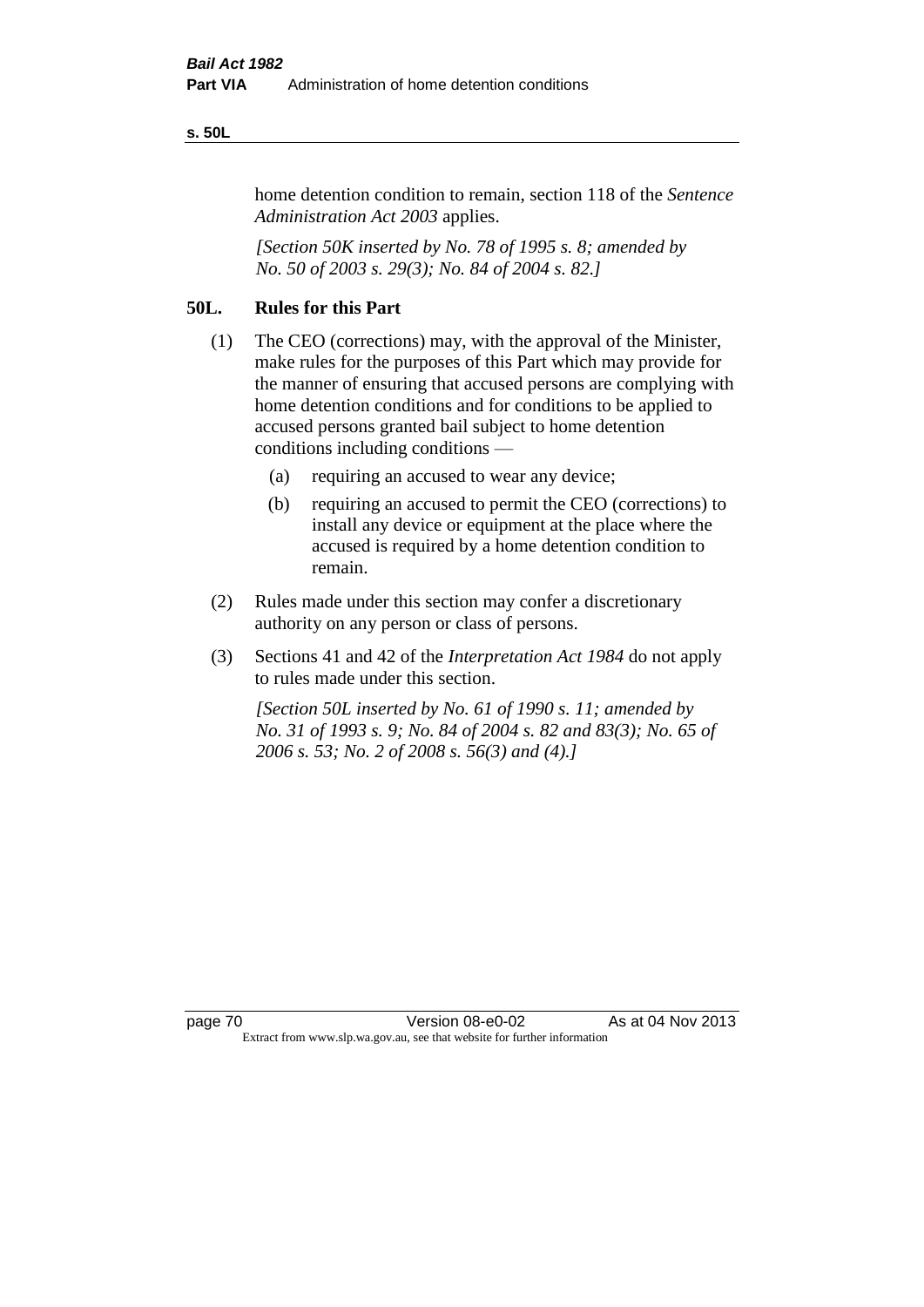# **Part VII — Enforcement of bail undertakings**

# **51. Failing to comply with bail undertaking, offence**

- (1) An accused who, without reasonable cause, fails to comply with the requirement of his bail undertaking mentioned in section 28(2)(a) commits an offence.
- (2) An accused who fails to comply with the requirement of his bail undertaking mentioned in section 28(2)(b) commits an offence.
- $(2a)$  An accused
	- (a) whose bail undertaking includes any condition imposed for a purpose mentioned in clause  $2(2)(c)$  or (d) of Part D of Schedule 1; and
	- (b) who fails to comply with the condition,

commits an offence.

- (3) An accused shall not be convicted in his absence of an offence against this section.
- (4) An accused who is charged with an offence against subsection (1) or (2) may be convicted of the other of those offences if that other offence is proved by the evidence.
- (5) A prosecution for an offence against subsection (1), (2) or (2a) may be brought at any time.
- (6) A person who is convicted of an offence against subsection (1), (2) or (2a) is liable to a fine not exceeding \$10 000 or imprisonment for a term not exceeding 3 years, or both.
- (7) A court which convicts an accused of an offence against this section may, in addition to any penalty which it may impose, order that the accused pay such sum as it may fix in or towards defraying the costs and expenses of and consequent upon his apprehension following the failure to comply with his bail undertaking for which he was convicted.

As at 04 Nov 2013 Version 08-e0-02 page 71 Extract from www.slp.wa.gov.au, see that website for further information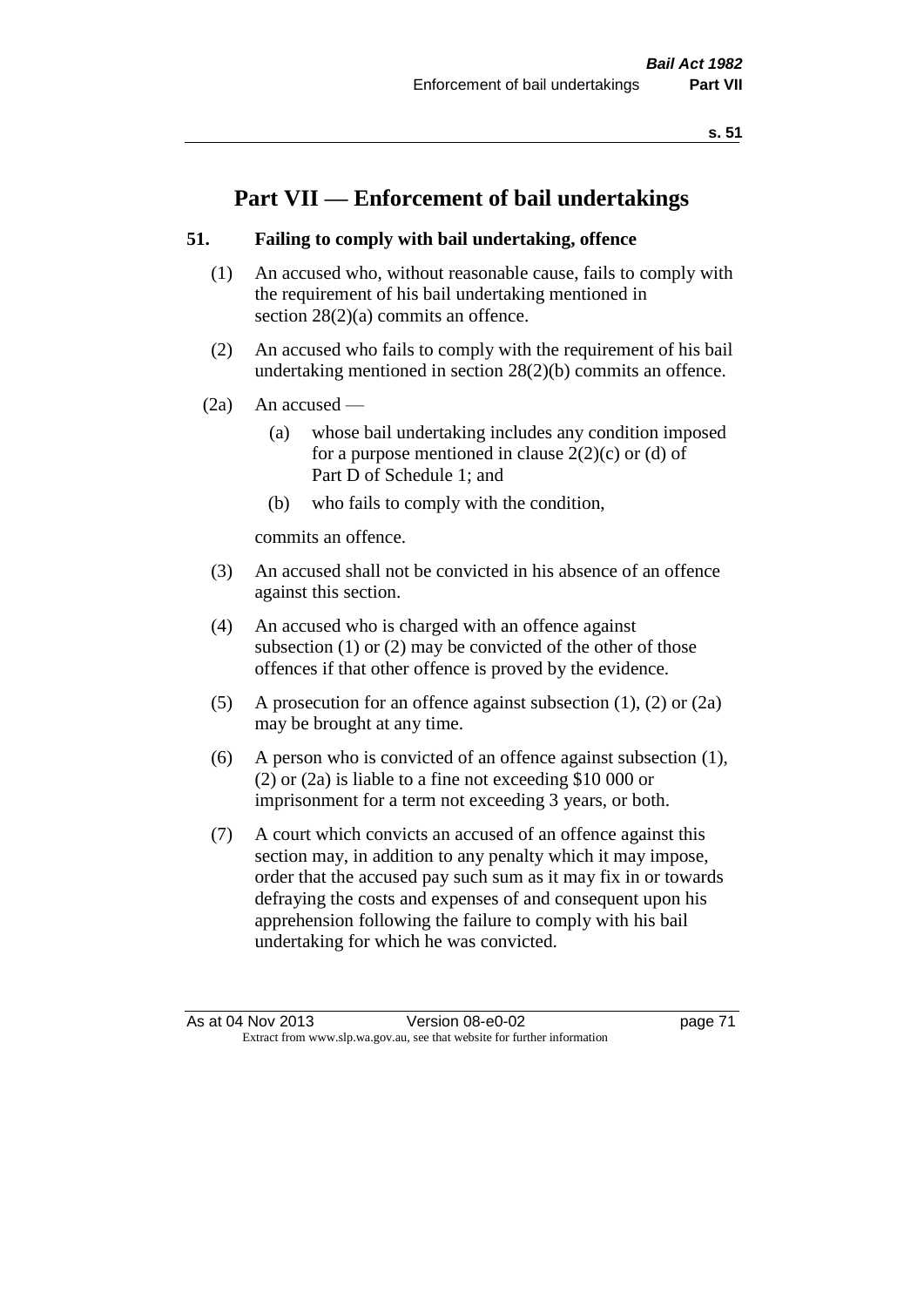### **s. 51A**

- (8) An order made under subsection (7)
	- (a) shall specify to whom and in what manner the sum shall be paid; and
	- (b) may be enforced as though the sum were a penalty imposed under this section.

*[Section 51 amended by No. 54 of 1998 s. 9; No. 59 of 2004 s. 141; No. 84 of 2004 s. 11 and 82; No. 6 of 2008 s. 18(3).]*

# **51A. Prosecuting s. 51 offence for non-appearance etc. in court of summary jurisdiction**

- (1) This section applies for the purpose of prosecuting an offence against section  $51(1)$ ,  $(2)$  or  $(2a)$  where the court before which the accused is bound to appear at the time when the accused fails to comply with the accused's bail undertaking is a court of summary jurisdiction.
- (2) Where this section applies, the prosecution shall be commenced and conducted by the person who was conducting the proceedings in which the accused failed to comply with the accused's bail undertaking or by a police officer.
- (3) Where this section applies, the registrar of the court before which the accused was bound to appear shall cause to be issued to the Commissioner of Police a certificate under section 64 as to the accused's failure to appear.

*[Section 51A inserted by No. 6 of 2008 s. 31(1).]*

# **52. Prosecuting s. 51 offence for non-appearance etc. in superior court**

(1) This section applies, notwithstanding any other Act, for the purpose of prosecuting an offence against section 51(1), (2) or (2a) where the court before which the accused is bound to appear at the time when he fails to comply with his bail undertaking is the Supreme Court or the District Court.

page 72 Version 08-e0-02 As at 04 Nov 2013 Extract from www.slp.wa.gov.au, see that website for further information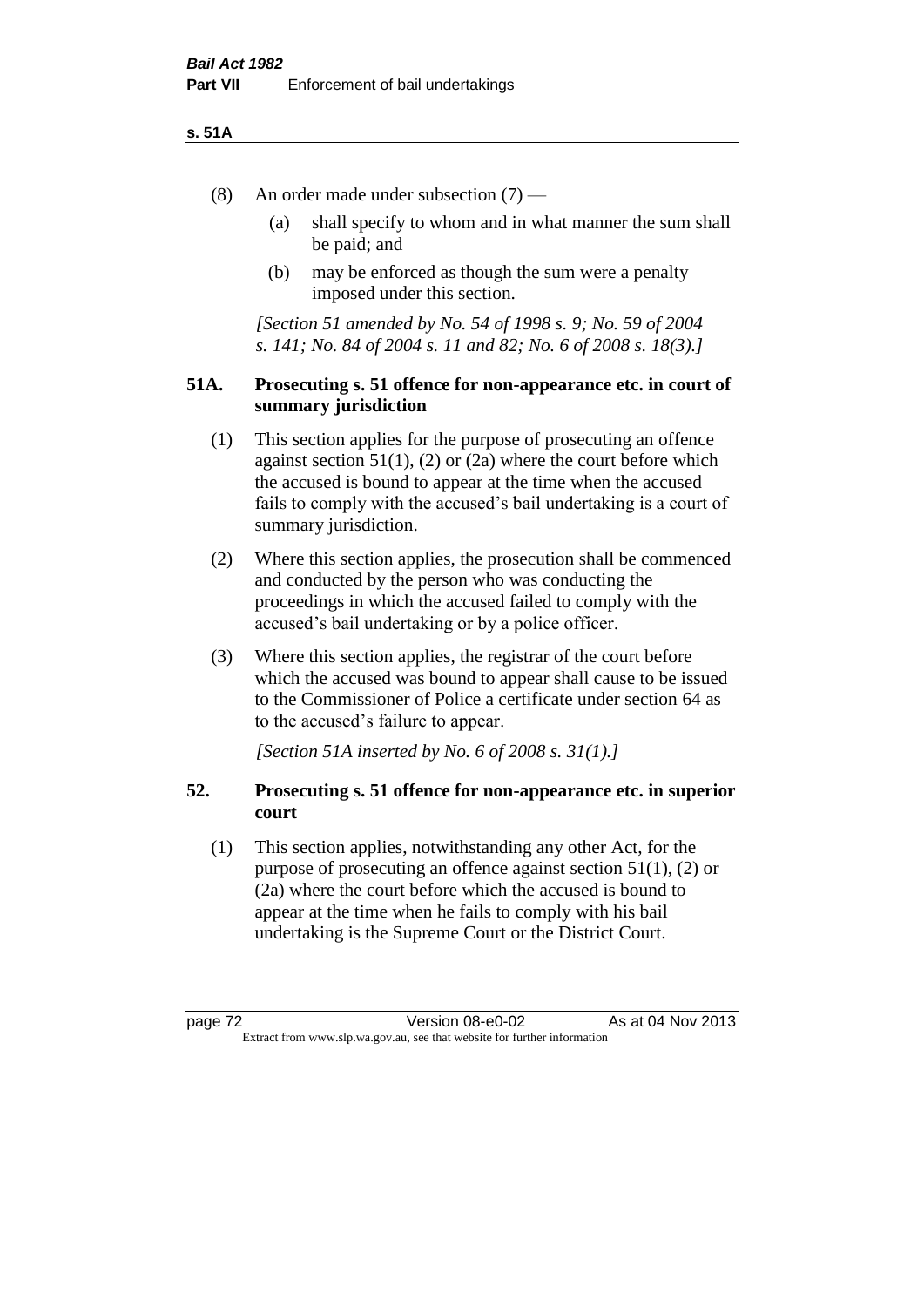- (2) Where this section applies, the accused shall be dealt with summarily for the offence and shall be so dealt with —
	- (a) by a judge of the Supreme Court in any case where the accused was bound to appear before the General Division of the Supreme Court;
	- (ab) by a judge of appeal in any case where the accused was bound to appear before the Court of Appeal;
	- (b) by a judge of the District Court in any case where the accused was bound to appear before that Court.
- (3) A prosecution for an offence which is to be dealt with under this section shall be commenced by the authorised officer (as defined in section 80 of the *Criminal Procedure Act 2004*) who was conducting the proceedings in which the accused failed to comply with his bail undertaking or by a police officer —
	- (a) where subsection  $(2)(a)$  or (ab) applies, in the Supreme Court; and
	- (b) where subsection (2)(b) applies, in the District Court.
- (3a) Where this section applies, a person authorised under subsection (3b) shall cause to be issued to the Commissioner of Police a certificate under section 64 as to the accused's failure to appear.
- (3b) The Chief Justice, in respect of cases where the court before which the accused was bound to appear is the Supreme Court, and the Chief Judge, in respect of cases where the court before which the accused was bound to appear is the District Court, may authorise a person or persons, by name or office, to perform the function referred to in subsection (3a).
- (3c) A prosecution that has been commenced under subsection (3) by a police officer shall be conducted by the Director of Public Prosecutions.
- (4) Subject to section 51(3) and (5), a prosecution for an offence which is to be dealt with under this section is to be commenced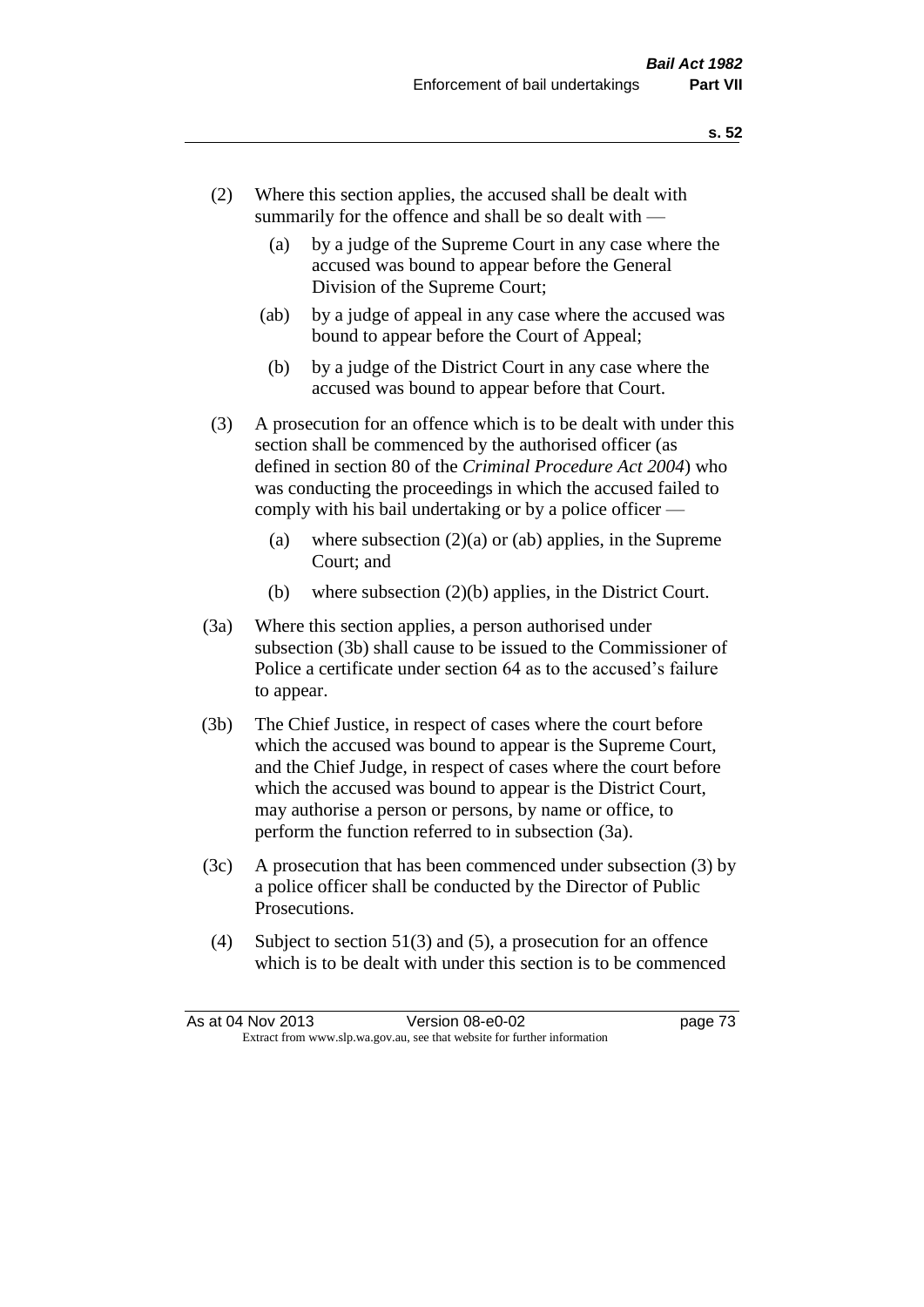and conducted under the *Criminal Procedure Act 2004* as if it were a prosecution of a simple offence in a court of summary jurisdiction, but —

- (a) no fees shall be charged by the Supreme Court or District Court for or in respect of any act or proceeding that relates to the prosecution; and
- (b) the Supreme Court or District Court cannot order a party to the prosecution to pay another party's costs of or relating to the prosecution, except under section 166(2) of the *Criminal Procedure Act 2004*.
- (5) If under section 51(6) or (7) the Supreme Court or the District Court imposes a pecuniary penalty the court may make an order under section 59 of the *Sentencing Act 1995* in respect of the amount payable.

*[Section 52 amended by No. 92 of 1994 s. 6; No. 78 of 1995 s. 8; No. 54 of 1998 s. 10; No. 45 of 2004 s. 28(2) and (4); No. 59 of 2004 s. 141; No. 84 of 2004 s. 11 and 82; No. 2 of 2008 s. 56(5); No. 6 of 2008 s. 32(1) and (2).]* 

# **53. Appeal against decision made under s. 52**

- (1) A person who is dissatisfied with a decision (as defined in section 6 of the *Criminal Appeals Act 2004*) made under section 52 may, with the leave of the Court of Appeal, appeal against it.
- (2) For the purposes of subsection (1), Part 2 of the *Criminal Appeals Act 2004*, with any necessary changes, applies as if —
	- (a) the decision referred to in subsection (1) were a decision of a court of summary jurisdiction; and
	- (b) a reference in that Part to a court of summary jurisdiction were a reference to the court that made the decision referred to in subsection (1); and
	- (c) a reference in that Part to commencing an appeal were a reference to applying for leave to appeal.

**s. 53**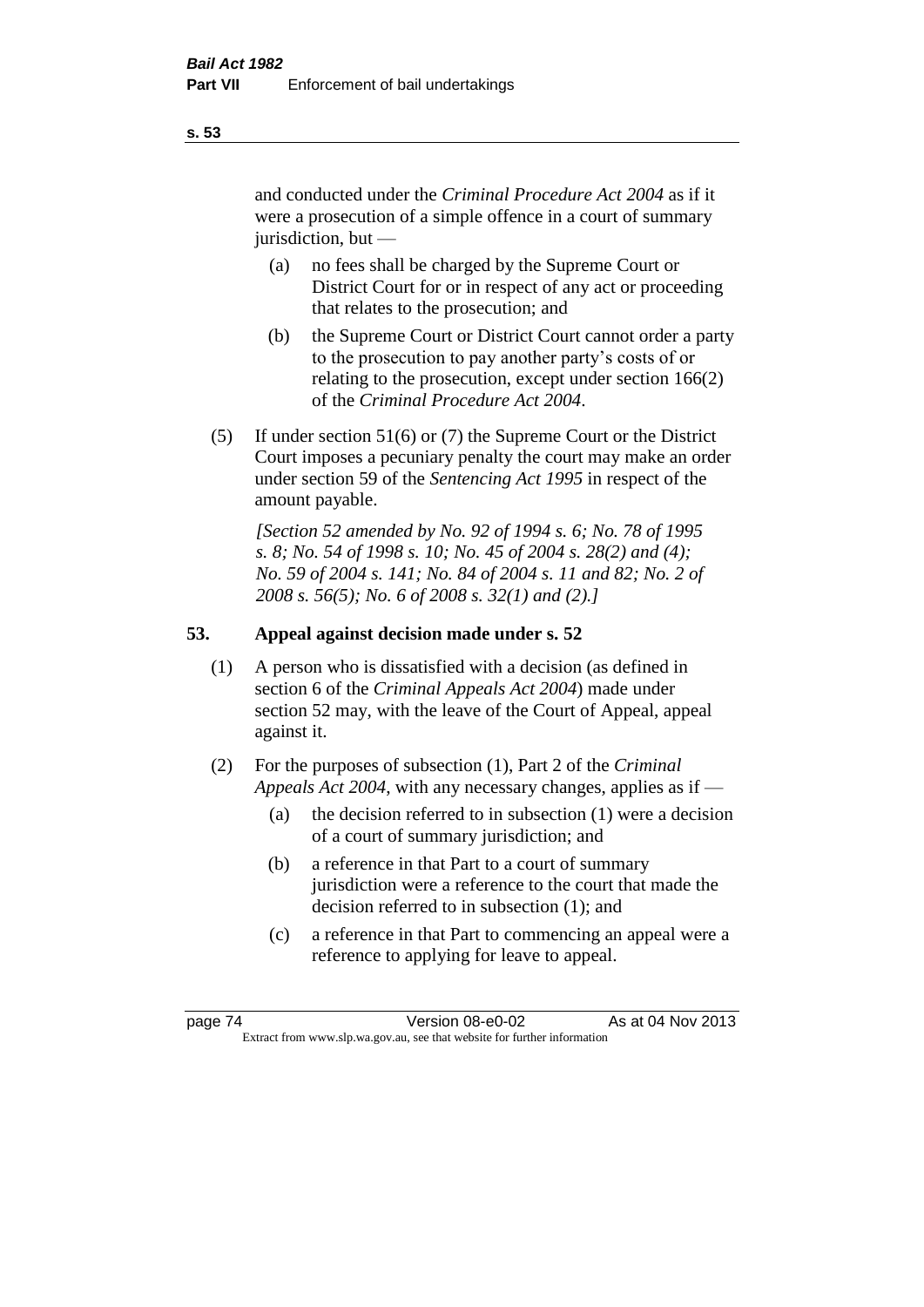(3) Despite section 13(1) of the *Criminal Appeals Act 2004*, the appeal is to be dealt with by the Court of Appeal.

*[Section 53 inserted by No. 45 of 2004 s. 28(3); amended by No. 84 of 2004 s. 11 and 82.]*

# **54. Bailed accused, prosecutor etc. may take before court to show cause against variation or revocation of bail**

 $(1a)$  In this section —

*relevant officer* means —

- (a) if the court before which the accused is required to appear is the District Court, the Supreme Court or the Court of Appeal — the prosecutor; or
- (b) in any other case the prosecutor or a police officer.
- (1) Where an accused has been released on bail the relevant officer may cause the accused to appear before an appropriate judicial officer to show cause why the accused's bail should not be varied or revoked if the relevant officer —
	- (a) has reasonable grounds to believe, or is notified in writing by a surety for the accused that the surety has reasonable grounds to believe, that the accused —
		- (i) is not likely to comply with any requirement of his bail undertaking mentioned in section  $28(2)(a)$  or (b); or
		- (ii) is, or has been, or is likely to be in breach of any condition of his bail undertaking mentioned in section  $28(2)(c)$ ; or
		- (iii) is, or has been, in breach of a home detention condition mentioned in section 28(2)(d);
	- (b) has reasonable grounds to believe that
		- (i) any surety for the accused's appearance is no longer suitable under section 39 to be a surety, or is dead; or

As at 04 Nov 2013 Version 08-e0-02 page 75 Extract from www.slp.wa.gov.au, see that website for further information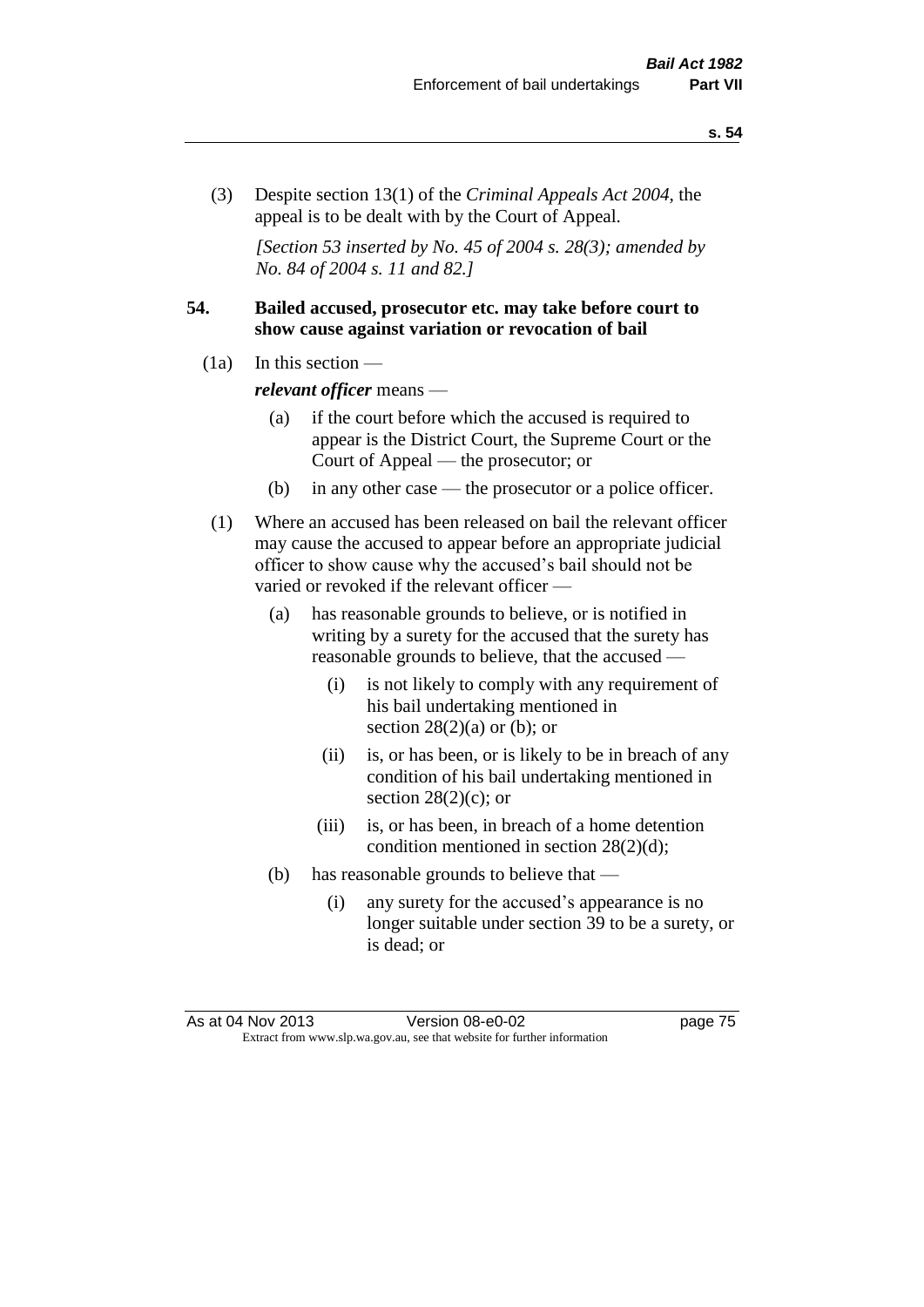|     | (11)  | for any reason any security required under Part D<br>of Schedule 1 is no longer sufficient; or                                                                                     |
|-----|-------|------------------------------------------------------------------------------------------------------------------------------------------------------------------------------------|
|     | (iii) | in a case where the accused has been granted bail<br>for the purposes of an appeal, the accused has<br>discontinued the appeal or has not prosecuted it<br>with all due diligence. |
| (2) |       | For the purposes of causing an accused to appear before an<br>appropriate judicial officer as provided in subsection $(1)$ —                                                       |

- (a) a police officer may arrest the accused without warrant and bring the accused before an appropriate judicial officer; or
- (b) the relevant officer may apply to an appropriate judicial officer for a summons or warrant on any ground specified in subsection  $(1)$ .
- (2a) A police officer shall not exercise the power conferred by subsection (2)(a) unless the police officer is the relevant officer or is requested in writing to do so by the relevant officer.
- (3) An application under subsection (2)(b) must be made, and proceedings on it are to be conducted —
	- (a) in a court of summary jurisdiction in accordance with regulations made under the *Criminal Procedure Act 2004*;
	- (b) in the Supreme Court or the District Court in accordance with rules of court made under the *Criminal Procedure Act 2004*.
- (4) An accused arrested under this section shall be taken as soon as is practicable before an appropriate judicial officer unless he is arrested less than 24 hours before the time at which he is due to appear in accordance with his bail undertaking, in which case he shall be held in custody and brought before an appropriate judicial officer at that time.

**s. 54**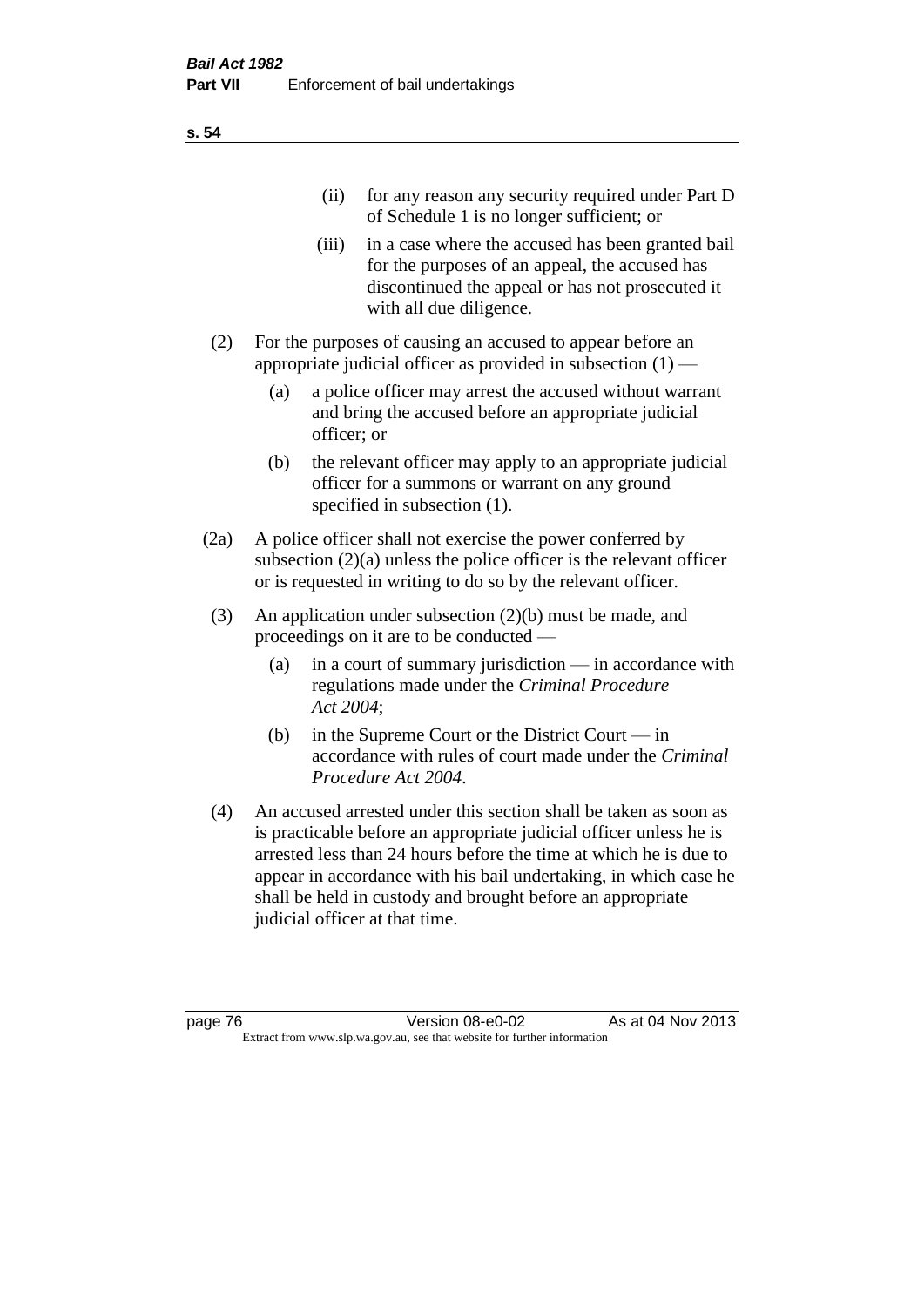- $(5)$  If
	- (a) the court before which the accused is required to appear is the District Court, the Supreme Court or the Court of Appeal; and
	- (b) a police officer is satisfied that because of the urgency of the case it is not practicable for the prosecutor to exercise the power conferred by subsection (1),

the police officer may exercise that power.

(6) If a police officer, acting under subsection (5), exercises the power conferred by subsection (1), the police officer is to be regarded as the relevant officer for the purposes of this section.

*[Section 54 amended by No. 33 of 1989 s. 18; No. 61 of 1990 s. 12; No. 45 of 1993 s. 12; No. 59 of 2004 s. 141; No. 84 of 2004 s. 9, 11 and 82; No. 6 of 2008 s. 33(1)-(4).]* 

# **54A. Accused on committal may be taken for purposes of s. 54 before court by which committed**

- (1) This section applies to an accused
	- (a) who has been released on bail following the accused's committal to the District Court or the Supreme Court to be tried (otherwise than for murder) or sentenced or otherwise dealt with; and
	- (b) who has not made an appearance in that court on the committal; and
	- (c) who, in the opinion of the relevant officer under section 54, should be made to show cause in terms of subsection (1) of that section.
- (2) The relevant officer may, under section 54, cause an accused to whom this section applies to appear before a judicial officer who is empowered to exercise jurisdiction in the court in which the committal order was made, instead of before an appropriate judicial officer.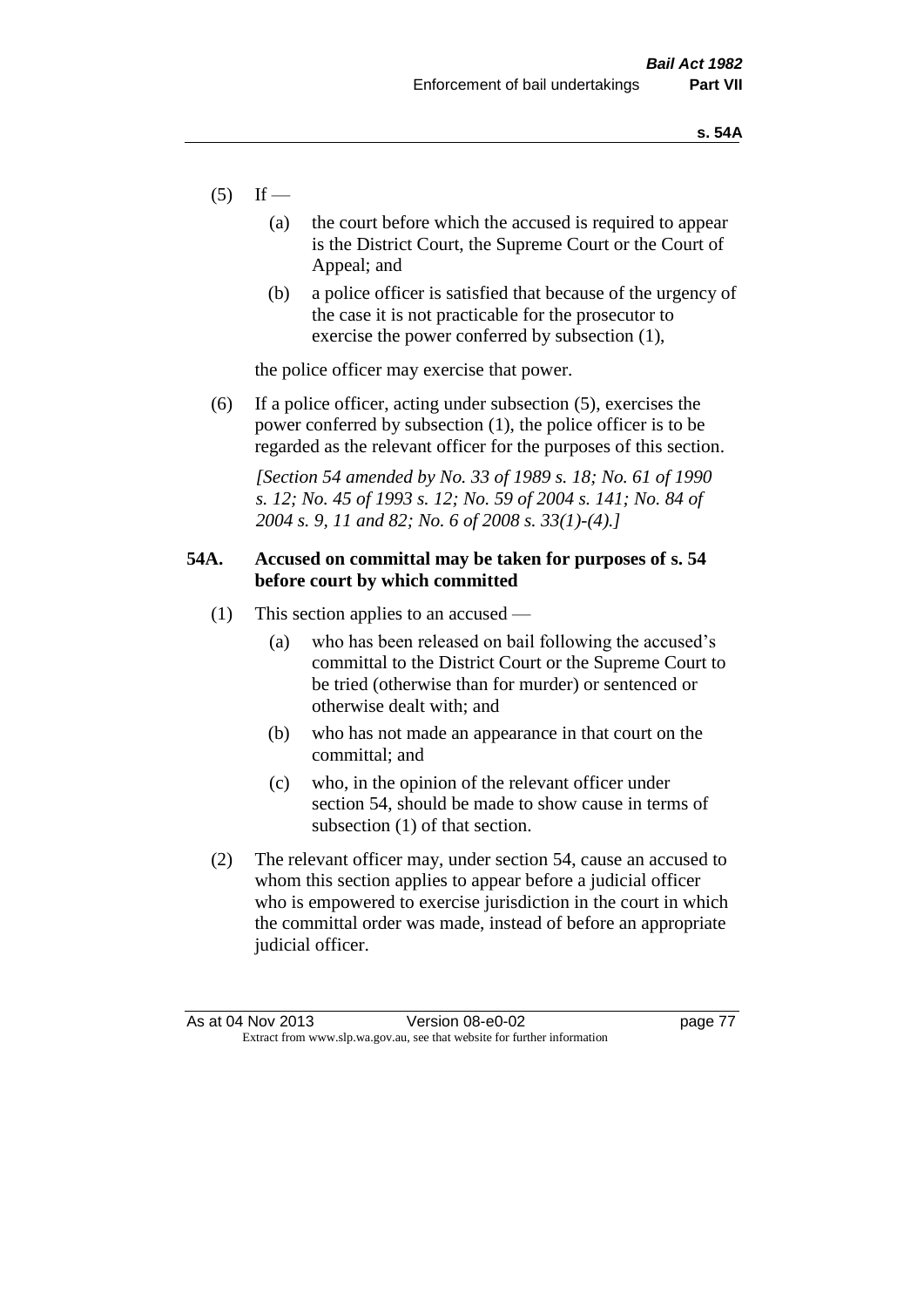(3) A judicial officer before whom an accused so appears is to be regarded as an appropriate judicial officer for the purposes of section 54(2).

- (4) A judicial officer before whom an accused so appears is not obliged to exercise any power conferred by section 55 but may refuse to do so and direct the relevant officer to cause the accused to appear before an appropriate judicial officer.
- (5) A relevant officer shall comply with a direction given to that officer under subsection (4).

*[Section 54A inserted by No. 6 of 2008 s. 34; amended by No. 29 of 2008 s. 24(6).]*

# **55. Accused before court under s. 54, judicial officer may revoke bail of etc.**

- (1) If the judicial officer before whom an accused appears under section 54 is satisfied that —
	- (a) the accused is not likely to comply with any requirement of his bail undertaking mentioned in section 28(2)(a) or  $(b)$ ; or
	- (b) he is, or has been, or is likely to be, in breach of any condition of his bail undertaking mentioned in section  $28(2)(c)$ ; or
	- (ba) he is, or has been, in breach of a home detention condition mentioned in section 28(2)(d); or
	- (c) any of the grounds set out in section  $54(1)(b)$  has been established,

he may —

- (d) revoke the bail and remand the accused in custody to appear at the time and place specified, or deemed by section 31(3) to be specified, in his bail undertaking; or
- (e) revoke the bail and grant fresh bail to the accused in accordance with this Act, other than clause 2 of Part B of Schedule 1.

**s. 55**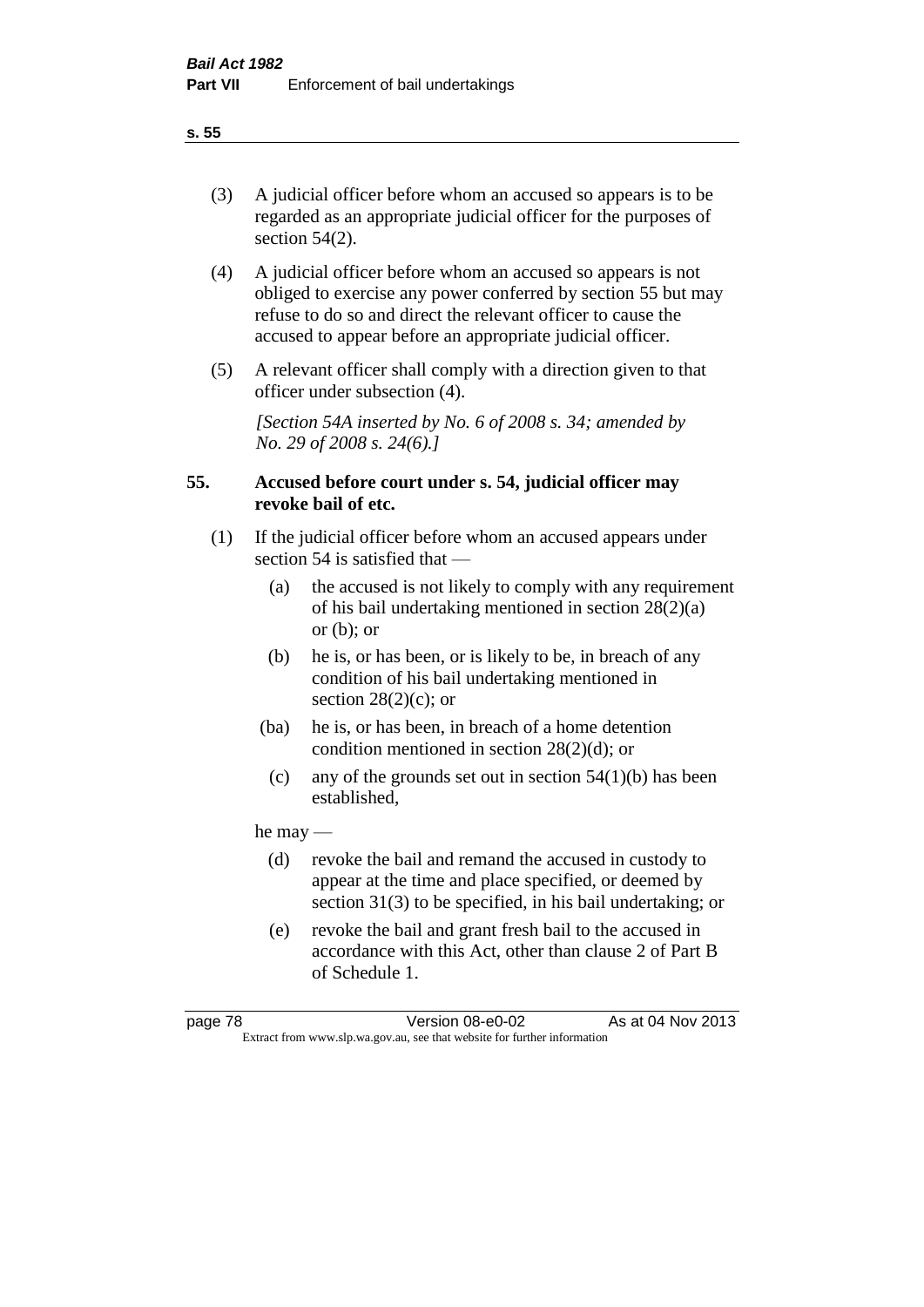(2) If the judicial officer before whom the accused so appears is not satisfied as to any of the matters mentioned in subsection (1)(a), (b), or (c) he shall release the accused on his existing bail undertaking and, with the consent in writing of the surety, on any existing surety undertaking.

*[Section 55 amended by No. 61 of 1990 s. 13; No. 45 of 1993 s. 12; No. 84 of 2004 s. 82.]* 

## *[56. Deleted by No. 6 of 2008 s. 35.]*

## **57. Offence under s. 51, court to order forfeiture of money under bail undertaking**

- (1) Where an accused is convicted of an offence against section  $51(1)$ ,  $(2)$  or  $(2a)$ , the court by which he is convicted shall, whether or not an application is made therefor by the prosecutor, order that the full amount agreed to be forfeited, in the accused's bail undertaking, be forfeited to the State.
- (2) Notwithstanding subsection (1), the court may decline to make an order thereunder or may order forfeiture in part only where the accused shows to the satisfaction of the judicial officer —
	- (a) that, by reason of a change of circumstances since the bail undertaking was entered into, an order for forfeiture, or for forfeiture in full (as the case may be), would cause excessive hardship to the accused or his dependants; and
	- (b) that such hardship would not be relieved by the exercise of one of the powers conferred by section 59.
- (3) Without prejudice to the recovery of such an amount as a civil debt due to the State, any amount to be paid under an order made under this section is to be paid, and its payment may be enforced under Part 5 of the *Fines, Penalties and Infringement Notices Enforcement Act 1994*, unless an order has been made under subsection (4).
- (4) If under this section the Supreme Court or the District Court makes an order requiring the payment of money, the court may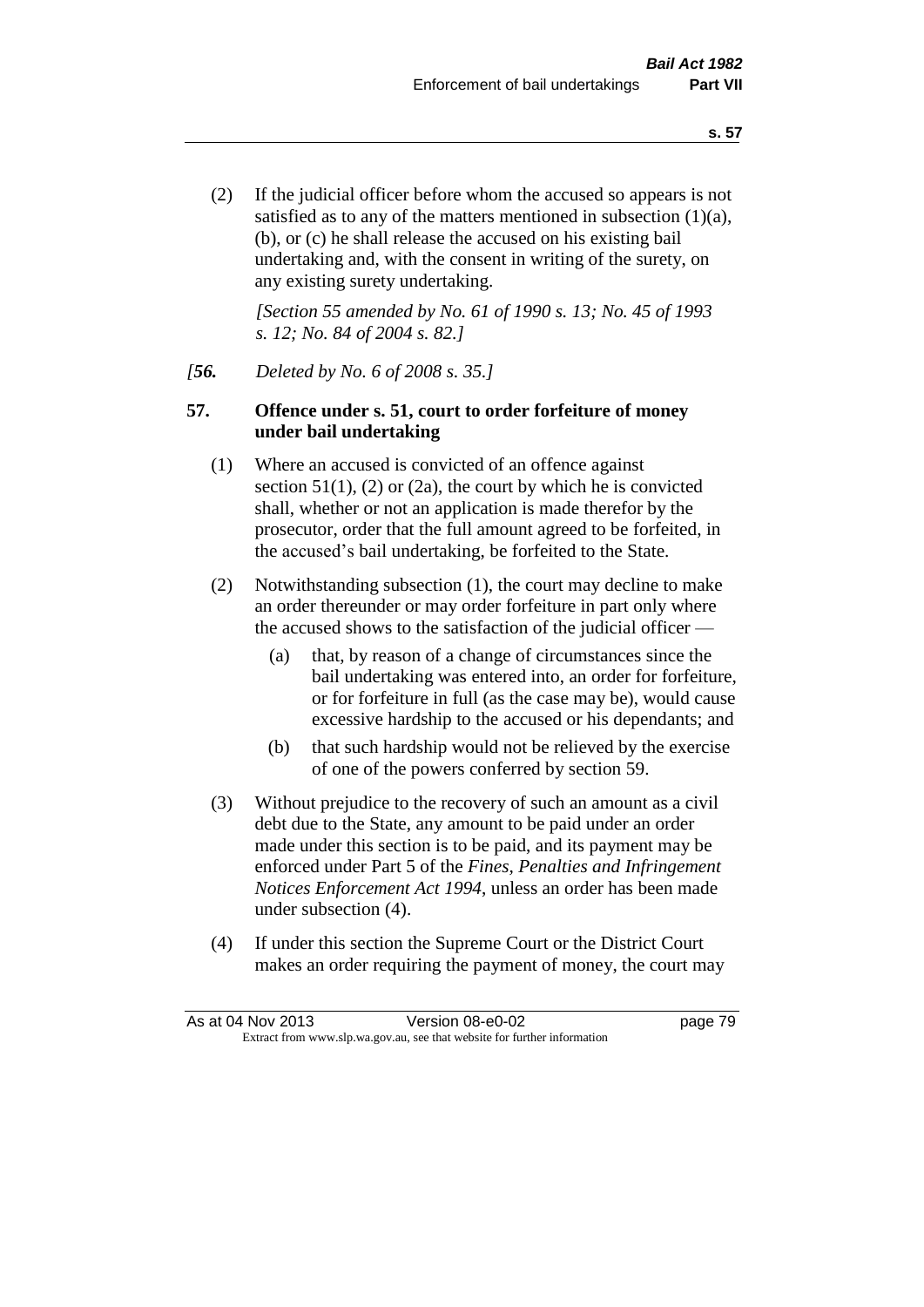make an order under section 59 of the *Sentencing Act 1995* in respect of the amount payable and for that purpose that section, with any necessary changes, applies as if the amount were a fine imposed on the accused.

*[Section 57 amended by No. 74 of 1984 s. 19; No. 92 of 1994 s. 7; No. 78 of 1995 s. 8; No. 54 of 1998 s. 11; No. 65 of 2003 s. 121(3); No. 84 of 2004 s. 82.]* 

# **58. Automatic forfeiture of money on expiration of one year after absconding**

- (1) If after the expiration of one year from the day on which the accused is required to appear in court in accordance with the requirement of his bail undertaking mentioned in section  $28(2)(a)$  he has not —
	- (a) been arrested under section 59B; or
	- (b) appeared in court in accordance with the requirement of his bail undertaking mentioned in section 28(2)(b); or
	- (c) otherwise surrendered himself or been taken into custody to be dealt with on the charge or charges for which the bail undertaking was entered into,

the full amount specified in the bail undertaking shall, on the expiration of the said period, be forfeited to the State by virtue of this section without any order of the court or other formality.

(2) Upon the occurrence of a forfeiture under subsection (1) any security given by the accused may be resorted to by the State as if an order of forfeiture had been made under section 57(1).

*[Section 58 amended by No. 65 of 2003 s. 121(3); No. 84 of 2004 s. 82; No. 6 of 2008 s. 18(3) and 36(2).]*

page 80 Version 08-e0-02 As at 04 Nov 2013 Extract from www.slp.wa.gov.au, see that website for further information

**s. 58**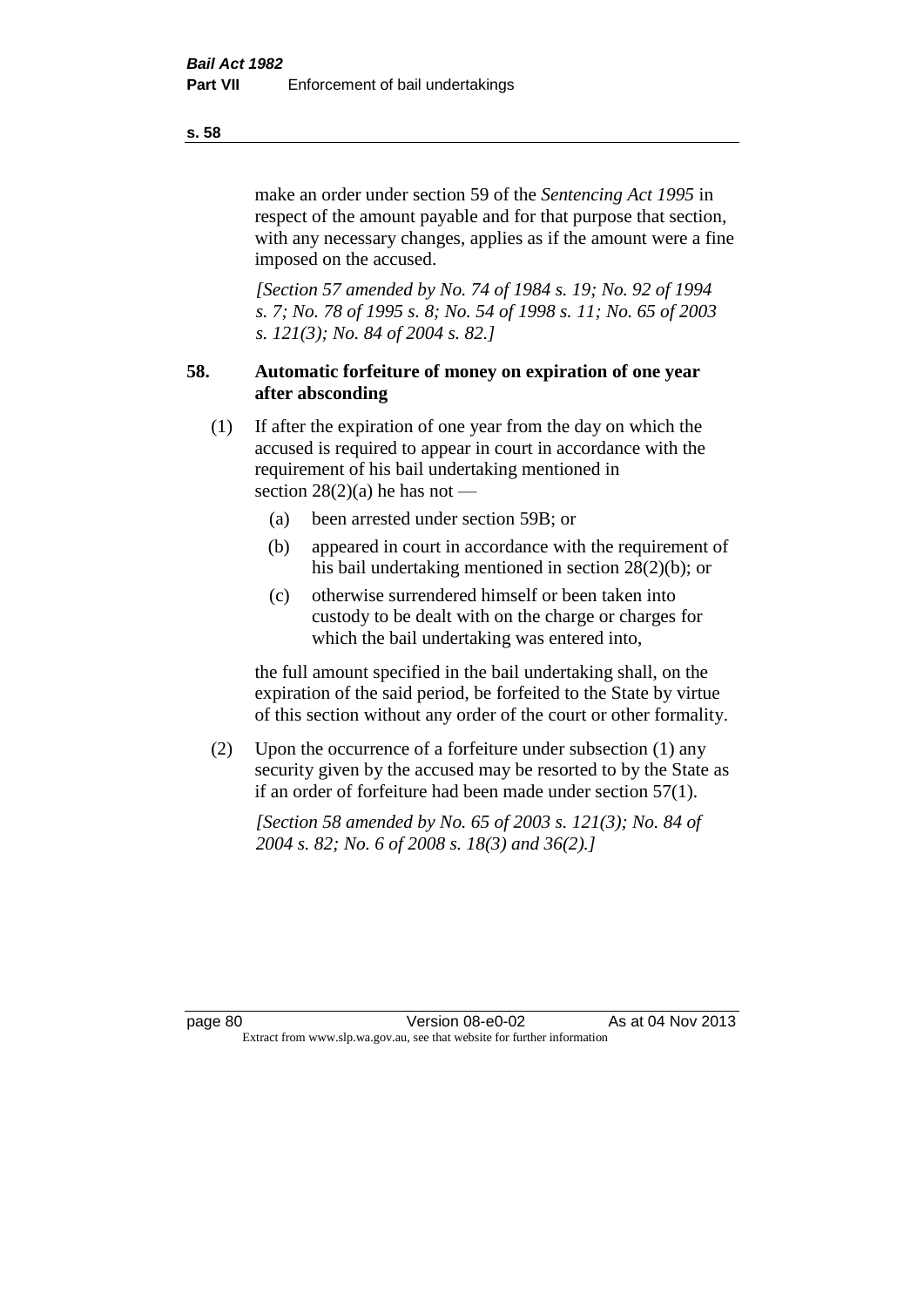# **Part VIII — Miscellaneous**

# **59. Order for forfeiture, court's additional powers as to**

A court or an appropriate judicial officer who makes an order for forfeiture under section 49 or 57 may, when doing so, or at any time thereafter, further order —

- (a) that payment of any sum be made by specified instalments or be postponed to a specified date; or
- (b) that any security given be applied in or towards payment of the sum forfeited; or
- (c) that the accused or the surety, as the case may be, do all such things and execute all such documents as may be necessary, or as may be specified in the order, for the purpose of vesting any security in the State or enabling the State to realize the same or to resort thereto to recover the sum forfeited,

and the court or an appropriate judicial officer may at any time vary or revoke an order made under paragraph (a), (b), or (c).

*[Section 59 amended by No. 65 of 2003 s. 121(3); No. 84 of 2004 s. 82.]*

# **59A. If bail dispensed with, accused may be taken before judicial officer for reconsideration of matter**

(1) In this section —

*relevant officer* has the meaning given in section 54(1a).

(2) Where the requirement for bail has been dispensed with for an accused under section 7A, the relevant officer may cause the accused to appear before an appropriate judicial officer for reconsideration of the matter, if the relevant officer has reasonable grounds to believe that the accused is not likely to appear at the time and place specified in a notice under section 13A(3).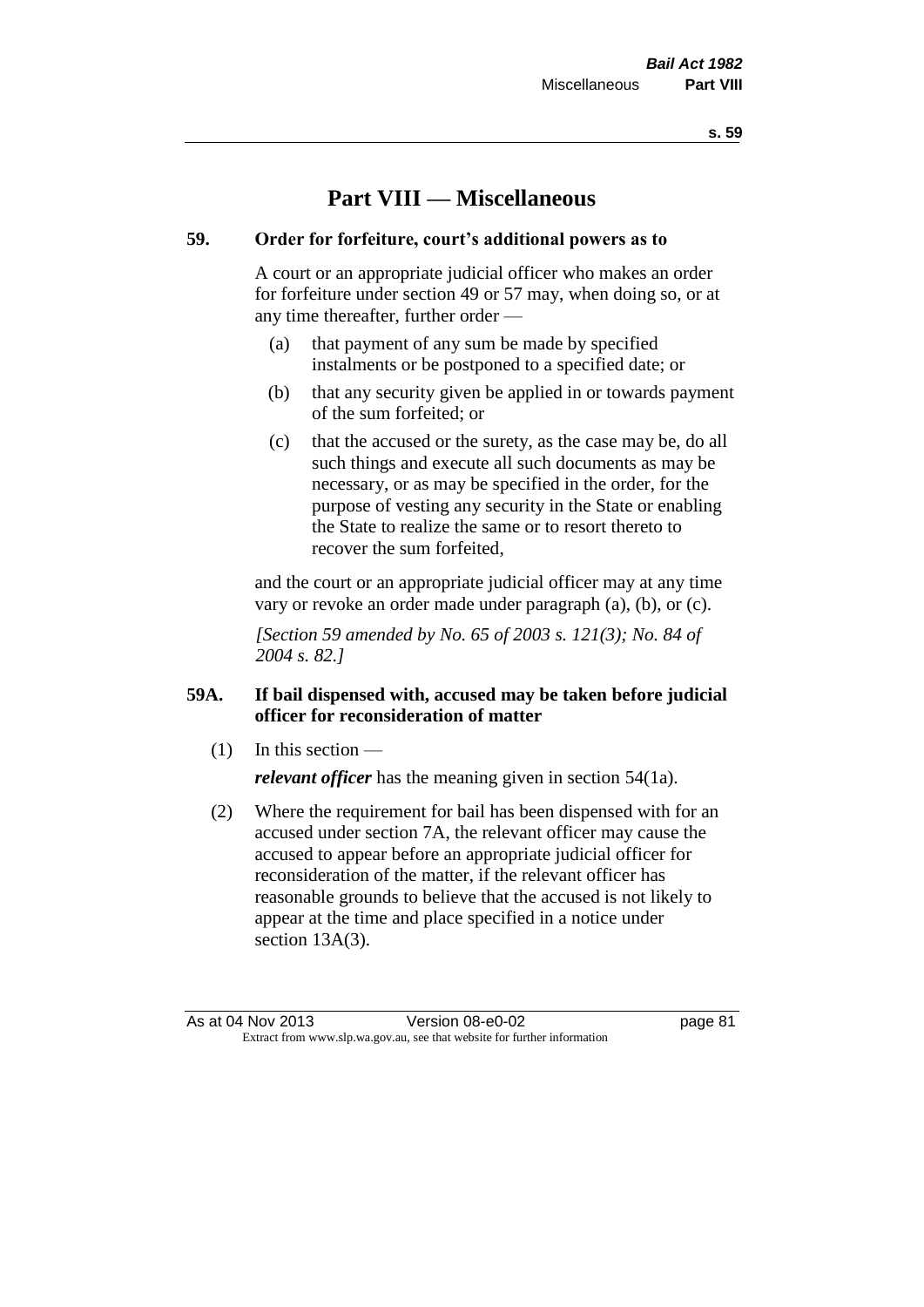- (3) Section 54(2), (2a), (3) and (4) apply, with necessary modifications, for the purposes of subsection (2).
- (4) The judicial officer before whom an accused appears under subsection (2) shall reconsider the accused's case and may, notwithstanding section 13 —
	- (a) again dispense with the requirement for bail; or
	- (b) grant bail; or
	- (c) refuse to grant bail,

in accordance with this Act, for the accused's appearance in court.

- $(5)$  If
	- (a) the court before which the accused is required to appear is the District Court, the Supreme Court or the Court of Appeal; and
	- (b) a police officer is satisfied that because of the urgency of the case it is not practicable for the prosecutor to exercise the power conferred by subsection (2),

the police officer may exercise that power.

(6) If a police officer, acting under subsection (5), exercises the power conferred by subsection (2), the police officer is to be regarded as the relevant officer for the purposes of this section.

*[Section 59A inserted by No. 6 of 2008 s. 36(1).]*

# **59B. Absconding accused, warrant for arrest of**

Where —

(a) at any time after that specified in an accused's bail undertaking for an accused's appearance the accused has failed to comply with the requirements of the accused's bail undertaking mentioned in section  $28(2)(a)$  or (b); or

page 82 Version 08-e0-02 As at 04 Nov 2013 Extract from www.slp.wa.gov.au, see that website for further information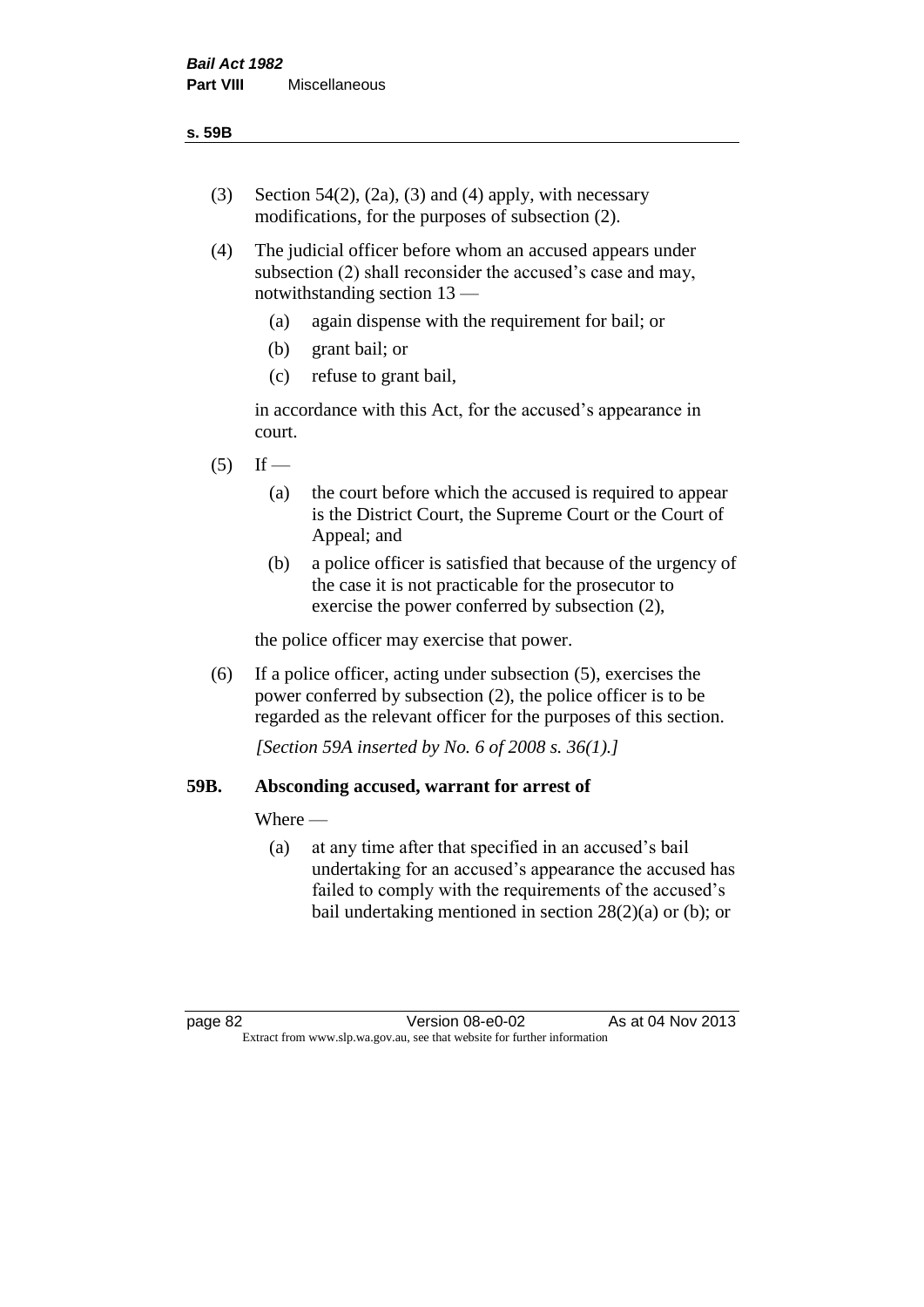(b) an accused has failed to appear at the time and place specified in a notice under section 13A(3).

the court before which the accused was required to appear may issue a warrant to arrest the accused and bring the accused before that court or a court of like jurisdiction.

*[Section 59B inserted by No. 6 of 2008 s. 36(1).]*

## **60. Change of address, accused and surety to notify**

Where the residential address of —

- (a) an accused who has been released on bail or for whom the requirement for bail has been dispensed with; or
- (b) a surety,

changes from that appearing on his bail undertaking, surety undertaking or notice under section 13A(3), as the case may be, he shall forthwith, in writing, notify details of the change to the registrar of the court before which, at the time when the change occurs, the accused is required to appear, and if without reasonable cause he fails to do so he commits an offence.

Penalty: \$1 000.

*[Section 60 amended by No. 50 of 2003 s. 37(5); No. 59 of 2004 s. 141; No. 84 of 2004 s. 82; No. 6 of 2008 s. 37.]*

# **61. Failing to bring arrested person before court or person able to grant bail, offence**

- (1) A person to whom this section applies commits an offence if, having arrested another for an offence, he wilfully and without reasonable excuse fails to take that other person, or cause him to be taken, as soon as is practicable —
	- (a) before an authorised officer or judicial officer empowered by this Act to grant bail for that offence; or
	- (b) before a court.

Penalty: \$1 000 or imprisonment for 12 months or both.

As at 04 Nov 2013 Version 08-e0-02 Page 83 Extract from www.slp.wa.gov.au, see that website for further information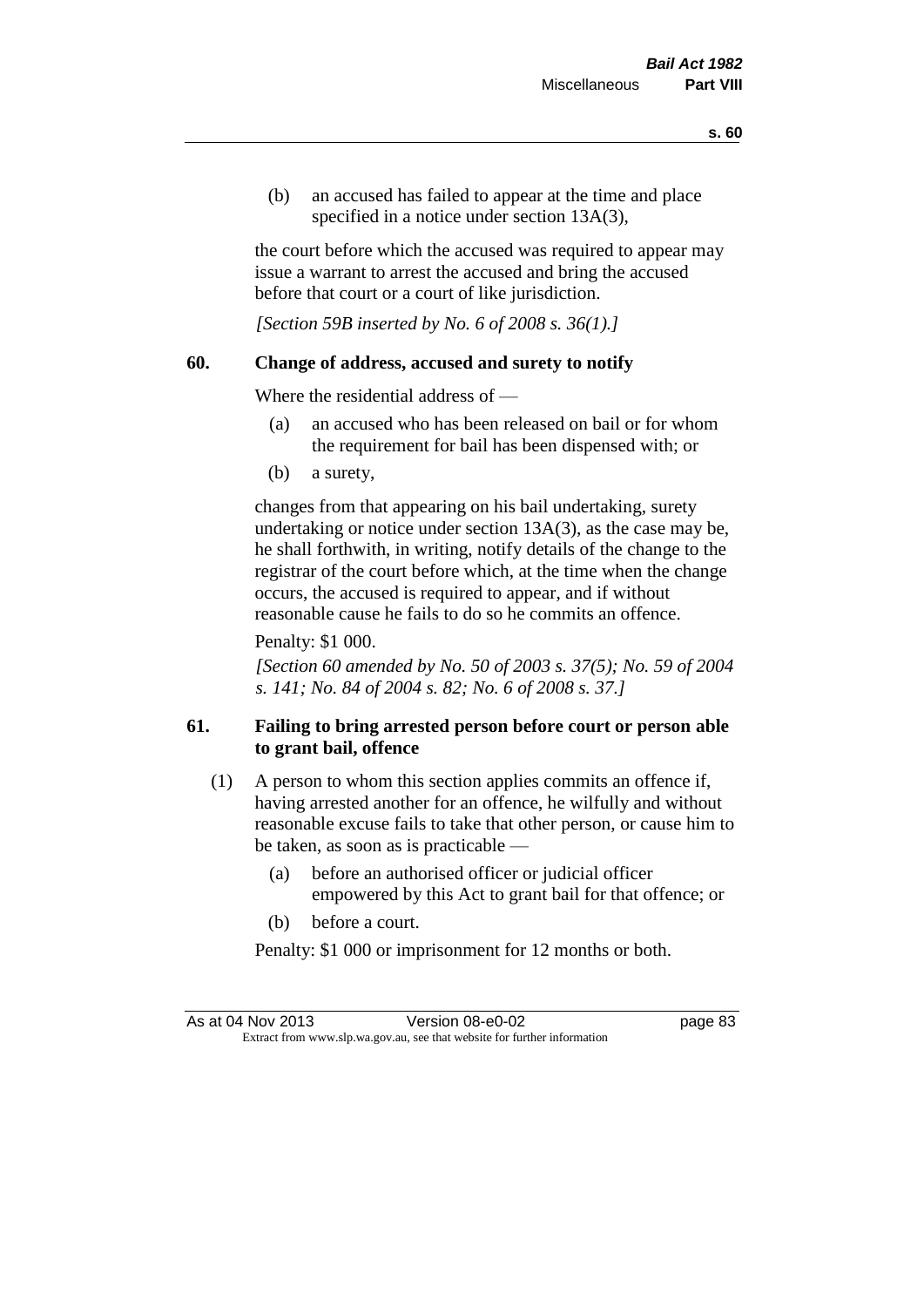#### **s. 62**

- (2) This section applies to a person who
	- (a) is not empowered by this Act to grant bail for the offence; or
	- (b) being so empowered, elects to act under section 6(7).

*[Section 61 amended by No. 15 of 1988 s. 17; No. 59 of 2006 s. 4(4); No. 6 of 2008 s. 38.]* 

# **62. Giving false information for bail purposes, offence**

A person who for the purpose of obtaining —

- (a) a grant of bail for himself or a variation of the terms and conditions thereof; or
- (b) approval of himself as a surety,

makes any statement which he knows is false in a material particular, or recklessly makes any statement which is false in a material particular, commits an offence.

Penalty: \$1 000 or imprisonment for 12 months or both.

## **63. Protection from personal liability**

A person shall not be liable in civil proceedings on account of anything done, or omitted to be done, by him in good faith in the course of carrying out any provision of this Act, or purporting to be so done or omitted; but the liability (if any) of any other person (including the State or the Commonwealth) as his employer is not affected by this section and shall be determined as if it had not been passed.

*[Section 63 amended by No. 65 of 2003 s. 121(4).]*

# **64. Non-appearance etc. by an accused, proving**

Where it is required for the purposes of this Act to prove —

(a) that an accused did not appear before a particular court, at a particular place, on a particular day, at a particular time or during a particular period; or

page 84 Version 08-e0-02 As at 04 Nov 2013 Extract from www.slp.wa.gov.au, see that website for further information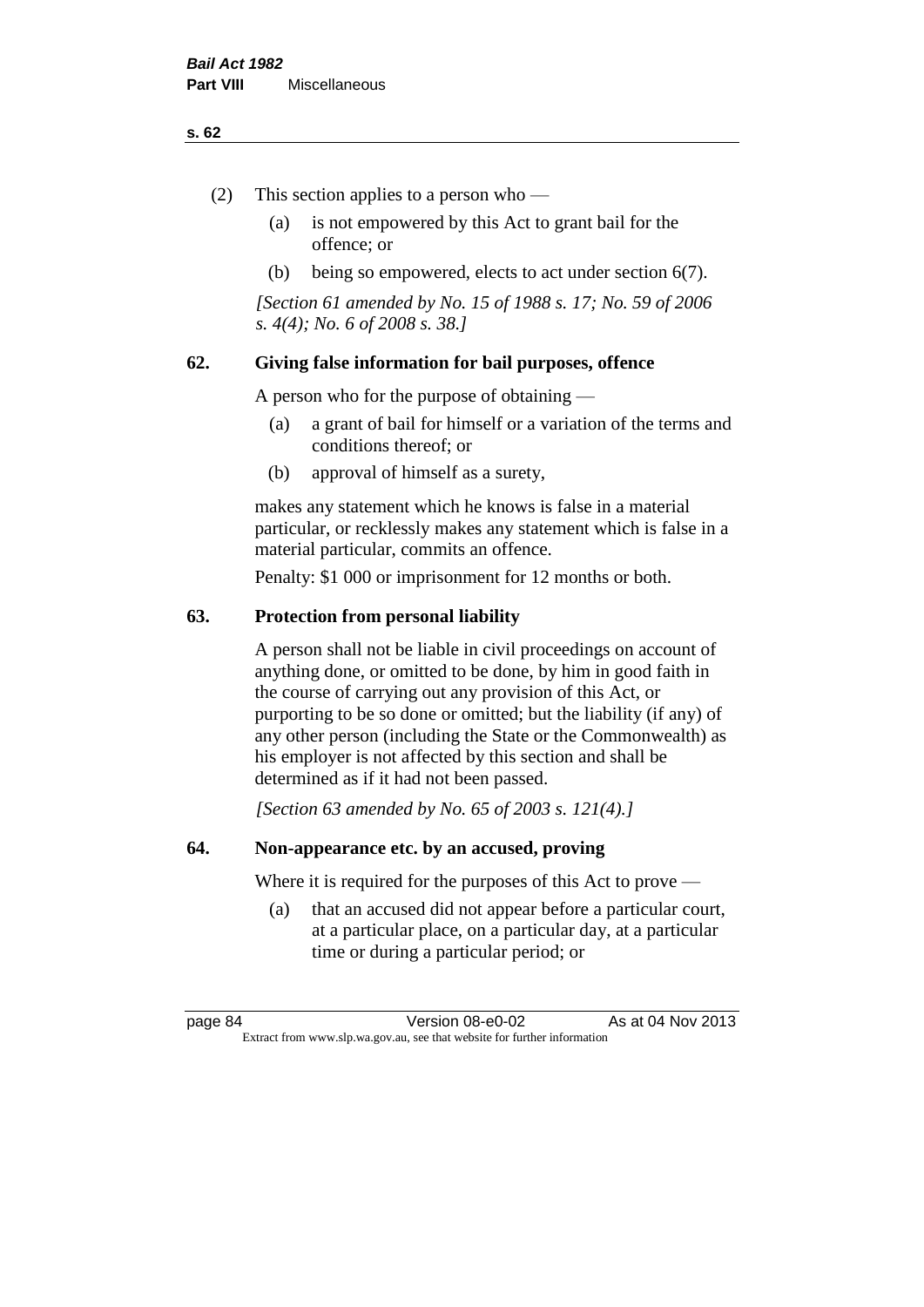(b) the day, time or period when or during which an accused did appear before a particular court at a particular place,

a certificate as to any such matter, purporting to be signed by a judicial officer or registrar of the court before which the accused was required to appear, shall be evidence of the matter so certified.

*[Section 64 amended by No. 59 of 2004 s. 141; No. 84 of 2004 s. 82.]* 

# **65. Bail undertakings by child, effect of**

A bail undertaking entered into by a person who is under the age of 18 years shall bind him as if he were of full age.

#### **66. Other powers etc. to grant bail abolished**

- (1) Any power or duty that, at the commencement of this Act, exists apart from statute to grant bail to an accused awaiting an appearance in court for an offence, is abolished.
- (2) Subsection (1) has effect notwithstanding anything in section 16 of the *Supreme Court Act 1935*.
- (3) In subsection (1) *statute* means an Act of the Parliament of Western Australia, other than the *Supreme Court Act 1935*.

*[Section 66 amended by No. 84 of 2004 s. 82.]*

## **66A. Delegation by registrar of court**

- (1) The registrar of a court may, either generally or as otherwise provided by the instrument of delegation, by instrument signed by him, delegate to an officer of that court any function conferred on him by or under this Act other than —
	- (a) this power of delegation; or
	- (aa) a function conferred by section  $11(3)$  or  $36(1)(a)$ ; or
	- (b) any function that a judicial officer has required him to perform personally.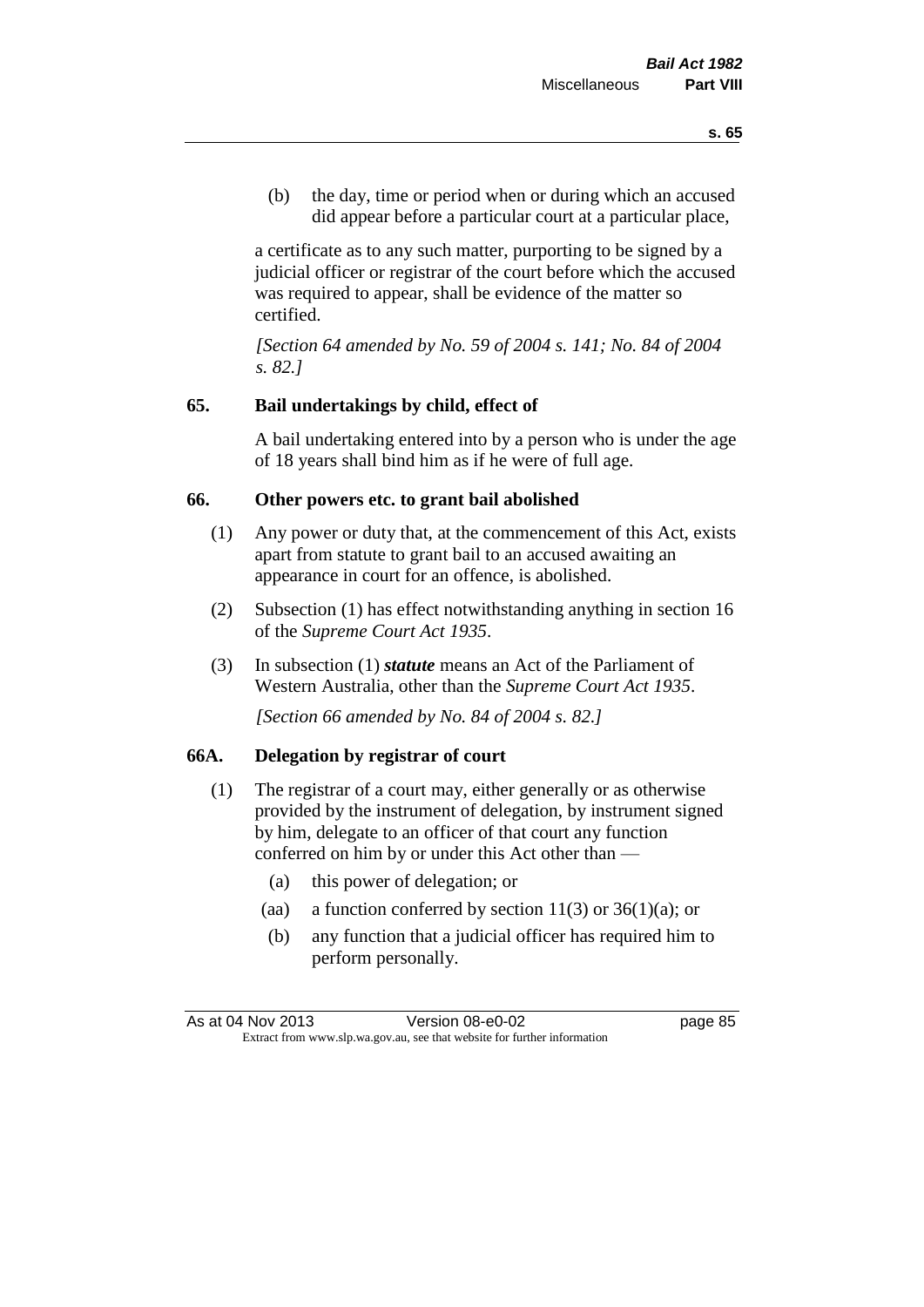**s. 66B**

(2) The superintendent of a detention centre under the *Young Offenders Act 1994* may, either generally or as otherwise provided by the instrument of delegation, by instrument signed by him, delegate to an officer of the Public Sector agency principally assisting the Minister administering that Act in its administration any function conferred on him by or under this Act, other than this power of delegation.

*[Section 66A inserted by No. 15 of 1988 s. 18; amended by No. 49 of 1988 s. 89; No. 31 of 1993 s. 8; No. 59 of 2004 s. 141; No. 65 of 2006 s. 52; No. 6 of 2008 s. 39.]* 

# **66B. Video link or audio link, use of in bail proceedings**

(1) In this section —

*audio link* means facilities (including telephone) that enable, at the same time, a judicial officer or authorised officer at one place to hear the accused at another place and vice versa;

*bail proceedings* means any proceedings under this Act including —

- (a) proceedings on a case for bail;
- (b) proceedings relating to the variation or revocation of bail;
- (c) proceedings on an application under section 48 or 49;
- (d) proceedings on an appeal under section 15A or 53;

*video link* means facilities (including closed circuit television) that enable, at the same time, a judicial officer or authorised officer at one place to see and hear the accused at another place and vice versa.

- (2) Bail proceedings may be conducted by means of a video link or an audio link.
- (3) Without limiting subsection (2), if a provision of this Act requires or authorises an accused to be brought before, or appear before, a court, judicial officer or authorised officer, the accused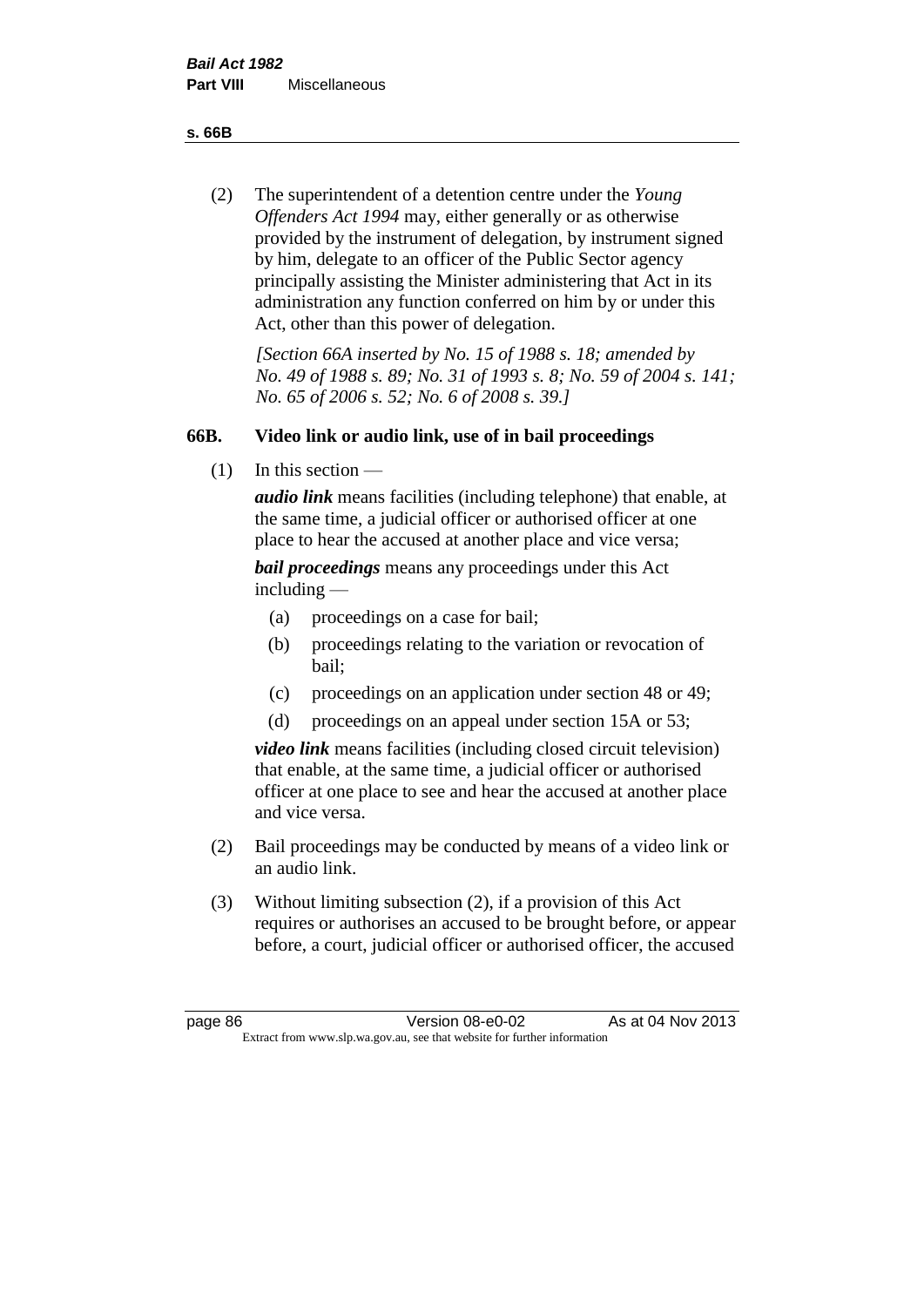may be brought before, or appear before, the court or officer by means of a video link or an audio link.

- (4) An audio link is not to be used under this section unless a video link is not available and cannot reasonably be made available.
- (5) Nothing in this section prevents a court, judicial officer or authorised officer from requiring that an accused be brought before, or appear before, the court or officer in person for the purposes of bail proceedings.

*[Section 66B inserted by No. 6 of 2008 s. 40(1).]*

# **67. Regulations**

- (1) The Governor may make regulations, not inconsistent with this Act, prescribing such things as are required or permitted by this Act to be prescribed or as it is necessary or expedient to prescribe for the purposes thereof.
- (2) Without limiting the generality of subsection (1) regulations  $\text{max}$  —
	- (a) make provision for or with respect to the making of applications —
		- (i) for or in relation to bail;
		- (ii) for the approval of sureties;
		- (iii) for the approval of security to be given by accused persons and sureties;
		- (iv) for the cancellation of a surety undertaking;
		- (v) for an order under section 49,

and for the manner in which such applications are to be made and the procedure to be followed on such applications;

(b) for the purposes of clause 5 of Part A of Schedule 1, prescribe the officer or officers who may grant bail for any prescribed appearance or class of appearance in court by an accused who is in custody;

As at 04 Nov 2013 Version 08-e0-02 Page 87 Extract from www.slp.wa.gov.au, see that website for further information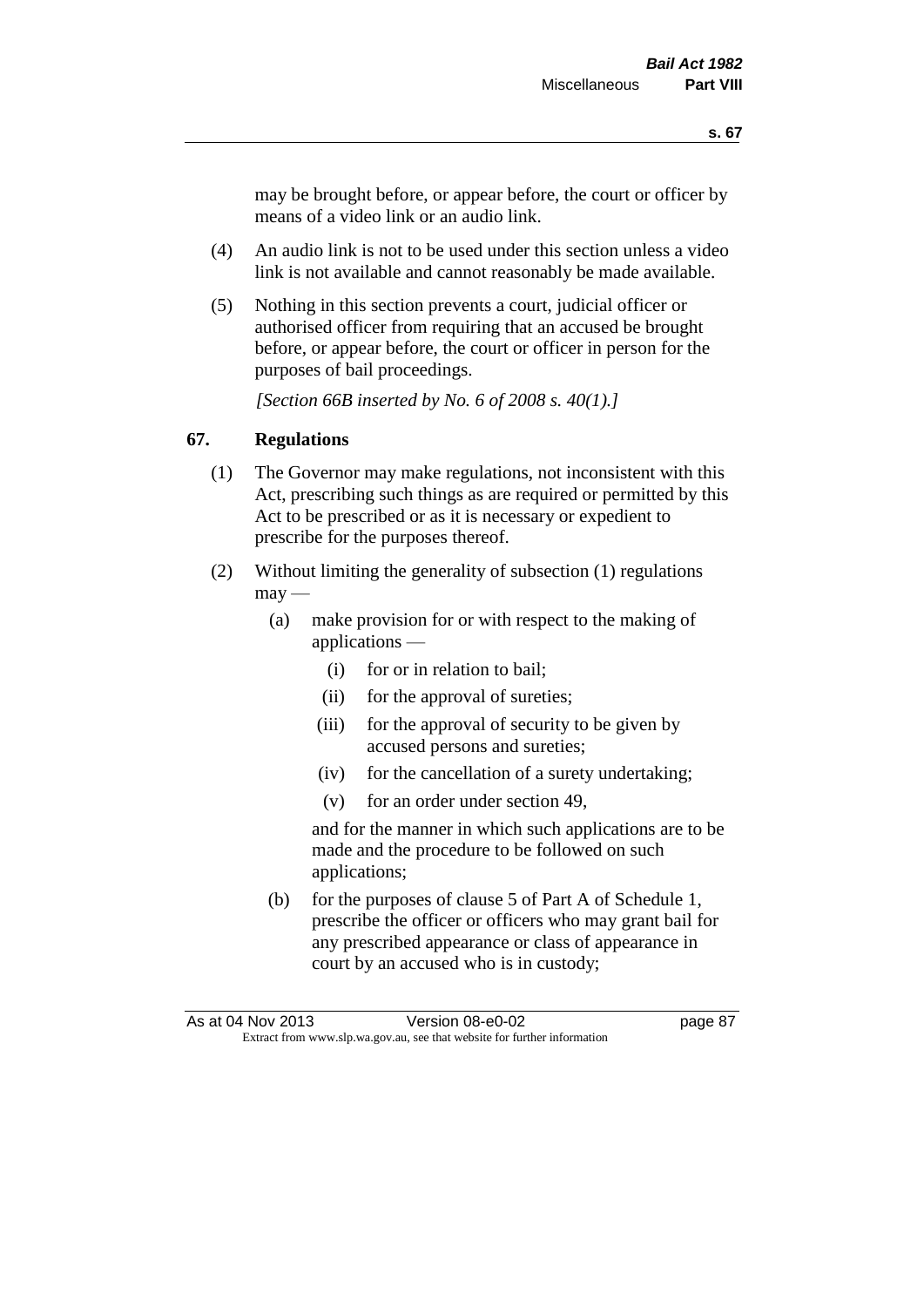**s. 67**

- (c) make provision for, or with respect to the management, control, supervision and good order of premises established for the accommodation of persons to whom bail has been granted.
- (3) Regulations made under this section may provide that a contravention or failure to comply with a regulation constitutes an offence and may provide for penalties not exceeding a fine of \$500 for offences against the regulations.

*[Section 67 amended by No. 45 of 1993 s. 12; No. 84 of 2004 s. 83(3); No. 2 of 2008 s. 56(6); No. 6 of 2008 s. 30(3).]* 

*[68. Omitted under the Reprints Act 1984 s. 7(4)(g).]*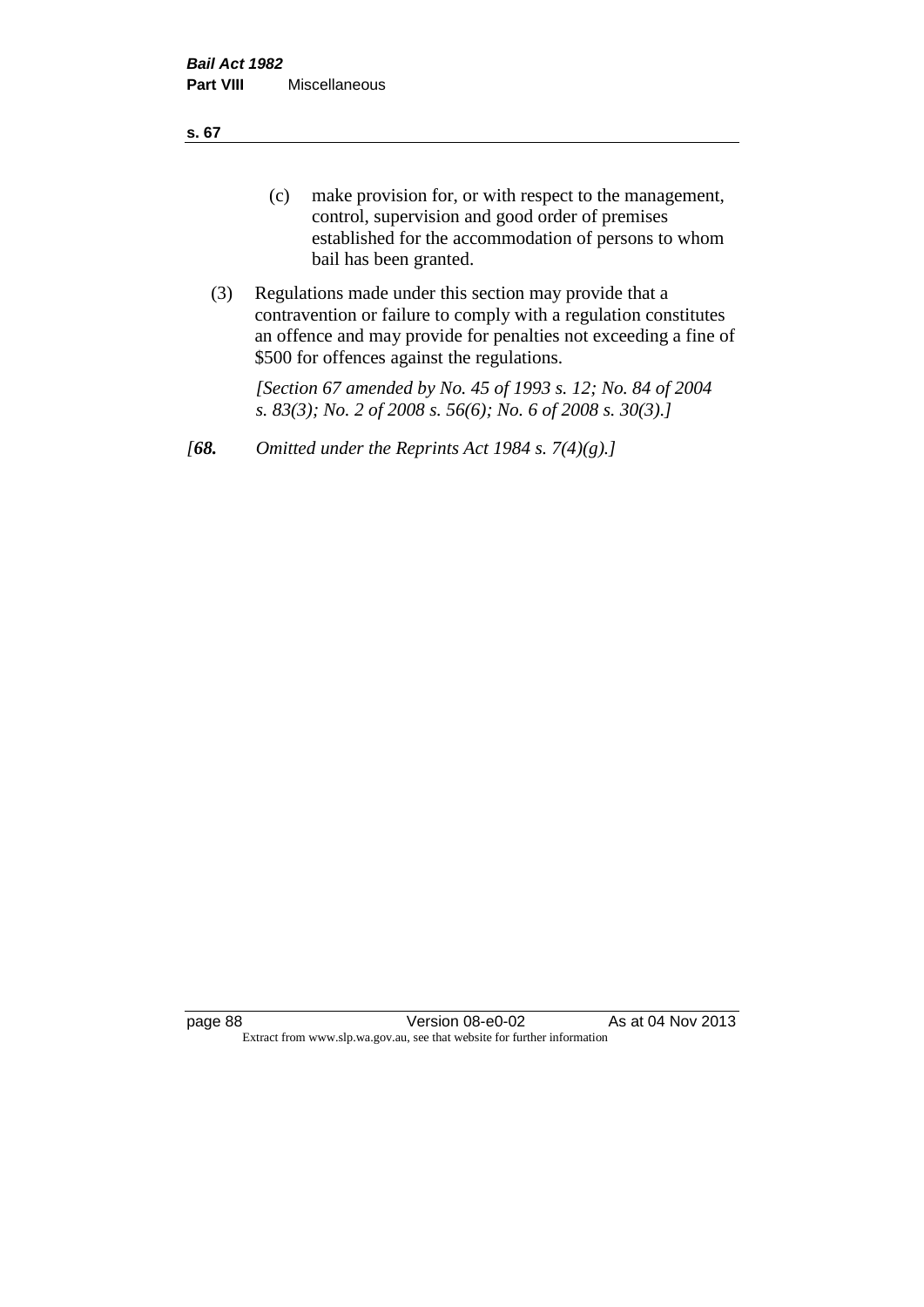# **Schedule 1 — Jurisdiction as to bail and related matters**

[s. 13, 17]

*[Heading inserted by No. 6 of 2008 s. 41(1).]*

# **Part A** — **Jurisdiction relating to bail**

*[Heading inserted by No. 6 of 2008 s. 41(2)(a).]*

#### **First Column**

#### **Second Column**

*Appearances in court*

*By whom bail may be granted or (where applicable) dispensed with*

*[Heading amended by No. 6 of 2008 s. 41(2)(b) and (c).]*

# **1. Initial appearance**

(1) The initial appearance in a court of summary jurisdiction or the Children's Court by an accused in, or in connection with, proceedings for an offence.

In any case —

- (a) a justice; or
- (b) an authorised police officer; and

in addition, in the case of a child, an authorised community services officer.

(2) The initial appearance in the District Court or the Supreme Court, not being the initial appearance to which clause 3 applies.

A judge of the District Court or a judge of the Supreme Court, as the case requires.

*[Clause 1 amended by No. 15 of 1988 s. 19; No. 49 of 1988 s. 90(a)(i); No. 59 of 2004 s. 141; No. 84 of 2004 s. 10(1) and 82.]*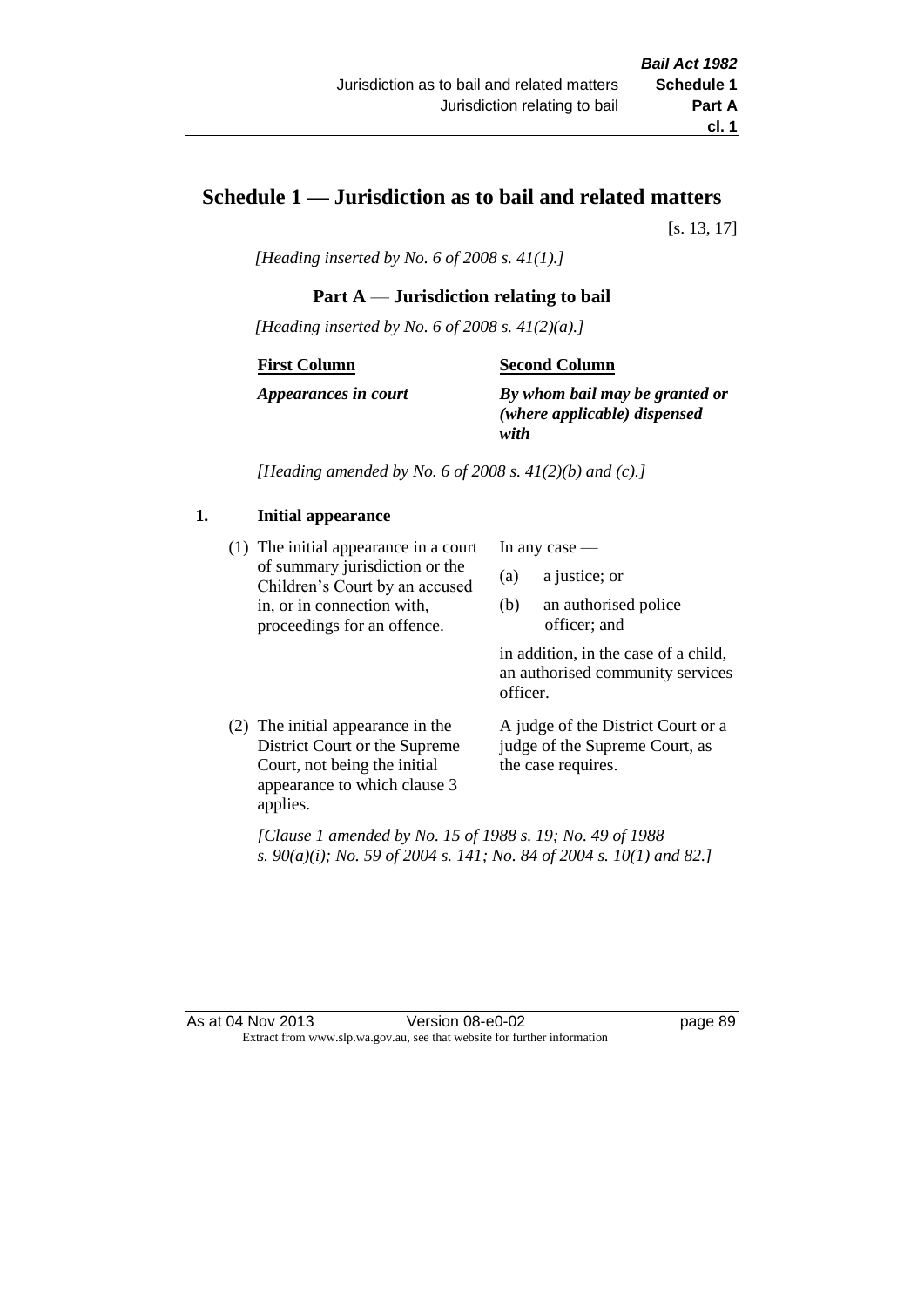| <b>First Column</b>  | <b>Second Column</b>                                                   |
|----------------------|------------------------------------------------------------------------|
| Appearances in court | By whom bail may be granted or<br>(where applicable) dispensed<br>with |

### **2. Appearance after adjournment**

Appearance in any court or before The judicial officer who orders a judicial officer by an accused after any adjournment of proceedings for an offence, not being a committal under clause 3.

the adjournment.

*[Clause 2 amended by No. 84 of 2004 s. 82.]*

# **3**. **Appearance on committal to Supreme Court or District Court**

The initial appearance by an accused in the Supreme Court or District Court after he has been committed thereto under any Act to be tried or sentenced or otherwise dealt with. The judicial officer who orders the committal.

*[Clause 3 amended by No. 84 of 2004 s. 82.]*

#### **4. Appearance in connection with appeal etc.**

| (1) Appearance in connection with an If the appeal is being determined<br>application or appeal made under<br>the Criminal Appeals Act 2004 or<br>with any order made in<br>determining the application or<br>appeal. | by a single judge of the Supreme<br>Court, a single judge of the<br>Supreme Court;<br>If the appeal is being determined<br>by the Court of Appeal, the Court<br>of Appeal or a single judge of<br>appeal. |
|-----------------------------------------------------------------------------------------------------------------------------------------------------------------------------------------------------------------------|-----------------------------------------------------------------------------------------------------------------------------------------------------------------------------------------------------------|
| (2) Appearance in connection with a<br>rehearing of proceedings ordered<br>under section 28 of the<br>Children's Court of Western<br>Australia Act 1988.                                                              | The Children's Court.                                                                                                                                                                                     |

page 90 Version 08-e0-02 As at 04 Nov 2013 Extract from www.slp.wa.gov.au, see that website for further information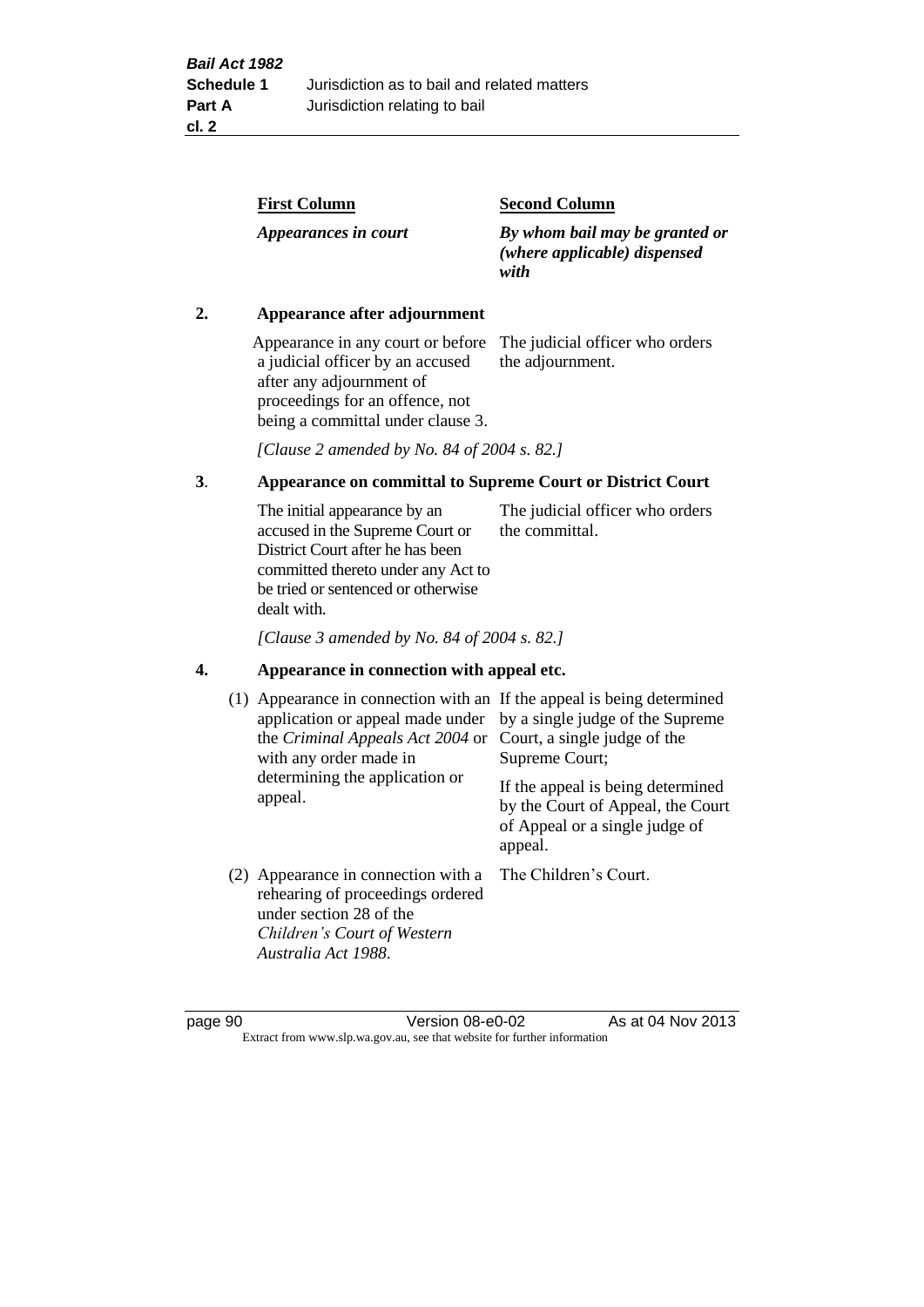| <b>First Column</b>                                                  | <b>Second Column</b>                                                   |
|----------------------------------------------------------------------|------------------------------------------------------------------------|
| Appearances in court                                                 | By whom bail may be granted or<br>(where applicable) dispensed<br>with |
| (3) Appearance in connection with<br>the reconsideration of an order | The Children's Court constituted<br>by the President.                  |

*[Clause 4 inserted by No. 84 of 2004 s. 10(2).]*

# **5. Appearance prescribed by regulation**

under section 40 of the *Children's Court of Western* 

*Australia Act 1988*.

| Appearance in a court for any  | The judicial or other officer   |
|--------------------------------|---------------------------------|
| other purpose or following any | prescribed by such regulations. |
| other occurrence prescribed by |                                 |
| regulations under this Act.    |                                 |

## **6. Appearances not otherwise provided for**

Any appearance in a court not otherwise provided for in this Part or by regulations under this Act.

The judicial officer who, or court which, orders the appearance.

#### **7. Term used: proceedings for an offence**

In this Part, unless the contrary intention appears —

*proceedings for an offence* in clause 2 (but not in clause 1) includes any of the following proceedings relating to that offence —

- (a) appeal proceedings; and
- (b) proceedings on a writ of *habeas corpus*; and
- (c) proceedings on the re-appearance of an offender under section 50 of the *Sentencing Act 1995*.

*[Clause 7 inserted by No. 84 of 2004 s. 10(3).]*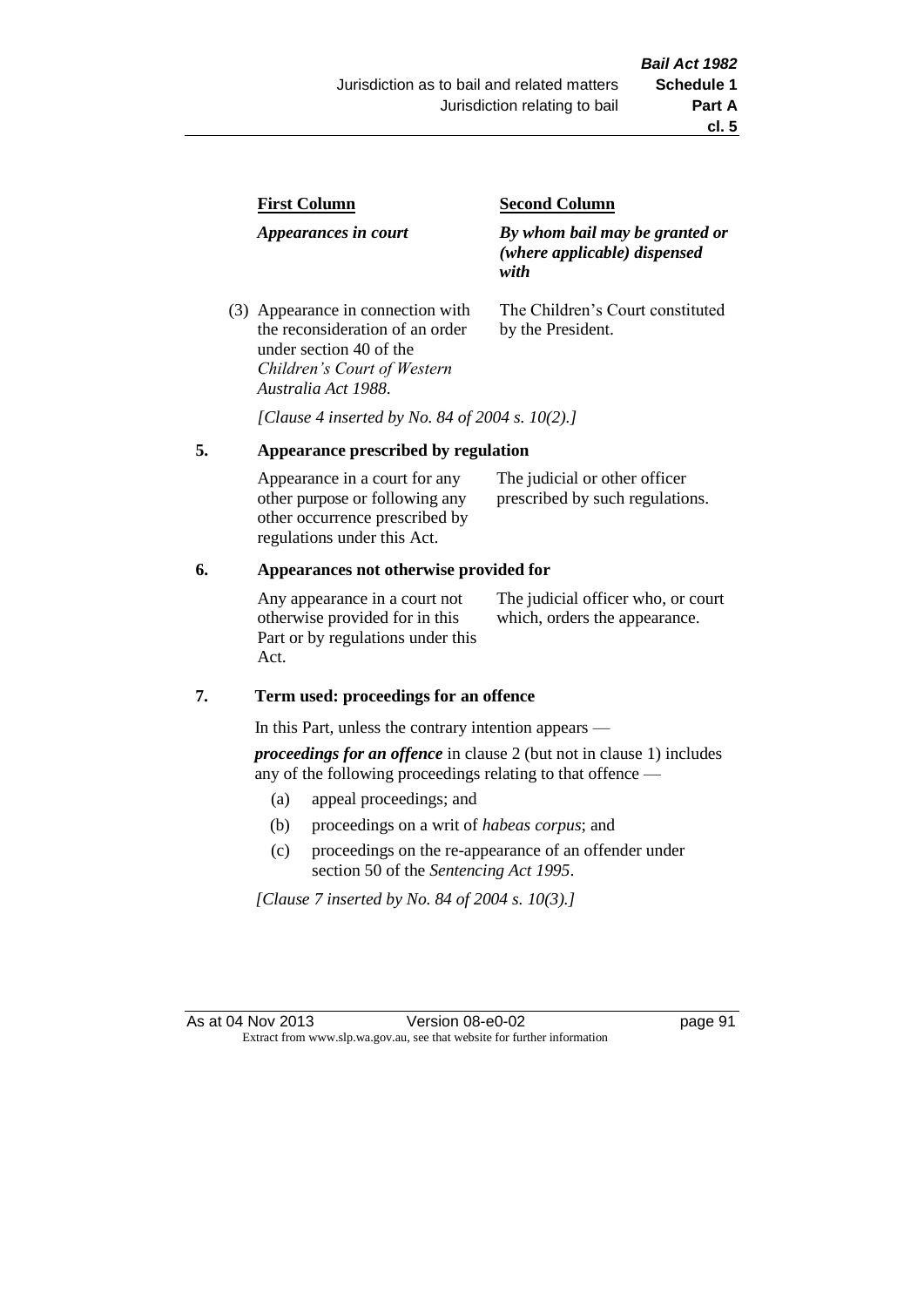## **Part B** — **Cessation of powers relating to bail**

*[Heading inserted by No. 6 of 2008 s. 41(3)(a).]*

#### **1. Upon decision by judge, power of other officers ceases**

 $(1)$  In this clause —

*judge* means a judge of the Supreme Court, the Children's Court or the District Court.

- (2) After a judge has granted or refused bail for an appearance by an accused the power to grant bail for that appearance ceases to be vested  $in -$ 
	- (a) any judicial officer whose jurisdiction is inferior to that of the judge; or
	- (b) any authorised officer.
- (3) After a judge has dispensed with the requirement for bail for an appearance by an accused the power to grant or refuse bail for that appearance ceases to be vested in any officer referred to in subclause  $(2)(a)$  or  $(b)$ .

*[Clause 1 inserted by No. 6 of 2008 s. 41(3)(b).]*

#### **1A. Upon decision by Court of Appeal, other powers cease**

After the Court of Appeal on an appeal under section 15A —

- (a) has granted or refused bail for an appearance by an accused, the power to grant or refuse bail for that appearance; or
- (b) has dispensed with the requirement for bail for an appearance by an accused, the power to grant or refuse bail for that appearance,

ceases to be vested in any judicial officer or in any authorised officer.

*[Clause 1A inserted by No. 6 of 2008 s. 41(3)(b).]*

#### **2. Upon decision by judicial officer, his power and that of his peers ceases**

Except where clause 4 applies, the power to grant, refuse or dispense with bail for an appearance by an accused ceases to be vested in any judicial officer (including a judge of the Supreme Court) after he, or

page 92 Version 08-e0-02 As at 04 Nov 2013 Extract from www.slp.wa.gov.au, see that website for further information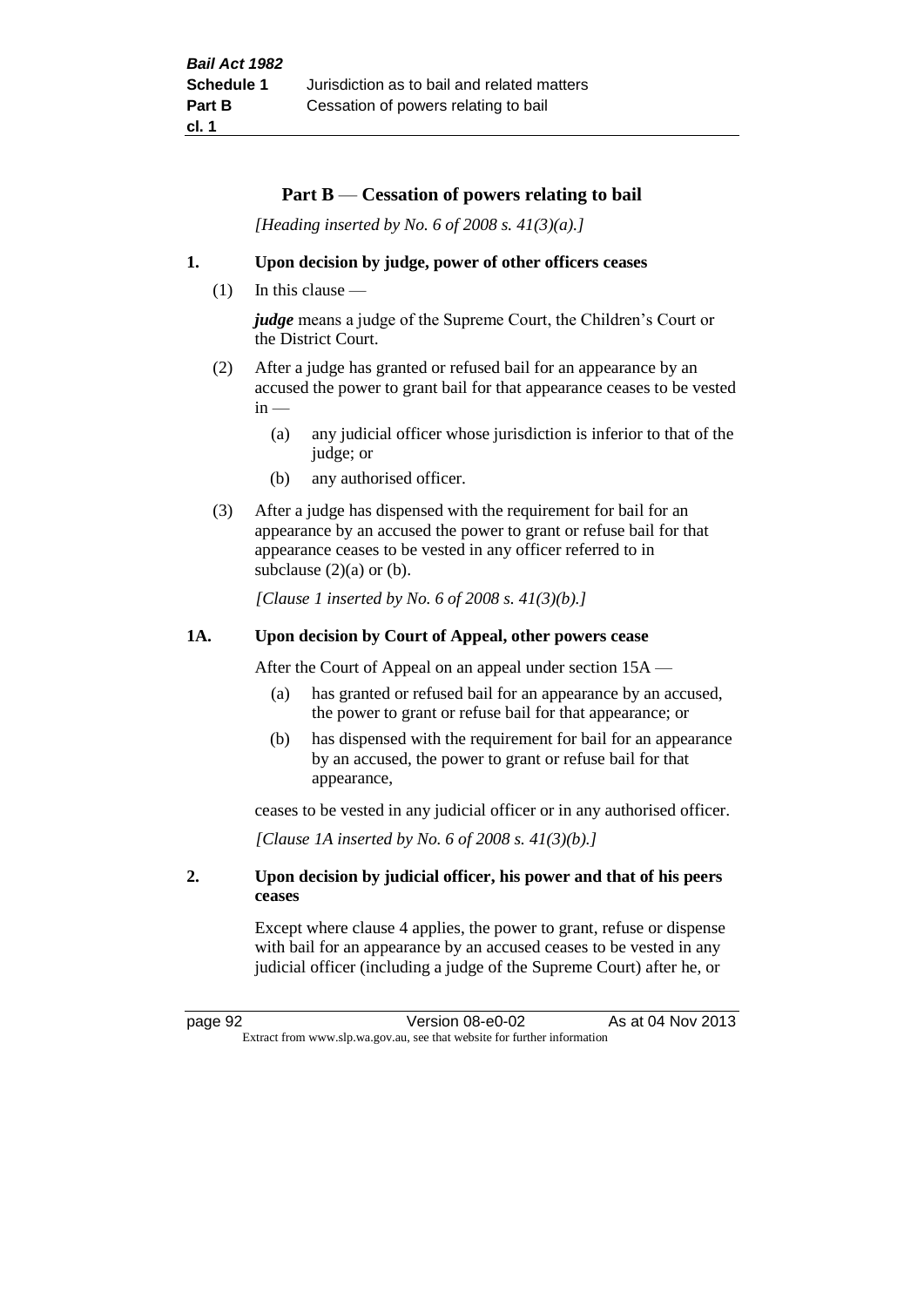another judicial officer whose jurisdiction is co-extensive with his, has granted, refused or dispensed with bail for that appearance.

*[Clause 2 amended by No. 84 of 2004 s. 82; No. 6 of 2008 s. 41(3)(c) and (d).]*

#### **3. Upon refusal of bail for initial appearance, certain powers cease**

- (1) After an authorised officer has refused bail for an initial appearance by an accused, the power to grant bail for that appearance ceases to be vested in another authorised officer, but a justice may nevertheless grant bail for that appearance.
- (2) After a justice has refused bail for an initial appearance by an accused, the power to grant bail for that appearance ceases to be vested in an authorised officer or another justice.

*[Clause 3 inserted by No. 6 of 2008 s. 41(3)(e).]*

#### **4. Judicial officer's powers if accused proves new facts or changed circumstances**

Notwithstanding clause 2, where an accused has been refused bail for an appearance or has been granted bail therefor on terms or conditions with which he is unable or unwilling to comply, the judicial officer who granted or refused bail or another judicial officer whose jurisdiction is co-extensive with his has power to grant bail for that appearance or to vary the terms or conditions of bail previously granted therefor if the accused makes application and satisfies him that —

- (a) new facts have been discovered, new circumstances have arisen or the circumstances have changed since bail was previously granted or refused for that appearance; or
- (b) he failed to adequately present his case for bail on the previous occasion when it was considered; or
- (c) where bail was granted subject to a home detention condition, he has, since the previous occasion when his case for bail was considered, complied with the home detention condition for a period of one month or more.

*[Clause 4 amended by No. 61 of 1990 s. 14; No. 84 of 2004 s. 82.]*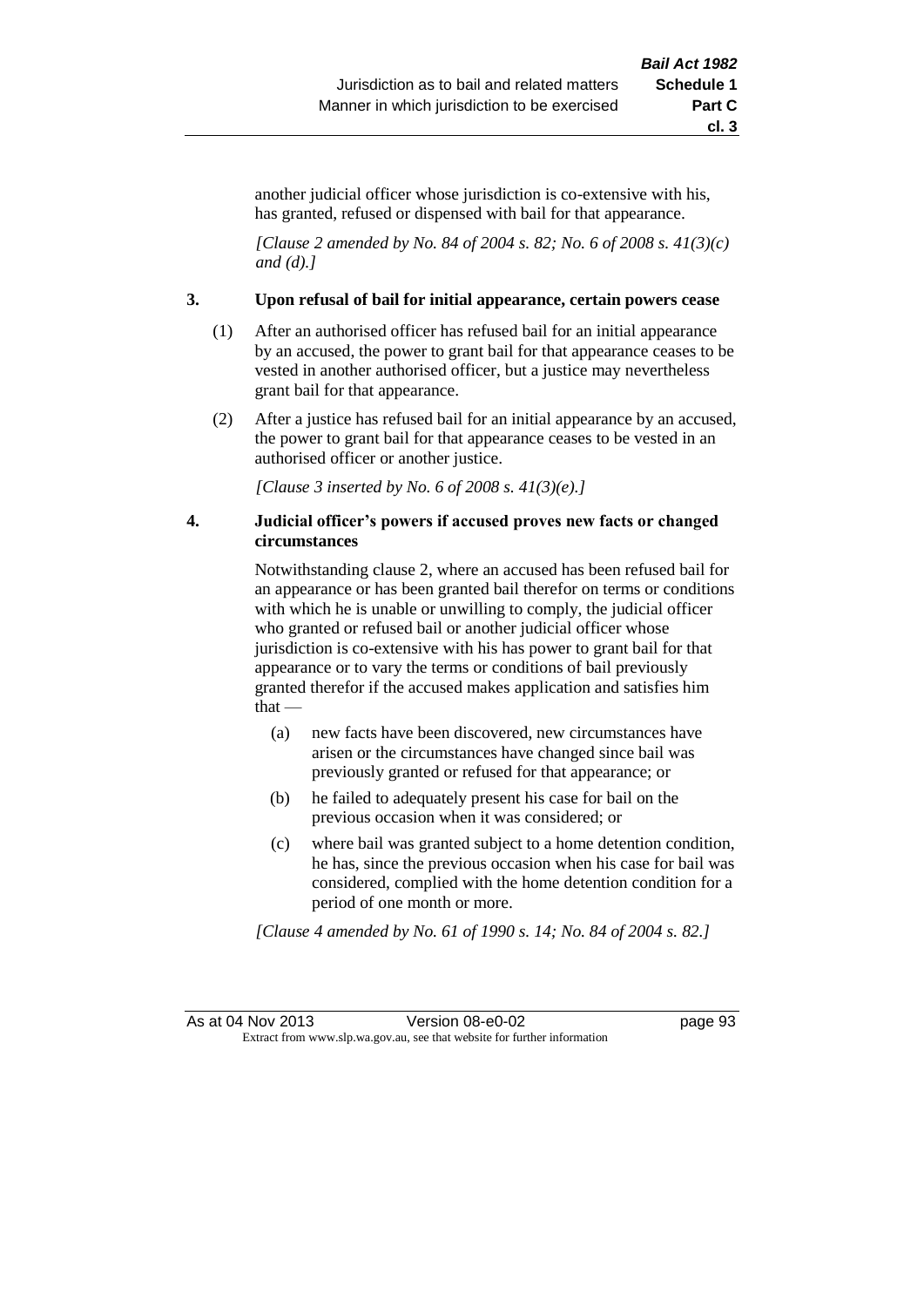## **Part C — Manner in which jurisdiction to be exercised**

*[Heading deleted by No. 6 of 2008 s. 41(4)(a).]*

#### **1. Bail before conviction at discretion of court etc., except for child**

Subject to clauses 3A and 3C, the grant or refusal of bail to an accused, other than a child, who is in custody awaiting an appearance in court before conviction for an offence shall be at the discretion of the judicial officer or authorised officer in whom jurisdiction is vested, and that discretion shall be exercised having regard to the following questions as well as to any others which he considers relevant —

- (a) whether, if the accused is not kept in custody, he may
	- (i) fail to appear in court in accordance with his bail undertaking; or
	- (ii) commit an offence; or
	- (iii) endanger the safety, welfare, or property of any person; or
	- (iv) interfere with witnesses or otherwise obstruct the course of justice, whether in relation to himself or any other person;
- (b) whether the accused needs to be held in custody for his own protection;
- (c) whether the prosecutor has put forward grounds for opposing the grant of bail;
- (d) whether, as regards the period when the accused is on trial, there are grounds for believing that, if he is not kept in custody, the proper conduct of the trial may be prejudiced;
- (e) whether there is any condition which could reasonably be imposed under Part D which would —
	- (i) sufficiently remove the possibility referred to in paragraphs (a) and (d); or
	- (ii) obviate the need referred to in paragraph (b); or
	- (iii) remove the grounds for opposition referred to in paragraph (c);
- (f) where the accused is charged with an offence that is alleged to have been committed in respect of a child, whether a

page 94 Version 08-e0-02 As at 04 Nov 2013 Extract from www.slp.wa.gov.au, see that website for further information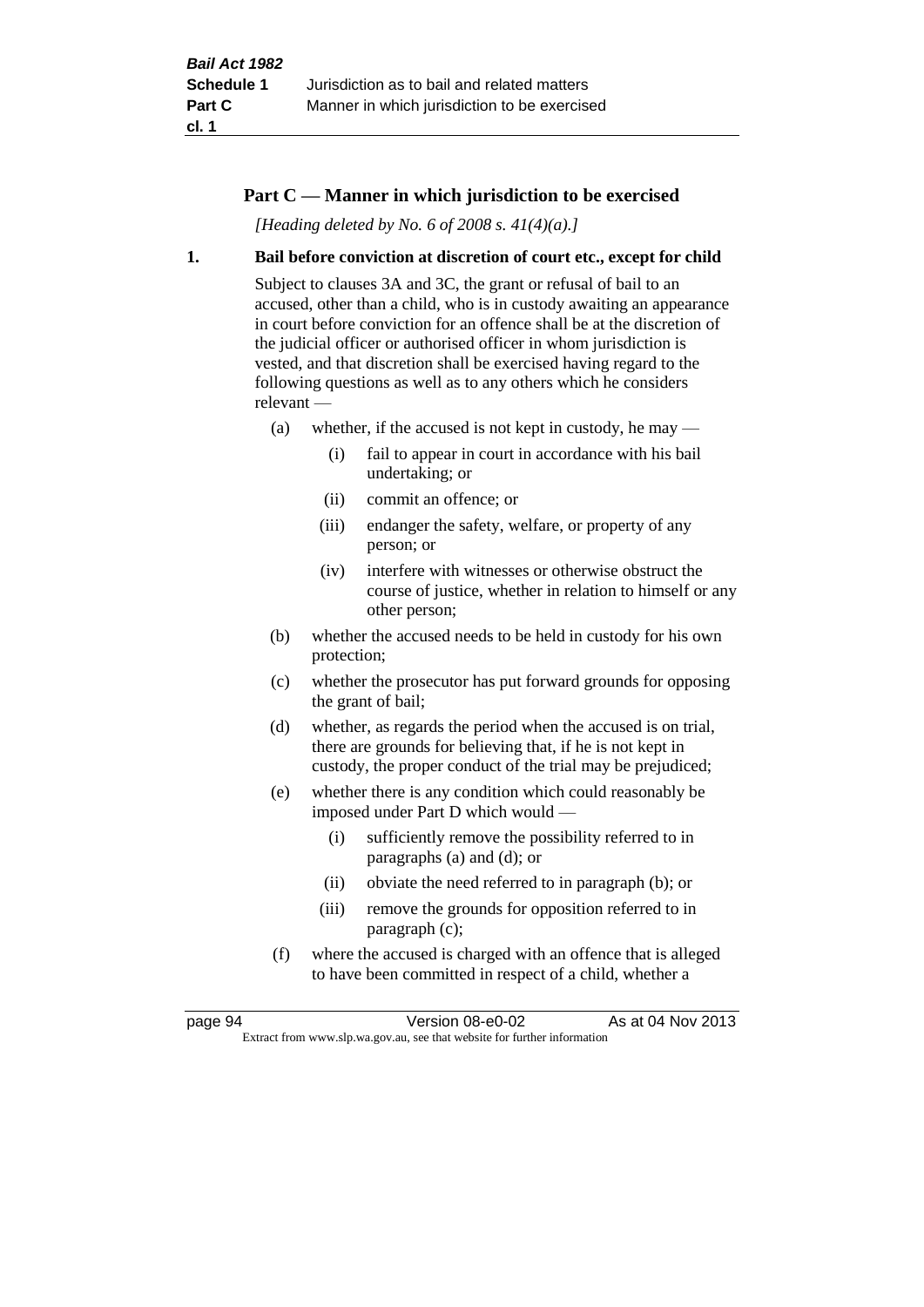**cl. 2**

condition should be imposed under Part D requiring the accused to reside at a place other than the place where the child resides;

(g) whether the alleged circumstances of the offence or offences amount to wrongdoing of such a serious nature as to make a grant of bail inappropriate.

*[Clause 1 amended by No. 14 of 1992 s. 11; No. 45 of 1993 s. 10(2)(a); No. 54 of 1998 s. 8(a) and (b); No. 84 of 2004 s. 82; No. 6 of 2008 s. 41(4)(b).]*

## **2. Child to have qualified right to bail**

(1) In this clause —

*responsible person* means a parent, relative, employer or other person who, in the opinion of the judicial officer or authorised officer, is in a position to both influence the conduct of the child and provide the child with support and direction.

- (2) Subject to subclause (3), a child accused who is in custody awaiting an appearance in court before conviction for an offence has a right to be granted bail unless —
	- (a) in the opinion of the judicial officer or authorised officer in whom jurisdiction is vested —
		- (i) one or more of the questions set out in clause  $1(a)$ , (b), (d) and (g) must be answered in the affirmative; and
		- (ii) there is no condition which he could reasonably impose under Part D which would satisfy the relevant provision of clause 1(e);

or

(b) there is no responsible person willing to enter into an undertaking of the kind described in subclause  $(3)(c)$ ,

and if the child is refused bail he shall be dealt with in accordance with section 19(2) of the *Young Offenders Act 1994*.

- (3) The right of a child accused under subclause (2) is subject to  $-$ 
	- (a) clauses 3A and 3C; and
	- *[(b) deleted]*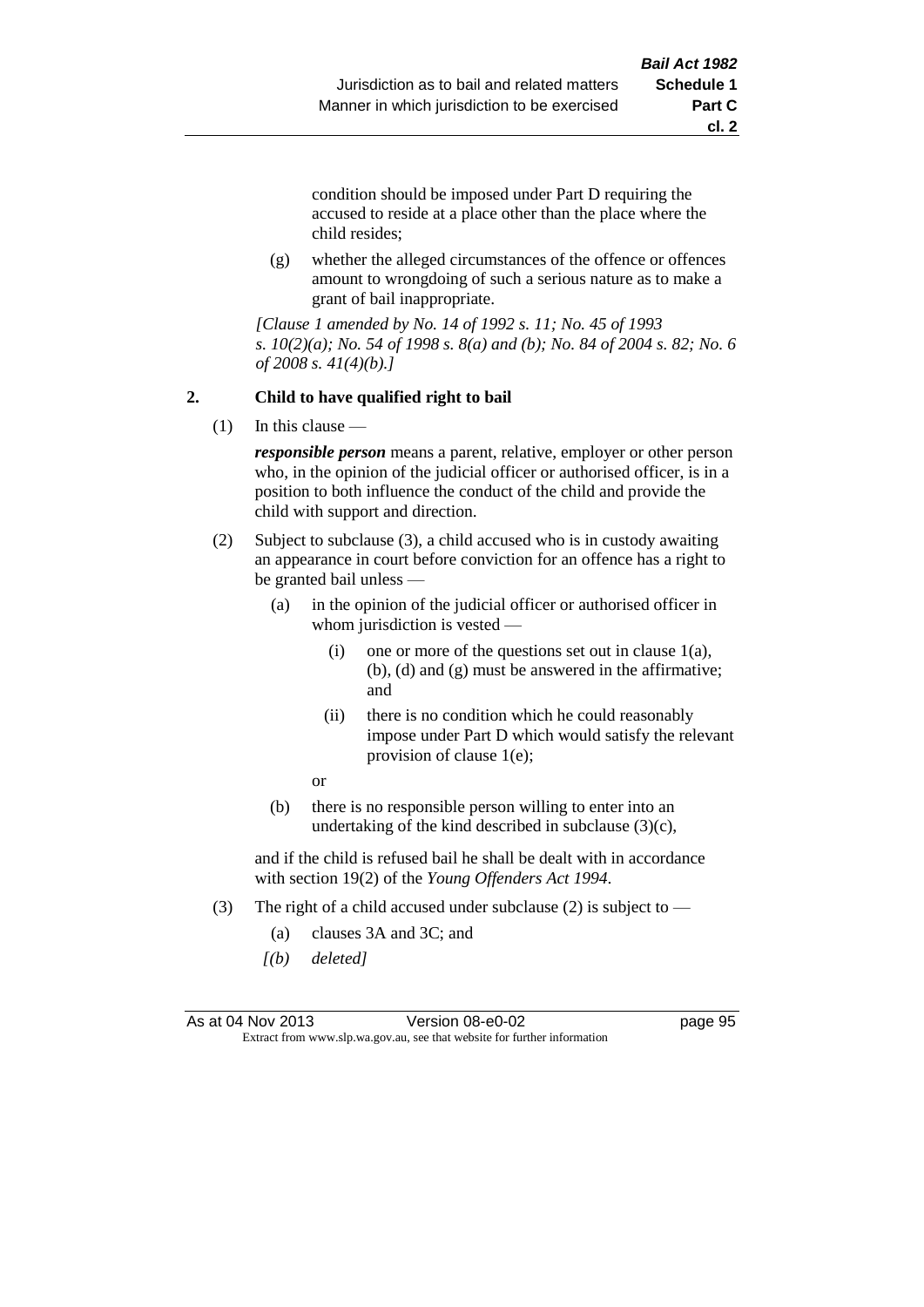| (c) | there being imposed as a condition on the grant of bail a     |
|-----|---------------------------------------------------------------|
|     | requirement that before the release of the child on bail a    |
|     | responsible person undertakes in writing in the approved form |
|     | to ensure that the child complies with any requirement of his |
|     | bail undertaking mentioned in section $28(2)(a)$ , (b), (c)   |
|     | and $(d)$ .                                                   |

(4) Subclauses  $(2)(b)$  and  $(3)(c)$  do not apply to a child accused if it appears to the judicial officer or authorised officer that the accused —

- (a) is over the age of 17 years; and
- (b) has sufficient maturity to live independently without the guidance or control of a parent or guardian.
- (5) For the purposes of this clause, the provisions of sections 46, 47, 48, 54, 55(2), 60 and  $67(2)(a)(iv)$  apply with all necessary changes as  $if -$ 
	- (a) references in those provisions to a surety and a surety undertaking were references to a responsible person and to an undertaking referred to in subclause (3)(c) respectively; and
	- (b) section  $54(1)(b)(i)$  read as follows
		- (i) a person who has entered into an undertaking referred to in clause 2(3)(c) of Part C of Schedule 1 should no longer be regarded as a responsible person for the purposes of that clause, or is dead;
- (6) Where a child accused is released on bail his right to be at liberty is subject to the exercise of the powers in section 17A.

*[Clause 2 inserted by No. 45 of 1993 s. 10(2)(b); amended by No. 57 of 1997 s. 21(3)(a); No. 54 of 1998 s. 8(c); No. 34 of 2004 Sch. 2 cl. 3(3); No. 84 of 2004 s. 82; No. 6 of 2008 s. 41(4)(c) and 43(4).]*

#### **3. Matters relevant to cl. 1(a)**

In considering whether an accused may do any of the things mentioned in clause 1(a), the judicial officer or authorised officer shall have regard to the following matters, as well as to any others which he considers relevant —

(a) the nature and seriousness of the offence or offences (including any other offence or offences for which he is

| page 96                                                                  | Version 08-e0-02 | As at 04 Nov 2013 |
|--------------------------------------------------------------------------|------------------|-------------------|
| Extract from www.slp.wa.gov.au, see that website for further information |                  |                   |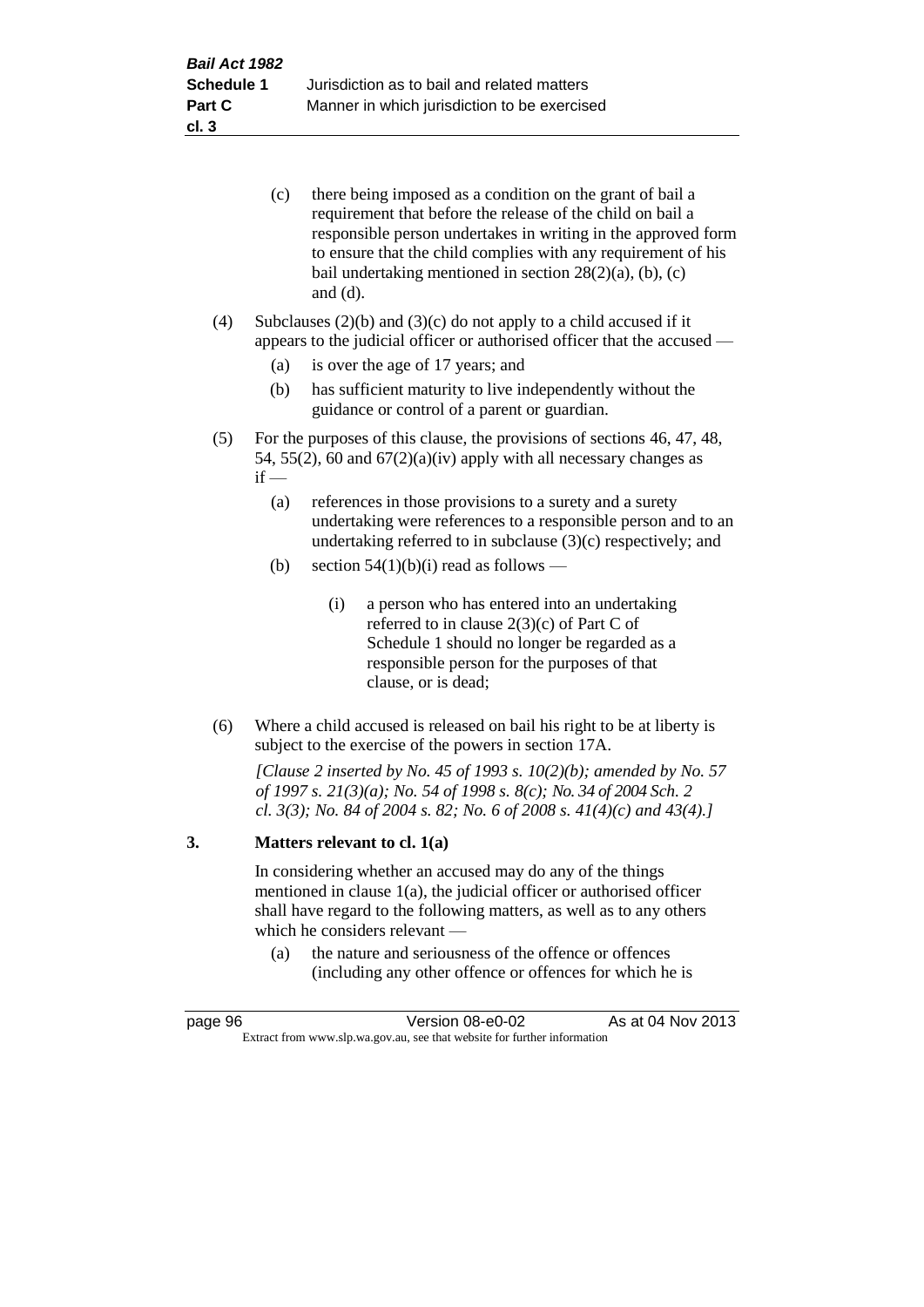awaiting trial) and the probable method of dealing with the accused for it or them, if he is convicted; and

- (b) the character, previous convictions, antecedents, associations, home environment, background, place of residence, and financial position of the accused; and
- (c) the history of any previous grants of bail to him; and
- (d) the strength of the evidence against him.

*[Clause 3 amended by No. 84 of 2004 s. 82.]*

#### **3A. Accused charged with etc. serious offence committed while on bail etc. for another serious offence, bail for**

- (1) Notwithstanding clause 1, 2 or 4 or any other provision of this Act, where -
	- (a) an accused is in custody
		- (i) awaiting an appearance in court before conviction for a serious offence; or
		- (ii) waiting to be sentenced or otherwise dealt with for a serious offence of which the accused has been convicted;

and

- (b) the serious offence is alleged to have been committed while the accused was
	- (i) on bail for; or
	- (ii) at liberty under an early release order made in respect of,

another serious offence,

the judicial officer or (if section 16A does not apply) the authorised officer in whom jurisdiction is vested shall refuse to grant bail for the serious offence referred to in paragraph (a) unless the judicial officer or authorised officer —

(c) is satisfied that there are exceptional reasons why the accused should not be kept in custody and, if clause 3B applies, is so satisfied only after complying with that clause; and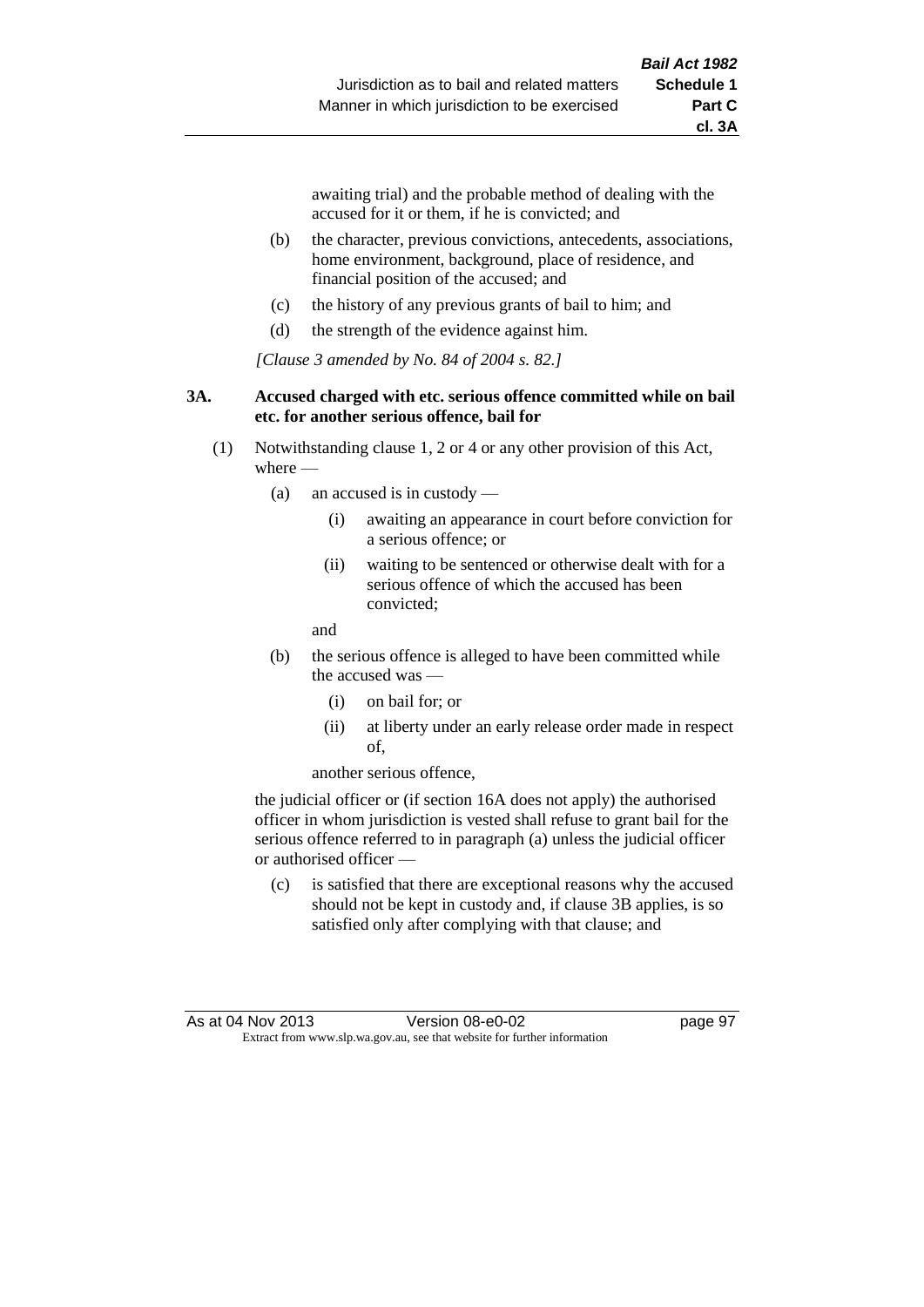- (d) is also satisfied that bail may properly be granted having regard to the provisions of clauses 1 and 3 or, in the case of a child accused, clauses 2 and 3.
- (2) Notwithstanding section 7(1), where an accused is refused bail under subclause (1) for an appearance for a serious offence his case for bail need not be considered again under that subsection for an appearance for that offence unless he satisfies the judicial officer who may order his detention that —
	- (a) new facts have been discovered, new circumstances have arisen or the circumstances have changed since bail was refused; or
	- (b) he failed to adequately present his case for bail on the occasion of that refusal.
- (3) Where a child accused is refused bail under subclause (1) he shall be dealt with in accordance with section 19(2) of the *Young Offenders Act 1994*.

*[Clause 3A inserted by No. 45 of 1993 s. 10(2)(c); amended by No. 57 of 1997 s. 21(3)(b); No. 54 of 1998 s. 7 and 13(1); No. 84 of 2004 s. 82; No. 6 of 2008 s. 41(4)(d).]*

# **3B. Exceptional reasons under cl. 3A(1), determining**

- (1) This clause applies where it appears to the judicial officer or (if section 16A does not apply) the authorised officer that all or any of the acts alleged to constitute a serious offence referred to in clause 3A(1)(b) would, if proved in the appropriate proceedings, amount to a breach by the accused of a protective condition or order.
- (2) The judicial officer or authorised officer shall, before making a decision that there are exceptional reasons for the purposes of clause  $3A(1)(c)$ , make enquiry, or cause enquiry to be made, whether there has already been —
	- (a) any breach by the accused of the protective condition or order that has been proved in proceedings; or
	- (b) any alleged breach by the accused of the protective condition or order that has not been so proved, including an allegation that has not been the subject of a prosecution or any other communication to any relevant official; or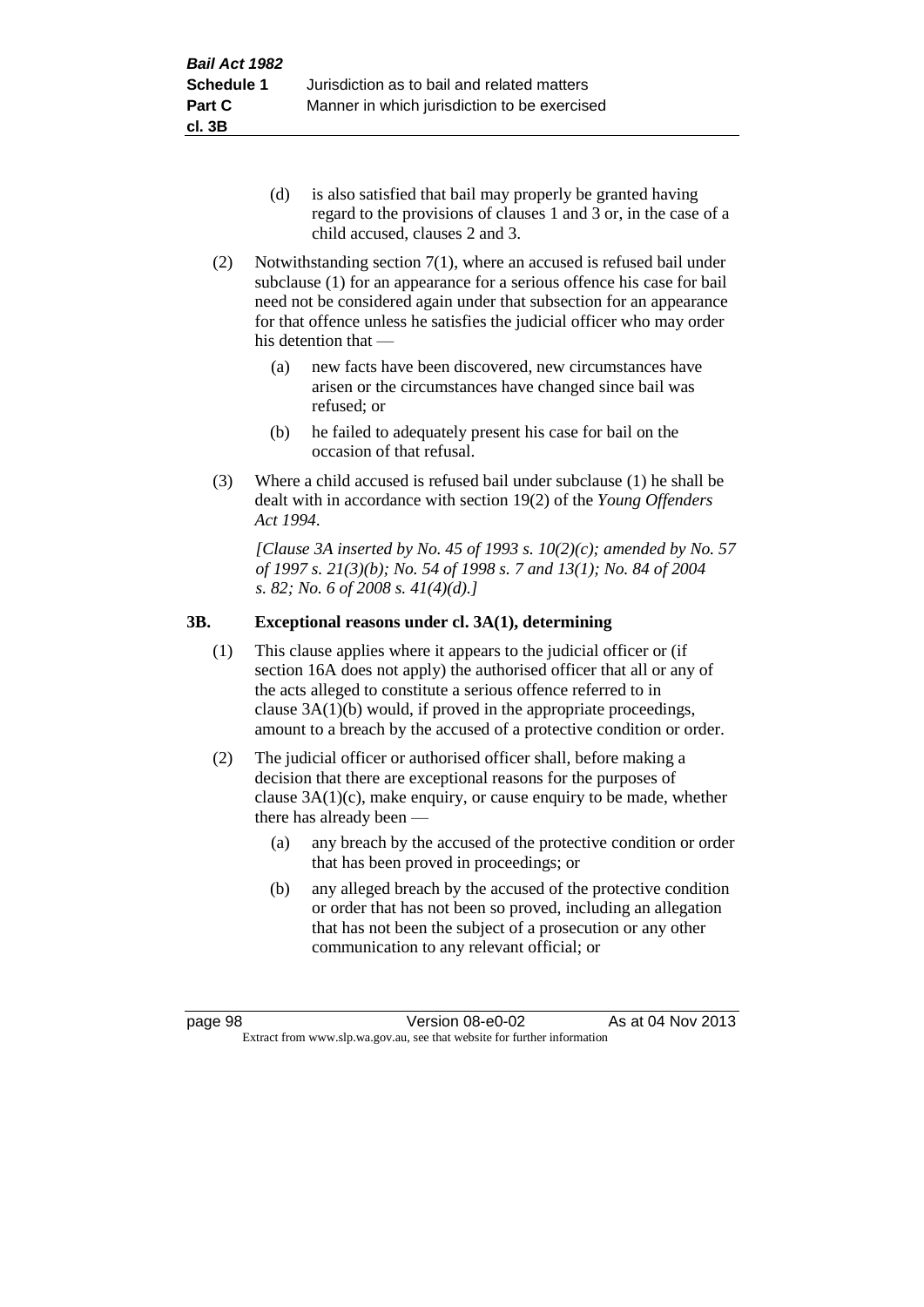- (c) any alleged breach by the accused of any other protective condition or order that has been the subject of a prosecution.
- (3) On becoming aware of any such alleged breach, the judicial officer or authorised officer shall give each person for whose protection a protective condition or order referred to in subclause (2) was imposed or made (a *relevant person*) a reasonable opportunity to give evidence by affidavit on matters relating to that protective condition or order.
- (4) The judicial officer or authorised officer shall in making any decision for the purposes of clause  $3A(1)(c)$  —
	- (a) give due weight to  $-$ 
		- (i) any evidence given under subclause (3); and
		- (ii) any adverse effect that a grant of bail to the accused would have on a relevant person; and
		- (iii) any difficulty that a relevant person might have in proving any future breach of a protective condition or order;

and

- (b) consider whether it would be appropriate to refuse bail and make a hospital order under section 5 of the *Criminal Law (Mentally Impaired Accused) Act 1996*; and
- (c) in the case of a condition imposed for a purpose mentioned in clause 2(2)(c) or (d) of Part D, treat any alleged breach of the condition as a serious matter even if the conduct alleged to amount to the breach in itself appears to be trivial; and
- (d) consider whether any alleged breach of a protective condition or order that has occurred shows that the purpose of the condition or order has not been achieved and that the accused should be kept in custody.
- (5) The provisions of this clause do not limit the matters that the judicial officer or authorised officer may take into account for the purposes of clause  $3A(1)(c)$ .
- (6) In this clause —

#### *protective condition or order* means —

(a) a condition imposed for a purpose mentioned in clause  $2(2)(c)$  or (d) of Part D; or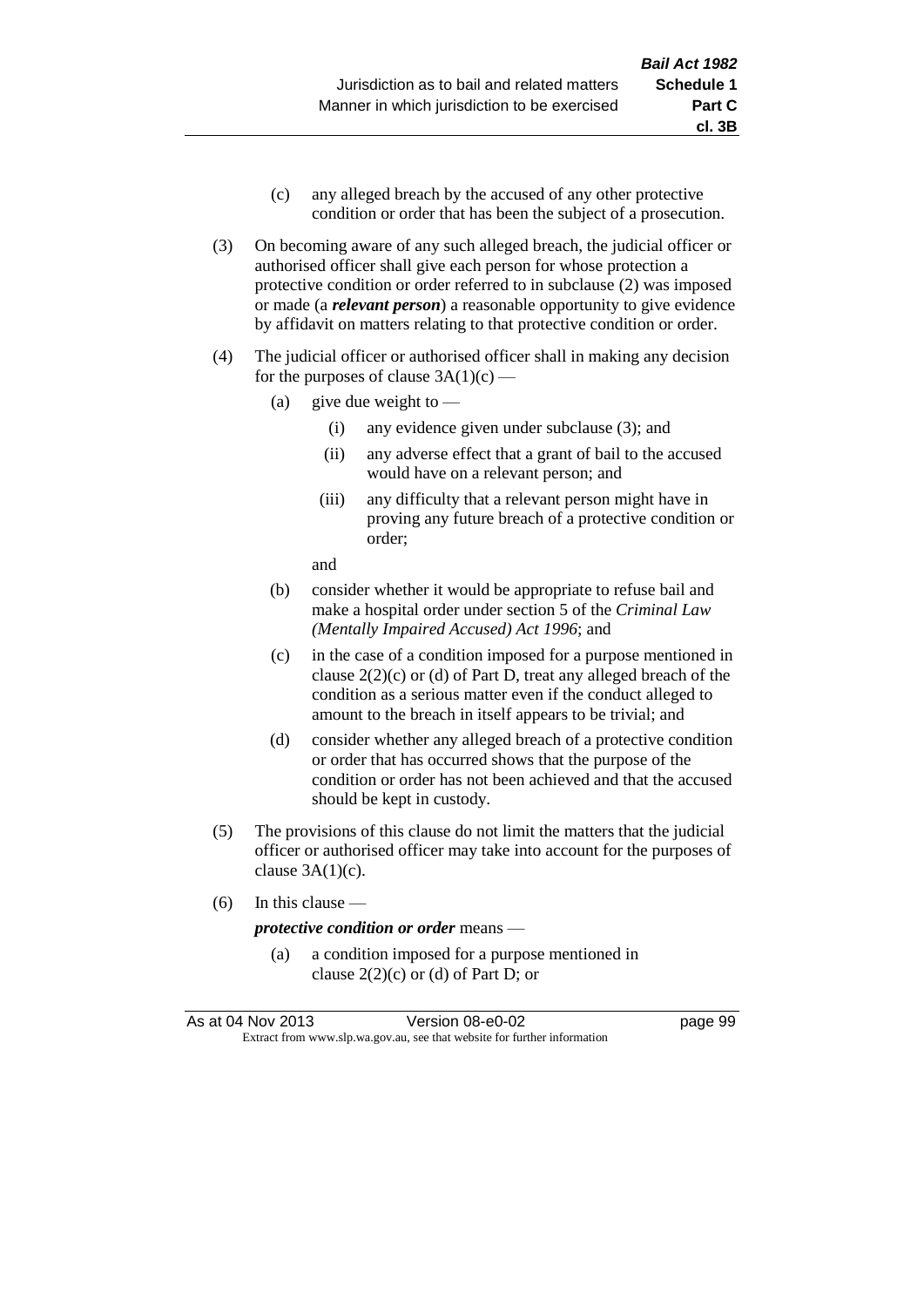- (b) a violence restraining order or a police order under the *Restraining Orders Act 1997*; or
- (c) a Part VII order under the *Justices Act 1902* <sup>3</sup>
	- (i) that under section 86 of the *Restraining Orders Act 1997* is taken to be a misconduct restraining order under that Act; and
	- (ii) that shows on the face of the order that the causing or threatening of personal injury by the accused was a ground for the making of the order.

*[Clause 3B inserted by No. 54 of 1998 s. 13(2); amended by No. 38 of 2004 s. 60; No. 59 of 2004 s. 141; No. 84 of 2004 s. 11 and 82.]*

# **3C. Bail in murder cases**

Notwithstanding clause 1, 2 or 4 or any other provision of this Act, where an accused is in custody —

- (a) awaiting an appearance in court before conviction for an offence of murder; or
- (b) waiting to be sentenced or otherwise dealt with for an offence of murder of which the accused has been convicted,

the judicial officer in whom jurisdiction is vested shall refuse to grant bail for the offence unless the judicial officer is satisfied that —

- (c) there are exceptional reasons why the accused should not be kept in custody; and
- (d) bail may properly be granted having regard to the provisions of clauses 1 and 3 or, in the case of a child, clauses 2 and 3.

*[Clause 3C inserted by No. 6 of 2008 s. 41(4)(e); amended by No. 29 of 2008 s. 24(7).]*

# **4. Bail after conviction for accused awaiting sentence**

(1) Subject to clauses 3A and 3C, the grant or refusal of bail to an accused, other than a child, who is in custody waiting to be sentenced or otherwise dealt with for an offence of which the accused has been convicted shall be at the discretion of the judicial officer in whom jurisdiction is vested, and that discretion shall be exercised having regard to the questions set out in clause 1 as well as to any others which the judicial officer considers relevant.

| page 100                                                                 | Version 08-e0-02 | As at 04 Nov 2013 |
|--------------------------------------------------------------------------|------------------|-------------------|
| Extract from www.slp.wa.gov.au, see that website for further information |                  |                   |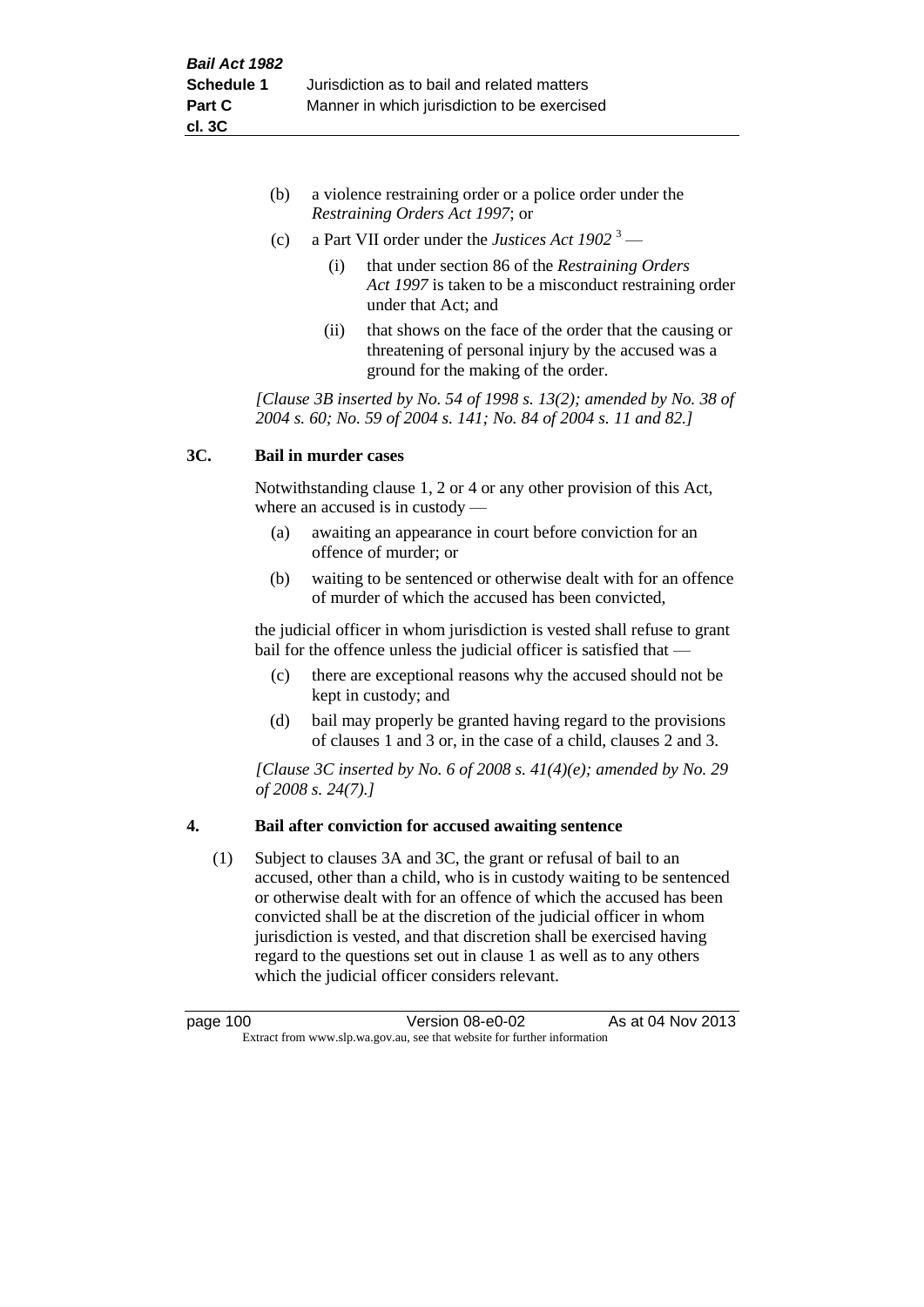**cl. 4A**

(2) A child accused who is in custody waiting to be sentenced or otherwise dealt with for an offence of which the child accused has been convicted has the same right to be granted bail as a child accused referred to in clause 2(2), and the provisions of clause 2 apply accordingly.

*[Clause 4 inserted by No. 6 of 2008 s. 41(4)(f).]*

### **4A. Bail after conviction for accused awaiting disposal of appeal**

In deciding whether or not to grant bail to an accused who is in custody waiting for the disposal of appeal proceedings, the judicial officer shall consider whether there are exceptional reasons why the accused should not be kept in custody, and shall only grant bail to the accused if satisfied that —

- (a) exceptional reasons exist; and
- (b) it is proper to do so having regard to the provisions of clauses 1 and 3 or, in the case of a child, clauses 2 and 3.

*[Clause 4A inserted by No. 6 of 2008 s. 41(4)(f).]*

### **5. Exception to cl. 4A for bail in appeal under** *Criminal Appeals Act 2004* **Part 2**

Clause 4A does not apply to the bail of a person who is awaiting the disposal of appeal proceedings under Part 2 of the *Criminal Appeals Act 2004*; such a person shall be deemed for the purposes of this Part to be awaiting an appearance in court before conviction for an offence.

*[Clause 5 inserted by No. 33 of 1989 s. 18; amended by No. 59 of 2004 s. 141; No. 84 of 2004 s. 11; No. 6 of 2008 s. 41(4)(g).]*

### **6. Bail of people on community orders etc.**

For the purpose of determining whether clause 4 applies, a person in custody —

(a) under section 50, 79, 84E, 128, 129 or 132 of the *Sentencing Act 1995* in connection with a possible breach of a conditional release order, a sentence of suspended imprisonment or conditional suspended imprisonment or a community order imposed under that Act; or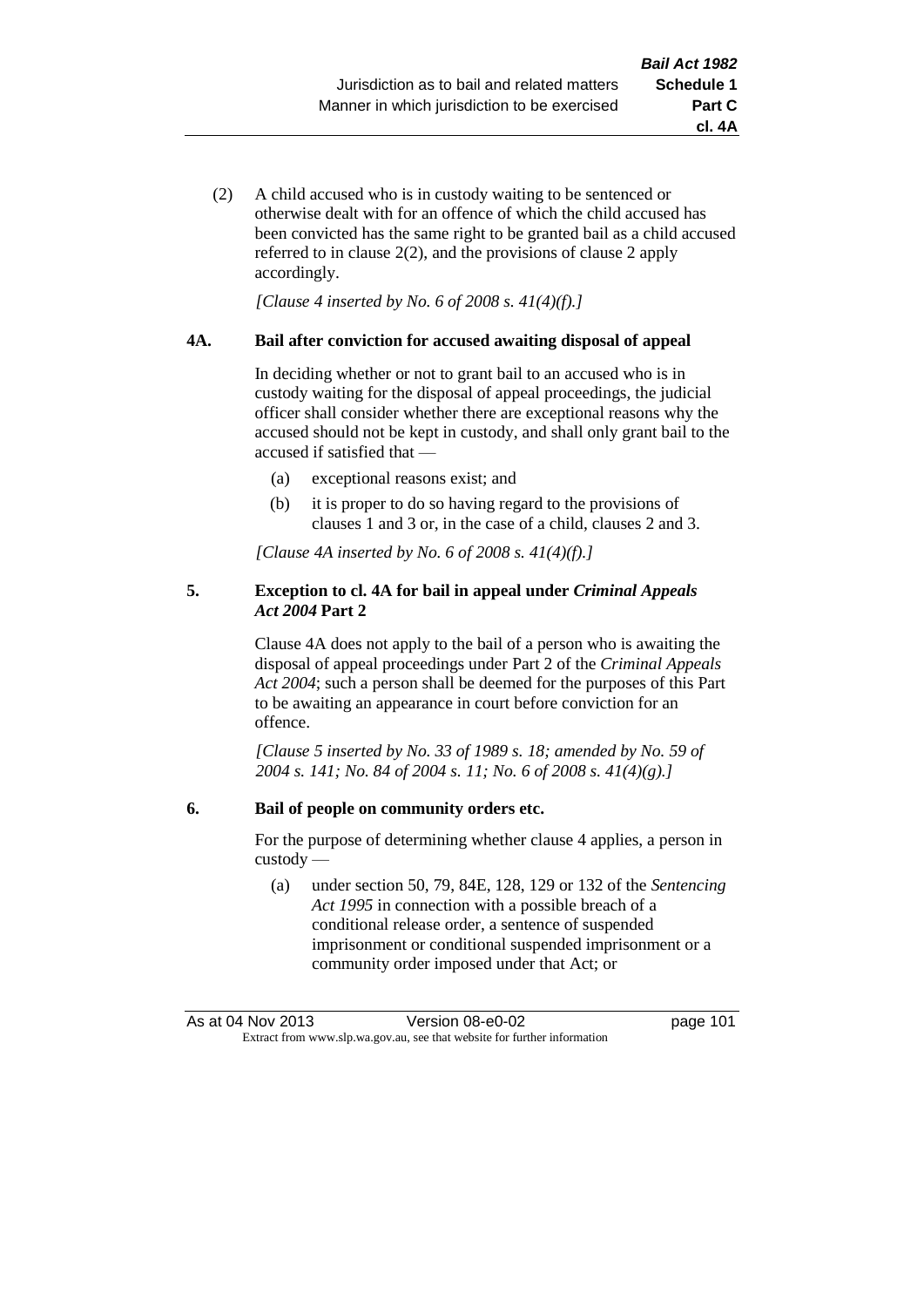(b) under section 43 of the *Young Offenders Act 1994* in respect of an alleged breach of a youth community based order, an intensive youth supervision order or a conditional release order made under that Act,

is to be taken as not having been convicted of the offence for which the sentence was imposed.

*[Clause 6 inserted by No. 78 of 1995 s. 8; amended by No. 27 of 2004 s. 13(3).]*

*[Heading deleted by No. 6 of 2008 s. 41(4)(h).]*

### **7. Bail for initial appearance to be for not more than 30 days**

In fixing the terms of bail of an accused for his initial appearance in court for an offence, a justice or an authorised officer shall require him to make the appearance within the period of 30 days commencing on and including the day on which the accused was arrested for the offence.

*[Clause 7 amended by No. 84 of 2004 s. 82; No. 6 of 2008 s. 41(4)(i).]*

### **8. Bail on adjournment in court of summary jurisdiction to be for not more than 30 days except by consent**

In fixing the terms of bail of an accused for an appearance in court after an adjournment of proceedings for an offence, a judicial officer sitting as a court of summary jurisdiction shall require him to make the appearance within the period of 30 days commencing on and including the day on which the proceedings are adjourned, unless the accused consents to appear on a later day.

*[Clause 8 amended by No. 49 of 1988 s. 90(c); No. 59 of 2004 s. 141; No. 84 of 2004 s. 82.]*

### **9. Calculating periods for cl. 7 and 8**

The periods specified in clauses 7 and 8 shall be calculated to include any Sunday or public holiday.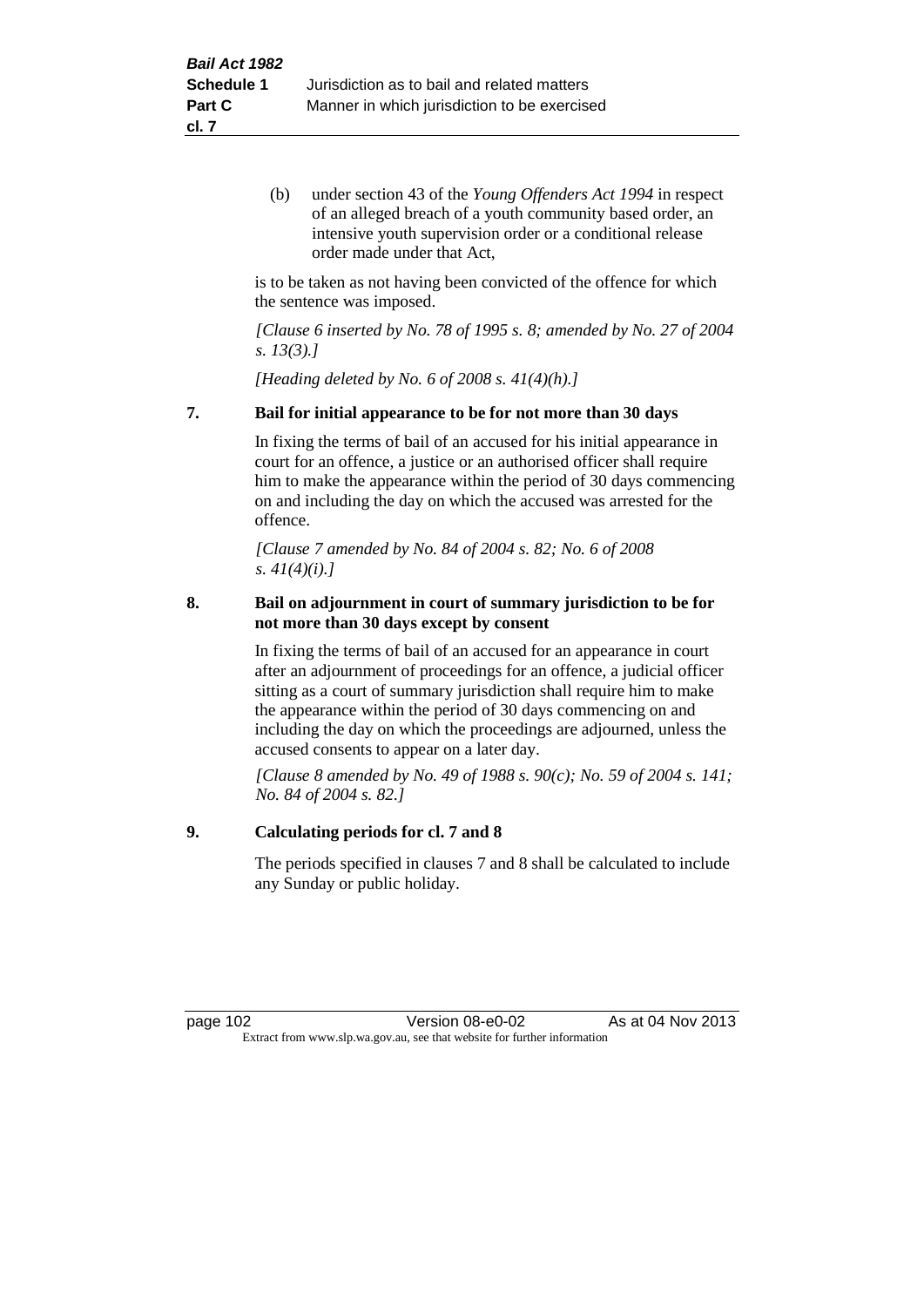### **Part D — Conditions which may be imposed on a grant of bail**

### **1. Conditions as to forfeiture, sureties, security etc.**

- (1) A judicial officer or authorised officer, on a grant of bail, may impose conditions under this clause if he considers that it is desirable to do so to ensure the performance of the accused's bail undertaking.
- (2) If a judicial officer or authorised officer considers that it is desirable as mentioned in subclause (1), he may in addition to releasing the accused on his bail undertaking impose any one or more of the following conditions —
	- (a) that the accused in his bail undertaking agree to forfeit a specified amount of money if he fails to comply with any requirement of his bail undertaking mentioned in section  $28(2)(a)$  or (b); or
	- (b) that a surety or a specified number of sureties enter into a surety undertaking or surety undertakings whereby he or they agree to forfeit a specified amount or specified amounts of money if the accused fails to comply with any requirement of his bail undertaking mentioned in section 28(2)(a) or (b); or
	- (c) that any of them the accused and the surety or sureties give security of a specified value, including the deposit of a specified amount of cash, for the performance of their respective obligations; or
	- (d) that any of them the accused and the surety or sureties deposit with a specified officer any specified passbook or document relating to the title to, or ownership of, any account or other asset offered as security for the performance of their respective obligations; or
	- (e) that any of them the accused and the surety or sureties, at his or their own expense or otherwise, enter into such mortgage, charge, assignment or other transaction, or take such other step, as may be required, including completion of the necessary documents, to render any security effective and enforceable by the State.

As at 04 Nov 2013 Version 08-e0-02 page 103 Extract from www.slp.wa.gov.au, see that website for further information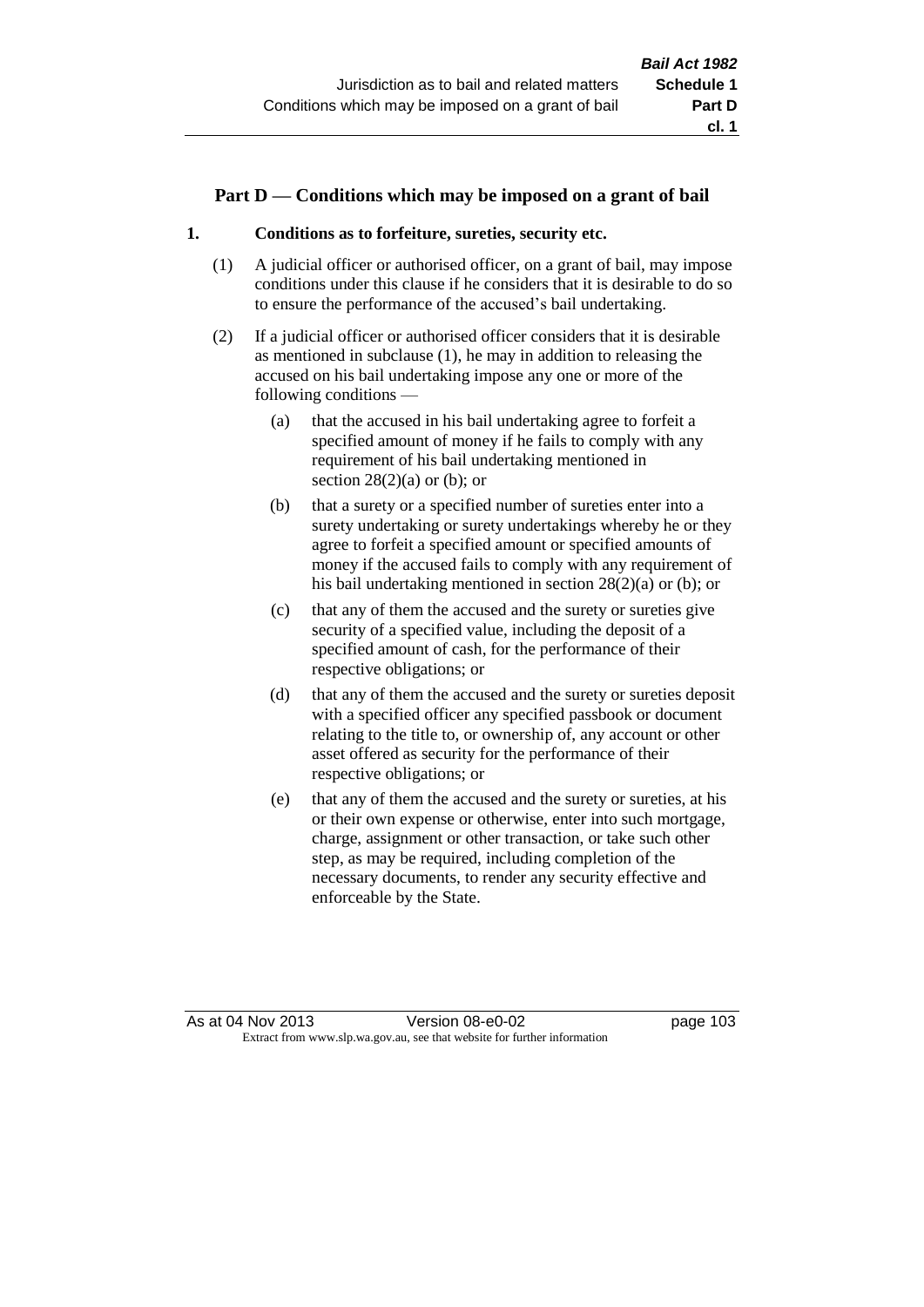- (3) The nature and sufficiency of any security, and the documentation therefor, required under subclause (2) shall be determined by the judicial officer or authorised officer who imposed the condition or, if no determination is so made —
	- (a) by the person before whom the bail undertaking is entered into, where the security is to be given by the accused; and
	- (b) where the security is to be given by a surety, by any person authorised under section 36 to approve the surety or before whom the surety undertaking is entered into.
- (4) When a bail undertaking ceases to have effect as provided in section 34(a) to (d), or upon an accused being acquitted of a charge under section 51(1) or (2) or discharged from further proceedings therefor, each of them the accused, or where section 34(b) applies his personal representative, and any surety is entitled to have returned to him any security given under subclause (2).
- (5) When a surety undertaking ceases to have effect as provided in section 47(a) to (f), a surety is entitled to have returned to him any security given under subclause  $(2)$ .

*[Clause 1 amended by No. 65 of 2003 s. 121(3); No. 84 of 2004 s. 82; No. 6 of 2008 s. 18(3).]*

## **2. Other conditions**

- (1) A judicial officer or authorised officer, on a grant of bail, may impose conditions —
	- (a) to be complied with before the accused is released on bail or while the accused is on bail; or
	- (b) as to the accused's conduct while on bail; or
	- (c) as to where the accused shall reside while on bail,

if he considers that it is desirable for any purpose mentioned in subclause (2), (2b), (3) or (4).

- (1a) Without limiting subclause (1), a judicial officer or authorised officer shall, on a grant of bail to a child accused, consider whether it is desirable for any purpose mentioned in subclause (2) to impose a condition as to —
	- (a) any period in each day during which the child is to remain at a particular place; or

| page 104                                                                 | Version 08-e0-02 | As at 04 Nov 2013 |
|--------------------------------------------------------------------------|------------------|-------------------|
| Extract from www.slp.wa.gov.au, see that website for further information |                  |                   |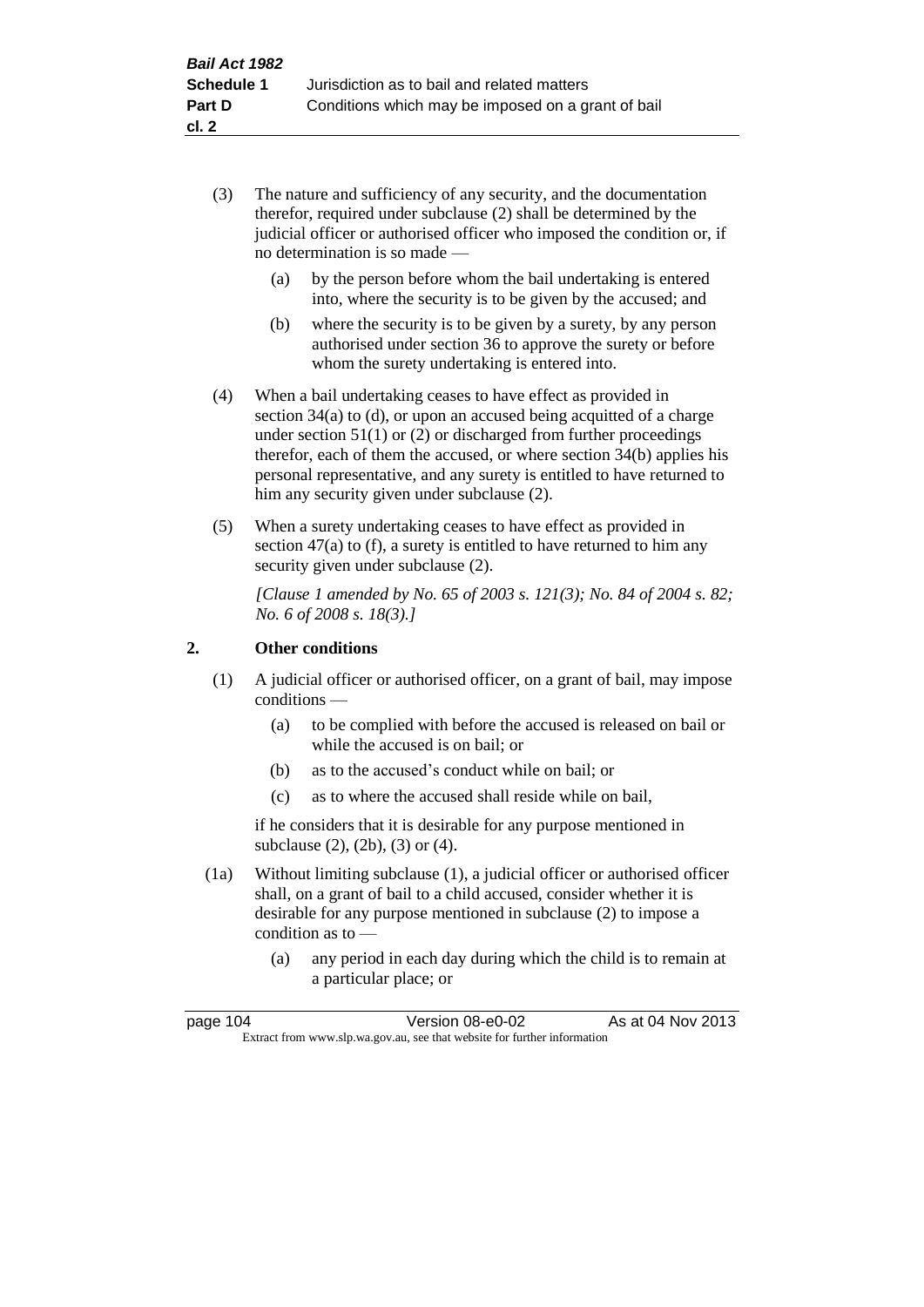- (b) any person with whom the child is not to associate or communicate; or
- (c) any place that the child is not to frequent; or
- (d) the attendance by the child at a school or other educational institution; or
- (e) any other matter,

and the judicial officer or authorised officer may impose any such condition.

- (2) Any condition may be imposed under subclause (1) or (1a) to ensure that an accused —
	- (a) appears in court in accordance with his bail undertaking; or
	- (b) does not while on bail commit an offence; or
	- (c) does not endanger the safety, welfare or property of any person; or
	- (d) does not interfere with witnesses or otherwise obstruct the course of justice, whether in relation to himself or any other person; or
	- (e) as regards the period when the accused is on trial, does not prejudice the proper conduct of the trial.
- (2a) Before imposing a condition on a grant of bail for a purpose mentioned in subclause (2)(c) or (d) a judicial officer or authorised officer is to consider whether that purpose would be better served, or could be better assisted, by a restraining order made under the *Restraining Orders Act 1997* and whether, in the case of a judicial officer, to exercise the power in section 63 of that Act or, in the case of an authorised officer, to make a telephone application under that Act.
- (2b) Where a judicial officer is of the opinion that the accused should while on bail —
	- (a) be counselled for a behavioural problem; or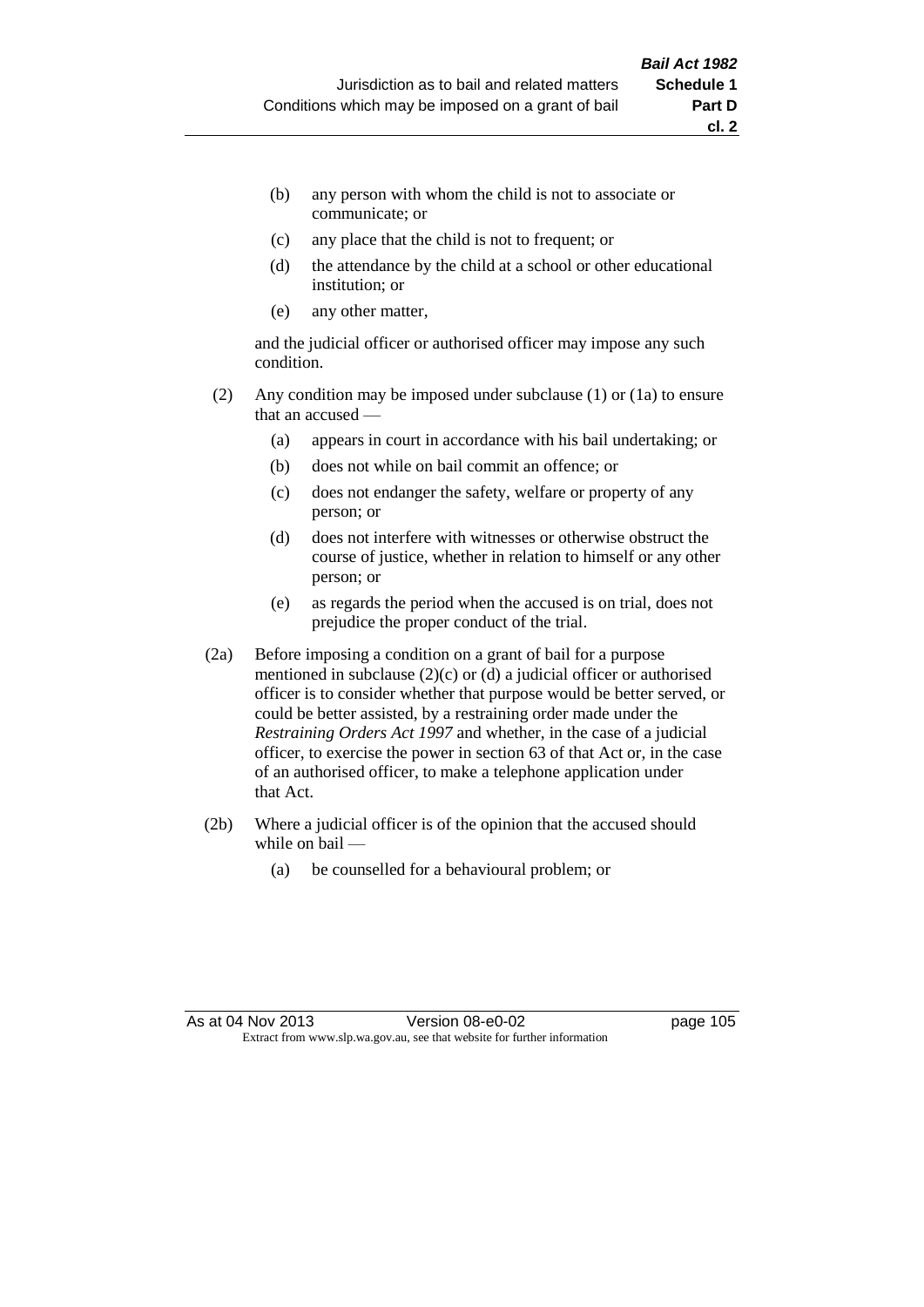(b) attend a course or programme that may assist with such a problem,

the judicial officer may under subclause (1) impose a condition for that purpose that requires the accused to —

- (c) attend a prescribed person to be counselled; or
- (d) attend a prescribed course or programme,

that is specified by the judicial officer in the condition.

- (3) Where a judicial officer who grants bail to an accused is of the opinion that the accused's physical condition ought to be examined the officer may, under subclause (1), impose any condition which the officer considers desirable for the purpose of ensuring that the accused is examined by a medical practitioner.
- (3a) Where a judicial officer who grants bail to an accused is of the opinion that the accused's mental condition ought to be examined the officer may, under subclause (1), impose any condition which the officer considers desirable for the purpose of ensuring that the accused's mental condition is examined including a condition —
	- (a) that the accused be examined by a medical practitioner or an authorised mental health practitioner (as defined in the *Mental Health Act 1996*) for the purpose of deciding whether to make a referral under section 29 of that Act;
	- (b) that the accused be admitted to an authorised hospital (as defined in the *Mental Health Act 1996*);
	- (c) that the accused be examined by a psychiatrist.
- (4) Where a judicial officer is of the opinion that an accused is suffering from alcohol or drug abuse and is in need of care or treatment either on that account, or to enable him to be prepared for his trial, the judicial officer may, under subclause (1), impose any condition which he considers desirable for the purpose of ensuring that the accused receives such care or treatment, including that he lives in, or from time to time attends at, a specified institution or place in order to receive such care or treatment.

page 106 **Version 08-e0-02** As at 04 Nov 2013 Extract from www.slp.wa.gov.au, see that website for further information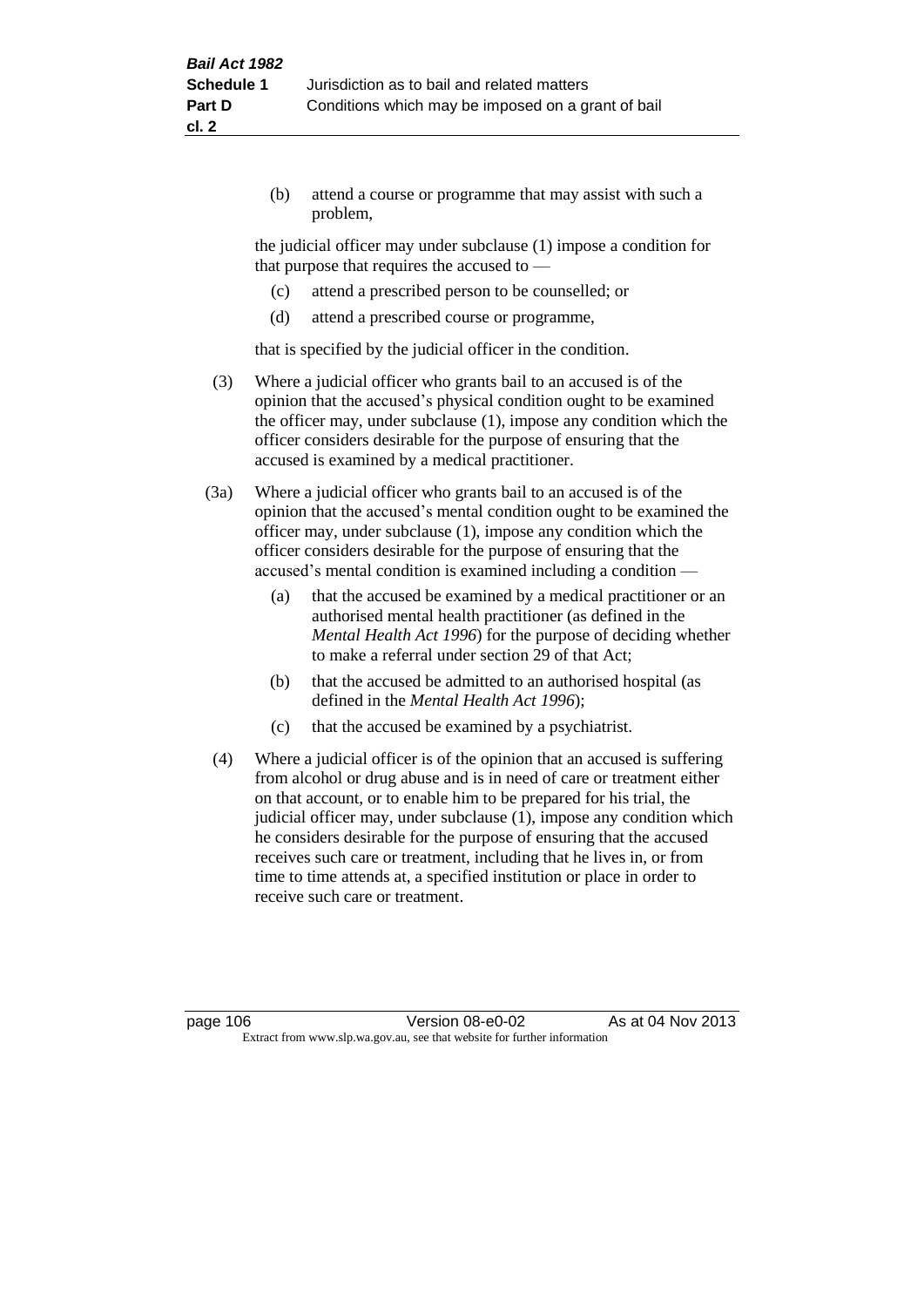- (5) Where a judicial officer imposes a condition for a purpose mentioned in subclause (2b), (3), (3a) or (4), the judicial officer shall cause to be sent to the person who is to counsel or examine the accused, or the place at which the accused is to attend, a statement of the reasons for imposing the condition.
- (6) Where a condition is imposed under this clause that an accused shall reside in premises established for the accommodation of persons to whom bail has been granted, that condition shall be deemed to include a further condition that the accused shall comply with such rules as are for the time being laid down for the maintenance of the good order of those premises, whether such rules are made under section 67 or by the authority responsible for the good order of the premises.
- (7) In this clause —

*medical practitioner* means a person registered under the *Health Practitioner Regulation National Law (Western Australia)* in the medical profession;

*psychiatrist* has the same meaning as it has in the *Mental Health Act 1996*.

*[Clause 2 amended by No. 45 of 1993 s. 10(3); No. 69 of 1996 s. 3; No. 54 of 1998 s. 12; No. 84 of 2004 s. 82; No. 22 of 2008 Sch. 3 cl. 4; No. 35 of 2010 s. 29.]*

*[Clause 2. Modifications to be applied in order to give effect to Cross-border Justice Act 2008: clause altered 1 Nov 2009. See endnote 1M.]*

## **3. Home detention condition**

- (1) A judicial officer may, subject to this clause, impose a home detention condition as a condition on a grant of bail.
- (2) A home detention condition shall not be imposed unless the accused is over the age of 17 years and the judicial officer is satisfied —
	- (a) after considering a report from a community corrections officer about the accused and his circumstances, that the accused is suitable to be subject to a home detention condition; and

**cl. 3**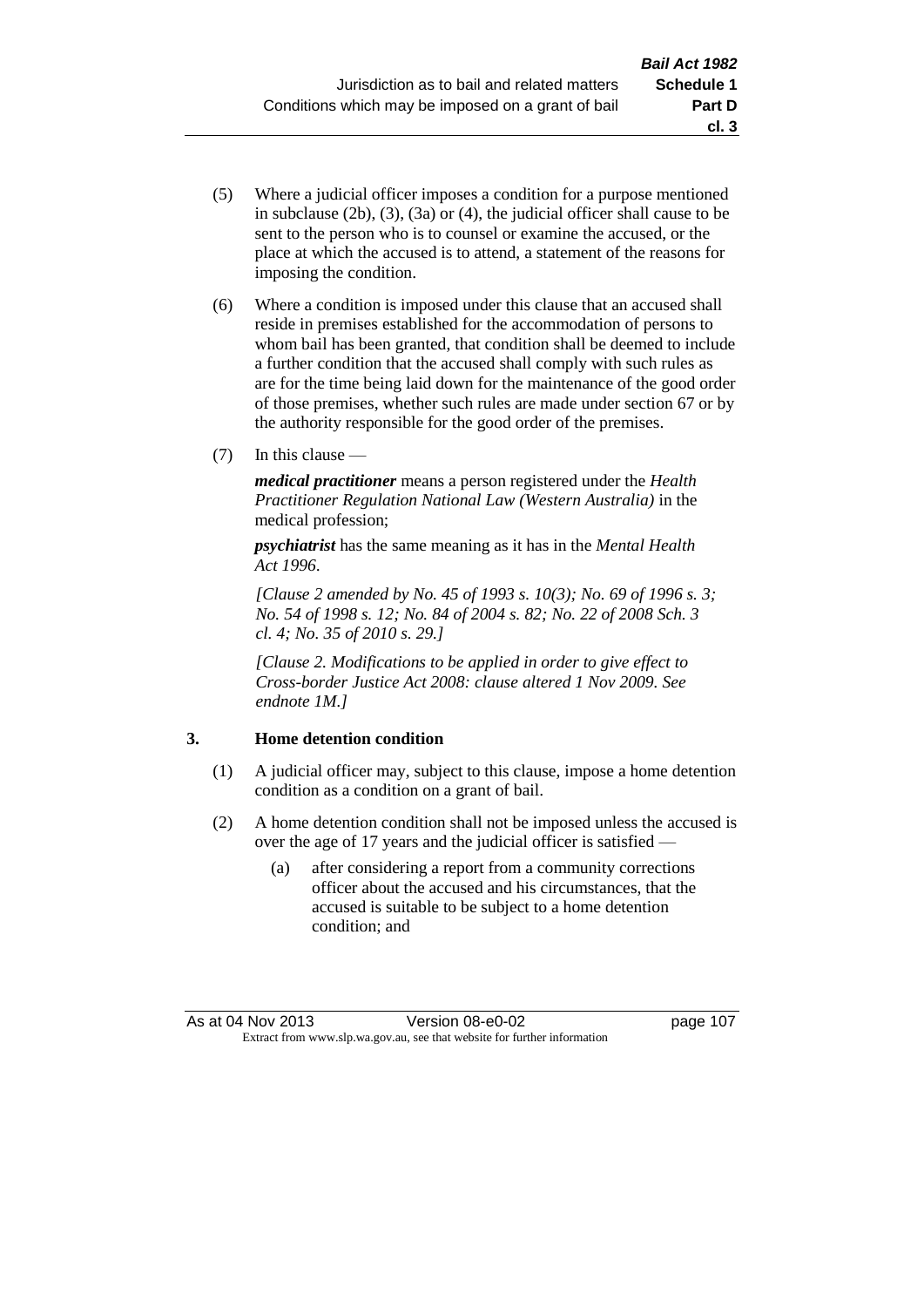- (b) that the place where it is proposed the accused will remain while subject to the home detention condition is a suitable place; and
- (c) that unless a home detention condition is imposed, the accused will not be released on bail.
- (3) A home detention condition is a condition that while the accused is on bail the accused shall —
	- (a) remain at and not leave the place specified in the bail record form and in the bail undertaking (or in a notice under section 50E) until the time specified, or deemed by section 31(3) to be specified, in the bail undertaking except —
		- (i) to work in gainful employment approved by a community corrections officer; or
		- (ii) with the approval of a community corrections officer, to seek gainful employment; or
		- (iii) to obtain urgent medical or dental treatment for the accused; or
		- (iv) for the purpose of averting or minimizing a serious risk of death or injury to the accused or to another person; or
		- (v) to obey an order issued under a written law (such as a summons) requiring the accused's presence elsewhere; or
		- (vi) for a purpose approved of by a community corrections officer; or
		- (vii) on the direction of a community corrections officer; and
	- (b) not leave the State; and
	- (c) comply with every reasonable direction of a community corrections officer; and
	- (d) comply with such of the conditions specified in the list provided under section 24A(4) as may be specified in a notice given under section 50E(b); and

page 108 **Version 08-e0-02** As at 04 Nov 2013 Extract from www.slp.wa.gov.au, see that website for further information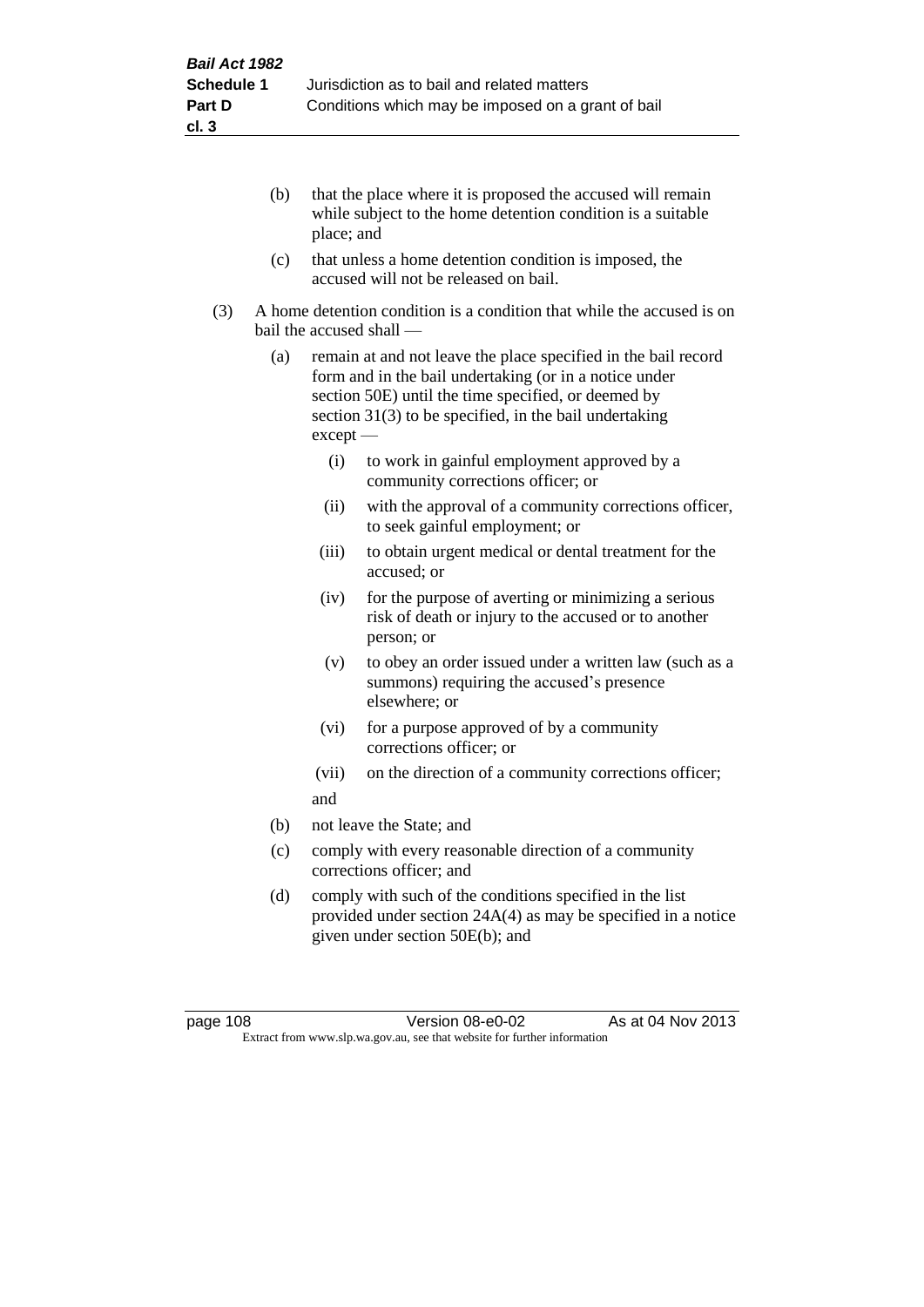(e) when requested to do so, produce a copy of his bail undertaking and any notice by the CEO (corrections) under section 50E for inspection by a community corrections officer or a member of the Police Force.

*[Clause 3 inserted by No. 61 of 1990 s. 15; amended by No. 31 of 1993 s. 9; No. 84 of 2004 s. 82; No. 65 of 2006 s. 53.]*

*[Clause 3. Modifications to be applied in order to give effect to Cross-border Justice Act 2008: clause altered 1 Nov 2009. See endnote 1M.]*

As at 04 Nov 2013 Version 08-e0-02 Page 109 Extract from www.slp.wa.gov.au, see that website for further information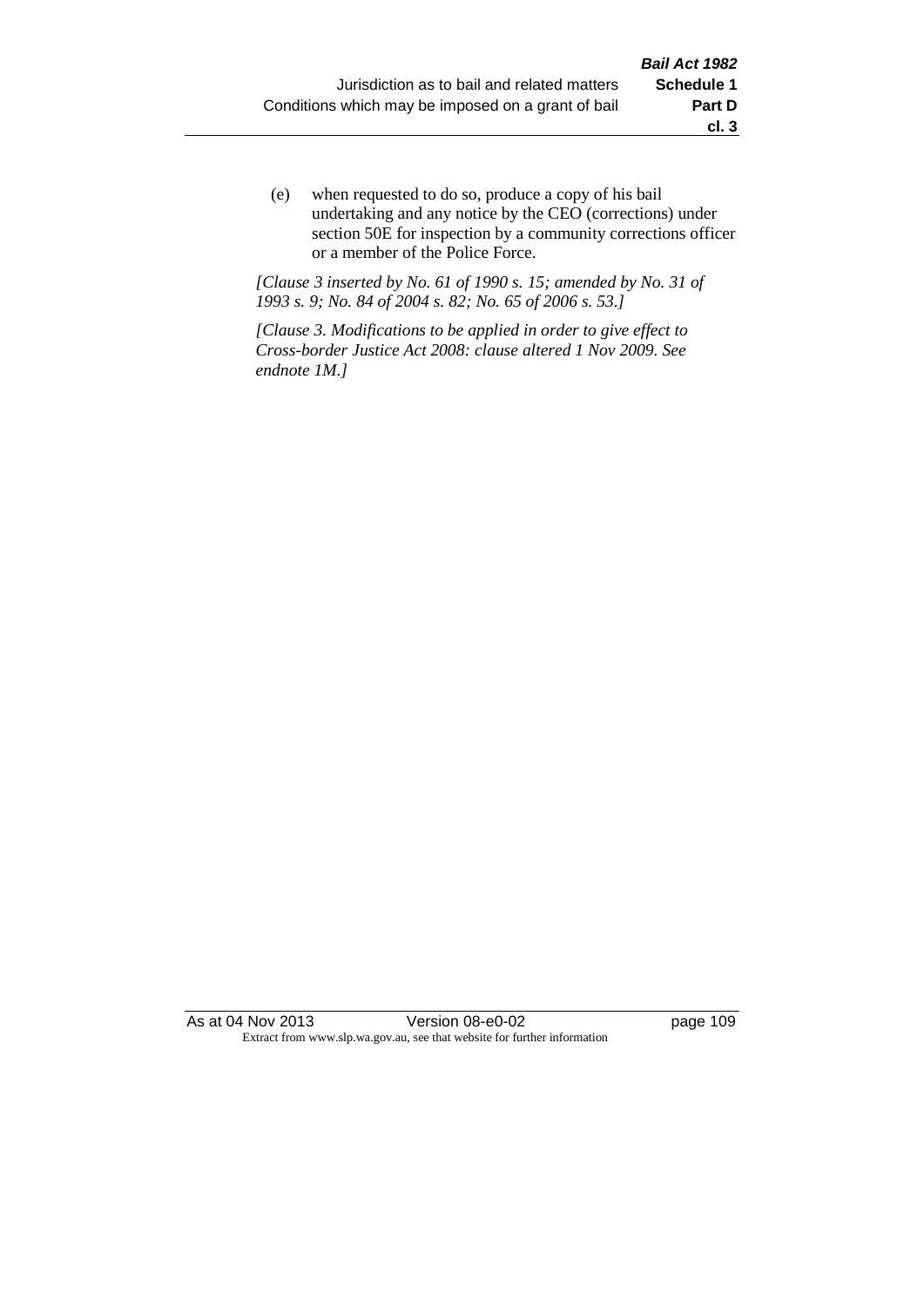**cl. 1**

# **Schedule 2 — Serious offences**

 $[s. 3(1)]$ 

*[Heading inserted by No. 6 of 2008 s. 42(1).]*

|    | <b>Enactment</b>         | <b>Description of offence</b>                                                    |
|----|--------------------------|----------------------------------------------------------------------------------|
| 1. | <b>The Criminal Code</b> |                                                                                  |
|    | s. $221E(1)$             | Participating in activities of<br>criminal organisation                          |
|    | s. $221F(1)$             | Instructing commission of offence<br>for benefit of criminal organisation        |
|    | s. 279                   | Murder                                                                           |
|    | s. 280                   | Manslaughter                                                                     |
|    | s. 281                   | Unlawful assault causing death                                                   |
|    | s. 283                   | Attempt to murder                                                                |
|    | s. 292                   | Disabling in order to commit<br>indictable offence                               |
|    | s. 294                   | Acts intended to cause grievous<br>bodily harm or to resist or prevent<br>arrest |
|    | s. 297                   | Grievous bodily harm                                                             |
|    | s. 301                   | Wounding and similar acts                                                        |
|    | s. $304(2)$              | Acts or omissions, with intent to<br>harm, causing bodily harm or<br>danger      |
|    | s. 317                   | Assault occasioning bodily harm                                                  |
|    | s. $317A(a)$             | Assault with intent to commit or<br>facilitate a crime                           |
|    | s. $317A(b)$             | Assault with intent to do grievous<br>bodily harm                                |
|    | s. 318                   | Serious assaults                                                                 |
|    | s. 323                   | Indecent assault                                                                 |
|    |                          |                                                                                  |

page 110 Version 08-e0-02 As at 04 Nov 2013 Extract from www.slp.wa.gov.au, see that website for further information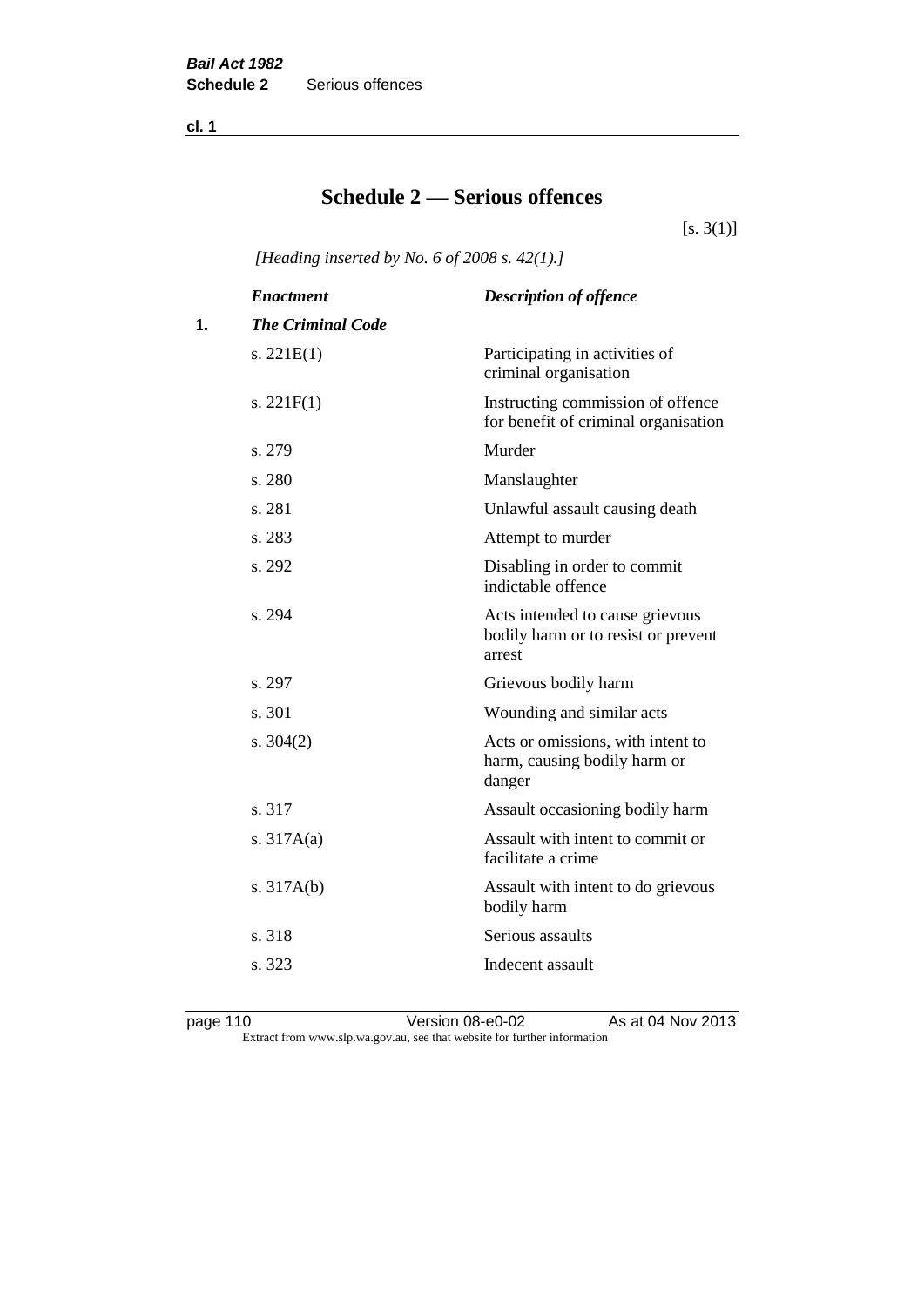|      | <b>Enactment</b>                               | <b>Description of offence</b>                                                                                                                      |
|------|------------------------------------------------|----------------------------------------------------------------------------------------------------------------------------------------------------|
|      | s. 324                                         | Aggravated indecent assault                                                                                                                        |
|      | s. 325                                         | Sexual penetration without consent                                                                                                                 |
|      | s. 326                                         | Aggravated sexual penetration<br>without consent                                                                                                   |
|      | s. 331B                                        | Sexual servitude                                                                                                                                   |
|      | s. 331C                                        | Conducting business involving<br>sexual servitude                                                                                                  |
|      | s. 331D                                        | Deceptive recruiting for<br>commercial sexual services                                                                                             |
|      | s. 332                                         | Kidnapping                                                                                                                                         |
|      | s. 333                                         | Deprivation of liberty                                                                                                                             |
|      | s. 338E                                        | Stalking                                                                                                                                           |
|      | s. 378                                         | Stealing a motor vehicle                                                                                                                           |
|      | s. 392                                         | Robbery                                                                                                                                            |
|      | s. 393                                         | Assault with intent to rob                                                                                                                         |
|      | s. 401                                         | <b>Burglary</b>                                                                                                                                    |
|      | s. 444                                         | Criminal damage, if the property is<br>destroyed or damaged by fire                                                                                |
| 2.   | <b>Bush Fires Act 1954</b>                     |                                                                                                                                                    |
|      | s. 32                                          | Wilfully lighting a fire or causing a<br>fire to be lit under such<br>circumstances as to be likely to<br>injure or damage a person or<br>property |
| 2AA. | <b>Criminal Organisations Control Act 2012</b> |                                                                                                                                                    |
|      | s. $99(1)$                                     | Association by controlled person<br>with another controlled person                                                                                 |

As at 04 Nov 2013 **Details Accede 111** Version 08-e0-02 **page 111** Extract from www.slp.wa.gov.au, see that website for further information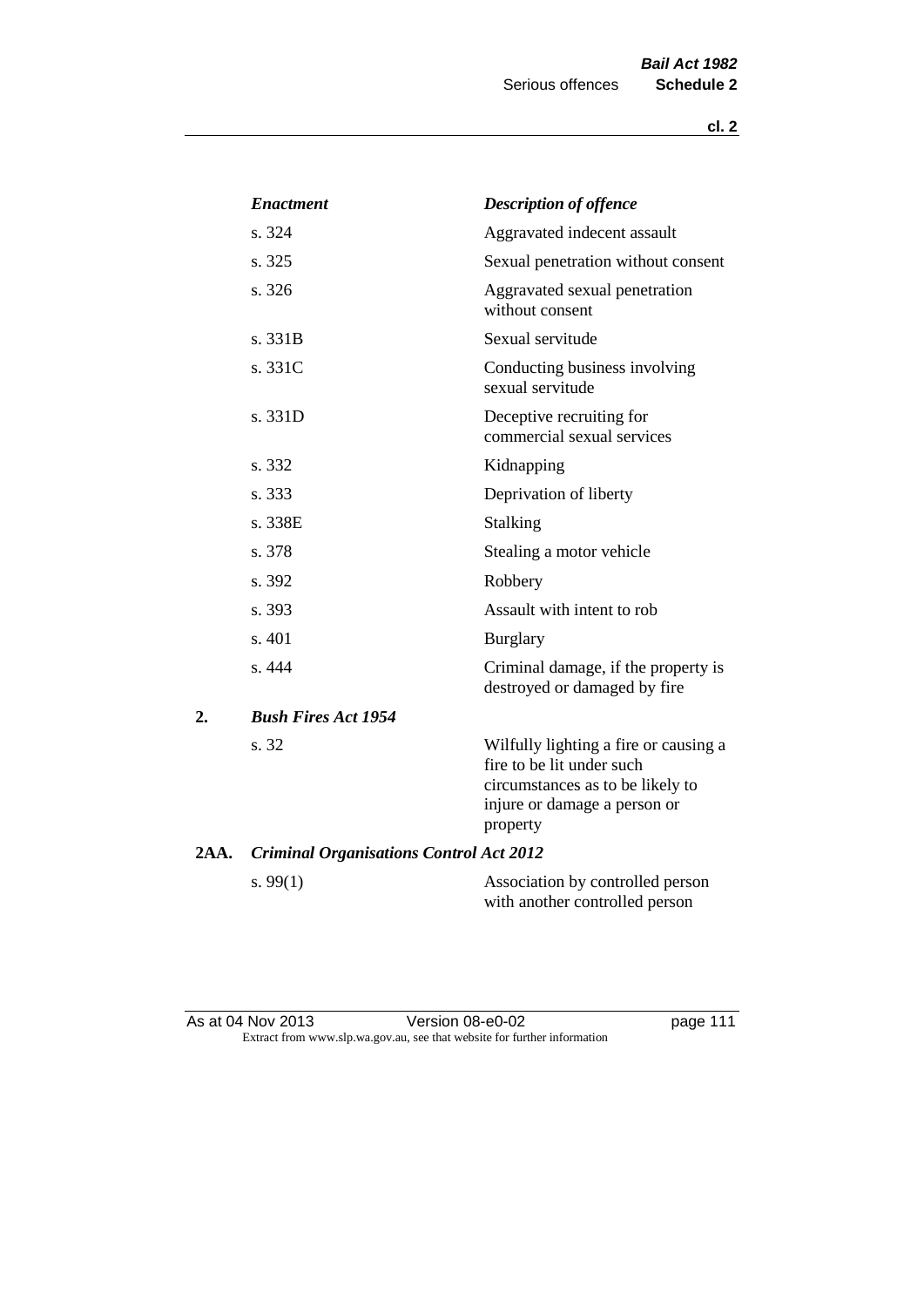**cl. 2a**

|     | <b>Enactment</b>                | <b>Description of offence</b>                                                                                                                       |
|-----|---------------------------------|-----------------------------------------------------------------------------------------------------------------------------------------------------|
|     | s. $99(3)$                      | Association by controlled person<br>with another controlled person<br>on 3 or more occasions within<br>3 month period                               |
|     | s. 102                          | Offence for controlled person to<br>get funds to, from or for declared<br>criminal organisation                                                     |
|     | s. 103                          | Other contravention of interim<br>control order or control order                                                                                    |
|     | s. 106                          | Recruiting members for declared<br>criminal organisation                                                                                            |
|     | s. $107(2)$                     | Permitting premises to be<br>habitually used as place of resort<br>by members of declared criminal<br>organisation                                  |
|     | s. $107(3)$                     | Being knowingly concerned in the<br>management of premises<br>habitually used as place of resort<br>by members of declared criminal<br>organisation |
| 2а. | <b>Misuse of Drugs Act 1981</b> |                                                                                                                                                     |
|     | s. $6(1)$                       | Offences concerned with<br>prohibited drugs generally                                                                                               |
|     | s. $7(1)$                       | Offences concerned with<br>prohibited plants generally                                                                                              |

page 112 **Detail Contract Version 08-e0-02** As at 04 Nov 2013 Extract from www.slp.wa.gov.au, see that website for further information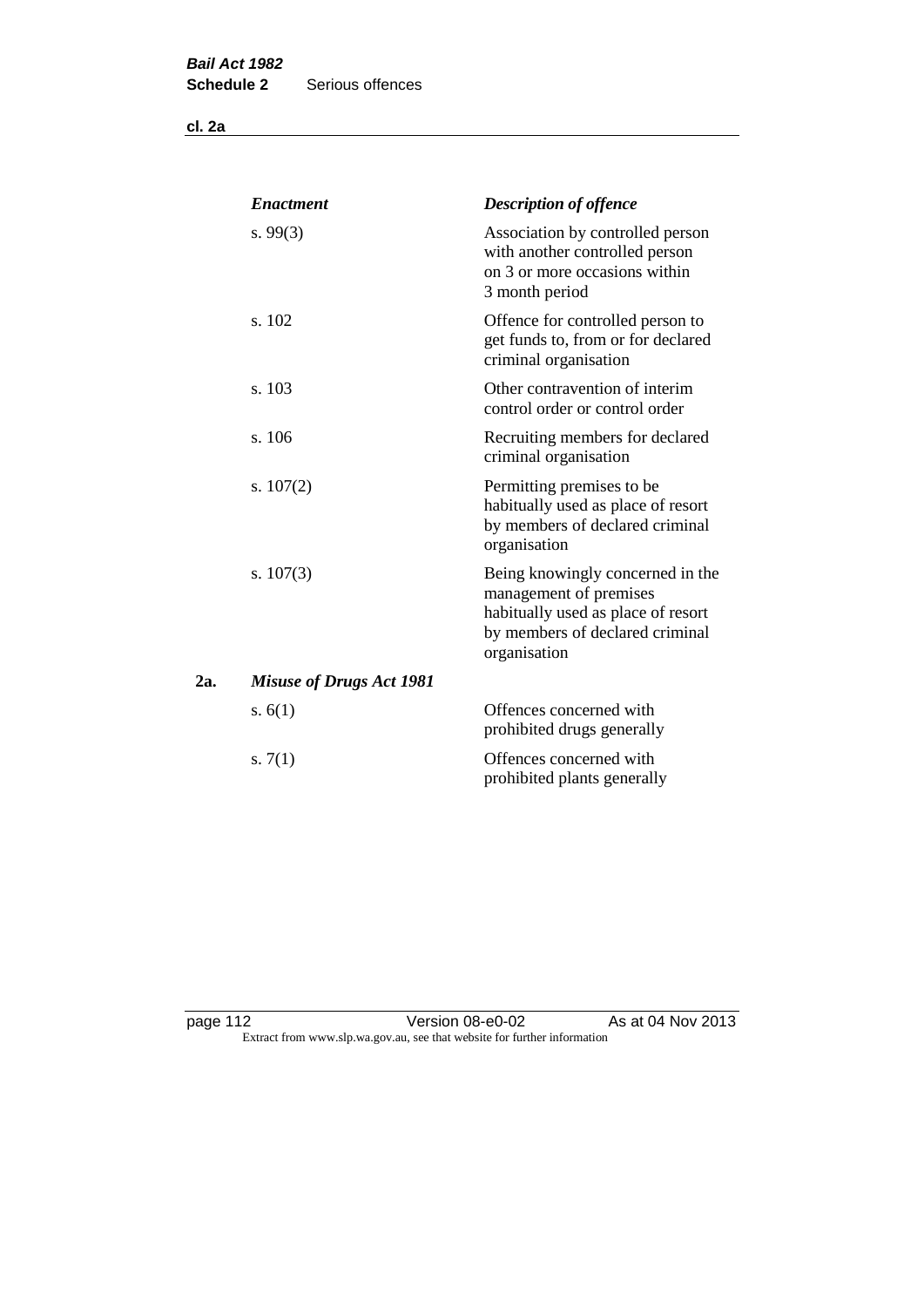|        | <b>Enactment</b>                   |                          | <b>Description of offence</b>                                                                                                                                                                                                                                                                                                             |
|--------|------------------------------------|--------------------------|-------------------------------------------------------------------------------------------------------------------------------------------------------------------------------------------------------------------------------------------------------------------------------------------------------------------------------------------|
|        | s. $14(1)$                         |                          | Possessing a quantity of a<br>category 1 item or a category 2<br>item in circumstances where the<br>life, health or safety of a child<br>under 16 years of age was<br>endangered, or bodily harm (as<br>defined in The Criminal Code<br>section $1(1)$ and $(4)$ ) was caused to<br>such a child, by the acts<br>constituting the offence |
|        | s. $33(1)(a)$                      |                          | Attempting to commit an offence<br>under section $6(1)$ or $7(1)$                                                                                                                                                                                                                                                                         |
|        | s. $33(2)(a)$                      |                          | Conspiracy to commit an offence<br>under s. $6(1)$ or $7(1)$                                                                                                                                                                                                                                                                              |
| $2b$ . | <b>Restraining Orders Act 1997</b> |                          |                                                                                                                                                                                                                                                                                                                                           |
|        | s. $61(1)$                         | order                    | Breach of a violence restraining                                                                                                                                                                                                                                                                                                          |
|        | s. $61(2a)$                        | Breach of a police order |                                                                                                                                                                                                                                                                                                                                           |
|        | s. $86(2)$                         |                          | Breach of a Part VII order under<br>the Justices Act 1902 <sup>3</sup> —                                                                                                                                                                                                                                                                  |
|        |                                    | (a)                      | that under section 86 of the<br><b>Restraining Orders Act 1997</b><br>is taken to be a misconduct<br>restraining order under that<br>Act; and                                                                                                                                                                                             |
|        |                                    | (b)                      | that shows on the face of the<br>order that the causing or<br>threatening of personal<br>injury by the accused was a<br>ground for the making of the<br>order.                                                                                                                                                                            |

#### As at 04 Nov 2013 **Details Accede 113** Version 08-e0-02 **page 113** Extract from www.slp.wa.gov.au, see that website for further information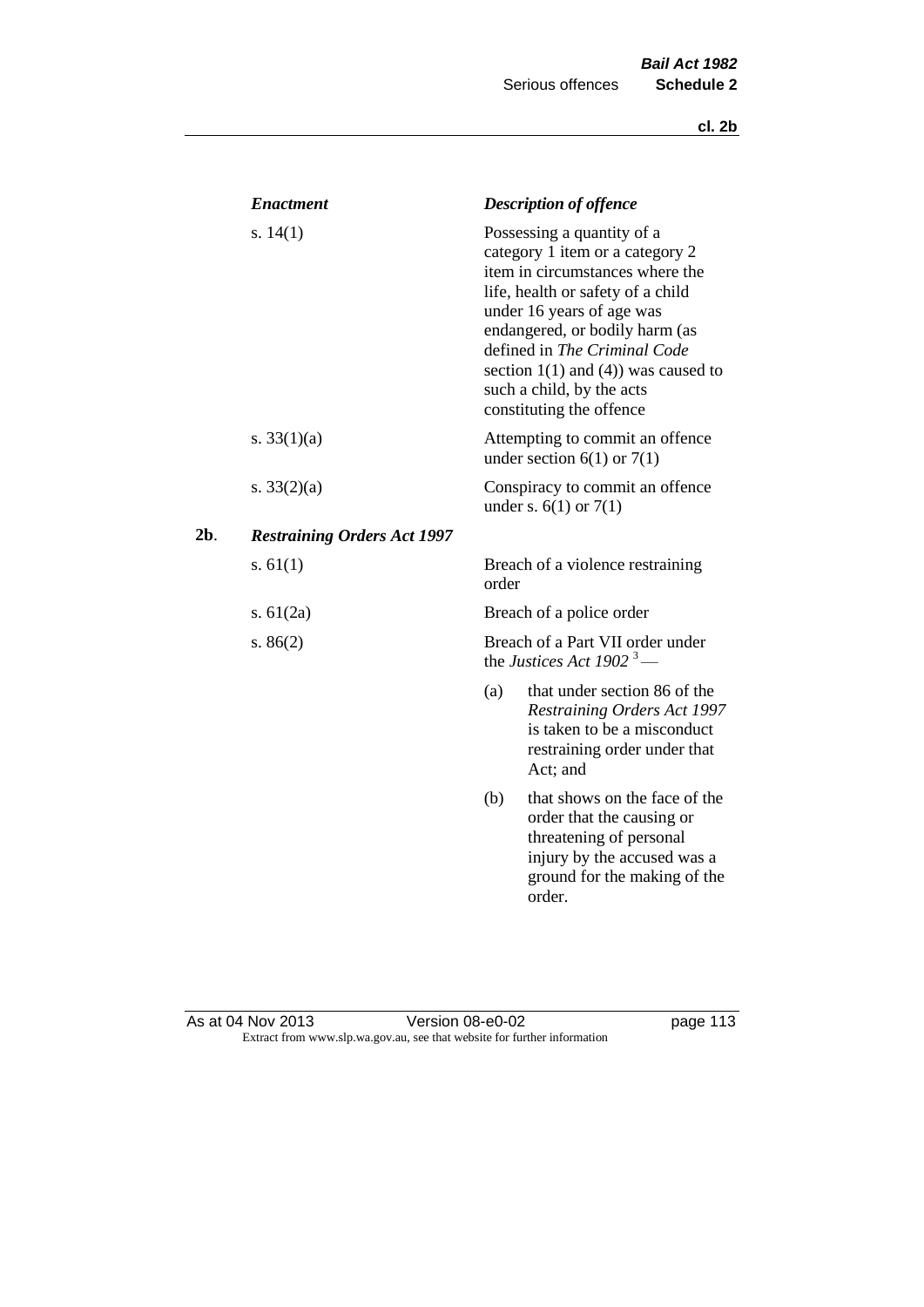**cl. 3**

|    | <i><b>Enactment</b></i> | <b>Description of offence</b>                                                                                                             |
|----|-------------------------|-------------------------------------------------------------------------------------------------------------------------------------------|
| 3. | Road Traffic Act 1974   |                                                                                                                                           |
|    | s.59                    | Dangerous driving causing death,<br>injury, etc.                                                                                          |
|    | s. 59A                  | Dangerous driving causing bodily<br>harm                                                                                                  |
|    |                         | [Schedule 2 inserted by No. 45 of 1993 s. 11; amended by No. 82 of<br>1994 s. 13; No. 38 of 1998 s. 4(2); No. 54 of 1998 s. 15; No. 23 of |

*2001 s. 10(1); No. 4 of 2004 s. 24 and 26; No. 38 of 2004 s. 61; No. 62 of 2004 s. 9(1); No. 84 of 2004 s. 82; No. 6 of 2008 s. 42(2); No. 29 of 2008 s. 24(8); No. 47 of 2011 s. 19; No. 56 of 2011 s. 11; No. 49 of 2012 s. 172.]* 

page 114 Version 08-e0-02 As at 04 Nov 2013 Extract from www.slp.wa.gov.au, see that website for further information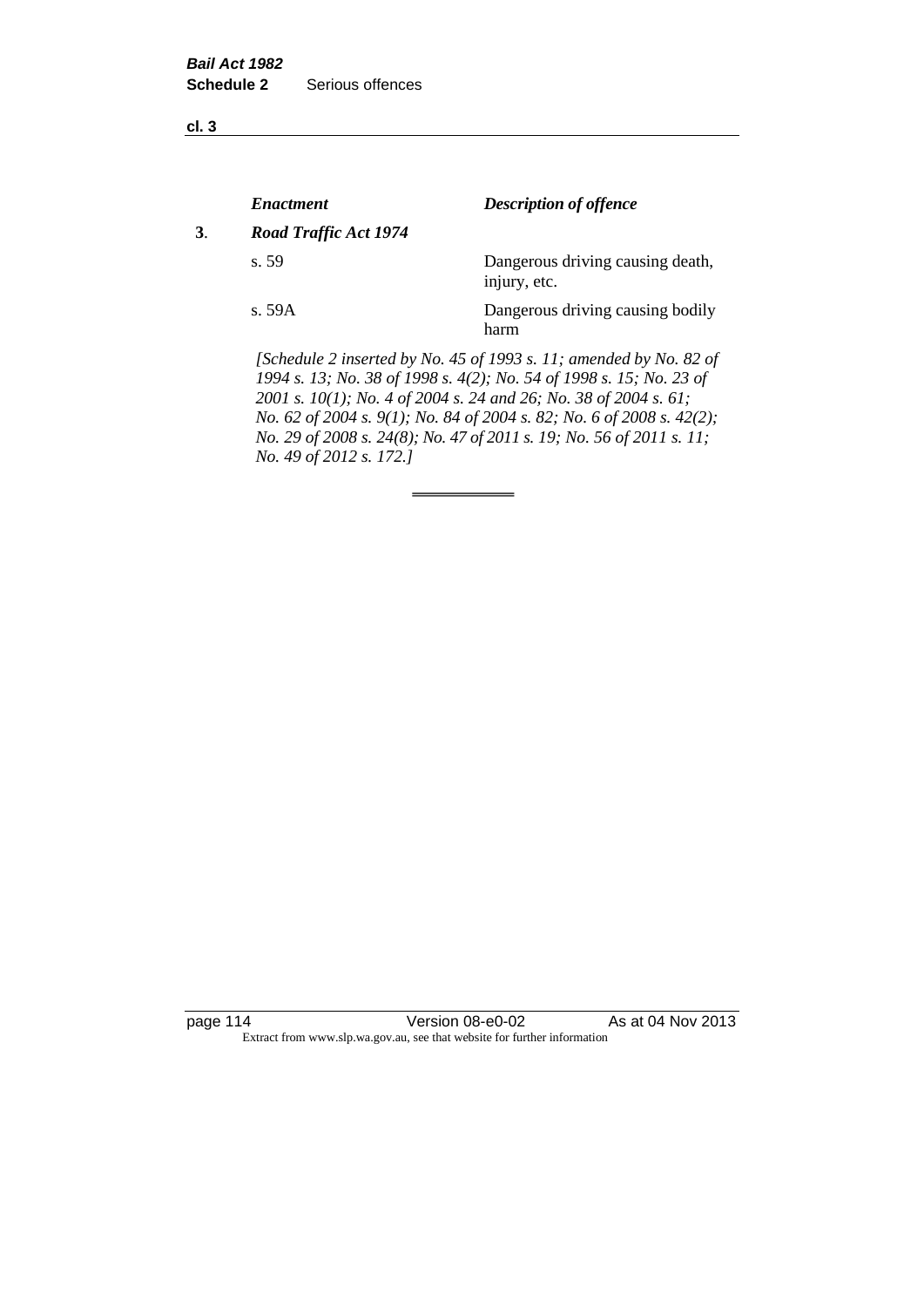## **Notes**

<sup>1</sup> This is a compilation of the *Bail Act 1982* and includes the amendments made by the other written laws referred to in the following table  $^{1M, 1a, 4, 5}$ . The table also contains information about any reprint.

## **Compilation table**

| <b>Short title</b>                                                                                                                                   | <b>Number</b><br>and year                              | <b>Assent</b> | <b>Commencement</b>                                           |
|------------------------------------------------------------------------------------------------------------------------------------------------------|--------------------------------------------------------|---------------|---------------------------------------------------------------|
| Bail Act 1982                                                                                                                                        | 86 of 1982                                             | 18 Nov 1982   | 6 Feb 1989 (see s. 2 and<br>Gazette 27 Jan 1989 p. 263)       |
| <b>Acts Amendment</b><br>(Abolition of Capital<br>Punishment) Act 1984<br>Pt. III                                                                    | 52 of 1984                                             | 5 Sep 1984    | 3 Oct 1984                                                    |
| <b>Bail Amendment</b><br>Act 1984 <sup>6</sup>                                                                                                       | 74 of 1984<br>(as amended<br>by $15$ of<br>1980 s. 20) | 29 Nov 1984   | 6 Feb 1989 (see s. 2 and<br>Gazette 27 Jan 1989 p. 263)       |
| <b>Bail Amendment</b><br>Act 1988                                                                                                                    | 15 of 1988                                             | 6 Sep 1988    | 6 Feb 1989 (see s. 2 and<br>Gazette 27 Jan 1989 p. 263)       |
| Reprint of the Bail Act 1982 under the Reprints Act 1984 and s. 21 of the Bail<br>Amendment Act 1988 <sup>7</sup> (includes amendments listed above) |                                                        |               |                                                               |
| Criminal Law<br>Amendment Act 1988<br>Pt. 4                                                                                                          | 70 of 1988                                             | 15 Dec 1988   | 6 Feb 1989 (see s. 2(2)(b) and<br>Gazette 27 Jan 1989 p. 263) |
| <b>Acts Amendment</b><br>(Children's Court)<br>Act 1988 Pt. 13                                                                                       | 49 of 1988                                             | 22 Dec 1988   | 1 Dec 1989 (see s. 2 and<br>Gazette 24 Nov 1989 p. 4327)      |
| Justices Amendment<br>Act 1989 s. 18                                                                                                                 | 33 of 1989                                             | 22 Dec 1989   | 1 Jun 1991 (see s. 2 and<br>Gazette 17 May 1991 p. 2455)      |
| <b>Community Corrections</b><br><b>Legislation Amendment</b><br>Act 1990 Pt. 2                                                                       | 61 of 1990                                             | 17 Dec 1990   | 3 Apr 1991 (see s. 2 and<br>Gazette 22 Mar 1991 p. 1209)      |
| Child Welfare<br>Amendment Act<br>$(No. 2)$ 1990 s. 15                                                                                               | 83 of 1990                                             | 22 Dec 1990   | 1 Aug 1991 (see s. 2 and<br>Gazette 1 Aug 1991 p. 3983)       |
| Children's Court of<br>Western Australia<br>Amendment Act<br>$(No. 2)$ 1991 s. 21                                                                    | 15 of 1991                                             | 21 Jun 1991   | 9 Aug 1991 (see s. 2(2) and<br>Gazette 9 Aug 1991 p. 4101)    |

As at 04 Nov 2013 Version 08-e0-02 page 115 Extract from www.slp.wa.gov.au, see that website for further information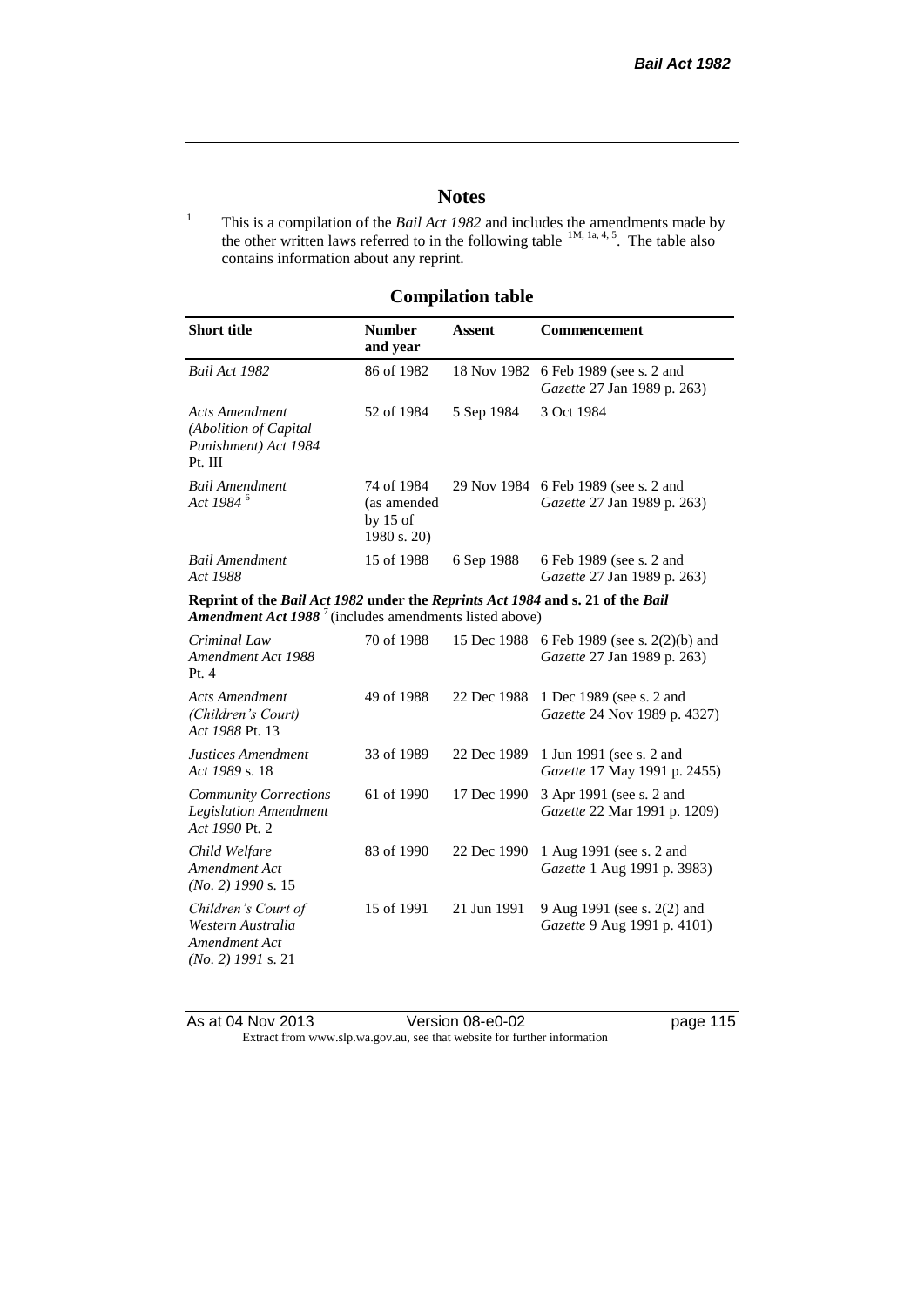| <b>Short title</b>                                                                         | <b>Number</b><br>and year | Assent      | <b>Commencement</b>                                                                                                                                                        |  |
|--------------------------------------------------------------------------------------------|---------------------------|-------------|----------------------------------------------------------------------------------------------------------------------------------------------------------------------------|--|
| Reprint of the <i>Bail Act 1982</i> as at 17 Oct 1991 (includes amendments listed above)   |                           |             |                                                                                                                                                                            |  |
| <b>Acts Amendment (Sexual</b><br>Offences) Act 1992 Pt. 3                                  | 14 of 1992                | 17 Jun 1992 | 1 Aug 1992 (see s. 2 and<br>Gazette 28 Jul 1992 p. 3671)                                                                                                                   |  |
| <b>Acts Amendment</b><br>(Ministry of Justice)<br>Act 1993 Pt. 3 $^{8}$                    | 31 of 1993                | 15 Dec 1993 | 1 Jul 1993 (see s. 2)                                                                                                                                                      |  |
| Criminal Procedure<br>Amendment Act 1993<br>Pt. $2^9$                                      | 45 of 1993                | 20 Dec 1993 | Act other than s. 7-9 and<br>$10(2)(b)$ : 17 Jan 1994 (see<br>s. $2(1)$ ;<br>s. 7-9 and $10(2)(b)$ : 4 Mar 1994<br>(see s. $2(2)$ and <i>Gazette</i><br>4 Mar 1994 p. 915) |  |
| Criminal Law<br>Amendment Act 1994<br>s. $13(1)$ and $(2)$                                 | 82 of 1994                | 23 Dec 1994 | 20 Jan 1995 (see s. 2(2))                                                                                                                                                  |  |
| Acts Amendment (Fines,<br>Penalties and<br><b>Infringement Notices</b> )<br>Act 1994 Pt. 3 | 92 of 1994                | 23 Dec 1994 | 1 Jan 1995 (see s. 2(1) and<br>Gazette 30 Dec 1994 p. 7211)                                                                                                                |  |
| Sentencing<br>(Consequential<br>Provisions) Act 1995 Pt. 5                                 | 78 of 1995                | 16 Jan 1996 | 4 Nov 1996 (see s. 2 and<br>Gazette 25 Oct 1996 p. 5632)                                                                                                                   |  |
| Coroners Act 1996 s. 61                                                                    | 2 of 1996                 |             | 24 May 1996 7 Apr 1997 (see s. 2 and<br>Gazette 18 Mar 1997 p. 1529)                                                                                                       |  |
| <b>Mental Health</b><br>(Consequential<br>Provisions) Act 1996 Pt. 2                       | 69 of 1996                | 13 Nov 1996 | 13 Nov 1997 (see s. 2)                                                                                                                                                     |  |

**Reprint of the** *Bail Act 1982* **as at 13 Mar 1997** (includes amendments listed above except those in the *Coroners Act 1996* and the *Mental Health (Consequential Provisions) Act 1996*) (corrections in *Gazette* 25 Jul 1997 p. 3909 and 14 Nov 1997 p. 6426)

*Statutes (Repeals and Minor Amendments) Act 1997* s. 21 57 of 1997 15 Dec 1997 15 Dec 1997 (see s. 2(1)) *Criminal Law Amendment Act (No. 1) 1998* s. 4(2) 38 of 1998 25 Sep 1998 23 Oct 1998

page 116 **Version 08-e0-02** As at 04 Nov 2013 Extract from www.slp.wa.gov.au, see that website for further information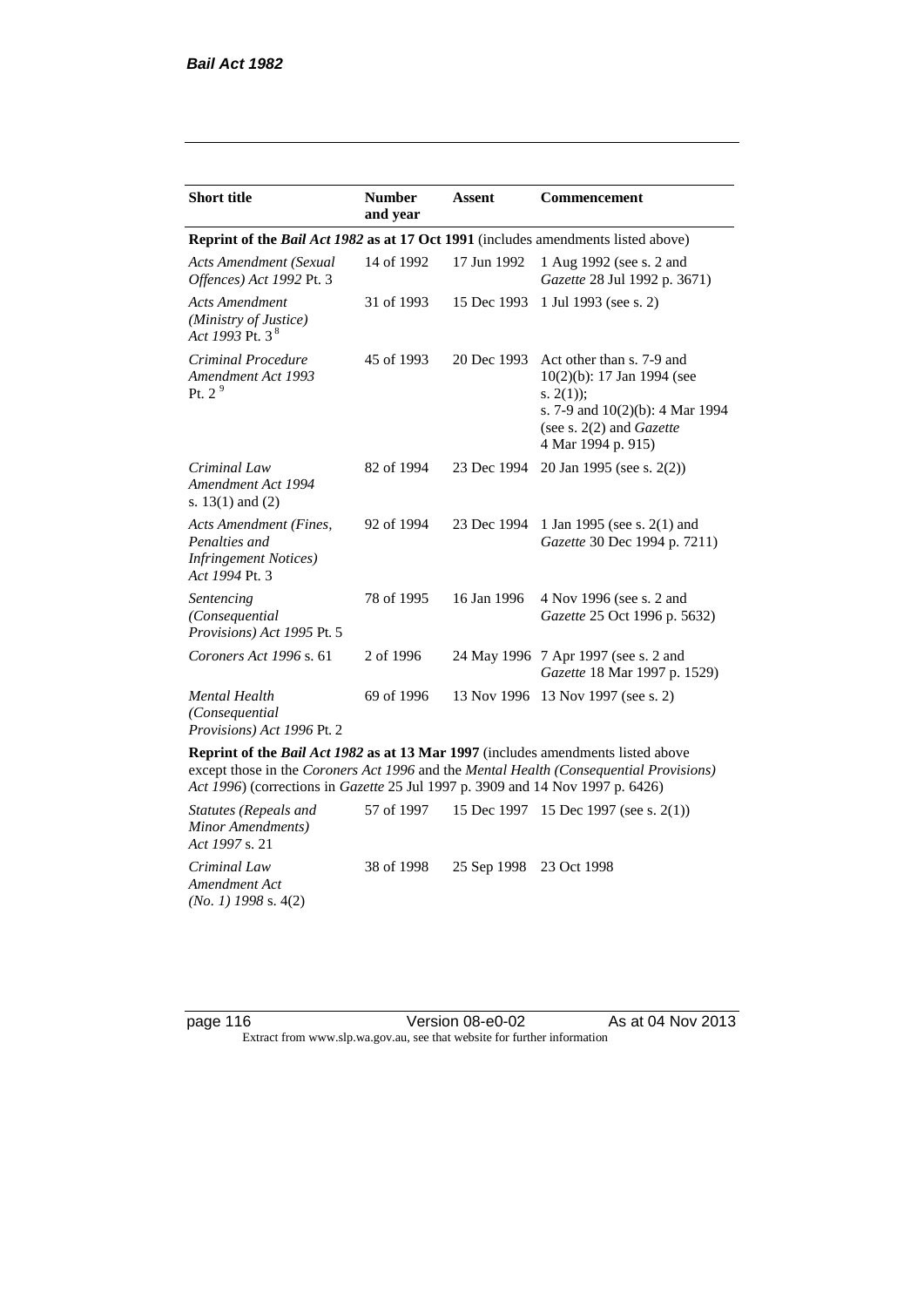| <b>Short title</b>                                                                                                                                 | <b>Number</b><br>and year | <b>Assent</b> | <b>Commencement</b>                                                                                                                                                                                                                                                                                                                                     |
|----------------------------------------------------------------------------------------------------------------------------------------------------|---------------------------|---------------|---------------------------------------------------------------------------------------------------------------------------------------------------------------------------------------------------------------------------------------------------------------------------------------------------------------------------------------------------------|
| Bail Amendment<br>Act 1998 <sup>10</sup>                                                                                                           | 54 of 1998                | 11 Jan 1999   | s. 1 and 2: 11 Jan 1999;<br>Pt. 4 and 7: 15 May 1999<br>(see s. 2 and <i>Gazette</i> )<br>11 May 1999 p. 1905);<br>Pt. 2, 3 and 5 (other than s. 12):<br>8 Mar 2000 (see s. 2 and<br>Gazette 7 Mar 2000 p. 1039);<br>s. 12: 1 Sep 2000 (see s. 2 and<br>Gazette 29 Aug 2000 p. 4985);<br>Pt. 6: 4 Dec 2000 (see s. 2 and<br>Gazette 4 Dec 2000 p. 6799) |
| Reprint of the Bail Act 1982 as at 27 Aug 1999 (includes amendments listed above<br>except those in the Bail Amendment Act 1998 Pt. 2, 3, 5 and 6) |                           |               |                                                                                                                                                                                                                                                                                                                                                         |
| Court Security and<br><b>Custodial Services</b><br>(Consequential<br>Provisions) Act 1999 Pt. 3                                                    | 47 of 1999                | 8 Dec 1999    | 18 Dec 1999 (see s. 2 and<br>Gazette 17 Dec 1999 p. 6175-6)                                                                                                                                                                                                                                                                                             |
| Criminal Law Amendment<br>Act 2001 s. $10(1)$                                                                                                      | 23 of 2001                | 26 Nov 2001   | 24 Dec 2001                                                                                                                                                                                                                                                                                                                                             |
| Criminal Investigation<br>(Identifying People)<br>Act 2002 Sch. 2 cl. 1                                                                            | 6 of 2002                 | 4 Jun 2002    | 20 Nov 2002 (see s. 2 and<br>Gazette 19 Nov 2002 p. 5505)                                                                                                                                                                                                                                                                                               |
| Criminal Law (Procedure)<br>Amendment Act 2002 Pt. 4<br>Div. 1                                                                                     | 27 of 2002                | 25 Sep 2002   | 27 Sep 2002 (see s. 2 and<br>Gazette 27 Sep 2002 p. 4875)                                                                                                                                                                                                                                                                                               |
| Sentencing Legislation<br>Amendment and Repeal<br>Act 2003 s. 29(3) and 37                                                                         | 50 of 2003                | 9 Jul 2003    | s. 29(3): 31 Aug 2003 (see s. 2)<br>and Gazette 29 Aug 2003<br>p. 3833);<br>s. 37: 15 May 2004 (see s. 2 and<br>Gazette 14 May 2004 p. 1445)                                                                                                                                                                                                            |
| Acts Amendment and<br>Repeal (Courts and Legal<br>Practice) Act 2003 s. 88<br>and 121 <sup>11</sup>                                                | 65 of 2003                | 4 Dec 2003    | 1 Jan 2004 (see s. 2 and <i>Gazette</i><br>30 Dec 2003 p. 5722)                                                                                                                                                                                                                                                                                         |
| <b>Statutes (Repeals and</b><br>Minor Amendments)<br>Act 2003 s. 29                                                                                | 74 of 2003                | 15 Dec 2003   | 15 Dec 2003 (see s. 2)                                                                                                                                                                                                                                                                                                                                  |
| Criminal Code Amendment<br>Act 2004 s. 24, 26 and 58                                                                                               | 4 of 2004                 | 23 Apr 2004   | 21 May 2004 (see s. 2)                                                                                                                                                                                                                                                                                                                                  |

As at 04 Nov 2013 **Details Accede 117** Version 08-e0-02 **page 117** Extract from www.slp.wa.gov.au, see that website for further information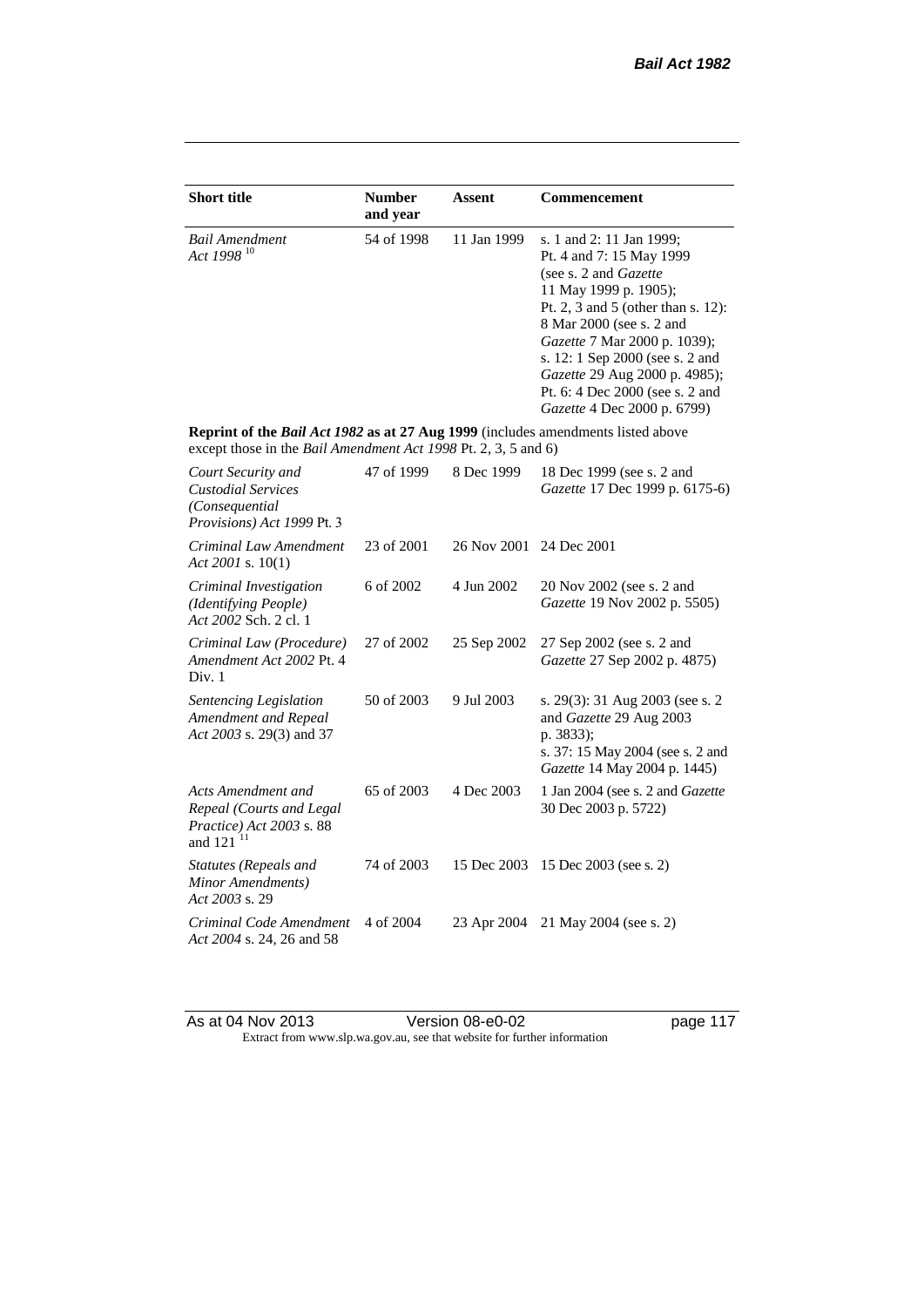| <b>Short title</b>                                                                                                                                                                                                                                                                                                                                                                                                                              | <b>Number</b><br>and year | Assent      | <b>Commencement</b>                                                                                                                                                                                                                                      |
|-------------------------------------------------------------------------------------------------------------------------------------------------------------------------------------------------------------------------------------------------------------------------------------------------------------------------------------------------------------------------------------------------------------------------------------------------|---------------------------|-------------|----------------------------------------------------------------------------------------------------------------------------------------------------------------------------------------------------------------------------------------------------------|
| Sentencing Legislation<br>Amendment Act 2004 s. 13                                                                                                                                                                                                                                                                                                                                                                                              | 27 of 2004                | 14 Oct 2004 | 31 May 2006 (see s. 2 and<br>Gazette 30 May 2006 p. 1965)                                                                                                                                                                                                |
| Children and Community<br>Services Act 2004 Sch. 2<br>cl.3                                                                                                                                                                                                                                                                                                                                                                                      | 34 of 2004                | 20 Oct 2004 | 1 Mar 2006 (see s. 2 and<br>Gazette 14 Feb 2006 p. 695)                                                                                                                                                                                                  |
| <b>Acts Amendment (Family</b><br>and Domestic Violence)<br>Act 2004 Pt. 3                                                                                                                                                                                                                                                                                                                                                                       | 38 of 2004                | 9 Nov 2004  | 1 Dec 2004 (see s. 2 and<br>Gazette 26 Nov 2004 p. 5309)                                                                                                                                                                                                 |
| Acts Amendment (Court of<br>Appeal) Act 2004 s. 28                                                                                                                                                                                                                                                                                                                                                                                              | 45 of 2004                | 9 Nov 2004  | s. $28(1)$ , (2) and (4) (other than<br>the amendment to s. $7A(1)$ :<br>1 Feb 2005 (see. s. 2 and<br>Gazette 14 Jan 2005 p. 163);<br>s. $28(3)$ and $(4)$ (the<br>amendment to s. $7A(1)$ :<br>2 May 2005 (see. s. 2 and<br>Gazette 14 Jan 2005 p. 163) |
| <b>Courts Legislation</b><br>Amendment and Repeal<br>Act 2004 s. 141 <sup>12</sup>                                                                                                                                                                                                                                                                                                                                                              | 59 of 2004                | 23 Nov 2004 | 1 May 2005 (see s. 2 and<br>Gazette 31 Dec 2004 p. 7128)                                                                                                                                                                                                 |
| Misuse of Drugs<br>Amendment Act 2004 s. 9(1)                                                                                                                                                                                                                                                                                                                                                                                                   | 62 of 2004                | 24 Nov 2004 | 1 Jan 2005 (see s. 2 and <i>Gazette</i><br>10 Dec 2004 p. 5965)                                                                                                                                                                                          |
| Criminal Procedure and<br>Appeals (Consequential and<br>Other Provisions) Act 2004<br>Pt. 3 and s. 82 and 83                                                                                                                                                                                                                                                                                                                                    | 84 of 2004                | 16 Dec 2004 | 2 May 2005 (see s. 2 and<br>Gazette 31 Dec 2004 p. 7129<br>(correction in Gazette<br>7 Jan 2005 p. 53))                                                                                                                                                  |
| Reprint 5: The Bail Act 1982 as at 1 Apr 2005 (includes amendments listed above except<br>those in the Sentencing Legislation Amendment Act 2004, the Acts Amendment (Court of<br>Appeal) Act 2004 s. 28(3) and (4) (the amendment to s. 7A(1)), the Children and<br>Community Services Act 2004, the Courts Legislation Amendment and Repeal Act 2004<br>and the Criminal Procedure and Appeals (Consequential and Other Provisions) Act 2004) |                           |             |                                                                                                                                                                                                                                                          |
| Planning and Development<br>(Consequential and<br><b>Transitional Provisions)</b><br>Act 2005 s. 15                                                                                                                                                                                                                                                                                                                                             | 38 of 2005                | 12 Dec 2005 | 9 Apr 2006 (see s. 2 and<br>Gazette 21 Mar 2006 p. 1078)                                                                                                                                                                                                 |
| Criminal Investigation<br>(Consequential Provisions)                                                                                                                                                                                                                                                                                                                                                                                            | 59 of 2006                | 16 Nov 2006 | 1 Jul 2007 (see s. 2 and Gazette<br>22 Jun 2007 p. 2838)                                                                                                                                                                                                 |

*Act 2006* Pt. 2 *Prisons and Sentencing Legislation Amendment Act 2006* Pt. 5 65 of 2006 8 Dec 2006 4 Apr 2007 (see s. 2 and *Gazette* 3 Apr 2007 p. 1491)

page 118 **Version 08-e0-02** As at 04 Nov 2013 Extract from www.slp.wa.gov.au, see that website for further information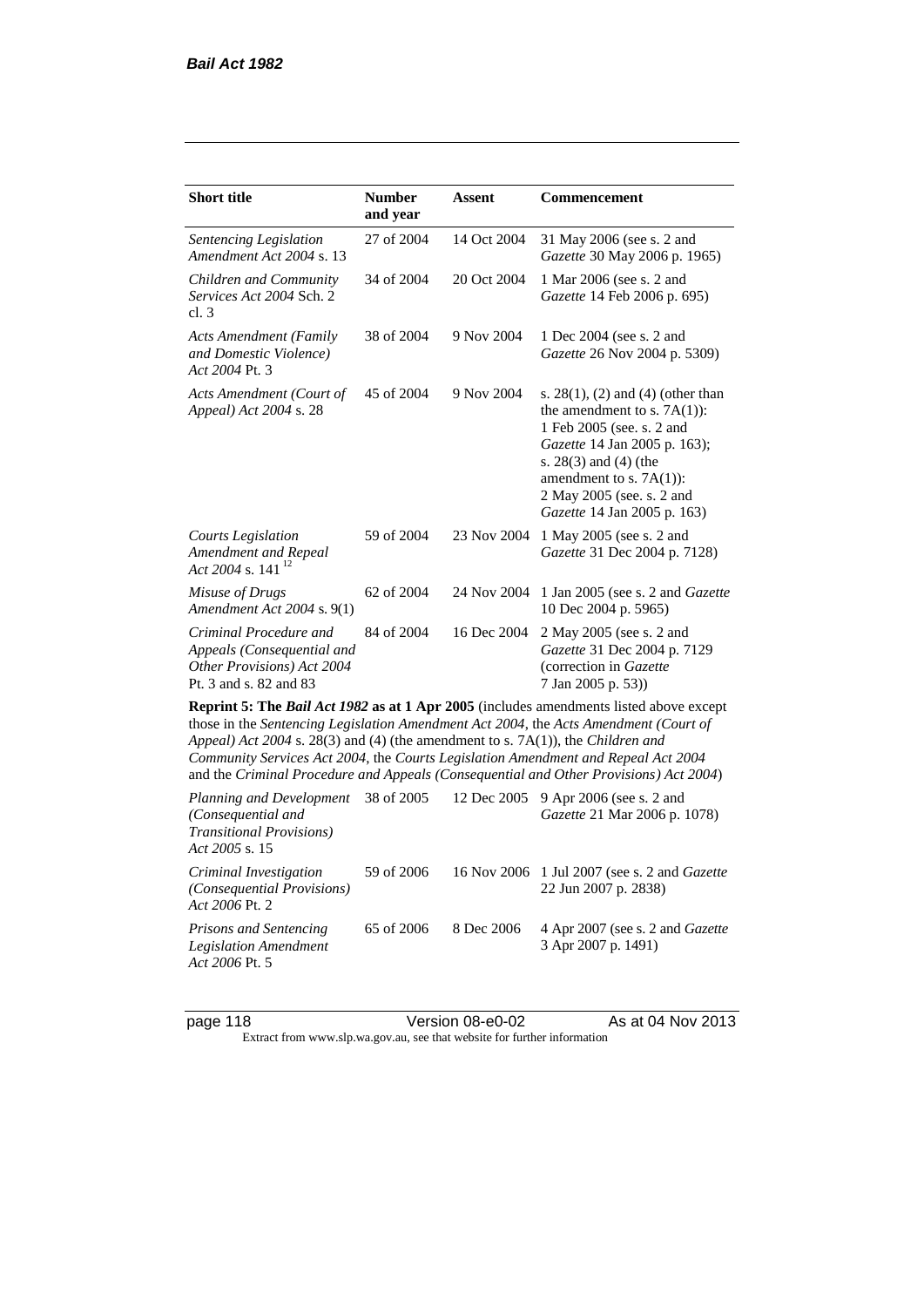| <b>Short title</b>                                                                           | <b>Number</b><br>and year | <b>Assent</b> | <b>Commencement</b>                                                                           |
|----------------------------------------------------------------------------------------------|---------------------------|---------------|-----------------------------------------------------------------------------------------------|
| Reprint 6: The Bail Act 1982 as at 14 Sep 2007 (includes amendments listed above)            |                           |               |                                                                                               |
| Criminal Law and Evidence 2 of 2008<br>Amendment Act 2008 s. 56                              |                           | 12 Mar 2008   | 27 Apr 2008 (see s. 2 and<br>Gazette 24 Apr 2008 p. 1559)                                     |
| <b>Bail Amendment Act 2008</b><br>Pt. $2^{13}$                                               | 6 of 2008                 | 31 Mar 2008   | 1 Mar 2009 (see s. 2(b) and<br>Gazette 27 Feb 2009 p. 511)                                    |
| <b>Medical Practitioners</b><br>Act 2008 Sch. 3 cl. 4                                        | 22 of 2008                | 27 May 2008   | 1 Dec 2008 (see s. 2 and<br>Gazette 25 Nov 2008 p. 4989)                                      |
| Criminal Law Amendment<br>$(Homicide)$ Act 2008 s. 24                                        | 29 of 2008                | 27 Jun 2008   | 1 Aug 2008 (see s. 2(d) and<br>Gazette 22 Jul 2008 p. 3353)                                   |
| <b>Reprint 7: The Bail Act 1982 as at 6 Mar 2009</b> (includes amendments listed above)      |                           |               |                                                                                               |
| Police Amendment<br>Act 2009 s. 12                                                           | 42 of 2009                | 3 Dec 2009    | 13 Mar 2010 (see s. 2(b) and<br>Gazette 12 Mar 2010 p. 941)                                   |
| <b>Health Practitioner</b><br><b>Regulation National Law</b><br>$(WA)$ Act 2010 Pt. 5 Div. 4 | 35 of 2010                | 30 Aug 2010   | 18 Oct 2010 (see s. 2(b) and<br>Gazette 1 Oct 2010 p. 5075-6)                                 |
| <b>Electronic Transactions</b><br>Act 2011 s. 25                                             | 46 of 2011                | 25 Oct 2011   | 1 Aug 2012 (see s. 2(c) and<br>Gazette 31 Jul 2012 p. 3683)                                   |
| <b>Statutes (Repeals and</b><br>Minor Amendments)<br>Act 2011 s. 19                          | 47 of 2011                | 25 Oct 2011   | 26 Oct 2011 (see s. 2(b))                                                                     |
| Misuse of Drugs<br>Amendment Act 2011 Pt. 3                                                  | 56 of 2011                | 21 Nov 2011   | 24 Mar 2012 (see s. 2(b) and<br>Gazette 23 Mar 2012 p. 1363)                                  |
| those in the <i>Electronic Transactions Act 2011</i> s. 25)                                  |                           |               | <b>Reprint 8: The Bail Act 1982 as at 6 Jul 2012</b> (includes amendments listed above except |
| Criminal Organisations                                                                       | 49 of 2012                |               | 29 Nov 2012 2 Nov 2013 (see s. 2(b) and                                                       |

<sup>1M</sup> Under the *Cross-border Justice Act 2008* section 14, in order to give effect to that Act, this Act must be applied with the modifications prescribed by the *Cross-border Justice Regulations 2009* Part 3 Division 3 as if this Act had been altered in that way. If a modification is to replace or insert a numbered provision, the new provision is identified by the superscript 1M appearing after the provision number. If a modification is to replace or insert a definition, the new definition is identified by the superscript 1M appearing after the defined term.

*Gazette* 1 Nov 2013 p. 4891)

*Control Act 2012* s. 172

<sup>1a</sup> On the date as at which this compilation was prepared, provisions referred to in the following table had not come into operation and were therefore not included in this compilation. For the text of the provisions see the endnotes referred to in the table.

| As at 04 Nov 2013 | Version 08-e0-02                                                         | page 119 |
|-------------------|--------------------------------------------------------------------------|----------|
|                   | Extract from www.slp.wa.gov.au, see that website for further information |          |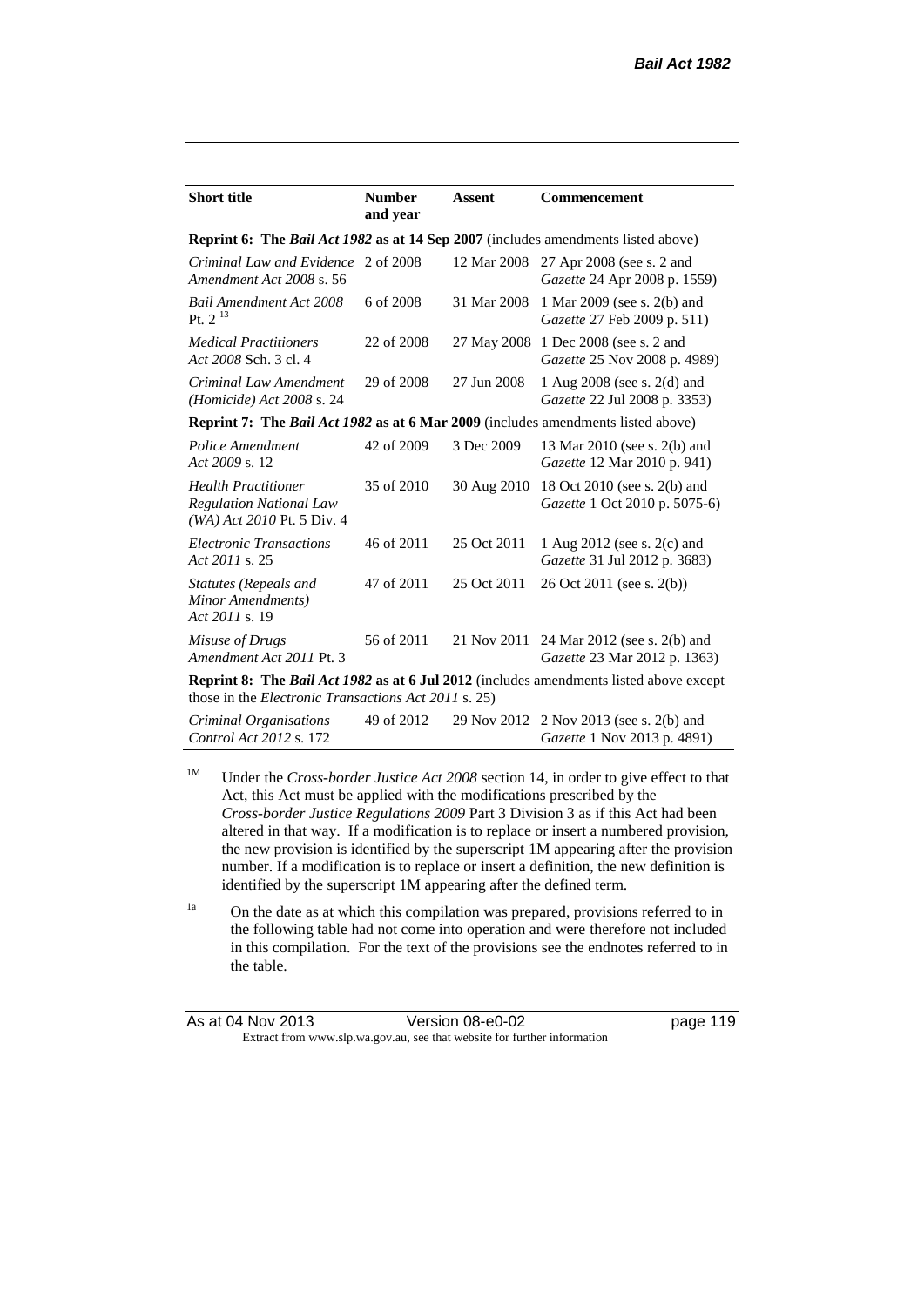| <b>Short title</b>                                                                             | <b>Number</b><br>and year | Assent     | <b>Commencement</b>               |
|------------------------------------------------------------------------------------------------|---------------------------|------------|-----------------------------------|
| Courts and Tribunals<br>(Electronic Processes<br>Facilitation) Act 2013 Pt. 3<br>Div. $1^{14}$ | 20 of 2013                | 4 Nov 2013 | To be proclaimed (see s. $2(b)$ ) |

### **Provisions that have not come into operation**

<sup>2</sup> Repealed by the *Sentencing Legislation Amendment and Repeal Act 2003*.

<sup>5</sup> The *Machinery of Government (Miscellaneous Amendments) Act 2006* Pt. 3 Div. 1 was repealed by the *Statutes (Repeals and Minor Amendments) Act 2011* s. 23(2) before it purported to come into operation.

- <sup>6</sup> The *Bail Amendment Act 1984* s. 10 and 11 were repealed by the *Bail Amendment Act 1988* s. 20.
- <sup>7</sup> The *Bail Act 1982* was not in operation at the time when the reprint was compiled, but the reprinting was authorised by the *Bail Amendment Act 1988* s. 21.
- <sup>8</sup> The *Acts Amendment (Ministry of Justice) Act 1993* Pt. 19 is a transitional provision that is of no further effect.
- <sup>9</sup> The *Criminal Procedure Amendment Act 1993* s. 13 is a transitional provision that is of no further effect.
- <sup>10</sup> The *Bail Amendment Act 1998* s. 6(2) is a transitional provision that is of no further effect.
- <sup>11</sup> The *Acts Amendment and Repeal (Courts and Legal Practice) Act 2003* s. 97 reads as follows:

#### **97. References to Crown Solicitor**

If in a written law or other document or instrument there is a reference to the Crown Solicitor that reference may, where the context so requires, be read as if it had been amended to be a reference to the State Solicitor.

page 120 Version 08-e0-02 As at 04 Nov 2013 Extract from www.slp.wa.gov.au, see that website for further information

<sup>3</sup> The short title of the *Justices Act 1902* was changed to the *Criminal Procedure (Summary) Act 1902* by the *Courts Legislation Amendment and Repeal Act 2004*  s. 25. The Act was then repealed by the *Criminal Procedure and Appeal (Consequential and Other Provisions) Act 2004.*

<sup>4</sup> The amendment in the *Sentencing Legislation Amendment and Repeal Act 1999* s. 26 had not come into operation when it was repealed by the *Sentencing Legislation Amendment and Repeal Act 2003* s. 31.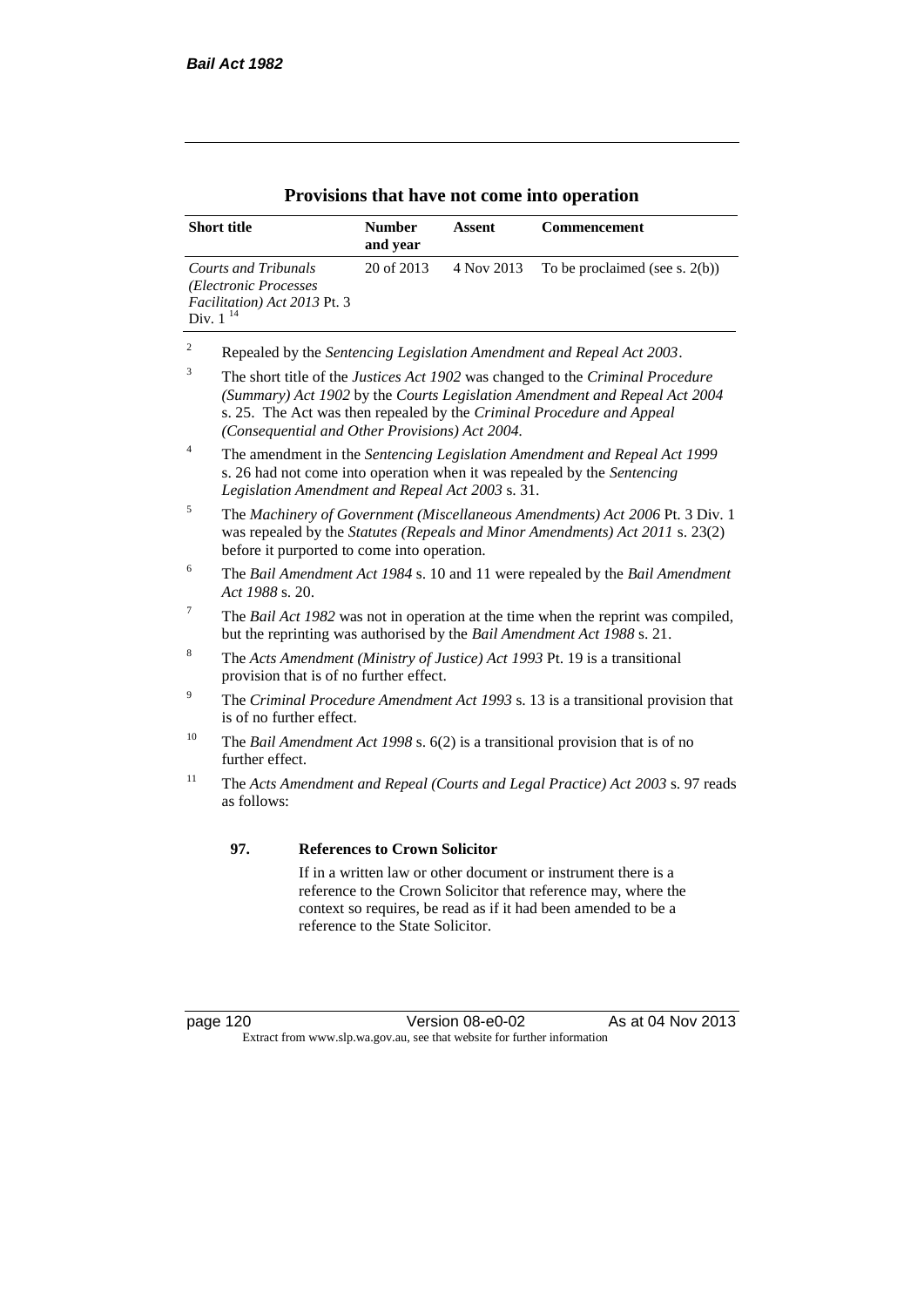- <sup>12</sup> The amendment in the *Courts Legislation Amendment and Repeal Act 2004* s. 141 (amending Sch. 1 Pt. A cl. 4) is not included because the clause it sought to amend had been amended by the *Acts Amendment (Court of Appeal) Act 2004* s. 28(4) before the amendment purported to come into operation.
- <sup>13</sup> The *Bail Amendment Act 2008* s. 6(2), 9(4)-(11), 10(2), 11(3), 15(5)-(8), 16(2), 18(4)-(5), 21(3), 22(2), 23(4), 24(6)-(7), 27(2)-(3), 28(6), 30(4)-(5), 31(2)-(3), 32(3)-(4), 33(6), 40(2), 41(5)-(9), 42(3) and 44 are transitional provisions.
- <sup>14</sup> On the date as at which this compilation was prepared, the *Courts and Tribunals (Electronic Processes Facilitation) Act 2013* Pt. 3 Div. 1 had not come into operation. It reads as follows:

### **Part 3 — Amendments to other Acts**

**Division 1 —** *Bail Act 1982* **amended**

**21. Act amended**

This Division amends the *Bail Act 1982*.

**22. Section 3 amended**

In section 3(1) delete the definitions of:

### *electronic address*

#### *electronic communication*

- **23. Section 3A deleted** Delete section 3A.
- **24. Section 4AB inserted** Before section 4A insert:

# **4AB.** *Courts and Tribunals (Electronic Processes Facilitation) Act 2013* **Part 2 applies**

The *Courts and Tribunals (Electronic Processes Facilitation) Act 2013* Part 2 applies to this Act.

#### **25. Section 13B amended**

- (1) Delete section 13B(1)(b) and insert:
	- (b) sent to the accused by post to the accused's address appearing in the records of the court; or

As at 04 Nov 2013 Version 08-e0-02 Page 121 Extract from www.slp.wa.gov.au, see that website for further information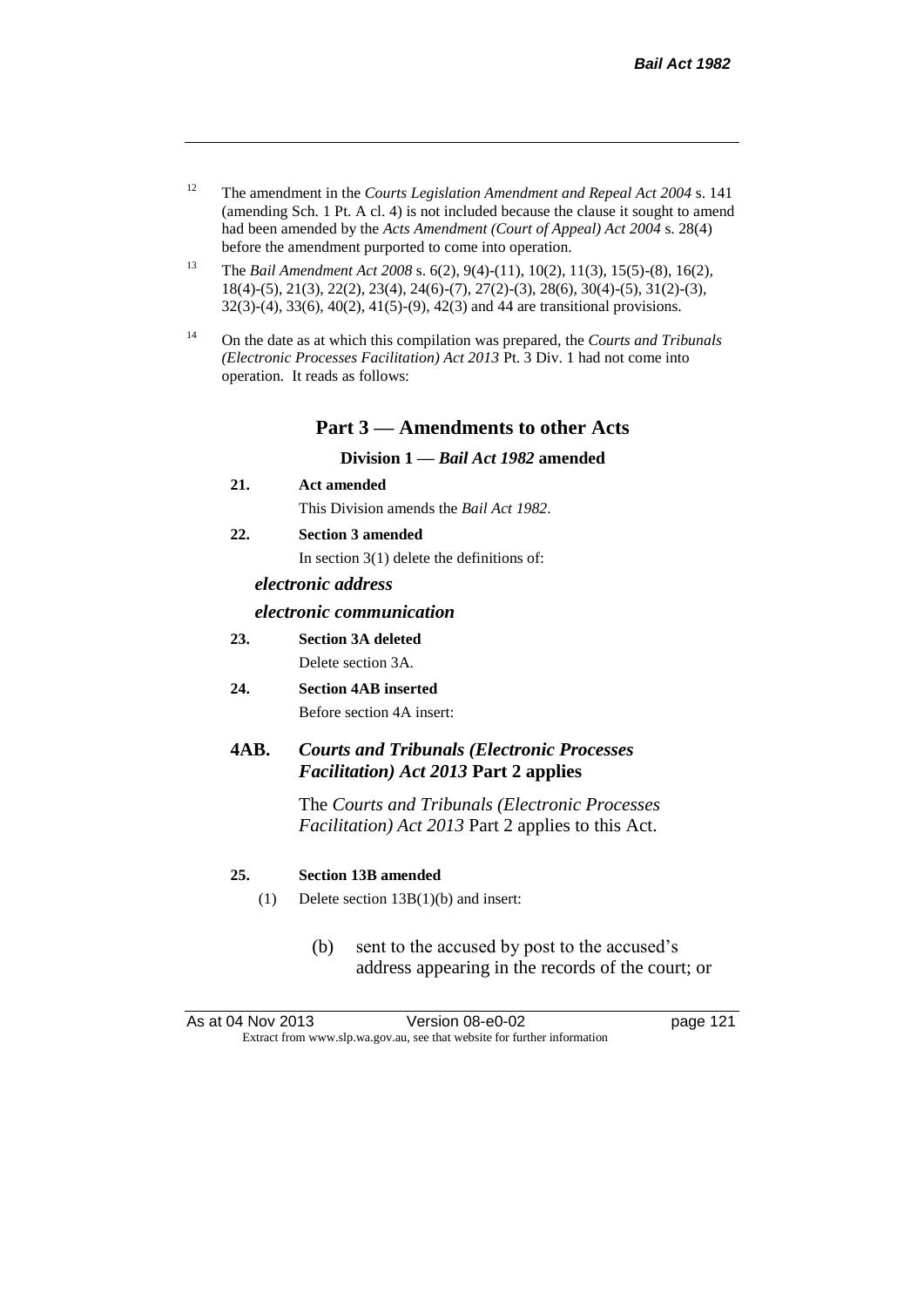|     |     | in urgent cases or with the accused's consent,<br>(c)<br>provided to the accused by electronic means in<br>accordance with the regulations.          |  |  |  |
|-----|-----|------------------------------------------------------------------------------------------------------------------------------------------------------|--|--|--|
|     | (2) | In section $13B(2)$ delete "gives or sends" and insert:                                                                                              |  |  |  |
|     |     | gives, sends or provides                                                                                                                             |  |  |  |
|     | (3) | In section 13B(3) delete "subsection $(1)(b)(i)$ ," and insert:                                                                                      |  |  |  |
|     |     | subsection $(1)(b)$ ,                                                                                                                                |  |  |  |
| 26. |     | <b>Section 27 amended</b><br>In section $27(1)$ and $(2)$ delete "sent" and insert:                                                                  |  |  |  |
|     |     | made available                                                                                                                                       |  |  |  |
|     |     | Note:<br>The heading to amended section 27 is to read:<br>Relevant papers to be made available to court where accused to<br>appear                   |  |  |  |
| 27. |     | <b>Section 32 amended</b>                                                                                                                            |  |  |  |
|     | (1) | Delete section $32(1)(c)$ and insert:                                                                                                                |  |  |  |
|     |     | (c)<br>in urgent cases or with the accused's consent,<br>shall be provided to the accused by electronic<br>means in accordance with the regulations. |  |  |  |
|     | (2) | In section $32(2)$ delete "gives or sends" and insert:                                                                                               |  |  |  |
|     |     | gives, sends or provides                                                                                                                             |  |  |  |
|     |     |                                                                                                                                                      |  |  |  |

**28. Section 37 amended**

Delete section 37(3).

- **29. Section 43A amended**
	- (1) Delete section 43A(4) to (7) and insert:

| page |  |
|------|--|
|      |  |

Version 08-e0-02 As at 04 Nov 2013 Extract from www.slp.wa.gov.au, see that website for further information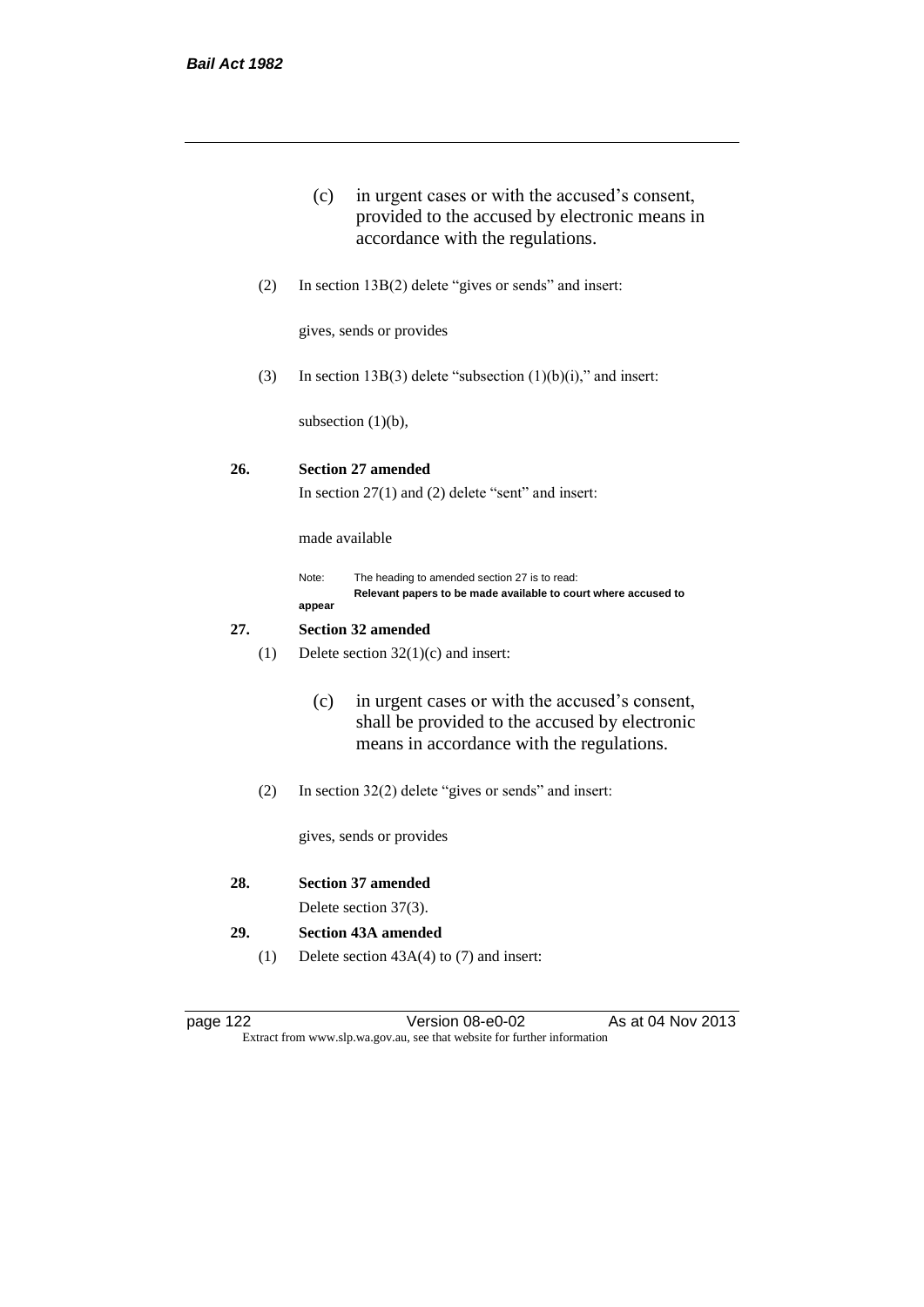- (4) The relevant official may provide the surety undertaking to the proposed surety for completion by providing it by electronic means in accordance with the regulations.
- (5) The proposed surety may enter into the surety undertaking by providing the completed surety undertaking to the relevant official by electronic means in accordance with the regulations.
- (6) If the surety undertaking is provided by electronic means under subsection (4) or (5), any requirement for the proposed surety or the relevant official to sign it is to be taken to have been complied with if the full name of the proposed surety or the relevant official, as the case requires, appears in the appropriate place in the undertaking.
- (7) The relevant official may comply with section 43(c) by providing a copy of the surety undertaking (as duly completed) to the surety by electronic means in accordance with the regulations.
- (2) Delete section 43A(10). Note: The heading to amended section 43A is to read: **Entering into surety undertaking where proposed surety interstate**

### **30. Section 45 amended**

Delete section  $45(1)(c)$  and insert:

- (c) by a person authorised under subsection  $(5)$ 
	- (i) sending or causing to be sent the approved form to the surety by post to the surety's address appearing in the records of the court; or
	- (ii) in urgent cases or with the surety's consent, providing or causing to be

As at 04 Nov 2013 Version 08-e0-02 Page 123 Extract from www.slp.wa.gov.au, see that website for further information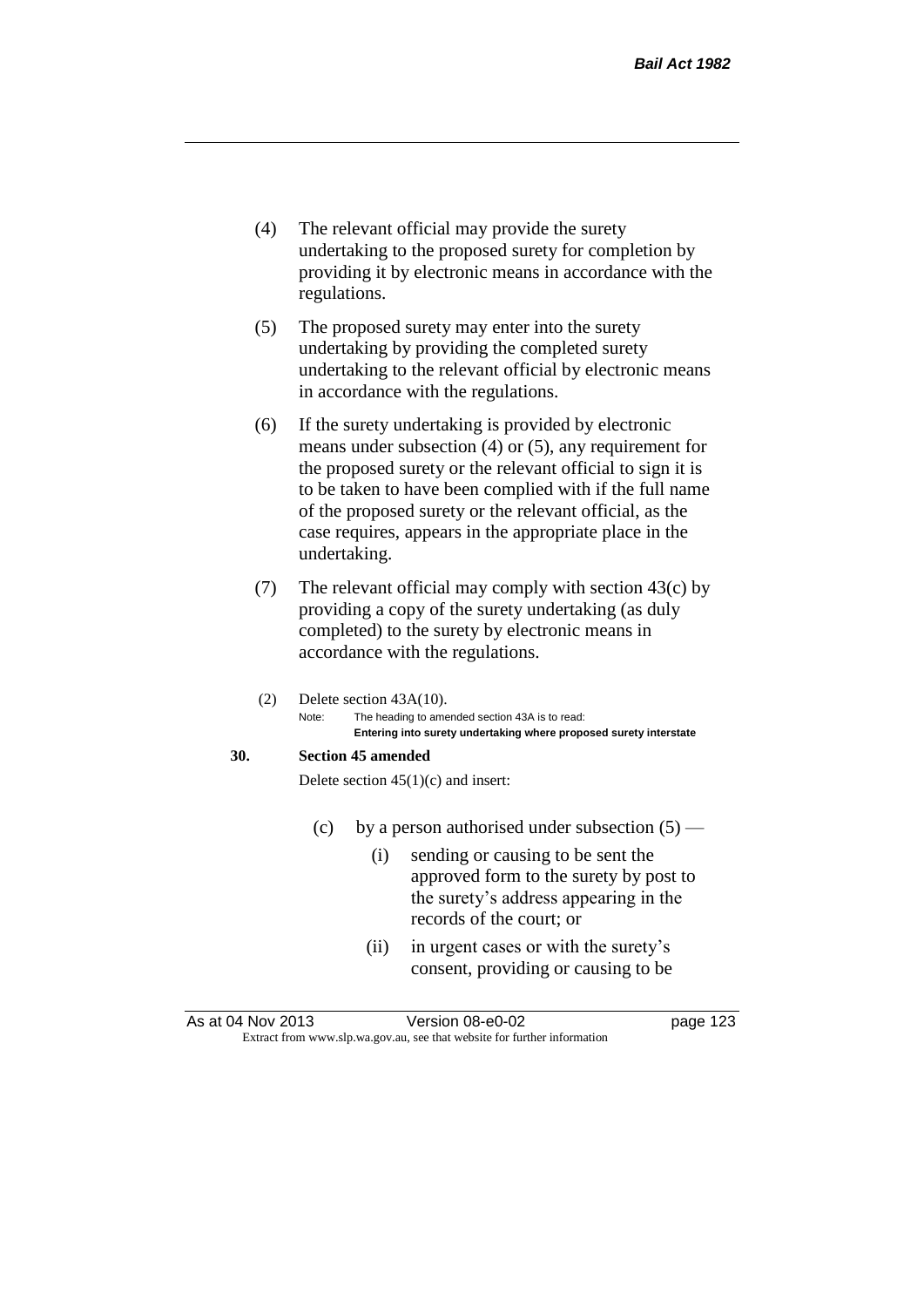provided the approved form to the surety by electronic means in accordance with the regulations.

#### **31. Section 67 amended**

After section 67(2)(a) insert:

(ba) in any case where the regulations provide that any information, document or record, or a copy of any document or record, is to be or can be provided to a person in electronic form, determine when information or a document, record or copy provided to a person in that form is to be taken to be, or to be presumed to be, received by, or brought to the attention of, the person;

page 124 Version 08-e0-02 As at 04 Nov 2013 Extract from www.slp.wa.gov.au, see that website for further information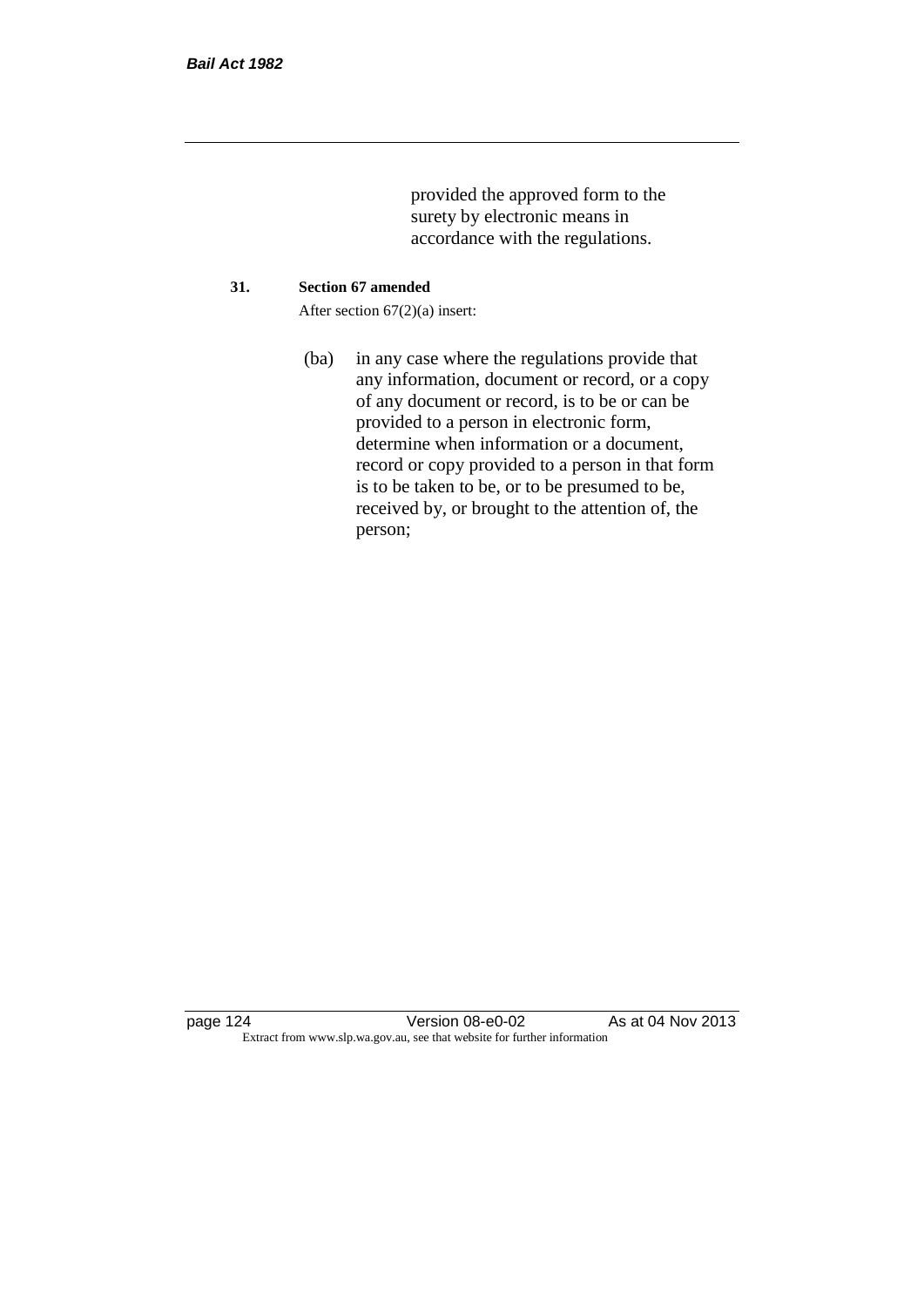# **Defined Terms**

[This is a list of terms defined and the provisions where they are defined. The list is not part of the law.]

| <b>Defined Term</b> | Provision(s) |
|---------------------|--------------|
|                     |              |
|                     |              |
|                     |              |
|                     |              |
|                     |              |
|                     |              |
|                     |              |
|                     |              |
|                     |              |
|                     |              |
|                     |              |
|                     |              |
|                     |              |
|                     |              |
|                     |              |
|                     |              |
|                     |              |
|                     |              |
|                     |              |
|                     |              |
|                     |              |
|                     |              |
|                     |              |
|                     |              |
|                     |              |
|                     |              |
|                     |              |
|                     |              |
|                     |              |
|                     |              |
|                     |              |
|                     |              |
|                     |              |
|                     |              |
|                     |              |
|                     |              |
|                     |              |
|                     |              |
|                     |              |

As at 04 Nov 2013

Version 08-e0-02

page  $125$ 

Extract from www.slp.wa.gov.au, see that website for further information